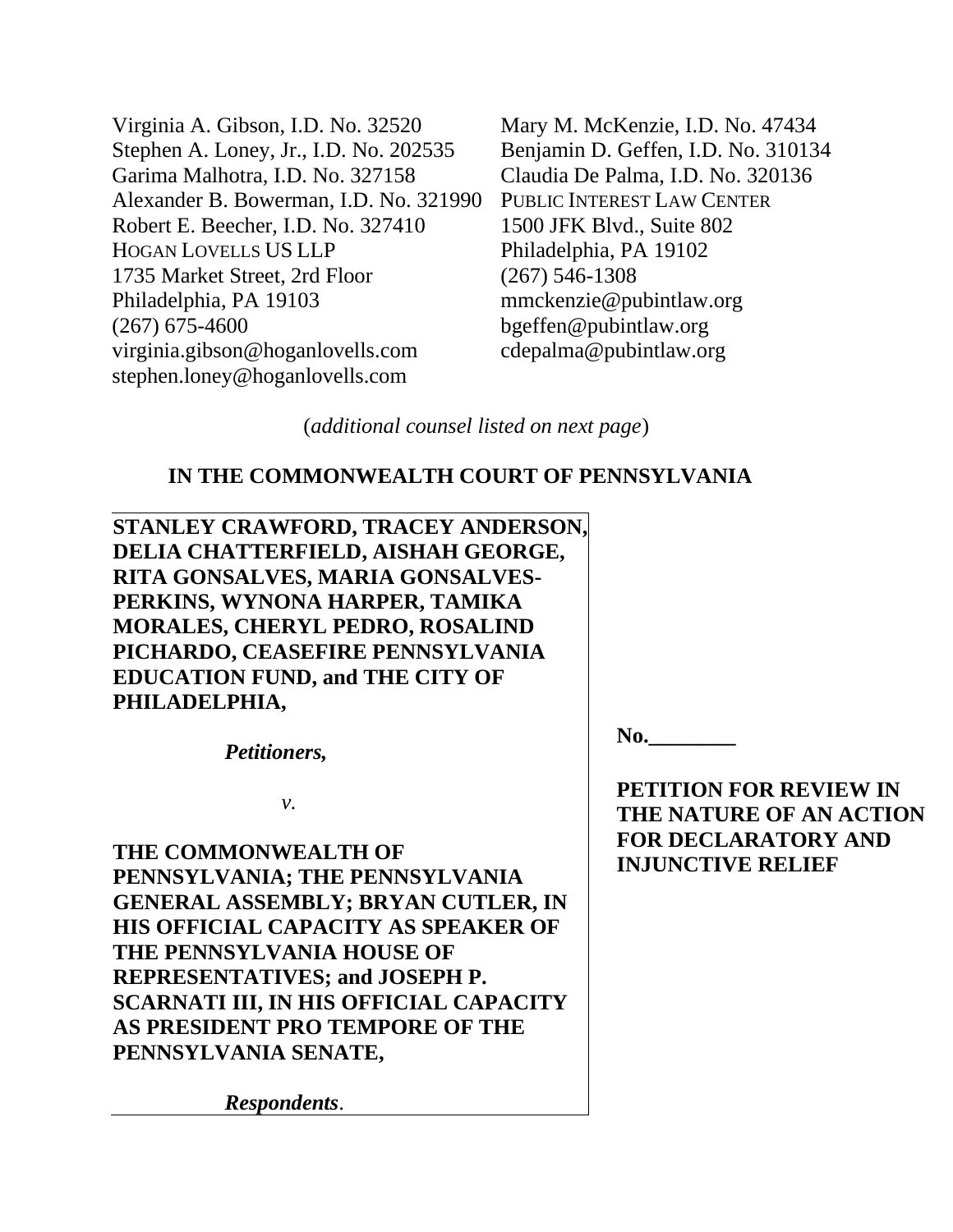Marcel S. Pratt, Philadelphia City Solicitor, I.D. No. 307483 Diana Cortes, Chair, Litigation Group, I.D. No. 204274 Lydia Furst, Deputy City Solicitor, I.D. No. 307450 CITY OF PHILADELPHIA LAW DEPARTMENT 1515 Arch Street, 17th Floor Philadelphia, PA 19102 (215) 683-5000 [Marcel.Pratt@Phila.Gov](mailto:marcel.pratt@phila.gov) [Diana.Cortes@Phila.Gov](mailto:diana.cortes@phila.gov) Lydia.Furst@Phila.Gov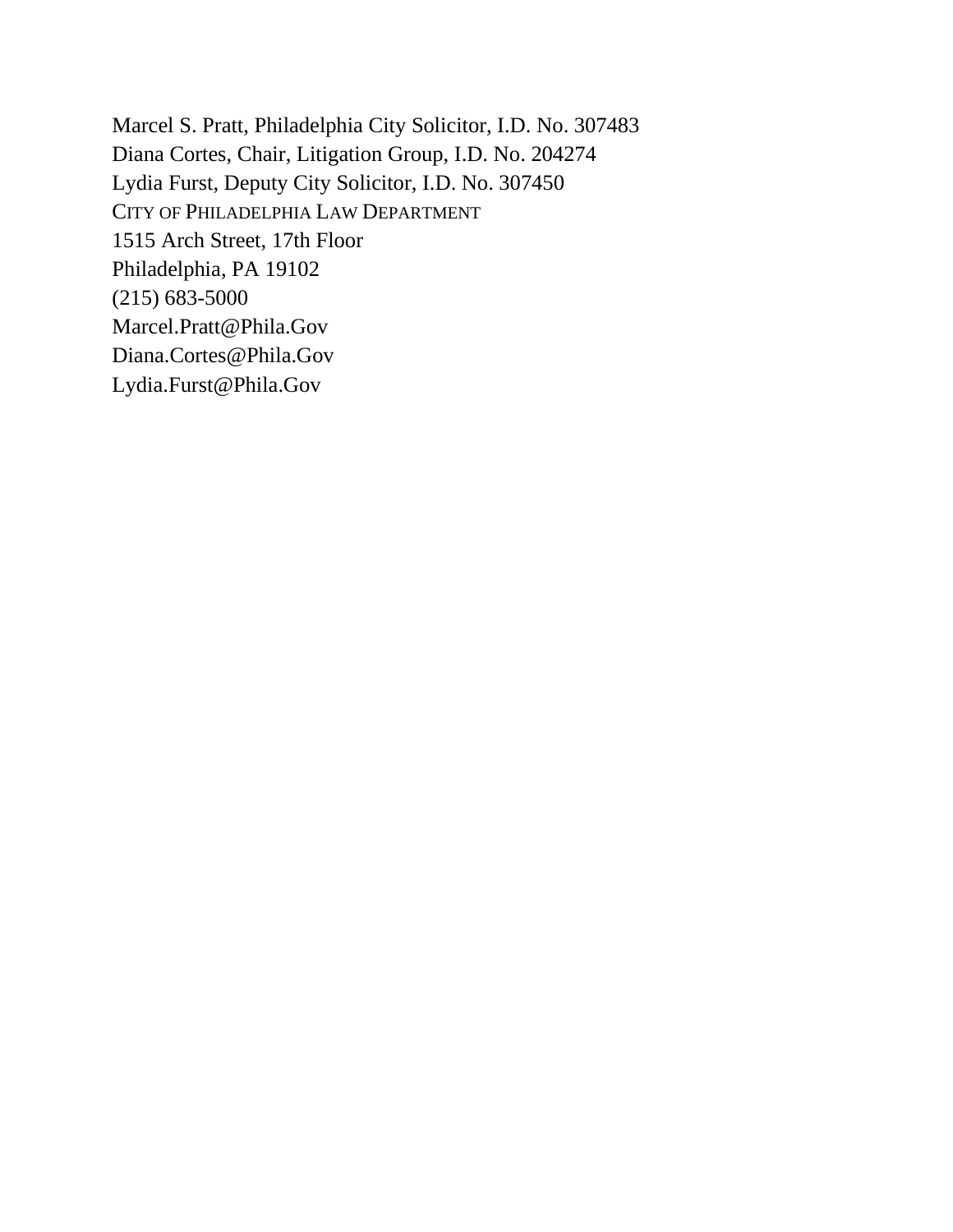### **NOTICE**

You have been sued in court. If you wish to defend against the claims set forth in the following pages, you must take action within thirty (30) days, or within the time set by order of the court, after this petition for review and notice are served, by entering a written appearance personally or by attorney and filing in writing with the court your defenses or objections to the claims set forth against you. You are warned that if you fail to do so the case may proceed without you and a judgment may be entered against you by the court without further notice for any money claimed in the complaint or for any other claims or relief requested by the plaintiff. You may lose money or property or other rights important to you.

*You should take this paper to your lawyer at once. If you do not have a lawyer or cannot afford one, go to or telephone the office set forth below to find out where you can get legal help.*

Dauphin County Bar Association Lawyer Referral Service 213 North Front Street Harrisburg, PA 17101 (717) 232-7536

#### **AVISO**

Le han demandado a usted en la corte. Si usted quiere defenderse de estas demandas expuestas en las paginas siguientes, usted treinta (30) dias de plazo al partir de la fecha de la demanda y la notificacion. Hace falta asentar una comparencia escrita o en persona o con un abogado y entregar a la corte en forma escrita sus defensas o sus objections a las demandas en contra de su persona. Sea avisado que si usted no se defiende, la corte tomara medidas y puede continuar la demanda en contra suya sin previo aviso o notification. Ademas, la corte puede decider a favor del demandante y require que usted cumpla con todas las provisiones de esta demanda. Usted puede perer dinero o sus propiedades u otros derechos importantes para usted.

*Lleva esta demanda a un abogado immediatamente. Si no tiene abogado o si no tiene el dinero suficiente de pagar tal sevicio. Vaya en persona o llame por telefono a la oficina cuya direccion se encuentra escrita abajo para averiguar donde se puede consequir alstencia legal.*

Colegio de Abogados de Condado de Dauphin Abogado Servicio de Referencia 213 North Front Street Harrisburg, PA 17101 (717) 232-7536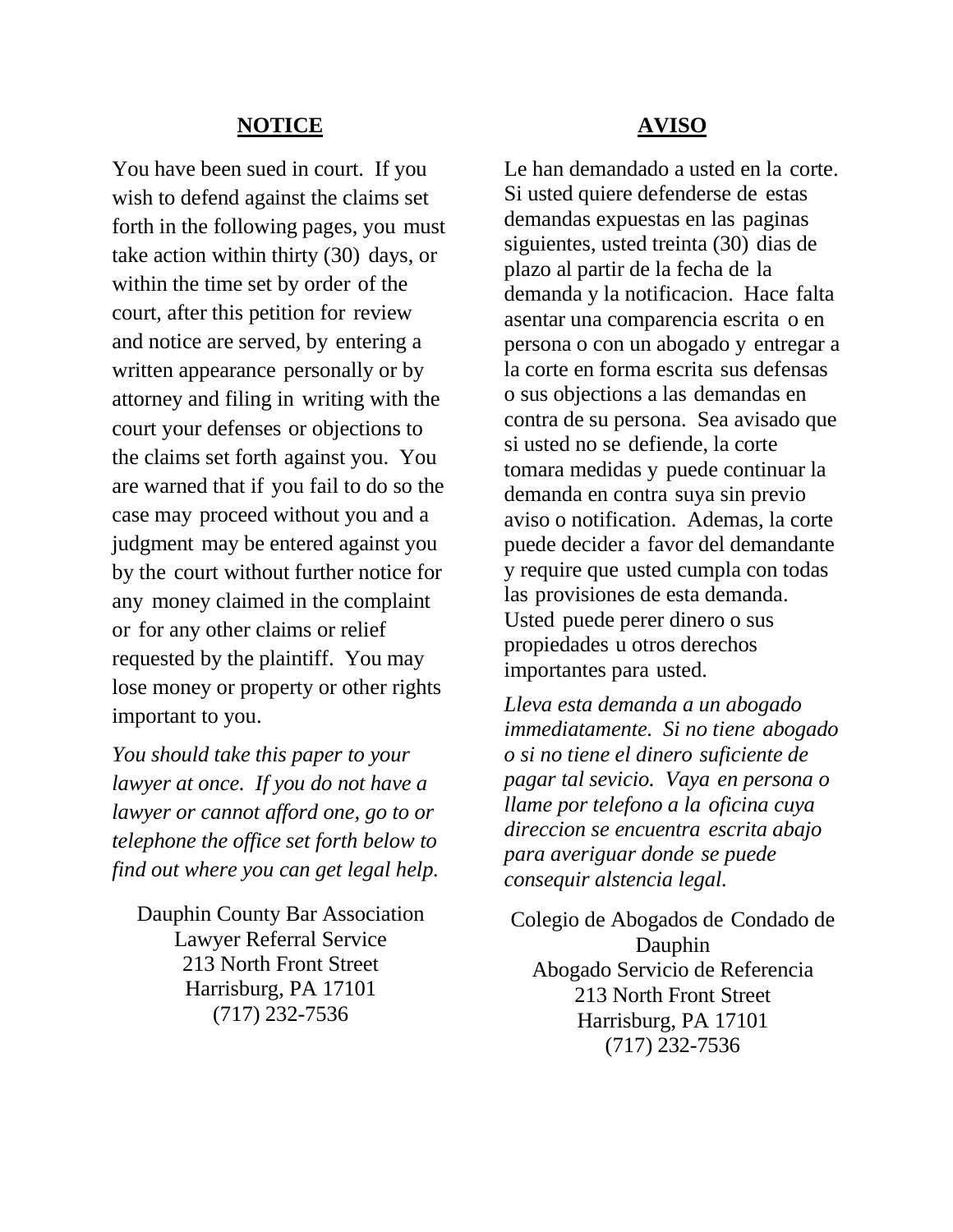# **IN THE COMMONWEALTH COURT OF PENNSYLVANIA**

**STANLEY CRAWFORD, TRACEY ANDERSON, DELIA CHATTERFIELD, AISHAH GEORGE, RITA GONSALVES, MARIA GONSALVES-PERKINS, WYNONA HARPER, TAMIKA MORALES, CHERYL PEDRO, ROSALIND PICHARDO, CEASEFIRE PENNSYLVANIA EDUCATION FUND, and THE CITY OF PHILADELPHIA,** 

*Petitioners,*

**No.\_\_\_\_\_\_\_\_**

*v.*

**THE COMMONWEALTH OF PENNSYLVANIA; THE PENNSYLVANIA GENERAL ASSEMBLY; BRYAN CUTLER, IN HIS OFFICIAL CAPACITY AS SPEAKER OF THE PENNSYLVANIA HOUSE OF REPRESENTATIVES; and JOSEPH P. SCARNATI III, IN HIS OFFICIAL CAPACITY AS PRESIDENT PRO TEMPORE OF THE PENNSYLVANIA SENATE,**

*Respondents*.

**TO:**

# **The Commonwealth of Pennsylvania**

Pennsylvania Office of Attorney General Strawberry Square, 16th Floor Harrisburg, PA 17120

# **The Pennsylvania General Assembly**

c/o Senator Joseph B. Scarnati III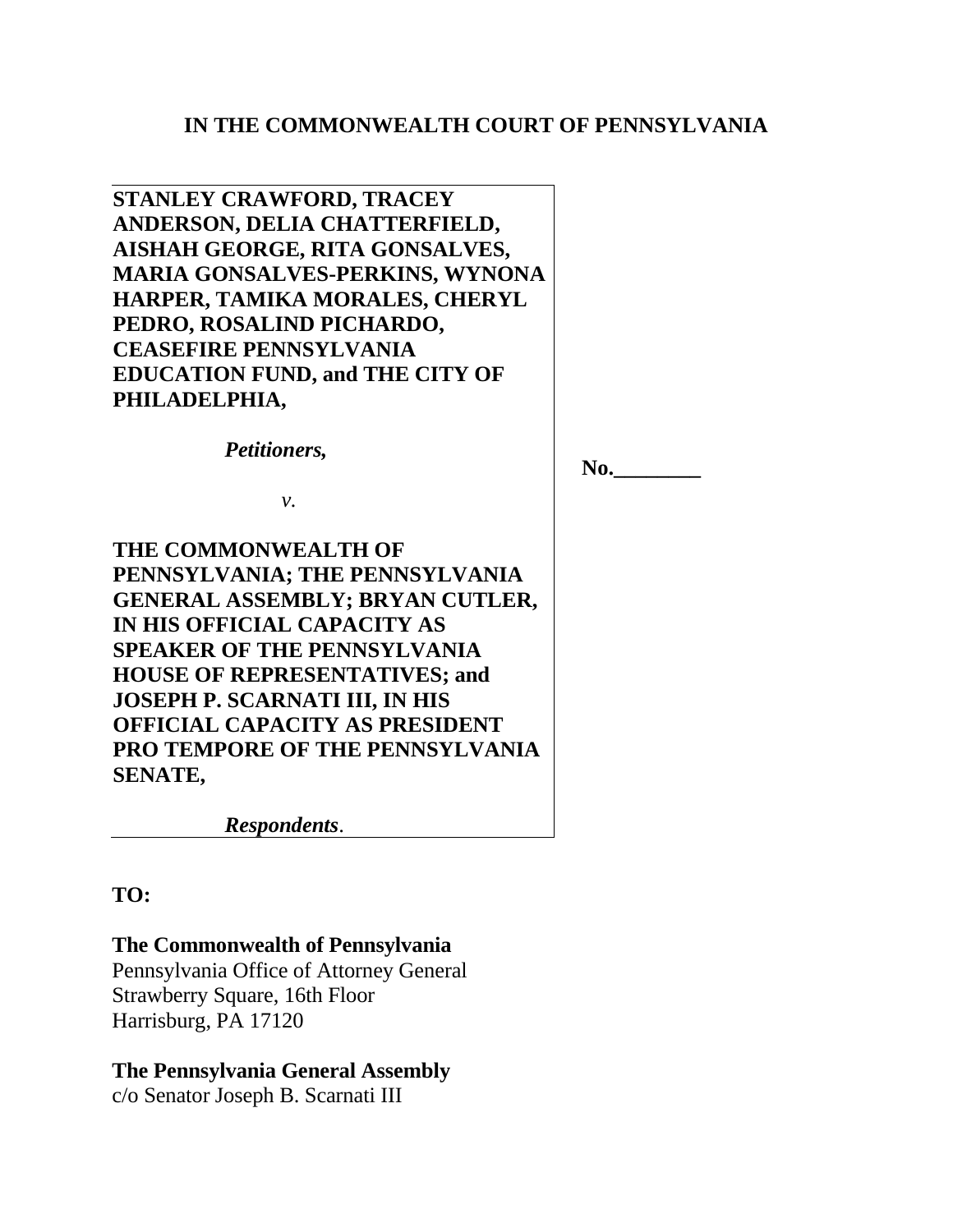Senate President Pro Tempore 292 Main Capitol Building Senate Box 203025 Harrisburg, PA 17120-3025

c/o Representative Bryan Cutler Speaker of the House 139 Main Capitol Building PO Box 202100 Harrisburg, PA 17120-2100

# **Bryan Cutler, Speaker of the Pennsylvania House of Representatives**

139 Main Capitol Building PO Box 202100 Harrisburg, PA 17120-2100

# **Senator Joseph B. Scarnati III, Pennsylvania Senate President Pro Tempore**

292 Main Capitol Building Senate Box 203025 Harrisburg, PA 17120-3025

# **NOTICE TO PLEAD**

You are hereby notified to file a written response to the enclosed Petition for

Review within thirty (30) days from service hereof or a judgment may be entered

against you.

BY: Benjamin D. Geffen, I.D. No. 310134 PUBLIC INTEREST LAW CENTER 1500 JFK Blvd., Suite 802 Philadelphia, PA 19102 (267) 546-1308 bgeffen@pubintlaw.org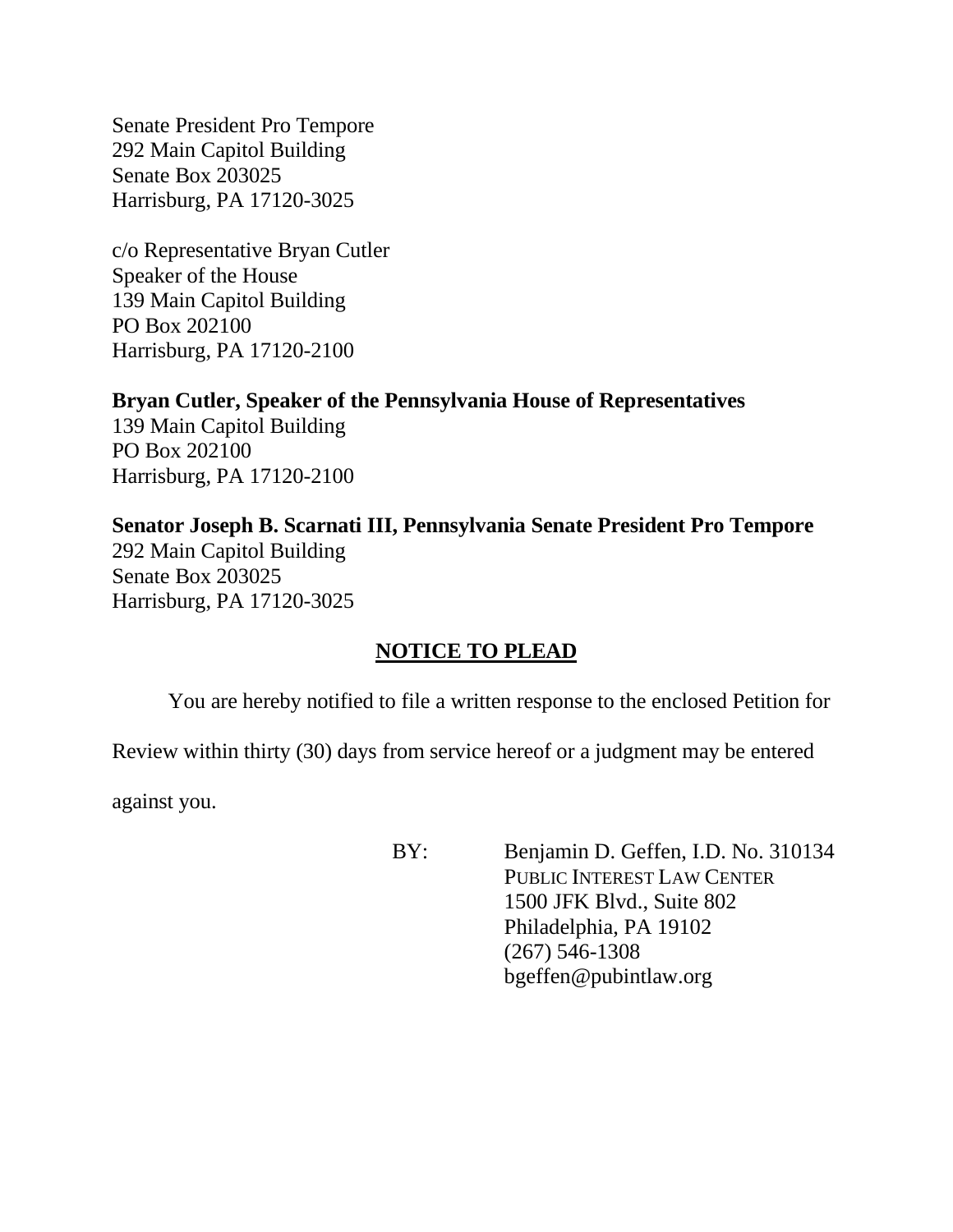# **TABLE OF CONTENTS**

| $\mathbf{I}$ . |                                                                                                                                                                                                             |                                                                                                                                            |  |
|----------------|-------------------------------------------------------------------------------------------------------------------------------------------------------------------------------------------------------------|--------------------------------------------------------------------------------------------------------------------------------------------|--|
|                | A.                                                                                                                                                                                                          |                                                                                                                                            |  |
|                | <b>B.</b>                                                                                                                                                                                                   |                                                                                                                                            |  |
|                | $\mathcal{C}$ .                                                                                                                                                                                             |                                                                                                                                            |  |
| Π.             |                                                                                                                                                                                                             |                                                                                                                                            |  |
|                |                                                                                                                                                                                                             |                                                                                                                                            |  |
| I.             | Gun violence is a public health crisis impacting discrete communities in                                                                                                                                    |                                                                                                                                            |  |
|                | А.                                                                                                                                                                                                          |                                                                                                                                            |  |
|                | <b>B.</b>                                                                                                                                                                                                   |                                                                                                                                            |  |
| II.            |                                                                                                                                                                                                             | Petitioners have been directly affected by gun violence, and continue to                                                                   |  |
| Ш.             |                                                                                                                                                                                                             | Respondents have prevented localities, including Philadelphia, from<br>enacting or enforcing life-saving gun laws that would protect their |  |
| IV.            | In passing, amending, expanding, and enforcing the Firearm Preemption<br>Laws, Respondents have disregarded the evidence showing that the<br>Firearm Preemption Laws exacerbate the gun violence epidemic38 |                                                                                                                                            |  |
|                | A.                                                                                                                                                                                                          | In 1974, the General Assembly enacts Section 612039                                                                                        |  |
|                | <b>B.</b>                                                                                                                                                                                                   | In 1987, the General Assembly expands Section 6120 to<br>encompass regulations concerning ammunition and ammunition                        |  |
|                | $\mathcal{C}$ .                                                                                                                                                                                             | In 1993, the General Assembly expands the definition of<br>"firearms" encompassed within Section 6120. 45                                  |  |
|                | D.                                                                                                                                                                                                          | In 1996, the General Assembly enacts Section $2962(g)$ 52                                                                                  |  |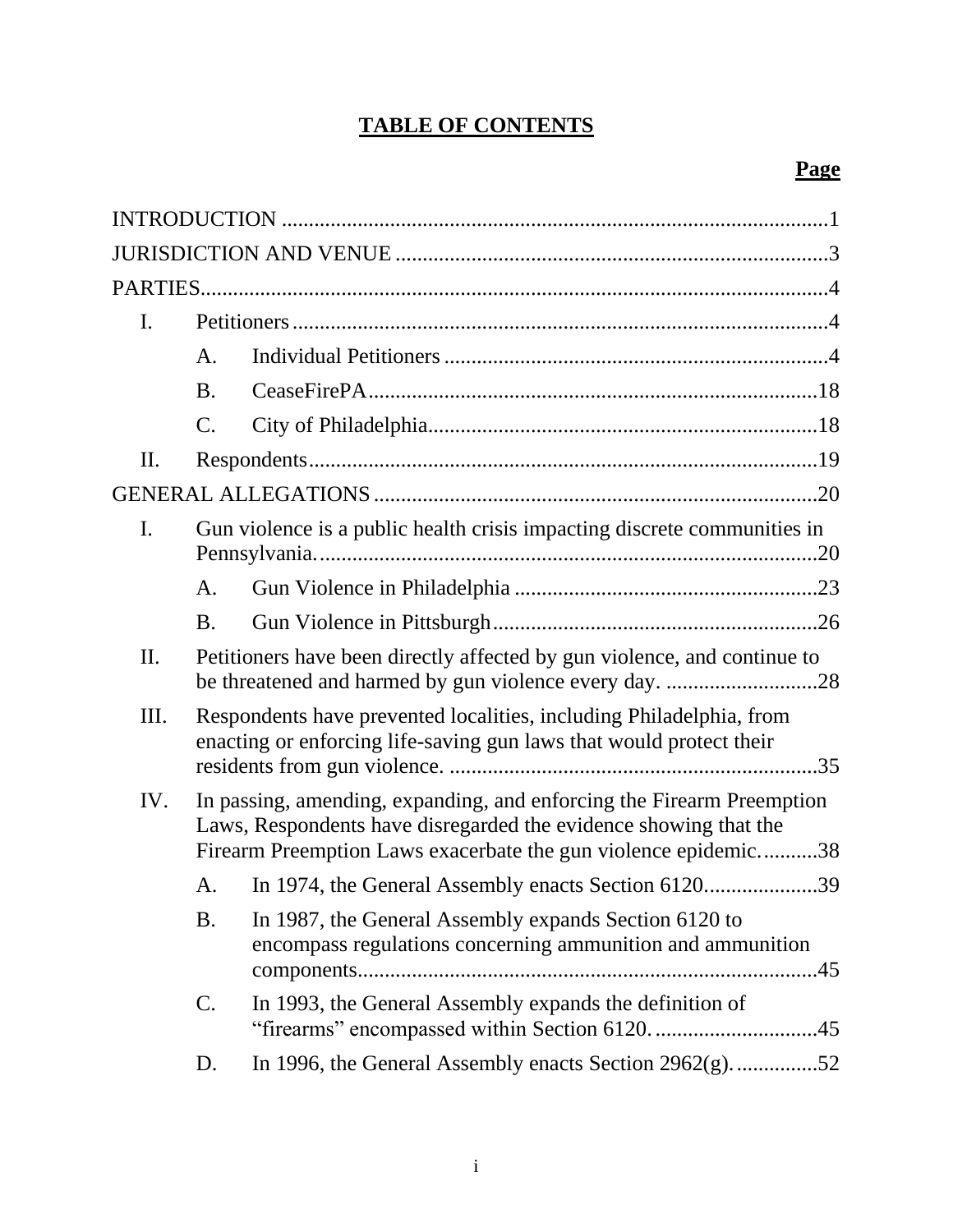| In 1999, the General Assembly prohibits actions at law or equity<br>against firearms and ammunition manufacturers53                      |
|------------------------------------------------------------------------------------------------------------------------------------------|
| In 2013, the General Assembly creates a private right of action for<br>Individuals "adversely affected" by an ordinance preempted by the |
| The General Assembly has refused to repeal or narrow the Firearm                                                                         |
|                                                                                                                                          |
|                                                                                                                                          |
|                                                                                                                                          |
|                                                                                                                                          |
|                                                                                                                                          |
|                                                                                                                                          |
|                                                                                                                                          |
|                                                                                                                                          |
|                                                                                                                                          |
|                                                                                                                                          |
|                                                                                                                                          |
|                                                                                                                                          |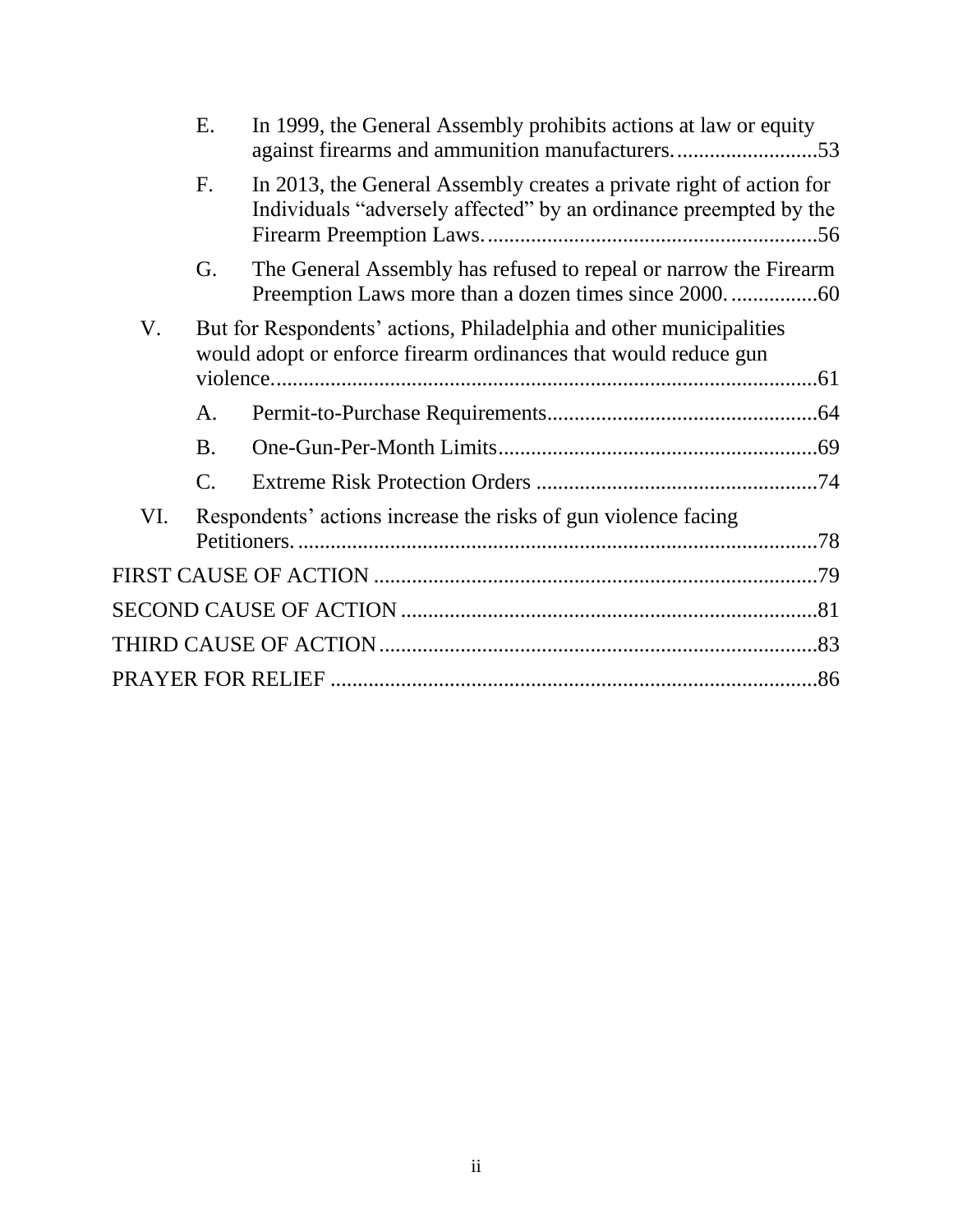# **PETITION FOR REVIEW IN THE NATURE OF AN ACTION FOR DECLARATORY AND INJUNCTIVE RELIEF**

Petitioners, by and through their counsel, for their Petition for Review in the Nature of an Action for Declaratory and Injunctive Relief against Respondents, state and allege as follows:

### **INTRODUCTION**

1. Gun violence is taking an enormous toll in Pennsylvania's lowincome communities of color. In Philadelphia, the number of homicide victims in 2020 has already passed the number for all of 2019, a 40% increase over the same period. The overwhelming majority of killings involve handguns. And the overwhelming majority of those killed are young Black men. Black Pennsylvanians are 19 times more likely to die by gun homicide than White Pennsylvanians.

2. Stories of young Pennsylvanians of color being gunned down fill the news. But this problem is not new. For decades now, our General Assembly has heard the evidence, recounted in painful detail in this Petition, that young Black and Hispanic lives are being lost at an alarming rate.

3. The General Assembly is not alarmed. To the contrary, its reaction has been a longstanding campaign to handcuff local governments, aiming to prevent Philadelphia and other municipalities from enacting or enforcing policies that will save lives, all while refusing to enact statewide gun safety laws. The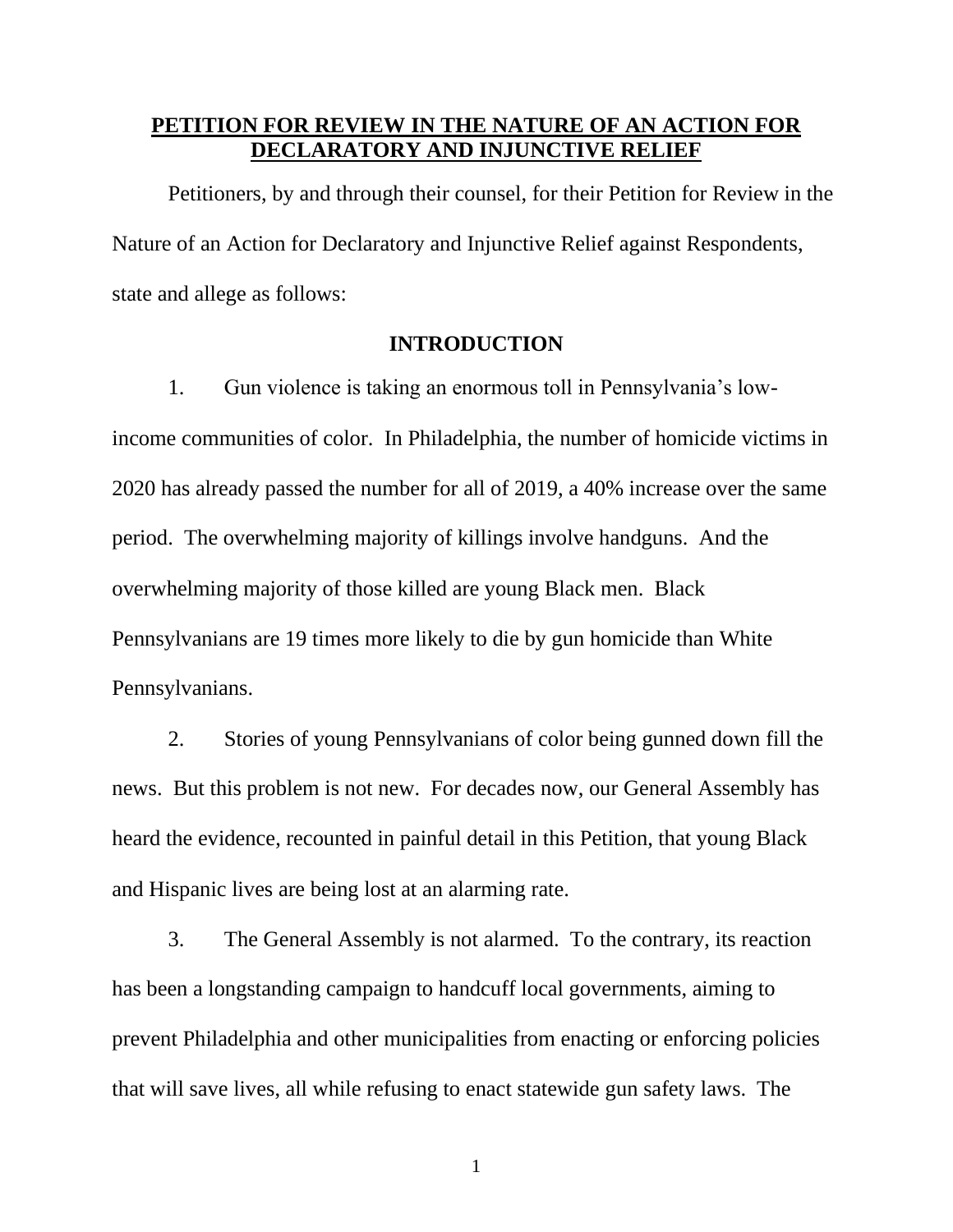General Assembly's actions have stoked the gun violence epidemic in the Commonwealth's hardest-hit communities. They cannot continue.

4. Petitioners are individuals in Philadelphia and Pittsburgh who are directly impacted by gun violence, as are CeaseFire Pennsylvania Education Fund and the City of Philadelphia. All of them are suffering from the never-ending gun violence epidemic in their communities, and seek a Court order preventing further harm at the hands of the unconstitutional state laws that have exacerbated the epidemic. These laws, 18 Pa.C.S. § 6120 ("Section 6120") and 53 Pa.C.S. §  $2962(g)$  ("Section  $2962(g)$ ") (together, the "Firearm Preemption Laws"), keep local governments from passing or enforcing almost any ordinances to address gun violence in their communities. Respondents put in place the Firearm Preemption Laws and have repeatedly expanded them, while disregarding both the devastating effects of gun violence in particular Pennsylvania communities, and the evergrowing body of empirical evidence showing that the measures blocked by the Firearm Preemption Laws would reduce gun violence.

5. Respondents have allowed and continue to allow gun deaths and injuries to persist at appalling rates in vulnerable Black and Hispanic communities in our Commonwealth, and as a result, Petitioners have lost the lives of their children, family members, and residents. Respondents are deliberately tying the hands of local governments, and people in the most affected communities will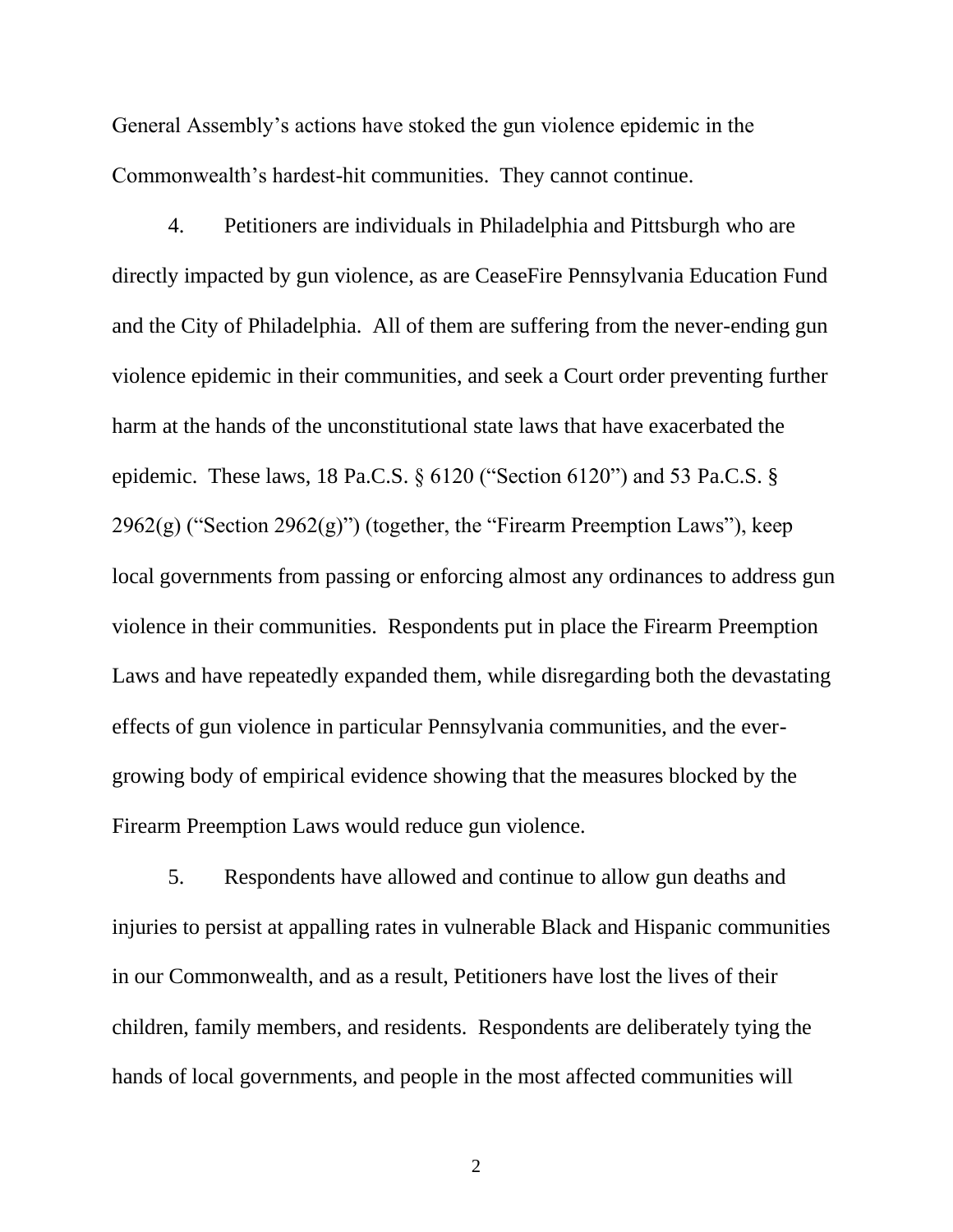continue to lose life and limb so long as the barriers created by the Firearm Preemption Laws remain in place.

6. By enacting and repeatedly expanding the Firearm Preemption Laws, Respondents have affirmatively increased the risks of gun violence in Petitioners' communities. In creating and perpetuating this danger of their own making, Respondents have violated the inherent and indefeasible right to enjoy and defend life and liberty under Article I, Section 1 of the Pennsylvania Constitution. Respondents have also prevented the City of Philadelphia from passing sensible policies that would save lives, thus restricting Philadelphia in its ability to fulfill its mandatory delegated duties to address gun violence, all in violation of Respondents' constitutional obligation to maintain order and to preserve the safety and welfare of all citizens.

### **JURISDICTION AND VENUE**

7. Jurisdiction is proper under 42 Pa.C.S. § 761(a). This is an action brought against the Commonwealth, the General Assembly, and agents thereof acting within their official capacities.

8. Because jurisdiction is proper and exclusive in this Court, venue is proper as well. $<sup>1</sup>$ </sup>

<sup>&</sup>lt;sup>1</sup> See Barr v. Bureau of Prof'l & Occupational Affs., 803 A.2d 243, 247 (Pa. Commw. Ct. 2002) ("Here, by virtue of 42 Pa.C.S.  $\S$  761(a), this Court has jurisdiction over Barr's mandamus action, and this Court's jurisdiction is primary over any rule regarding venue.").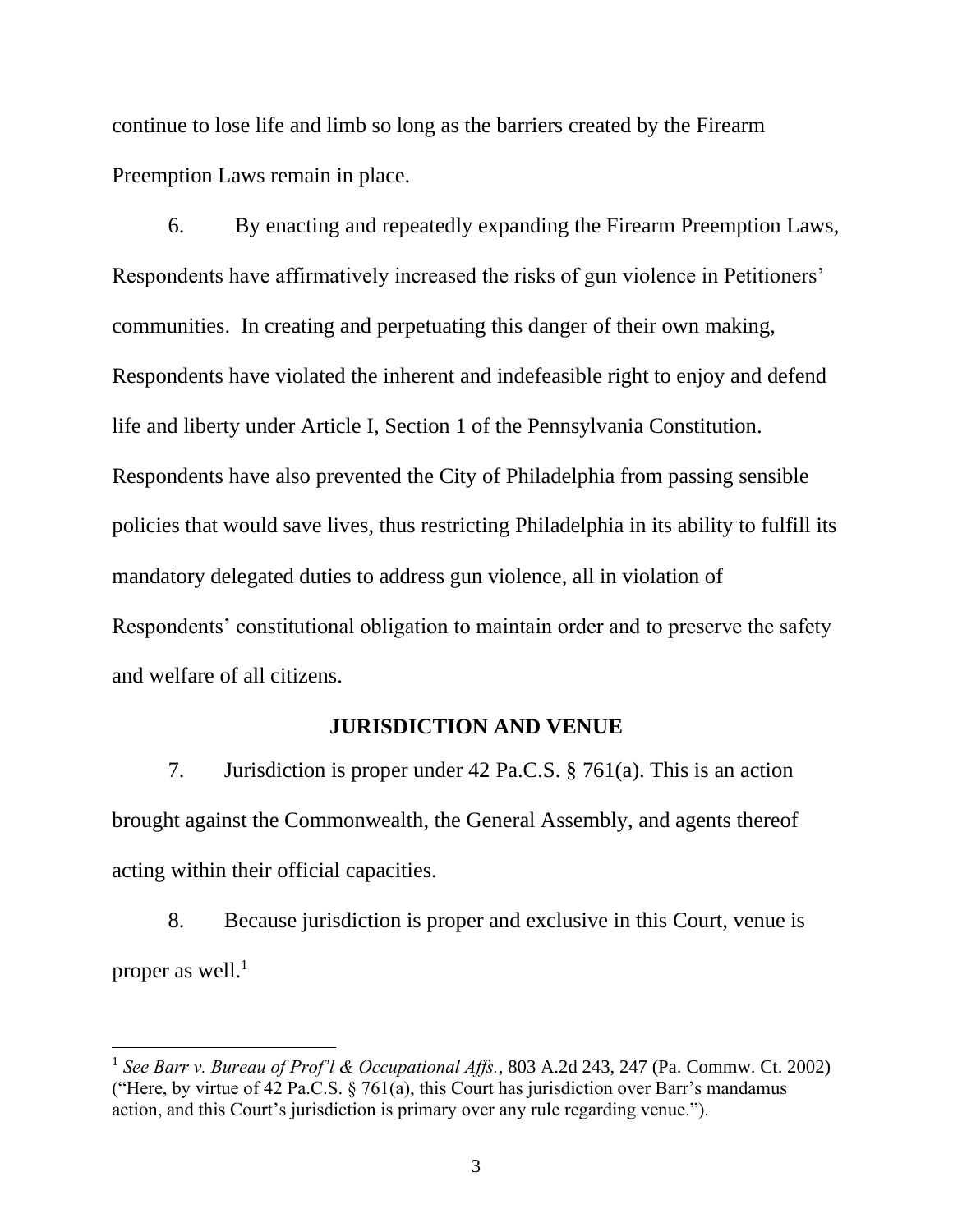#### **PARTIES**

### **I. Petitioners**

### **A. Individual Petitioners**

9. Stanley Crawford is a resident of the City of Philadelphia, where he has been directly impacted by gun violence and lives in constant fear for his life and safety, and that of his family.

a. Mr. Crawford is a Black man and lifelong resident of the Northeast Philadelphia neighborhood within the City of Philadelphia. Mr. Crawford's neighborhood is a low-income neighborhood where 20.9% of the census block lives below the poverty line.

b. At 9:08am on Saturday, September 8, 2018, Mr. Crawford's 35 year old son, William Aboaje Crawford, was shot and killed with a handgun while he was standing on the front steps of his sister's home, which is located at the 1400 block of Hartel Avenue in the Rhawnhurst neighborhood of Philadelphia. William's sister and her son found him minutes after he was shot on the steps of their home in broad daylight.

c. Prior to his murder, William enjoyed spending time with family and friends, especially the five children he left behind, the youngest of whom was just 10 months old at the time.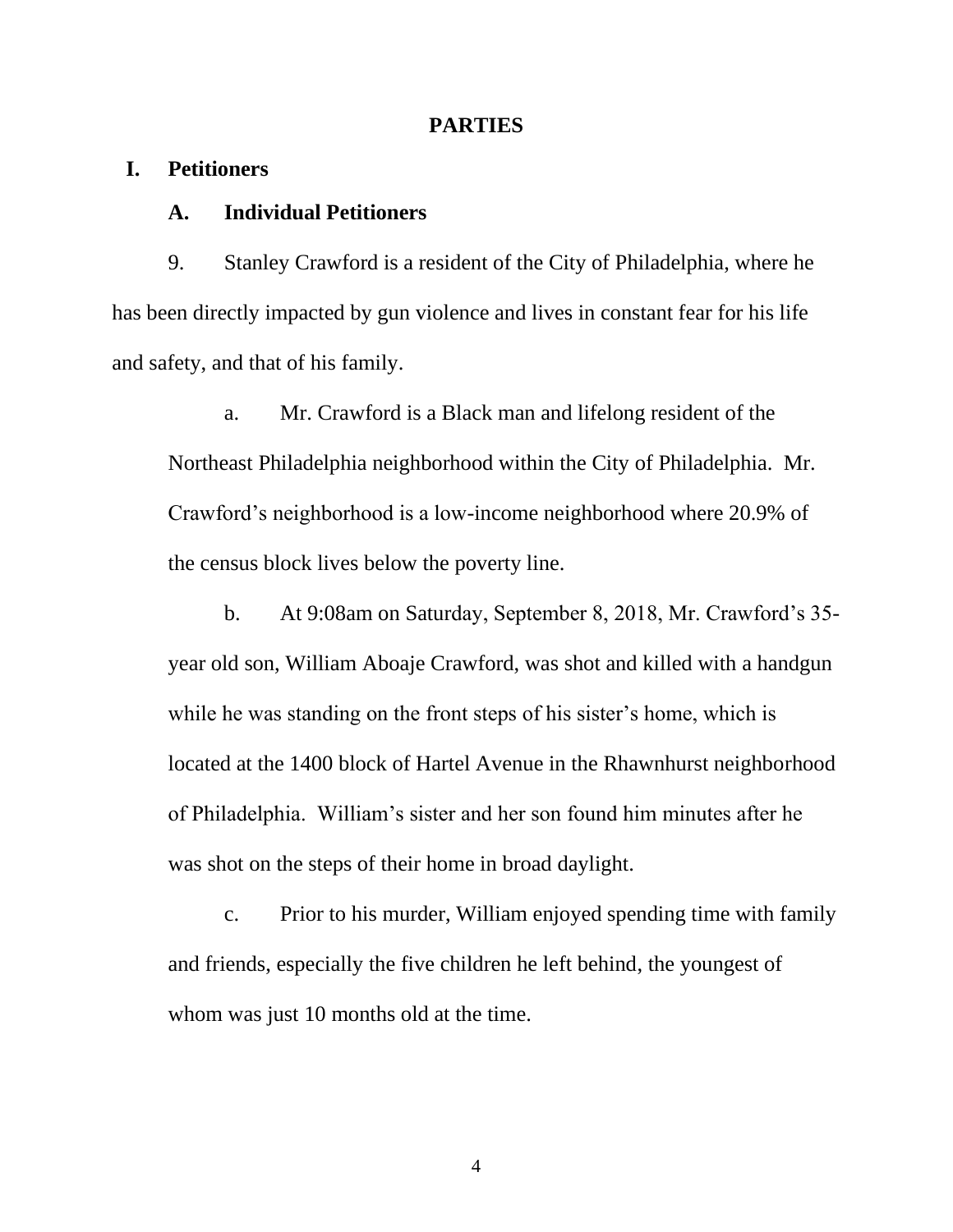d. Mr. Crawford, as well as William's entire family, continue to suffer from the loss of William and have had to fill the void in helping to care for William's five children. Mr. Crawford's daughter—William's sister—suffers from daily stress from having witnessed her brother dead on her steps, without the resources to help address her trauma. Mr. Crawford and his family live under constant fear from the ongoing threat of gun violence in their community.

e. Following the death of his son, Mr. Crawford has dedicated his time and resources to community activism in his long-suffering community, founding the Black Male Community Council of Philadelphia [\(www.bmccphilly.com\)](http://www.bmccphilly.com/).

10. Tracey Anderson is a resident of the City of Philadelphia, where she has been directly impacted by gun violence and lives in constant fear for her life and safety, and that of her family.

a. Ms. Anderson is a Black woman and lifelong resident of the South Philadelphia neighborhood within the City of Philadelphia. Ms. Anderson's neighborhood is a low-income neighborhood where 19.7% of the census block lives below the poverty line.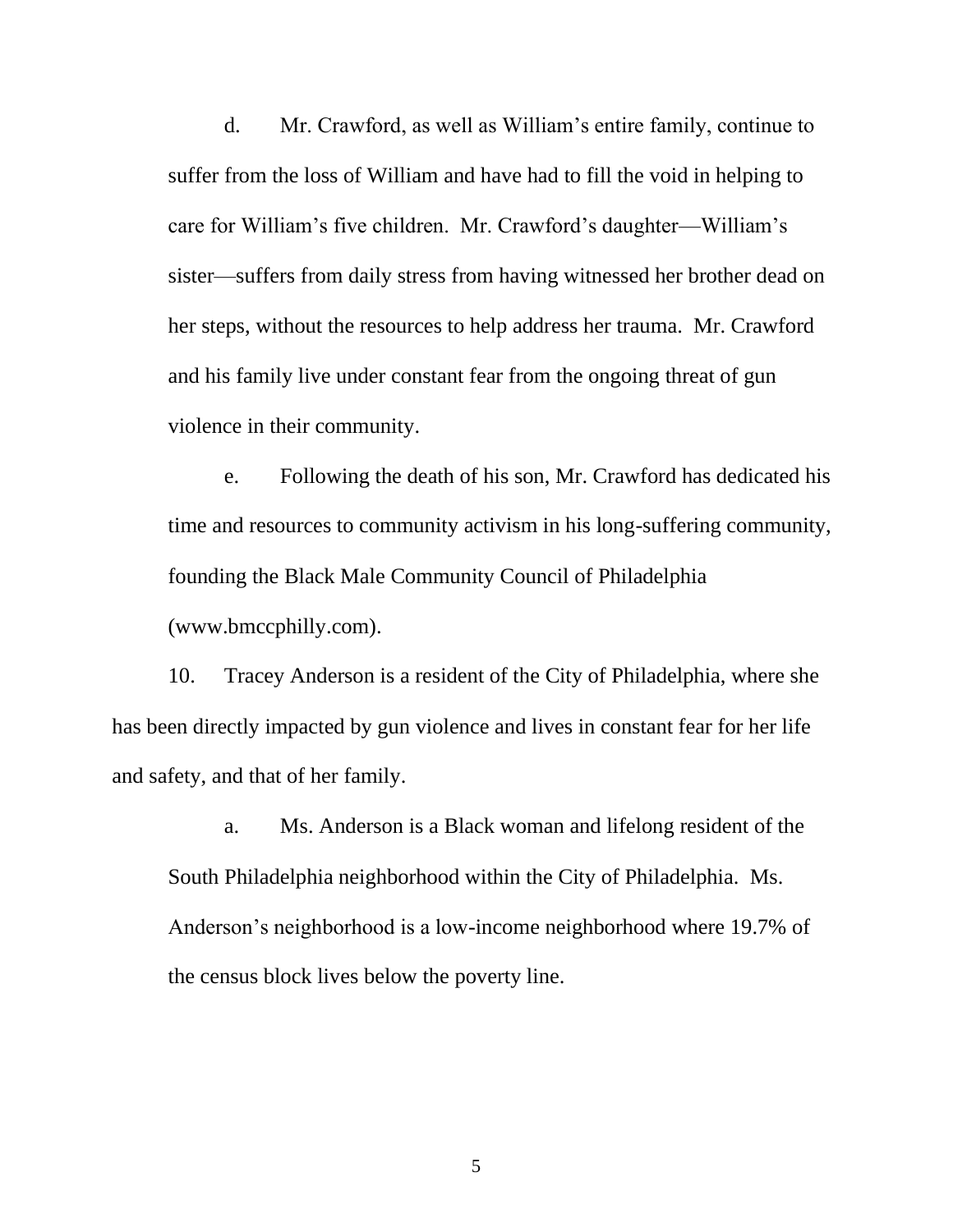b. Beginning in February 2015, Ms. Anderson was a dedicated guardian and caregiver to Tyrese Mikal Johnson, after his birth mother succumbed to health complications resulting from cancer.

c. Tyrese was an outstanding student at The Preparatory Charter School in his neighborhood of South Philadelphia. In 2017, during his senior year, Tyrese often visited his grandmother during the early afternoons when he had a break between his high school classes and the college courses he was taking at the Community College of Philadelphia to earn college credits before starting college full time in the fall.

d. On February 15, 2017, 17-year-old Tyrese was shot and killed on the front steps of his grandmother's home on the 1500 block of Bancroft Street, while waiting for her to answer the door. To date, no arrests have been made and the murder weapon, a handgun, has not been recovered.

e. Ms. Anderson, and Tyrese's entire family, continue to suffer terrible emotional harm from the loss of Tyrese and live under the constant fear of gun violence in their community.

11. Delia Chatterfield is a resident of the City of Pittsburgh, where she has been directly impacted by gun violence. She is a mother and grandmother and lives in constant fear for the lives and safety of her family.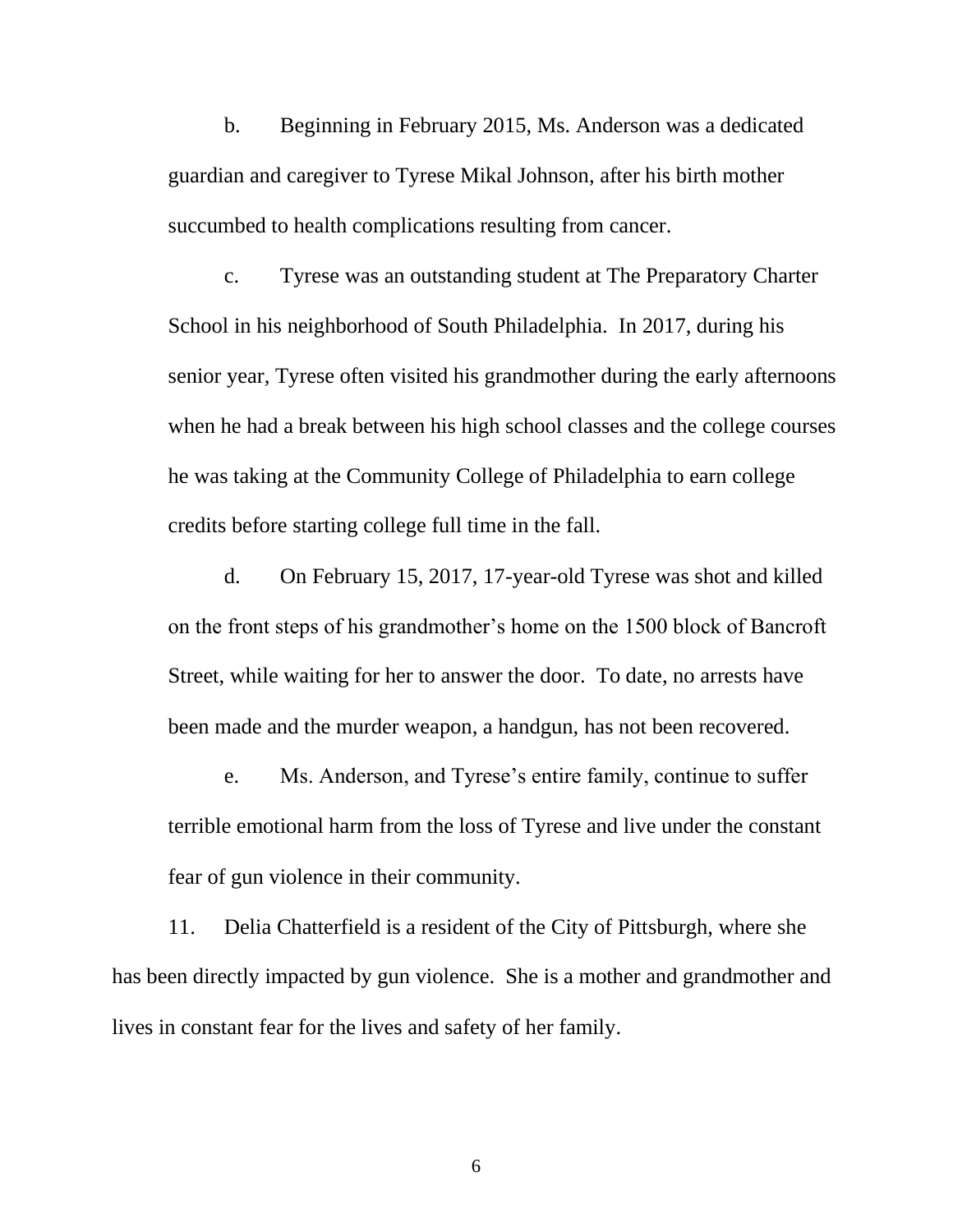a. Ms. Chatterfield is a Black woman and has been a resident of Pittsburgh since 1997. She recently moved to the Homewood neighborhood. Homewood is a low-income neighborhood where 35.4% of the census block lives below the poverty line.

b. On January 9, 2018, Ms. Chatterfield's 24-year-old grandson Diron Hopwood was shot to death at 1:30 in the afternoon while walking down the street near the intersection of Upland Street and North Murtland Avenue in the Homewood neighborhood. To date, no arrests have been made and the murder weapon was never recovered.

c. Ms. Chatterfield raised Diron from the age of six. At the time of his death, he was trying to change the course of his life and working hard at a pizza restaurant where he had recently been promoted. Diron left behind two daughters who were 2 and 4 years old and whom he adored, preparing their bottles when they were babies and making their breakfasts most mornings.

d. Ms. Chatterfield continues to grieve for Diron. Since losing him, she has suffered intense emotional distress and lives in perpetual fear that any one of her other 16 grandsons and great grandsons could be lost in an instant to the gun violence that is so pervasive in certain neighborhoods of Pittsburgh.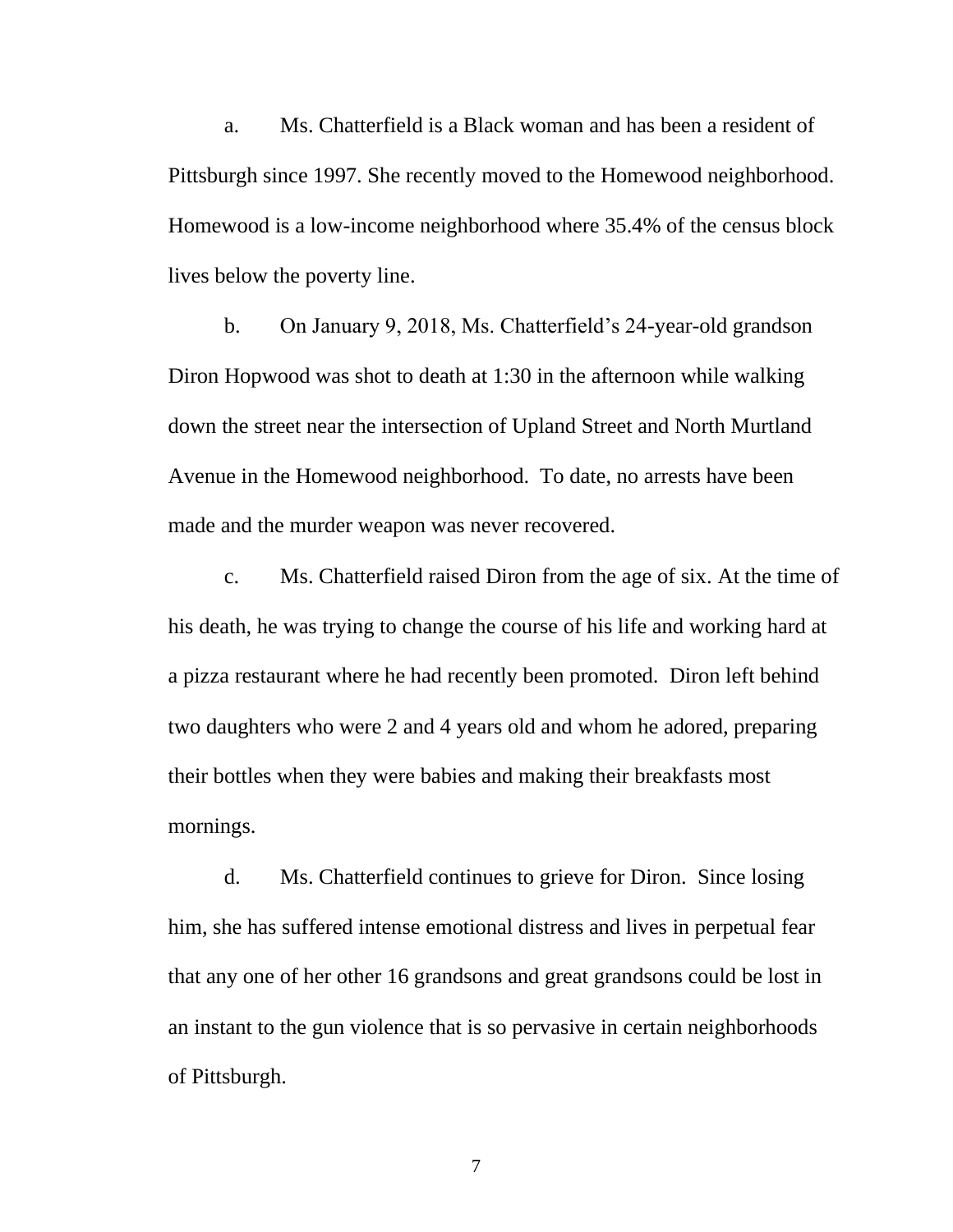e. Gun violence in Pittsburgh is concentrated in low-income neighborhoods like Homewood, where Diron was killed and Ms. Chatterfield now lives, and Larimer, where Ms. Chatterfield lived at the time of Diron's murder. Four months after Diron's murder, on May 9, 2018, a 17-year old boy was shot to death on the side of Ms. Chatterfield's home in Larimer. She was the first person to call 911 when she awoke hearing gunshots. Numerous individuals have been and continue to be killed by guns in Larimer. And just two weeks ago, there was a triple shooing on Ms. Chatterfield's block in Homewood. One man was killed and two other people injured.

f. Ms. Chatterfield is distraught that pervasive gun violence is the norm and is destroying Black families in her community.

12. Aishah George is a resident of the City of Philadelphia, where she has been directly impacted by gun violence and lives in constant fear for her life and safety, and that of her family.

a. Ms. George is a Black woman and lifelong resident of Philadelphia who was born and raised in the Point Breeze neighborhood within the City of Philadelphia.

b. On October 24, 2017, Ms. George's 16-year-old son Caleer Miller was fatally shot in the chest during a confrontation between teenagers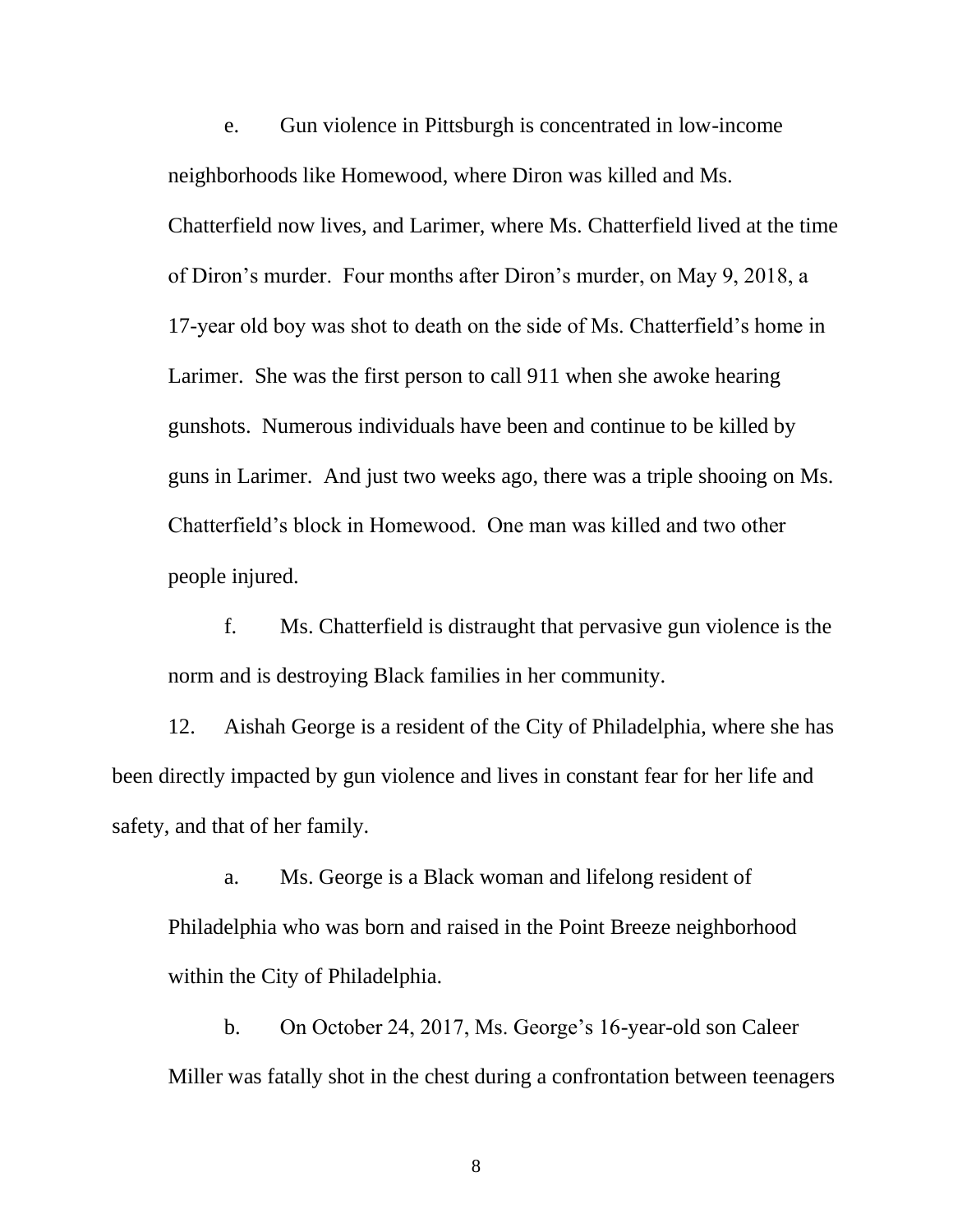at South 12th Street and Ritner Street, in the Lower Moyamensing neighborhood of South Philadelphia. Lower Moyamensing is a low-income neighborhood where 53.9% of the census block lives below the poverty line.

c. Caleer's killer, a 16-year-old who claimed he purchased the .45 caliber handgun used in the shooting at a store, was sentenced to 37 years in prison. But the gun was never recovered, and Ms. George is haunted by the thought that it could be used to kill another teenager.

d. At the time of his murder, Caleer had just transferred to Mastery Charter School for 11th grade, where he was excited to join a group of friends and take new classes. He loved basketball and helping to care of his two younger twin brothers.

e. Losing Caleer, whom Ms. George considered to be her best friend, has devastated her. After Caleer's death, Ms. George was so traumatized that she lost the ability to walk and had to go to a rehabilitation center to regain the use of her legs. One of Caleer's younger brothers stopped going outside, even on small errands, because he was so afraid that he too could be shot.

f. Ms. George lives in constant fear for the life and safety of her surviving sons, who recently turned 16, the age Caleer was when he lost his life.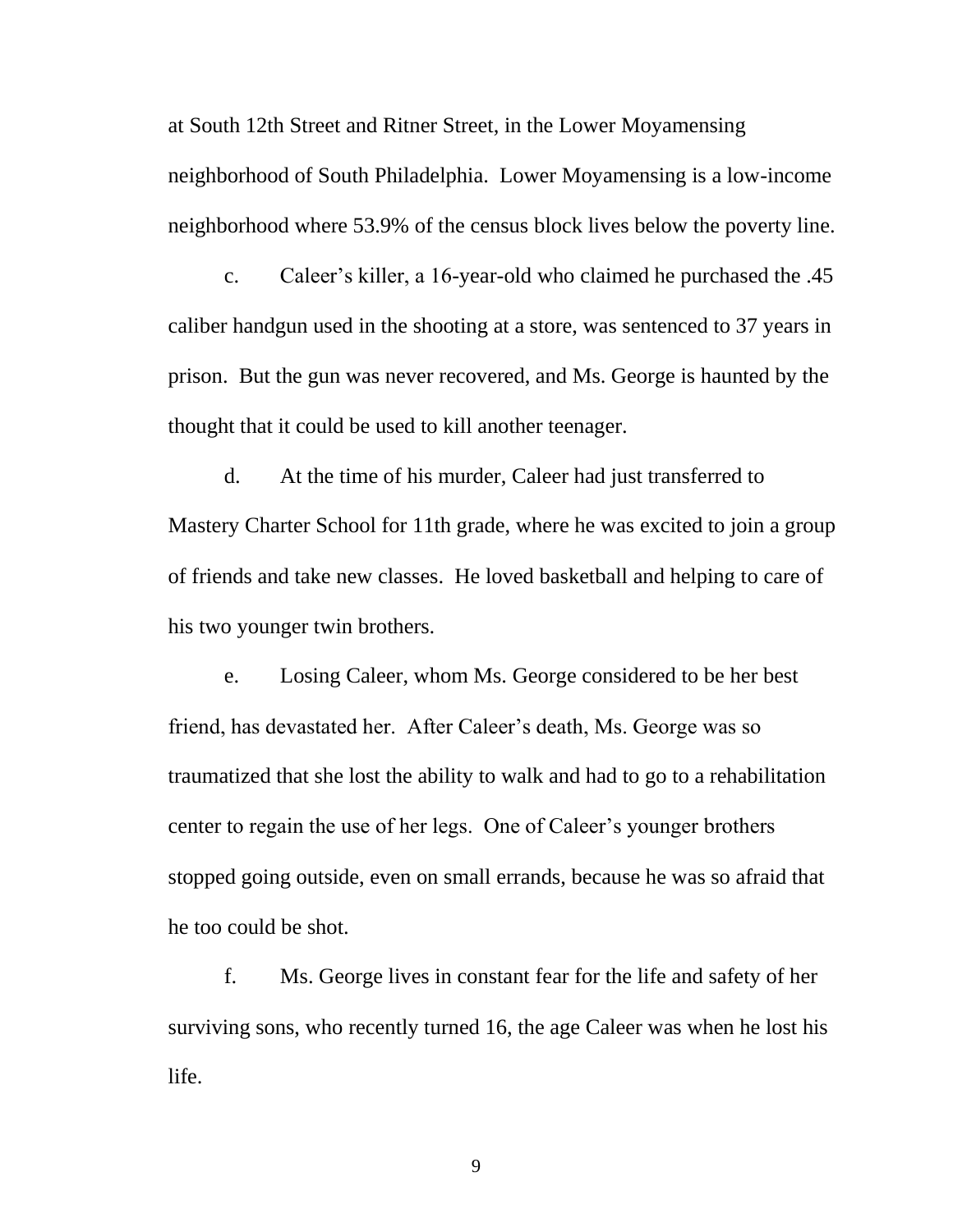13. Rita Gonsalves is a resident of the City of Philadelphia where she has been closely impacted by gun violence and lives in constant fear for her life and safety, and that of her loved ones.

a. Ms. Gonsalves is a Black resident of the Germantown neighborhood within the City of Philadelphia, where she has lived for decades. Ms. Gonsalves' neighborhood is a low-income neighborhood where 11.5% of the census block lives below the poverty line.

b. On the evening of September 5, 2018, Ms. Gonsalves' 19-yearold granddaughter, Destiny Gonsalves-Charles, who grew up in Ms. Gonsalves's home, was shot and killed by a gun during a drive-by shooting on the 6300 block of Cherokee Street in Philadelphia's Germantown neighborhood, just blocks from Ms. Gonsalves' house. Destiny was simply at the wrong place and the wrong time. At the time of the shooting, she was walking a dog with her boyfriend and headed to a corner store to pick up snacks when she decided to say hello to someone she knew who was sitting on a porch. Out of nowhere, a car drove by and peppered her and the street with bullets. Another individual who was sitting on his porch at the time of the drive-by shooting was also shot and is permanently paralyzed.

c. Destiny was immediately taken to Einstein Medical Center Philadelphia, where she fought for her life for five days before eventually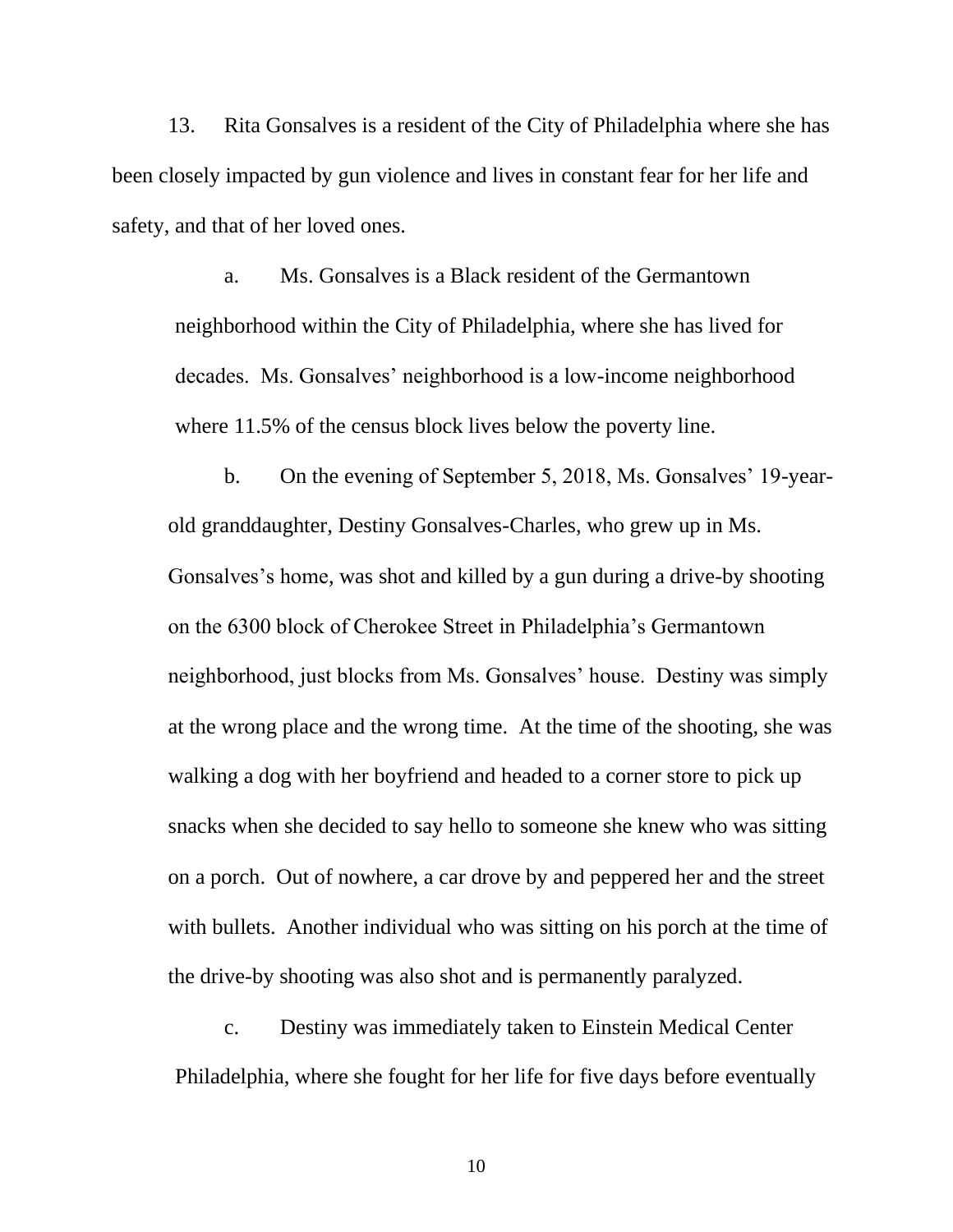passing away as a result of her gun shots. At the time of her murder, she was an organ donor. She had been shot so many times that the doctors could only salvage one organ to donate.

d. Destiny was just starting her adulthood at the time of her murder. She was known by her family and friends for her infectious smile, her happy and loving attitude and her love for animals. She was attending classes online and planned to go back to school to become a midwife.

e. As a result of losing her granddaughter, Ms. Gonsalves suffers from severe mental and emotional distress. Not a day goes by when she does not grieve for the unexpected loss of Destiny. She lives in perpetual fear that her life and the lives of her loved ones could change again in mere seconds due to the seemingly never-ending gun violence that plagues her community.

f. To date, no arrests have been made and the murder weapon has not been found in Destiny's murder. Ms. Gonsalves remains deeply disturbed by the thought of others being hurt by the same gun that killed Destiny.

14. Maria Gonsalves-Perkins is Rita Gonsalves's granddaughter, and older sister to Destiny Gonsalves-Charles.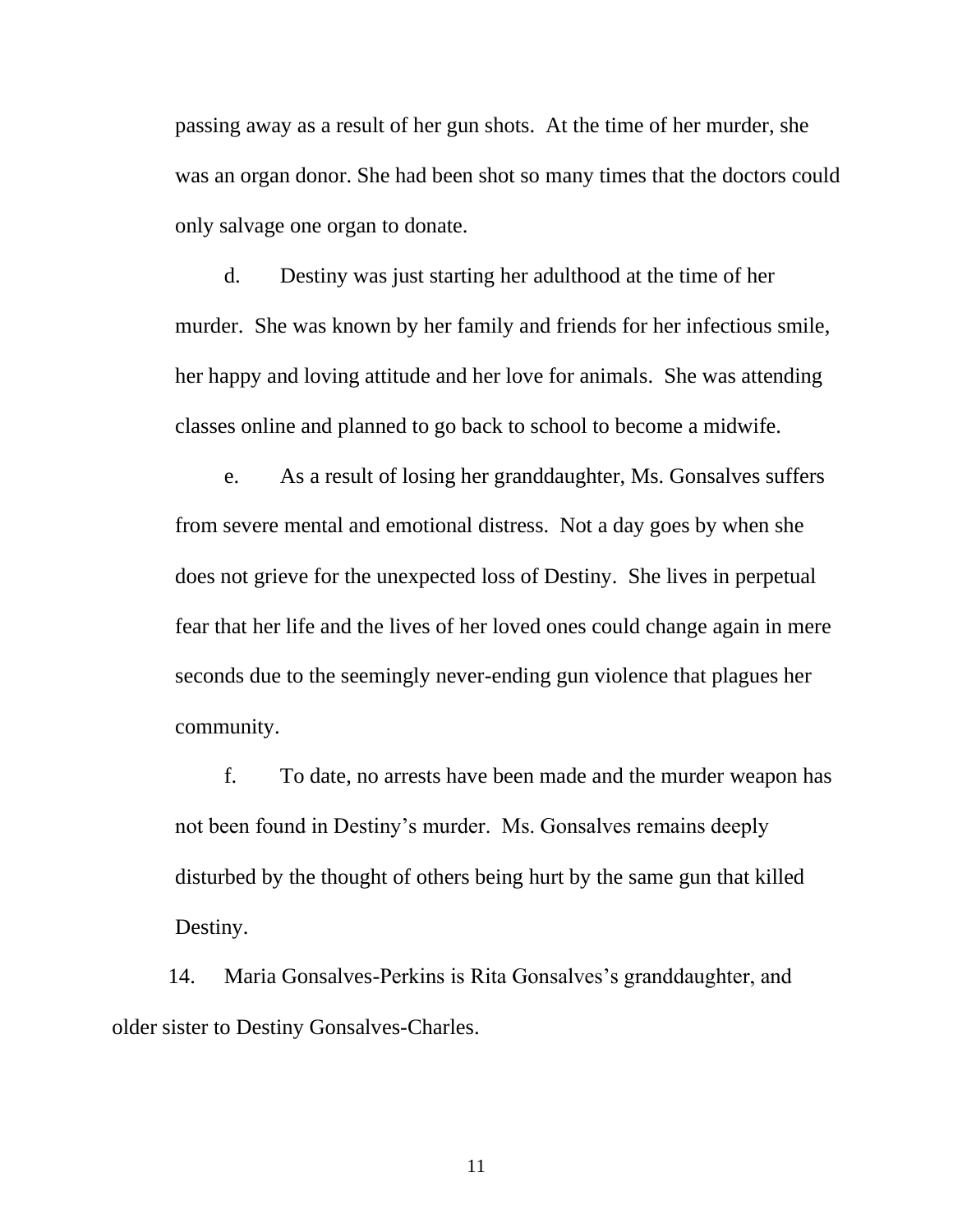a. Ms. Gonsalves-Perkins currently lives in the Point Breeze neighborhood of Philadelphia, where she has lived for 6 years. Ms. Gonsalves-Perkins' neighborhood is a low-income neighborhood where 37.7% of the census block lives below the poverty line. Ms. Gonsalves-Perkins is a lifelong Philadelphian and grew up in her grandmother's house in Philadelphia, the same house that Destiny also grew up in, just a mere few blocks from where Destiny was murdered in 2018.

b. Ms. Gonsalves-Perkins suffers and will continue to suffer severe mental and emotional distress as a result of the unexpected murder of her only sibling. As a result of Destiny's murder, she has been too afraid and too saddened to visit her remaining family, all of whom still reside in Germantown in the same neighborhood that Destiny was murdered. She also remains in constant fear of gun violence in her community and stays inside her home as much as possible.

15. Wynona Harper is a resident of Penn Hills, a township adjacent to the City of Pittsburgh, where she has been directly impacted by gun violence and lives in constant fear for her life and safety and for that of her family.

a. Ms. Harper, who is Black, was born and raised in Pittsburgh and currently lives in Penn Hills. Penn Hills is a low-income neighborhood where 20.3% of the census block lives below the poverty line.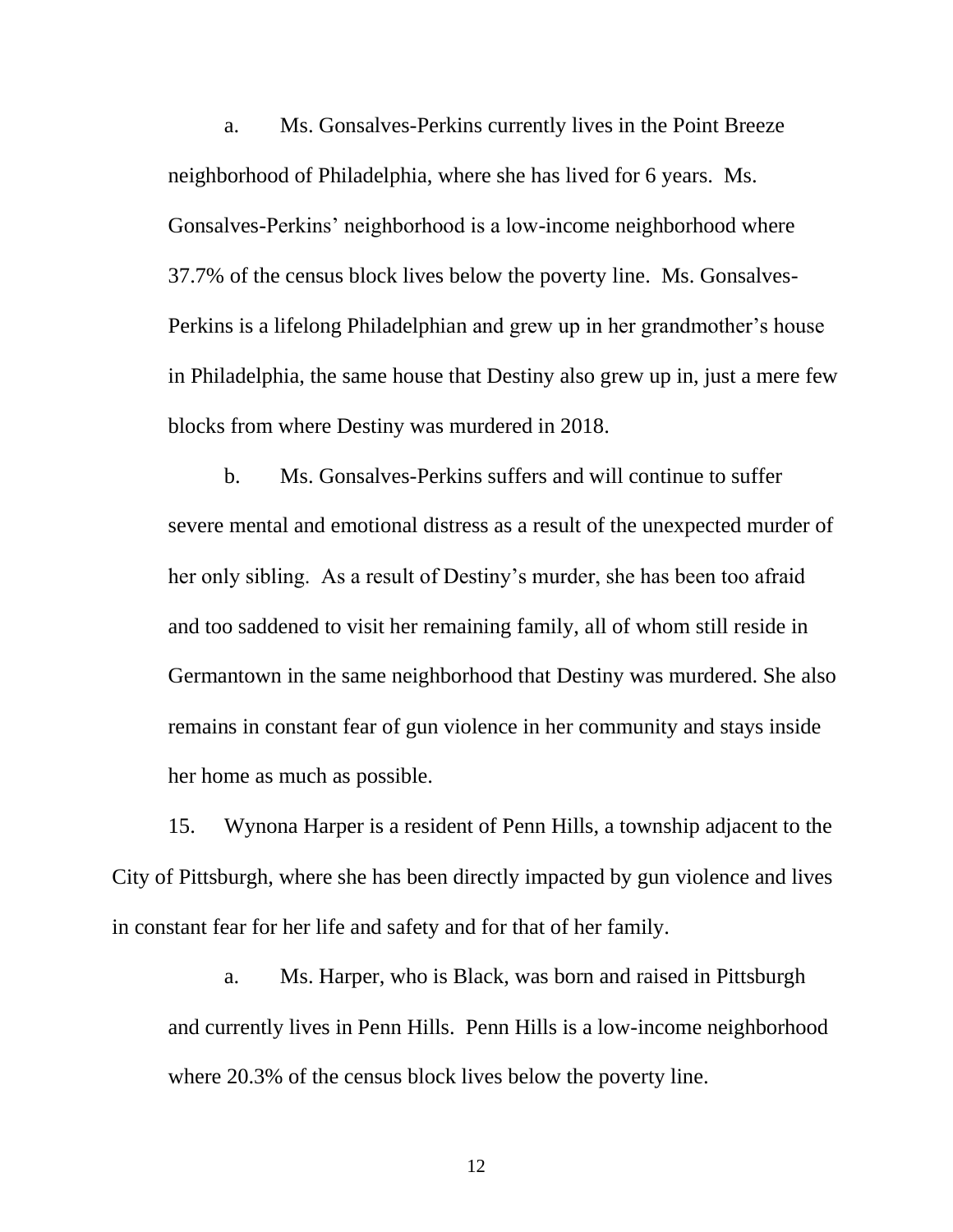b. On November 14, 2013, Ms. Harper's 31-year-old son Jamar Hawkins was shot to death while riding in a car at the intersection of Saltsburg and Leechburg Roads in Penn Hills. To date, no arrests have been made and the murder weapon has not been recovered.

c. Jamar, a Penn Hills High School graduate who loved football and cooking, left behind three daughters who were four, five, and seven years old.

d. Since losing her only son, Ms. Harper has suffered intense emotional distress and lives in perpetual fear that her life could change again in an instant. She has channeled the unrelenting grief and pain of missing Jamar into a nonprofit called Jamar's Place of Peace, which provides support and intervention to struggling families in Penn Hills.

e. Jamar was not Ms. Harper's first loss to gun violence. On May 4, 2012, only a year before Jamar's murder, her 20-year-old nephew Donte Hawkins was killed when he was caught in the crosshairs of a drive-by shooting in Pittsburgh's Larimer neighborhood. Donte, who was studying criminal justice at Clarion University when he died, left behind a newborn son. Donte's homicide also remains unsolved.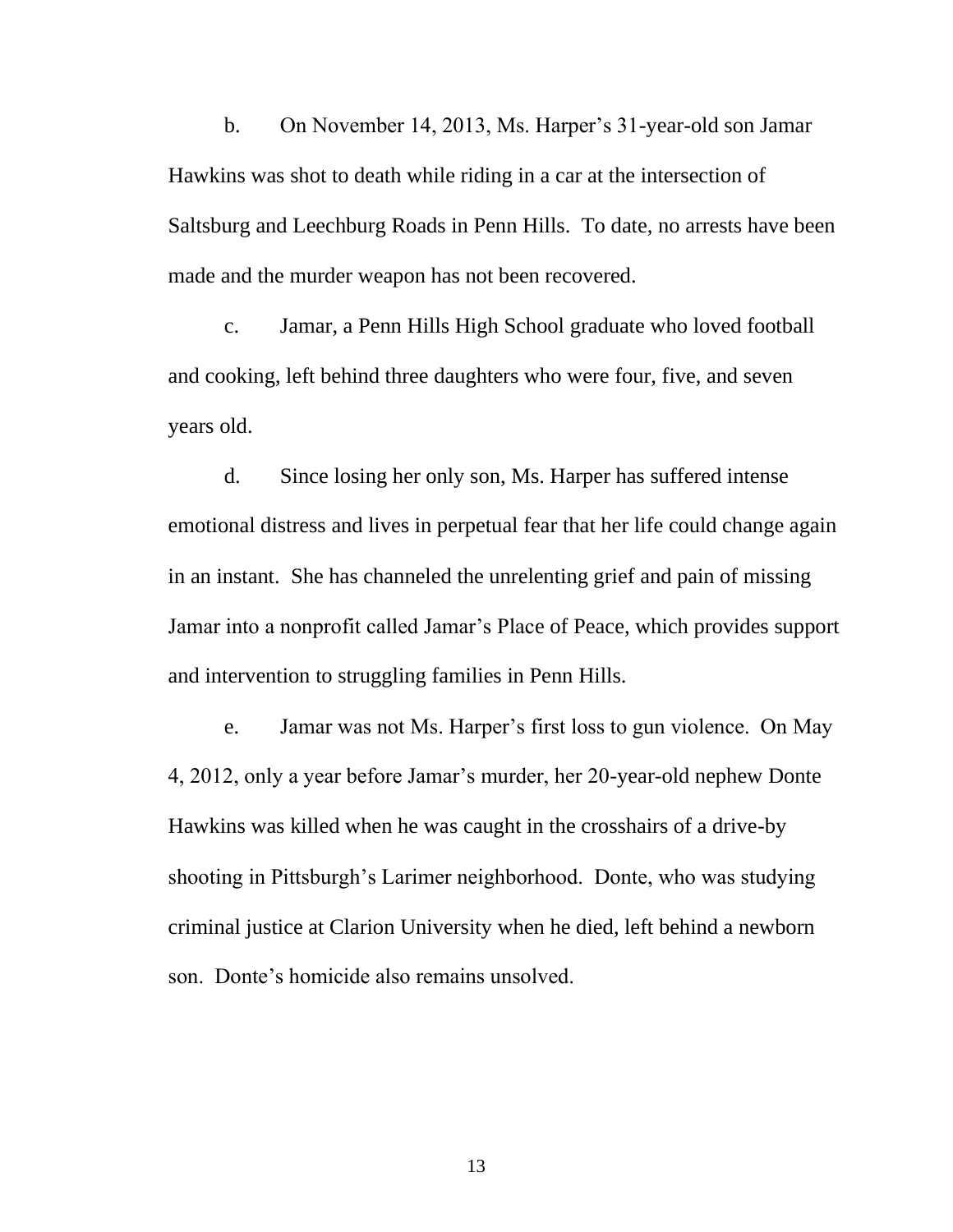f. Ms. Harper is haunted by the fact that none of her families' attackers have been caught and that the weapons used to hurt her loved ones are still on the streets, where they could be used to kill others.

16. Tamika Morales is a resident of the City of Philadelphia, where she and her family have been directly impacted by gun violence and live in constant fear of gun violence in their community.

a. Ms. Morales is a Black and Hispanic woman and lifelong resident of Philadelphia. She was born and raised in South Philadelphia and currently lives in the Eastwick neighborhood.

b. Ms. Morales's 24-year-old son, Ahmad Morales, was among the 30 people shot in Philadelphia over Independence Day weekend this year. In the early evening of July 3, 2020, Ahmad was gunned down by a group of men in a car while he walked to a corner store on 24th Street and Oakford Avenue in the Point Breeze neighborhood of Philadelphia. Point Breeze is a low-income neighborhood where 15% of the census block lives below the poverty line. To date, no arrests have been made and the murder weapons have not been recovered.

c. Ahmad was an energetic, hard-working young man who had overcome the trauma of losing his closest cousin to gun violence in order to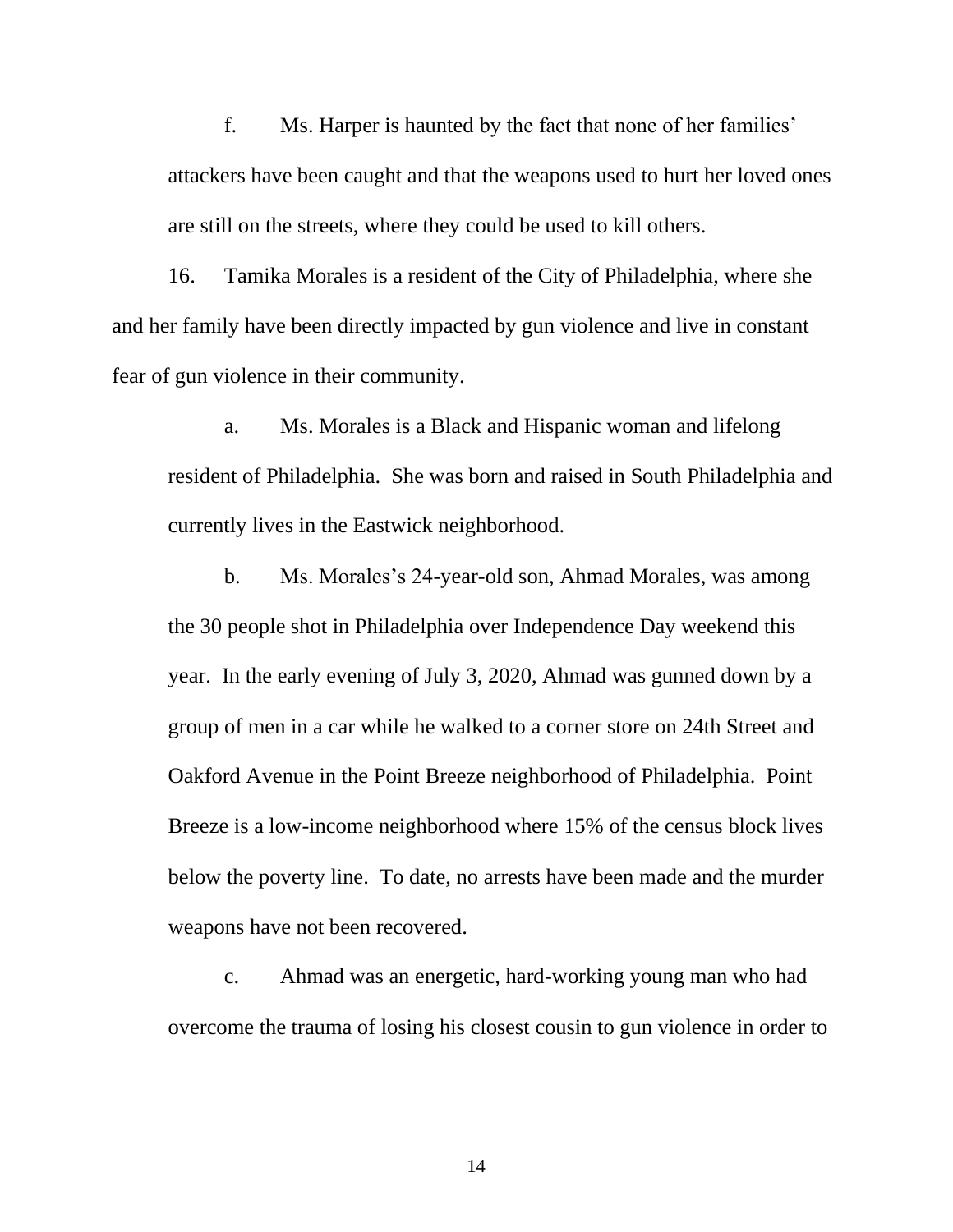graduate from Bartram High School. He was a talented barber and had earned his own chair at a barber shop when he was only 16 years old.

d. Ahmad was beloved by his family. His murder has devastated Ms. Morales, who describes the aftermath of her son's death as a living nightmare. She struggles to get through each day and is worried about how she will find the strength to emotionally support Ahmad's surviving siblings, aged 27, 13, and 9, who are traumatized by their brother's killing.

17. Cheryl Pedro is a 61-year-old resident of the City of Philadelphia, where she and her family have been directly impacted by gun violence and live in constant fear of gun violence in their community.

a. Ms. Pedro is a Black woman and lifelong resident of Philadelphia, having resided in Strawberry Mansion within the City of Philadelphia since 1995. Ms. Pedro's neighborhood is a low-income neighborhood where over 37% of the residents live below the poverty line.

b. On February 23, 2015, Ms. Pedro's 34-year-old son, Mario Pedro, was shot and killed at 2626 West Hagert Street, while assembling with others in his own neighborhood. He was shot in the back and the bullet hit his aorta. Bystanders brought Mario to the fire station in the neighborhood where paramedics started to work on him while they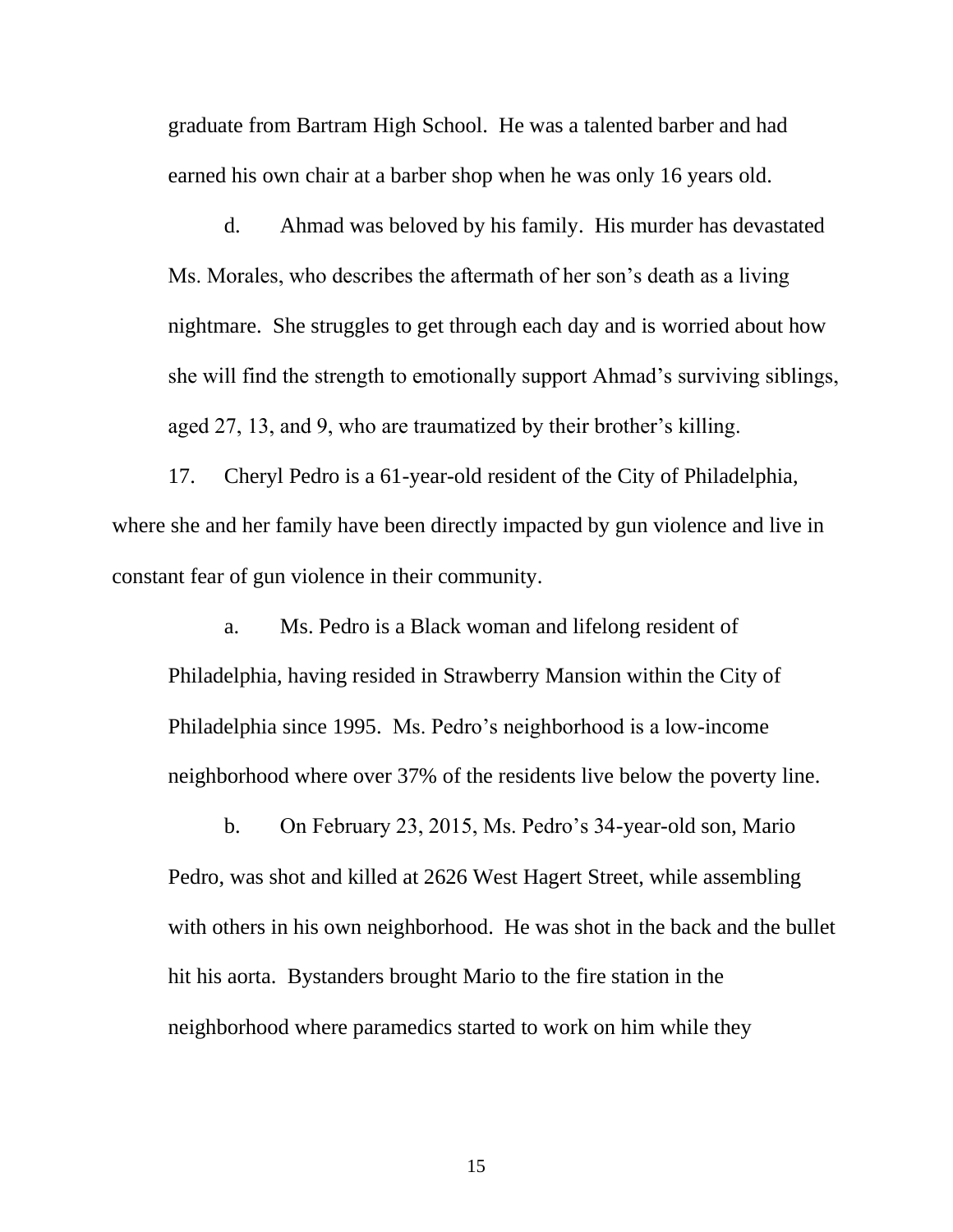transported him to Temple University Hospital. He died at the hospital shortly thereafter while his mother sat in a waiting room with detectives.

c. To date, the person who shot the victim has not been identified and there are no suspects in the crime.

d. Ms. Pedro, as well as the victim's entire family, continue to suffer from the loss of Mario. Mario worked in construction and he was an avid reader of the newspaper. Mario enjoyed spending time with family and friends and leaves behind two children ages 5 and 12 years old. His fiveyear-old daughter was born the day after he was buried.

e. Ms. Pedro suffers from depression and anxiety following her son's death but stays active in the following organizations to help her find closure: Mothers Bonded by Grief, the Charles Foundation, and the Families of Unsolved Murders Project.

18. Rosalind Pichardo is a resident of the City of Philadelphia, where she has been directly impacted by gun violence many times over, leaving her in constant fear for her life and safety, and that of her family.

a. Ms. Pichardo is a Hispanic-American resident of the Kensington neighborhood of Philadelphia, where 47.7% of the census block lives below the poverty line, and has lived in the City of Philadelphia at all times relevant to this suit.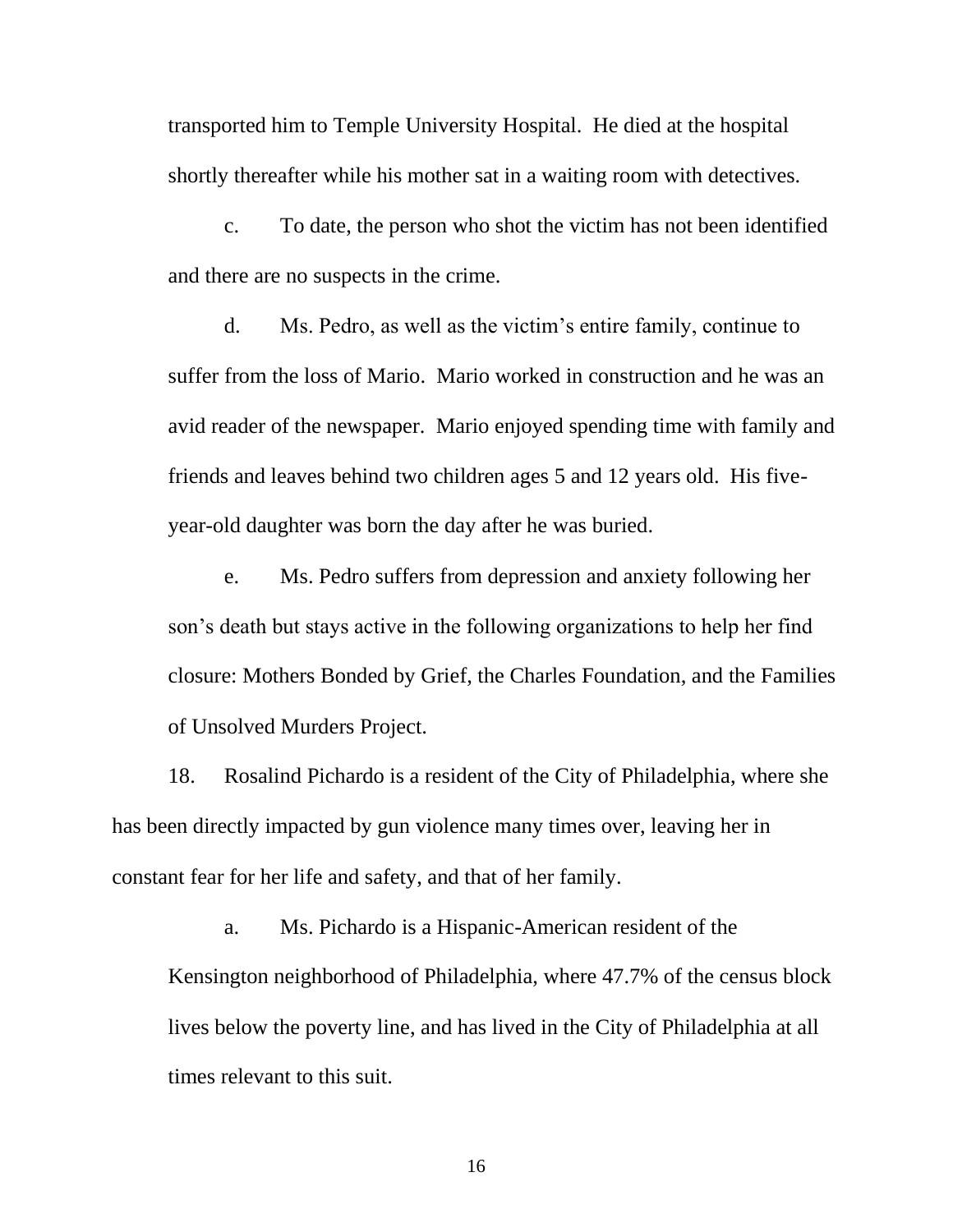b. Ms. Pichardo is a survivor of an attempted homicide during a domestic incident. In 1994, on the 3600 block of North 11th Street in Philadelphia, Ms. Pichardo's ex-boyfriend beat her, attempted to kill her using a handgun, and did shoot and kill her then-boyfriend.

c. Ms. Pichardo has also been harmed as a result of suicide by handgun. In 2001, Ms. Pichardo's sister, at the age of 23, had been suffering from mental illness and drug abuse but nevertheless acquired a 9mm handgun, which she used to shoot and kill herself in Upper Darby, Pennsylvania.

d. And in 2012, Ms. Pichardo's 23-year-old brother, Alexander Martinez, was shot and killed at the hands of an assailant using a handgun at the 900 block of North Hutchinson Street in Philadelphia.

e. These multiple incidents, coupled with the surge in gun violence in her Kensington neighborhood, leave Ms. Pichardo and her family in constant fear from the ongoing threat of gun violence in their community.

f. Following the death of her brother, Ms. Pichardo has dedicated her time and resources to community activism in her long-suffering community, founding Operation Save Our City in 2012 (https://www.facebook.com/OperationSaveOurCity/).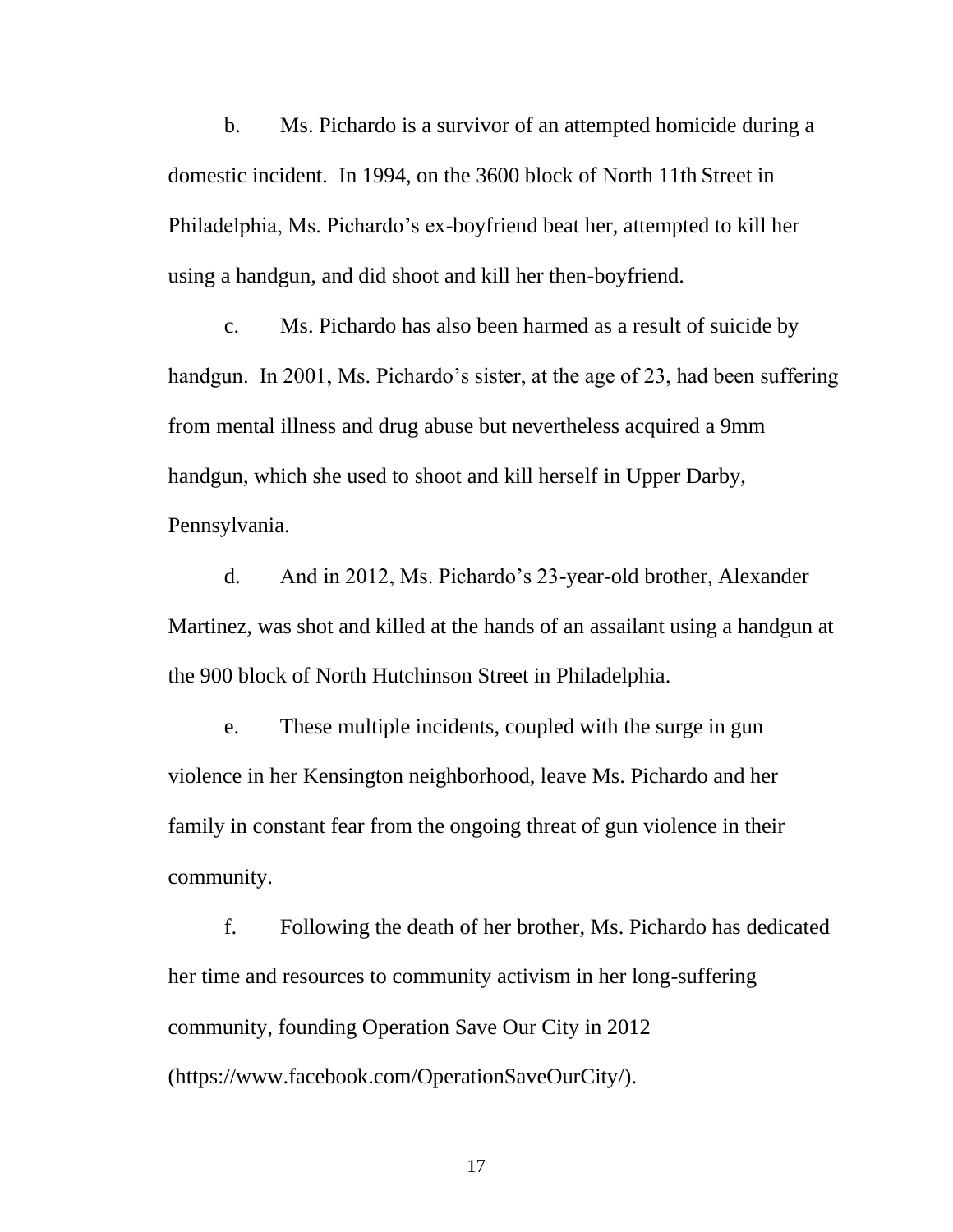#### **B. CeaseFirePA**

19. CeaseFire Pennsylvania Education Fund ("CeaseFirePA") is a Pennsylvania nonprofit organization headquartered in Philadelphia.

(https://www.ceasefirepa.org/).

20. CeaseFirePA's mission is to end the epidemic of gun violence across the Commonwealth of Pennsylvania through education, coalition building, and advocacy in support of sensible gun laws and public policies.

### **C. City of Philadelphia**

21. The City of Philadelphia is a municipal corporation and political subdivision of the Commonwealth of Pennsylvania.

22. Philadelphia is a Home Rule Municipality organized and existing under the Home Rule Charter and Optional Plans Law, 53 Pa.C.S. § 2901, *et seq.*, and is a city of the first class by statutory designation. The City of Philadelphia is coextensive with the County of Philadelphia, a county of the first class.

23. The word "Philadelphia" derives from the Greek words "philos," meaning love or friendship, and "adelphos," meaning brother, earning the City its nickname: the City of Brotherly Love. Philadelphia is home to almost 1.6 million residents. Philadelphia's residents include many communities of color and lowincome communities, groups that are especially vulnerable to the harms caused by gun violence. Philadelphia has a poverty rate of 24.3%. 43.6% of Philadelphians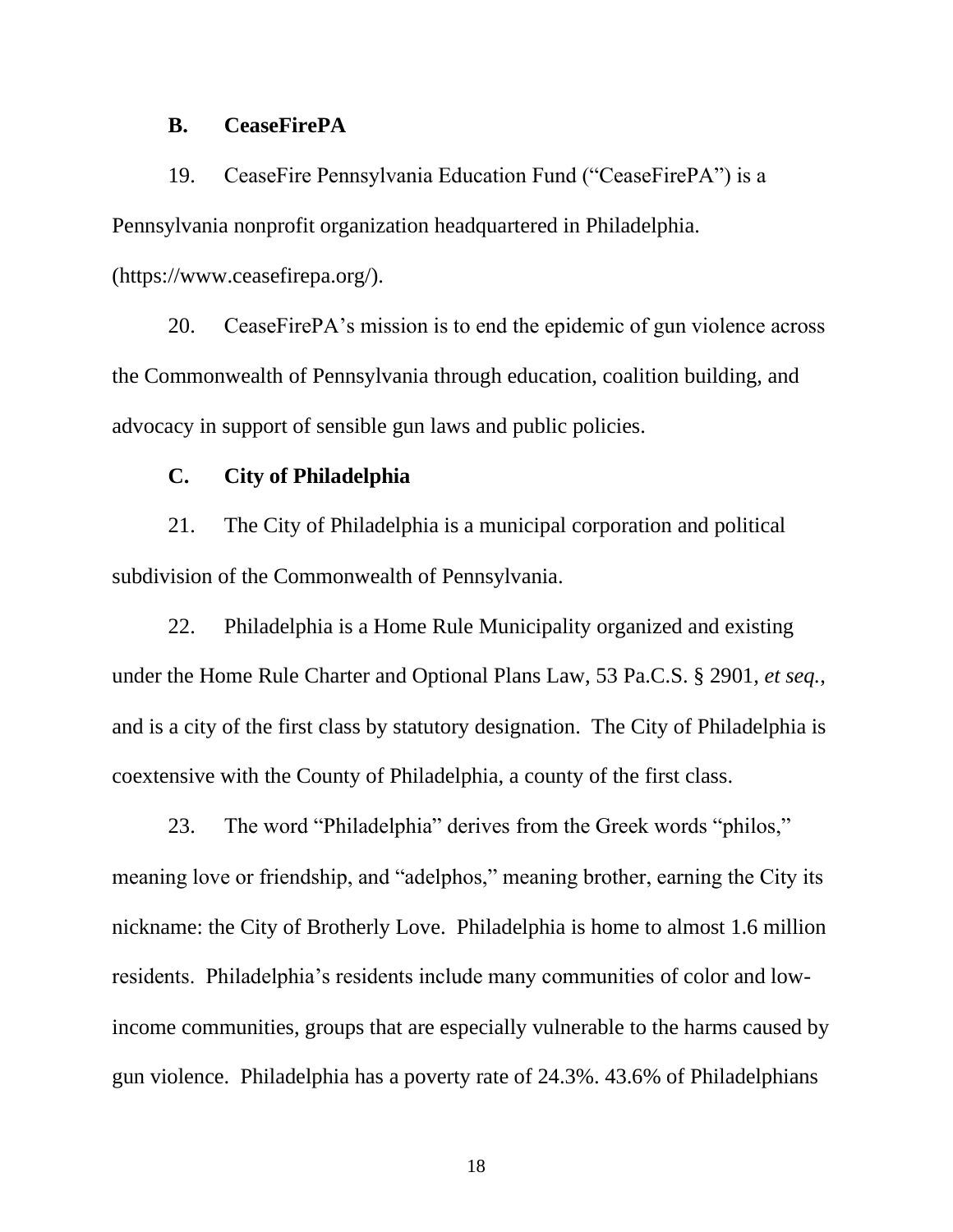identify as Black or African American and 15.2% of Philadelphians identify as Hispanic or Latino.

# **II. Respondents**

24. The Commonwealth of Pennsylvania. The Commonwealth is a state sovereign governmental unit providing for subnational governance of the Commonwealth of Pennsylvania. As discussed more fully herein, the duties of and limitations on all branches of the Commonwealth of Pennsylvania government, as a collective governing unit, are imposed by the Pennsylvania Constitution.

25. The General Assembly. The Pennsylvania General Assembly is the legislative body of the Pennsylvania State Government. It is empowered by and organized pursuant to Article II of the Pennsylvania Constitution. As discussed more fully herein, its duties are imposed and its powers are constrained by the Pennsylvania Constitution.

26. The Honorable Representative Bryan Cutler in his official capacity as Speaker of the Pennsylvania House of Representatives.

a. As Speaker of the House, Mr. Cutler presides over all sessions of the House, pursuant to Rule 1 of the General Operating Rules for the Pennsylvania House of Representatives.<sup>2</sup>

<sup>&</sup>lt;sup>2</sup> General Operating Rules of the House of Representatives, 2019-2020, [https://www.house.state.pa.us/rules.cfm.](https://www.house.state.pa.us/rules.cfm)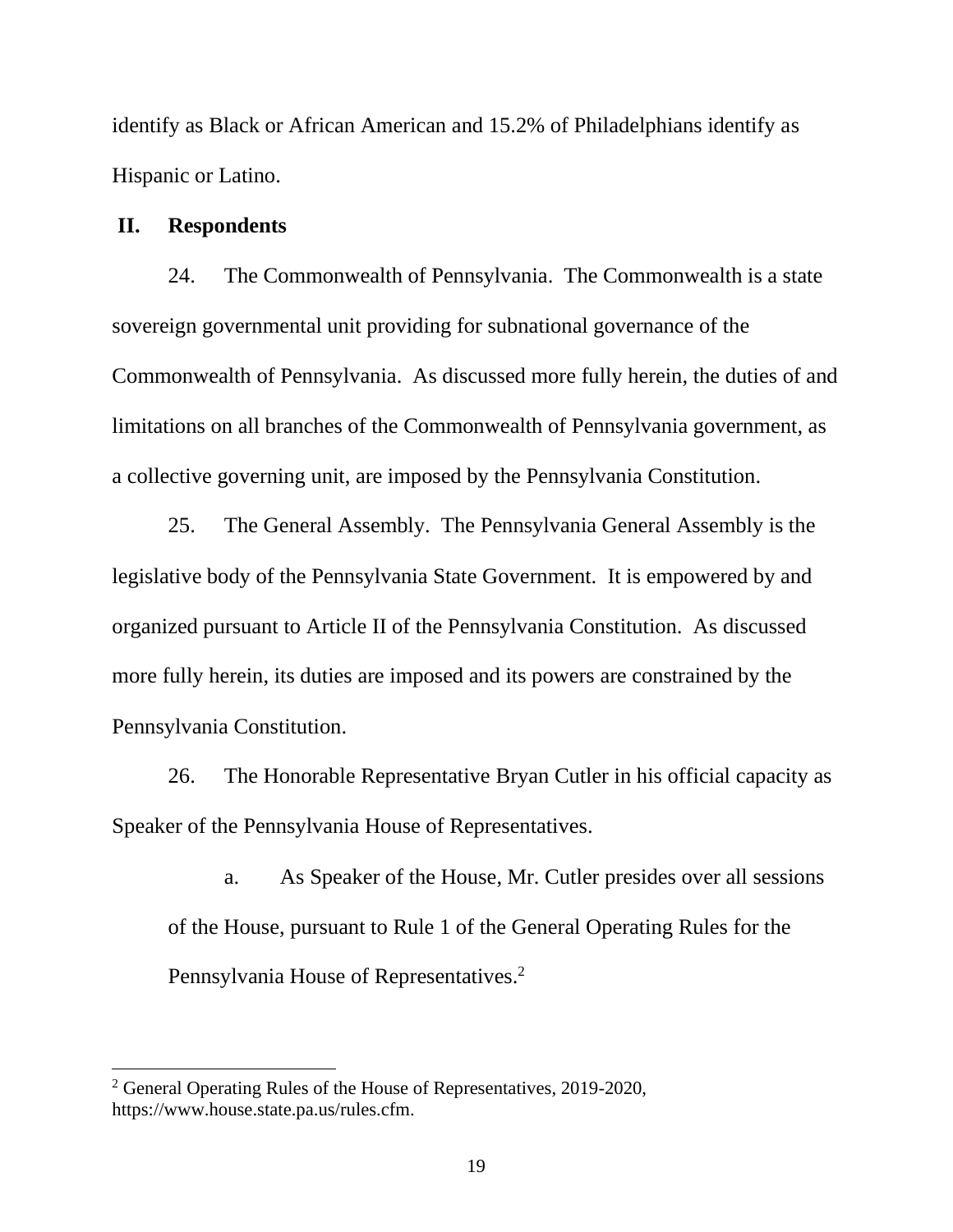b. Moreover, the Speaker is responsible for referring bills to "appropriate" House committees pursuant to Rule 18 of the General Operating Rules for the Pennsylvania House of Representatives.<sup>3</sup>

c. The Speaker appoints the Chair of the House Judiciary Committee, as a standing committee in the Pennsylvania House.<sup>4</sup>

d. The Speaker decides all questions of order during floor discussions in the House of Representatives,<sup>5</sup> and approves all meetings of Committees during House session.<sup>6</sup>

27. The Honorable Senator Joseph P. Scarnati III in his official capacity as President Pro Tempore of the Pennsylvania Senate. The President Pro Tempore is responsible for appointing committee chairs and referring bills to "appropriate" Senate committees pursuant to Rule 5 of the Rules of the Senate of Pennsylvania.<sup>7</sup>

### **GENERAL ALLEGATIONS**

# **I. Gun violence is a public health crisis impacting discrete communities in Pennsylvania.**

28. Gun violence in Pennsylvania is a public health crisis in which

Respondents have actively played a key role. In Pennsylvania, in an average year,

<sup>3</sup> *Id*. at Rule 18

<sup>4</sup> *Id*. at Rule 43.

<sup>5</sup> *Id*. at Rule 4.

<sup>6</sup> *Id*. at Rule 45.

<sup>7</sup> Rules of the Senate of Pennsylvania, 2019-2020, at Rule 5, https://www.pasen.gov/rules.cfm.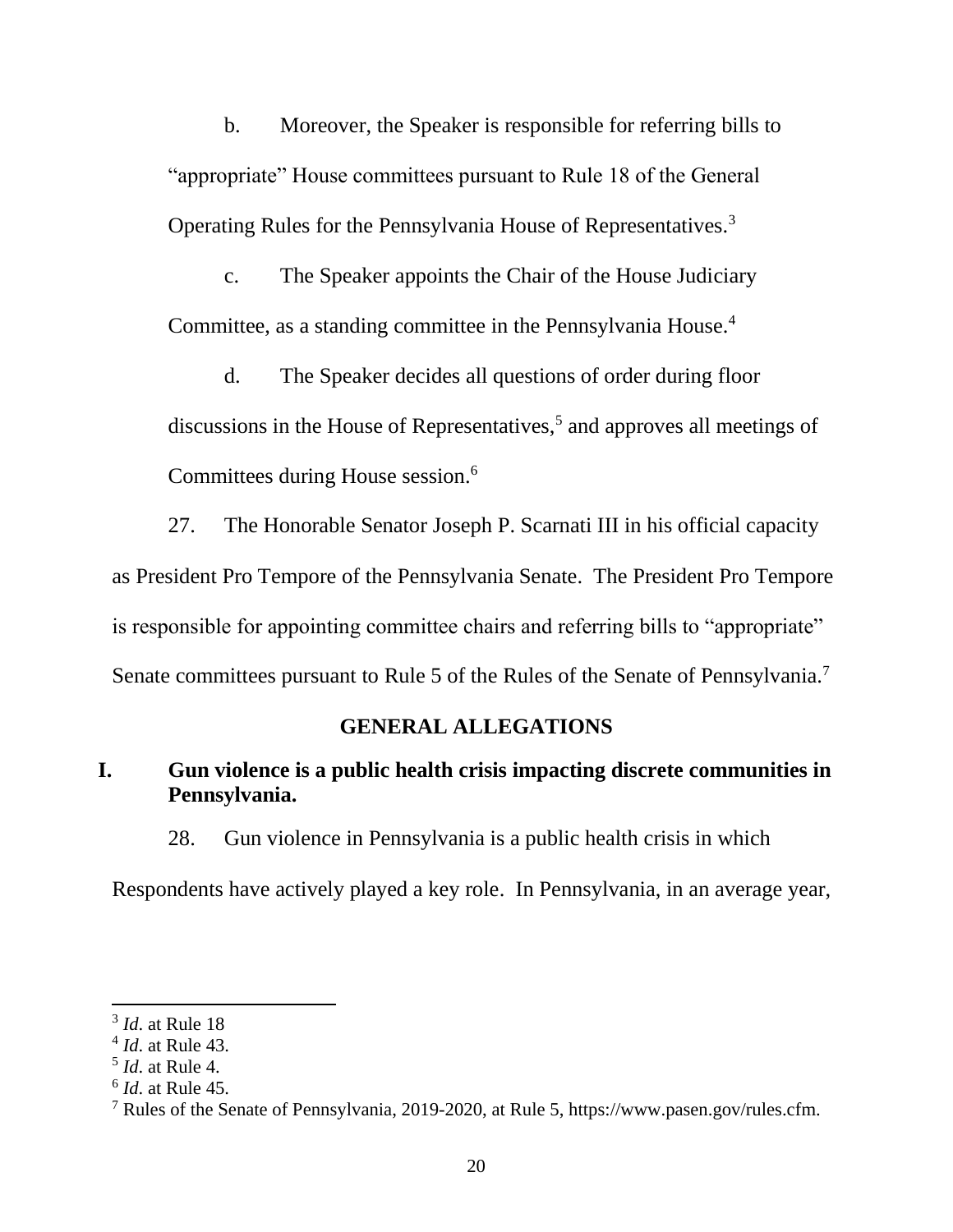1,544 people die from guns, which is a rate of 11.7 deaths per 100,000 people.<sup>8</sup> Across the Commonwealth,  $36\%$  of gun deaths are homicides,<sup>9</sup> and  $62\%$  of the gun deaths are suicides.<sup>10</sup> Of all of the homicides in Pennsylvania, 76% involve a gun, compared to 74% nationally.<sup>11</sup> The rate of gun deaths in Pennsylvania continues to increase. Between 2009 and 2018, the rate of gun deaths in Pennsylvania increased 20%.<sup>12</sup>

29. Gun violence disproportionately ravages communities of color to a shocking degree. Black Americans are 10 times more likely to die by gun homicide than White Americans. The numbers are even worse in Pennsylvania: Black Pennsylvanians are *19* times more likely to die by gun homicide than White Pennsylvanians.<sup>13</sup>

30. As shown in the figure below, the brunt of this gun violence is borne by young Black men and Black teenagers. The firearm homicide death rate in Pennsylvania from 2009-2018 is the highest among non-Hispanic Black men ages 15-24 years old with a rate of *114.6 deaths* per 100,000 persons, closely followed by the firearm homicide rate of non-Hispanic Black men ages 25-34 years old with

<sup>8</sup> *Gun Violence of Pennsylvania*, Everytown for Gun Safety (Feb. 2020),

https://maps.everytownresearch.org/wp-content/uploads/2020/04/Every-State-Fact-Sheet-2.0- 042720-Pennsylvania.pdf.

<sup>9</sup> *Id.* at 3.

<sup>10</sup> *Id.* at 1.  $11$  *Id.* at 2.

<sup>12</sup> *Id.* at 1.

<sup>13</sup> *Id. at 2.*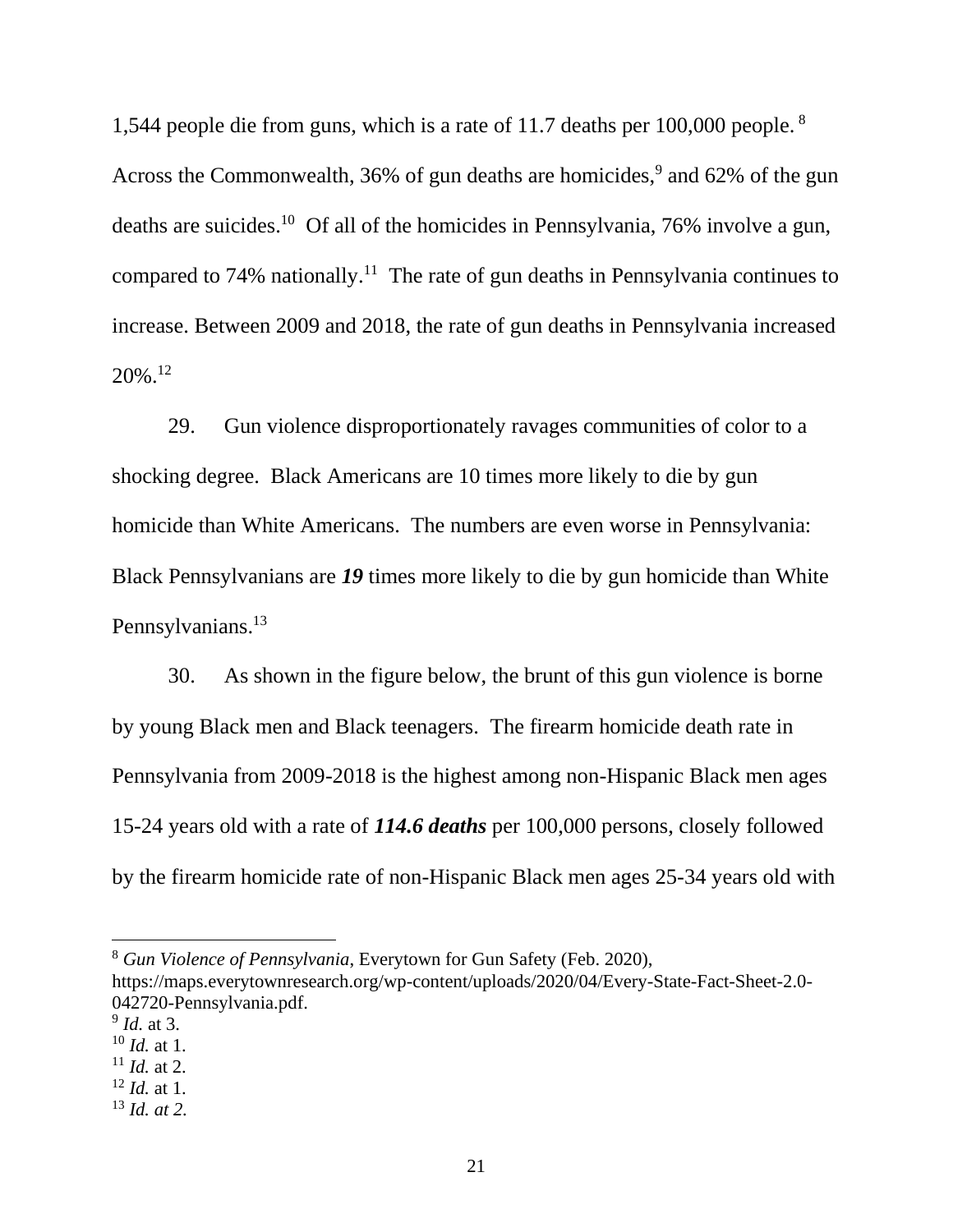a rate of 105.9 *deaths* per 100,000 persons.<sup>14</sup> In contrast, non-Hispanic White men have a firearm death rate of less than *3 deaths* per 100,000 persons for the same age groups from 2009-2018.<sup>15</sup>



31. Similarly, the devastating impact on Black individuals is observed at the local level. As reported by the Philadelphia Department of Public Health, between 2014 and 2018, non-Hispanic Black residents disproportionately died by firearms (including homicide and suicide) compared to non-Hispanic White residents in Allegheny, Philadelphia, Erie, and York counties. The death rate due to firearms among non-Hispanic Black residents was 5.7 times that of non-Hispanic White residents in Allegheny County, and 4.6 times that of non-Hispanic White residents of Philadelphia County from 2014 to 2018. Black communities

<sup>&</sup>lt;sup>14</sup> Underlying Cause of Death 1999-2018, Centers for Disease Control and Prevention (2020), http://wonder.cdc.gov/ucd-icd10.html.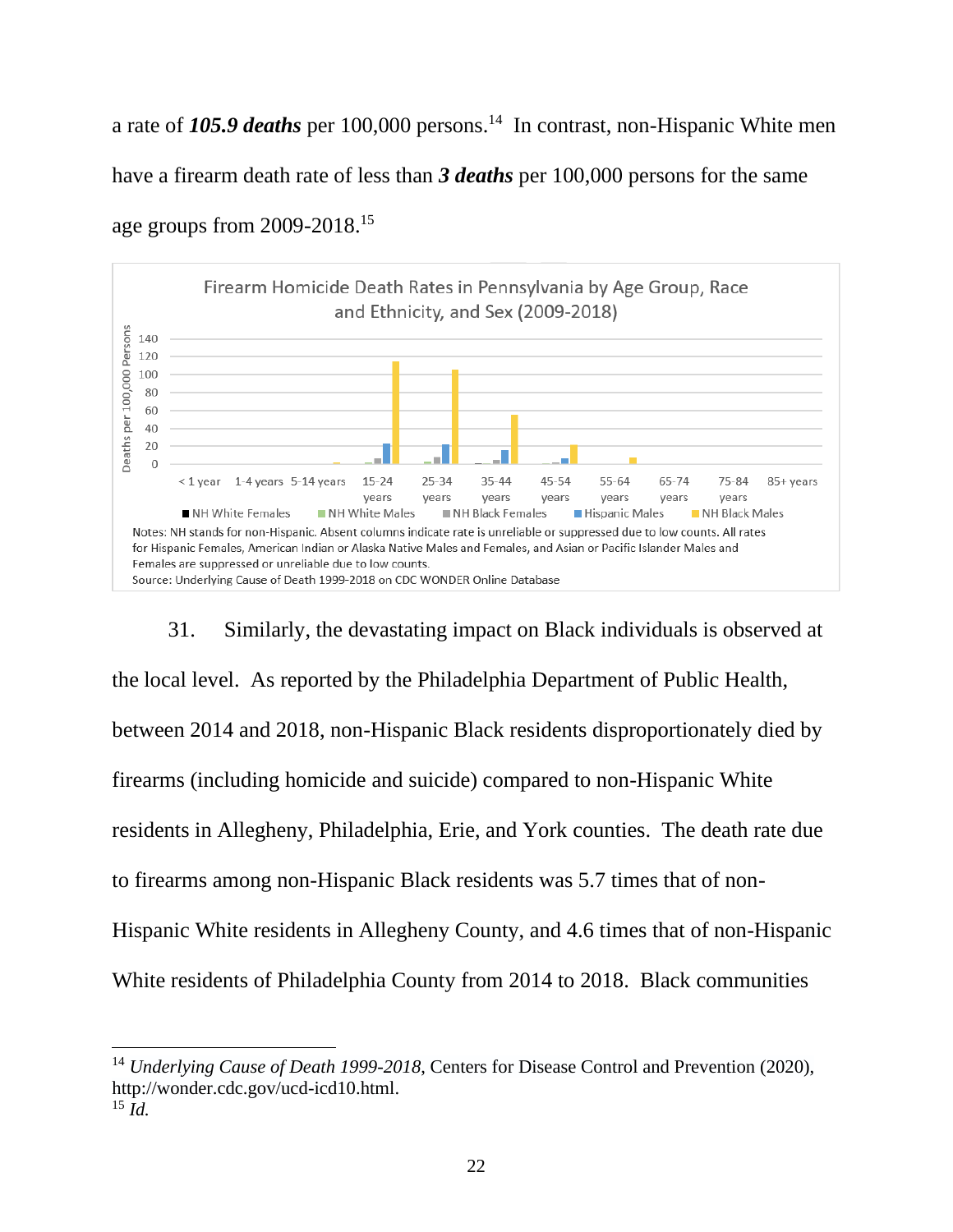sustain not only the overall impact of gun violence, but are also disproportionately affected by firearm-related homicides in domestic violence cases. 82% of all intimate partner homicides victims in Pennsylvania, from 2014 to 2018, were women,<sup>16</sup> and Black women are 1.4 times more likely than white women to be fatally shot by a partner in Pennsylvania.<sup>17</sup>

## **A. Gun Violence in Philadelphia**

32. Gun violence in Philadelphia is especially troubling. One study found that over a two-year period in Philadelphia (from 2013 to 2014), the overall rate of firearm assault was five times higher for Black residents compared with White residents. Homicide rates in Philadelphia in general are higher than most other major U.S. cities (i.e., cities with a population of 250,000 or greater). In 2018, the average homicide rate in these cities was 10.0 per 100,000 people; in Philadelphia that rate was over twice as high:  $22.1$  per  $100,000$ .<sup>18</sup> Philadelphia now ranks second in the nation, behind just Chicago, in the number of homicides involving guns.<sup>19</sup> Nationally, the homicide rate is 5 per 100,000, meaning Philadelphia's

<sup>17</sup> *Fact Sheet: Gun Violence of Pennsylvania*, Everytown for Gun Safety 2 (2019), https://web.archive.org/web/20200129023523/https://everytownresearch.org/wpcontent/uploads/2019/11/Every-State-Fact-Sheet-Pennsylvania.pdf.

<sup>16</sup> *Fact Sheet: Gun Violence of Pennsylvania*, *supra* note 8, at 2.

<sup>18</sup> Francesca Mirabile et al., *What's the Homicide Capital of America? Murder Rates in U.S Cities, Ranked*, The Trace (Oct. 1, 2019 3:18PM), https://www.thetrace.org/2018/04/highestmurder-rates-us-cities-list/.

<sup>19</sup> Theresa Waldrop et al., *Philadelphia Homicides Second-highest in the Country in 2020, Police Say*, CNN (Aug. 11, 2020 8:06 PM), https://www.cnn.com/2020/08/11/us/philadelphiashootings-homicides-2020/index.html.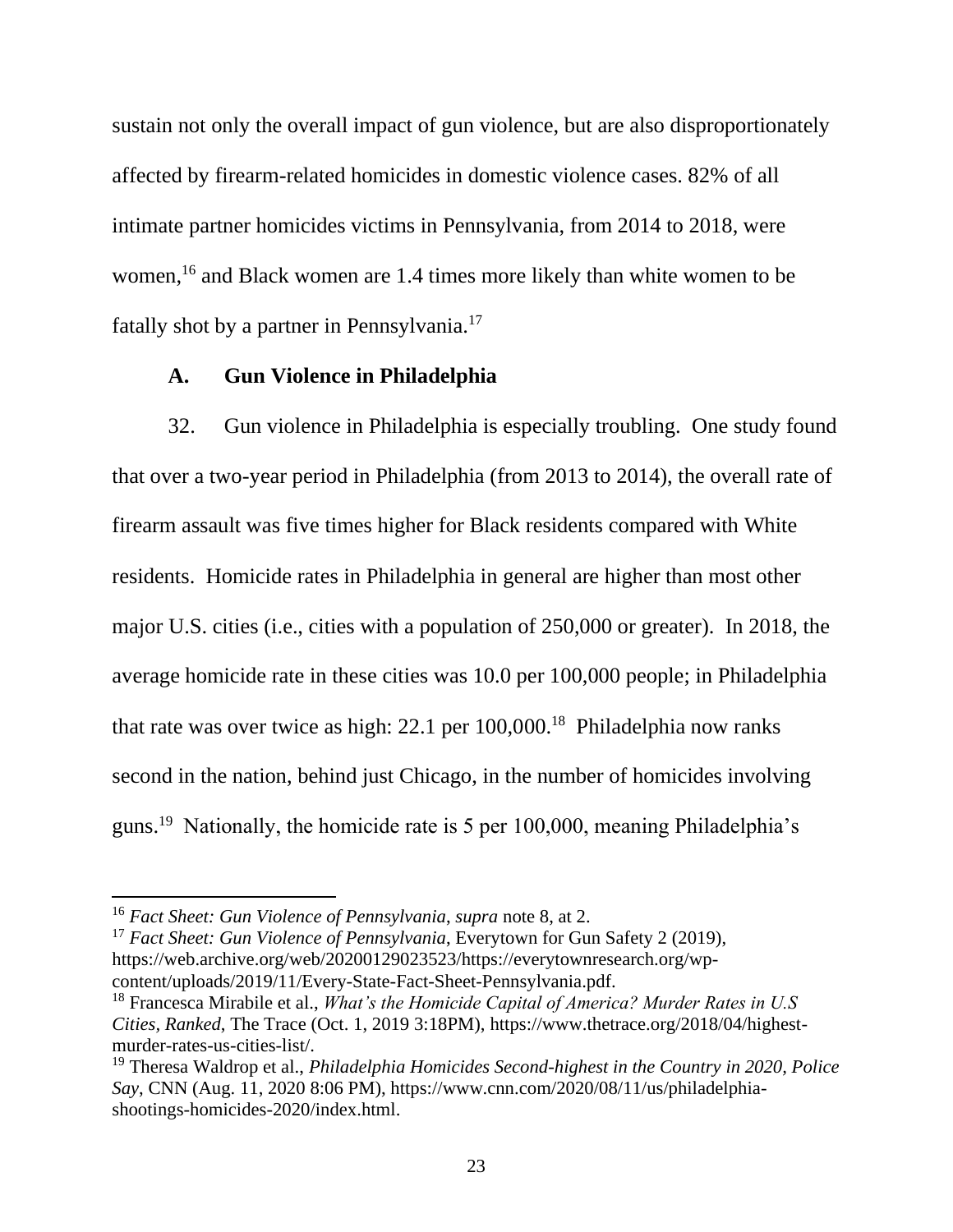murder rate is nearly 4.4 times higher than the national average.<sup>20</sup> Most of the homicides in Philadelphia are carried out with firearms, specifically handguns. In 2019, 86.8% of all homicides in the City of Philadelphia were a result of gun violence, compared to only 70% nationally. $21$ 

33. Between 2009 and 2018, the firearm homicide death rate by county in Pennsylvania ranged from 0.8 to 15.0 deaths per 100,000 persons. Philadelphia County had the highest death rate at 15.0 deaths per 100,000 persons, which is nearly 19 times higher than Bucks County, which had the lowest firearm homicide death rate (0.8 deaths per 100,000 persons), and it is more than twice as high as Allegheny County, which had the second-highest firearm homicide death rate of 7.1 deaths per 100,000 persons.

34. Firearm homicides occur most often in Philadelphia's poorest neighborhoods. As shown in the following depiction, the rate of firearm homicide is highest among those living in areas (census tracts) with the lowest median household incomes. Among all Philadelphia residents who died from firearm homicide in 2016, 50% lived in census tracts with the lowest median annual household incomes (less than \$25,800 per year), while only 2% lived in census

 $^{20}$  *Id.* 

<sup>21</sup> Web-based Injury Statistics Query and Reporting System (WISQARS), *Fatal Injury and Violence Data*, Centers for Disease Control and Prevention,<https://www.cdc.gov/injury/wisqars> (last visited Sept. 21, 2020).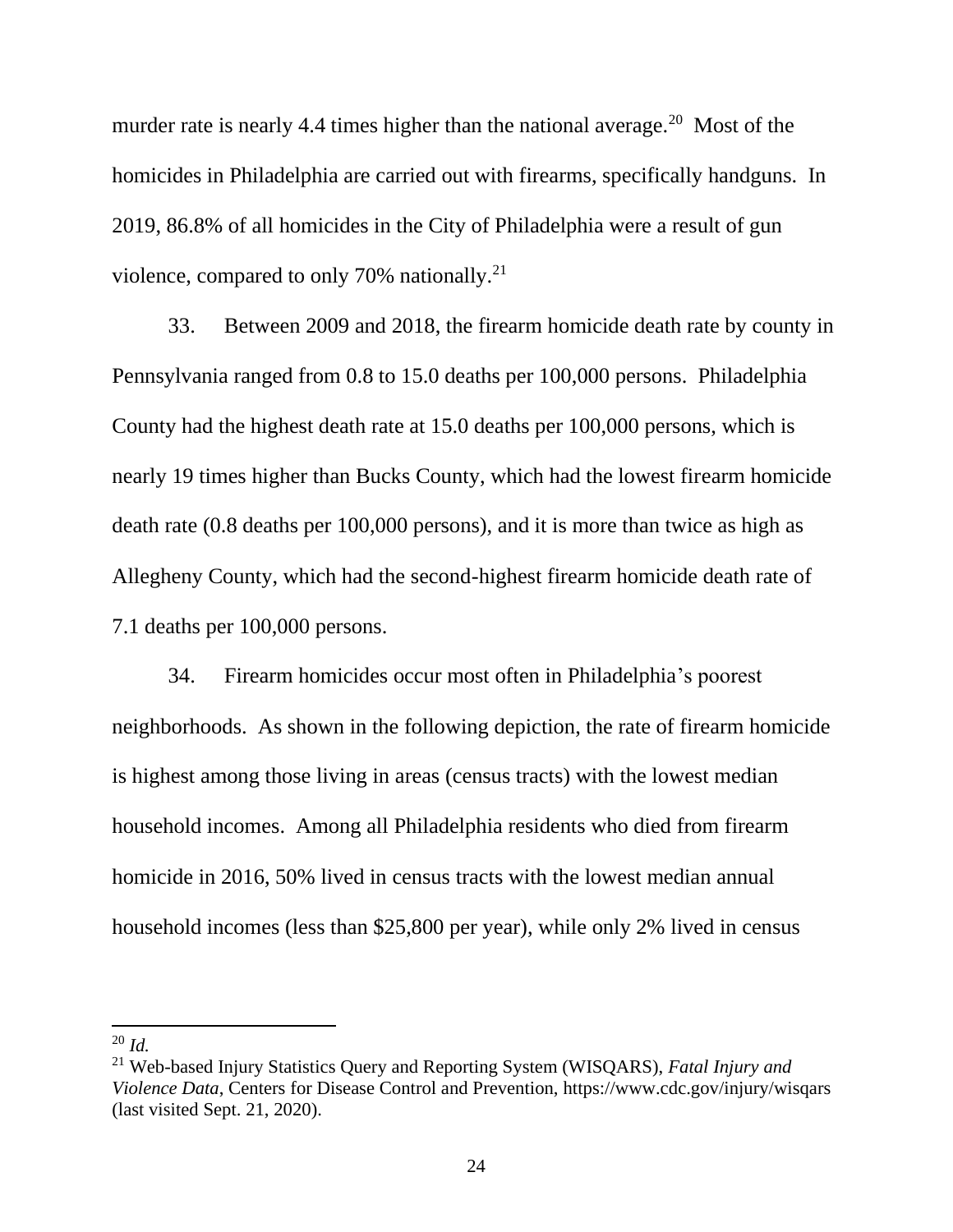tracts with the highest incomes (median household incomes greater than \$52,200

per year).<sup>22</sup>



<sup>22</sup> Philadelphia Dep't of Public Health, *Deaths and Injuries from Firearms in Philadelphia*, Dep't of Public Health Vol. 2, No. 10, 3 (Sept. 2017),

[https://www.phila.gov/media/20181106124821/chart-v2e10.pdf.](https://www.phila.gov/media/20181106124821/chart-v2e10.pdf) Beyond deaths, there were four nonfatal firearm injuries for every firearm homicide in Philadelphia, with 1,162 people treated at a hospital for firearm injuries in 2019.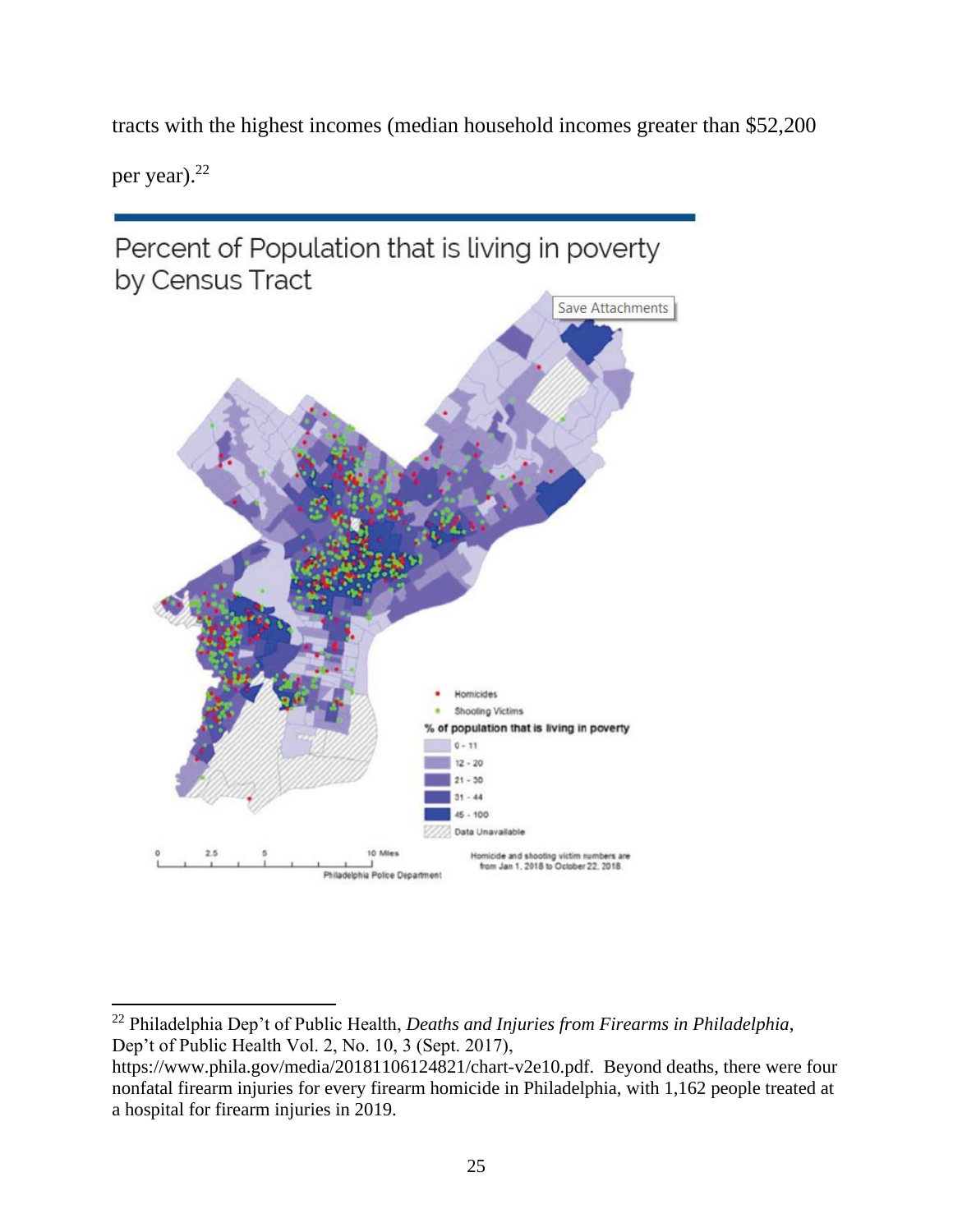Source: City of Philadelphia, *The Philadelphia Roadmap to Safer Communities*, 8 (Jan. 2019-2024), https://www.phila.gov/media/20190125102315/The-Philadelphia-Roadmap-to-Safer-Communities.pdf.

35. According to the Philadelphia Department of Public Health, from 2014 to 2018, Philadelphia reported 75 firearm deaths in children (under 18 years of age). In 2019 alone, over 100 kids were shot in Philadelphia, 12 fatally.<sup>23</sup> And thus far in 2020, an average of three children are shot per week, the youngest a seven month old baby boy. $24$  These acts of gun violence involve situations of children being shot in their homes, cars, and while walking home from school.<sup>25</sup>

36. Suicide by gun is yet another grave consequence of gun violence in

Philadelphia. On average, one suicide by gun occurs in Philadelphia every week.<sup>26</sup>

# **B. Gun Violence in Pittsburgh**

37. The Pittsburgh area, home to several Individual Petitioners, is also

plagued by gun violence. Between January 1, 2010 and July 2020, there were

<sup>23</sup> *100 Children Shot in Philadelphia in 2019*, CeaseFirePA (Nov. 13, 2019),

https://www.ceasefirepa.org/general-interest/100-children-shot-in-philadelphia-in-2019-so-far/. <sup>24</sup> Evan Simko-Bednarski, *An average of three children have been shot per week in Philadelphia this year,* CNN (Aug. 7, 2020 2:47 PM)*,* https://www.cnn.com/2020/08/07/us/philly-shootingschildren-trnd/index.html; Mike Newall et al., *Philly is Seeing a Spike in Shootings of Children. But Motives and Arrests are Lagging*, Phila. Inquirer (Aug. 6, 2020),

https://www.inquirer.com/news/philadelphia-increase-children-shot-murders-gun-violence-20200806.html.

<sup>25</sup> Ellie Silverman, *Two Teenagers Shot, One Fatally, in Afternoon Philly Shootings*, Phila. Inquirer (Dec. 23, 2019), https://www.inquirer.com/crime/north-philadelphia-shootingsteenagers-children-homicide-20191223.html.

<sup>26</sup> Philadelphia Dept. of Health, *Deaths and Injuries from Firearms in Philadelphia*, *supra* note 22, at 4; *see also Underlying Cause of Death 1999-2018*, Centers for Disease Control and Prevention (2020), http://wonder.cdc.gov/ucd-icd10.html.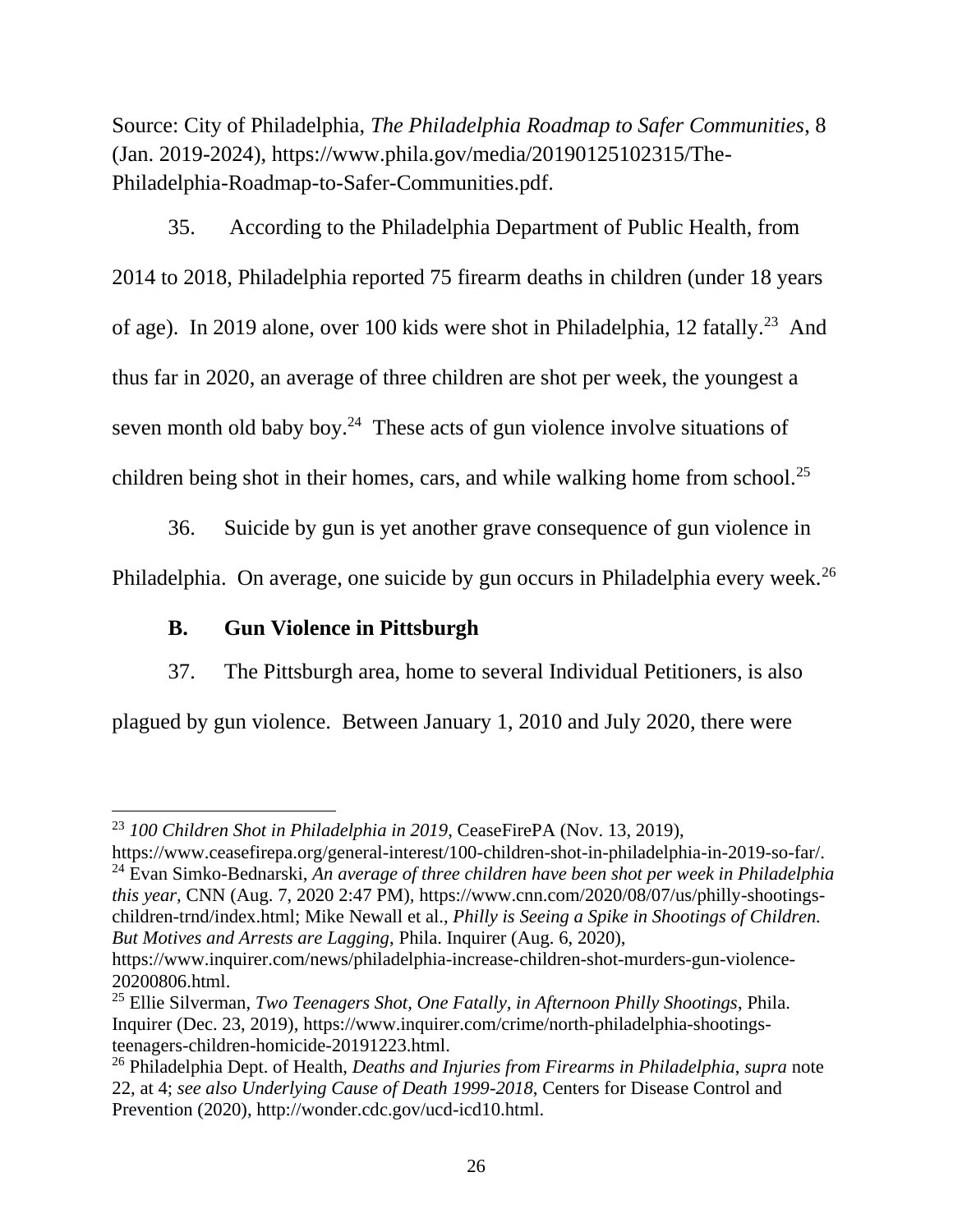20,157 shots fired in Pittsburgh.<sup>27</sup> There were 473 homicides with a firearm, 2,067 aggravated assaults with a firearm, and 1,747 other nonfatal shootings in this time period.<sup>28</sup>

38. 2018 was a particularly grim year for Pittsburgh. The city had one of the highest murder rates in the country with  $18.8$  murders per  $100,000$  citizens.<sup>29</sup> The overwhelming majority (86%) of all homicides in Pittsburgh involve a firearm.<sup>30</sup> And on October 27, 2018, a gunman armed with an assault rifle and three semi-automatic pistols entered the Tree of Life Synagogue in the Squirrel Hill neighborhood of Pittsburgh, resulting in tragedy. The gunman opened fire on worshipers, murdering eleven people and injuring six others, including four police officers.

39. The gun violence epidemic in Pittsburgh, like Philadelphia,

disproportionately affects Pittsburgh's Black residents. In 2016, the Allegheny County Department of Human Services explained, "African Americans make up only 27 percent of Pittsburgh's population, [but] more than 80 percent of city

<sup>27</sup> *Overall Violence Trends, City of Pittsburgh, 2010 to July 2020*,

[https://tableau.alleghenycounty.us/t/PublicSite/views/CJ\\_Overall\\_Violence\\_Trends\\_PGH\\_8-22-](https://tableau.alleghenycounty.us/t/PublicSite/views/CJ_Overall_Violence_Trends_PGH_8-22-17_v2/Home?:embed=y&:showAppBanner=false&:showShareOptions=true&:display_count=no&:showVizHome=no) [17\\_v2/Home?:embed=y&:showAppBanner=false&:showShareOptions=true&:display\\_count=no](https://tableau.alleghenycounty.us/t/PublicSite/views/CJ_Overall_Violence_Trends_PGH_8-22-17_v2/Home?:embed=y&:showAppBanner=false&:showShareOptions=true&:display_count=no&:showVizHome=no) [&:showVizHome=no](https://tableau.alleghenycounty.us/t/PublicSite/views/CJ_Overall_Violence_Trends_PGH_8-22-17_v2/Home?:embed=y&:showAppBanner=false&:showShareOptions=true&:display_count=no&:showVizHome=no) (last visited Sep. 18, 2020).

<sup>28</sup> *Id.*

<sup>29</sup> Mirabile, *supra* note 18.

<sup>30</sup> *Homicides in the City of Pittsburgh, 2010 through June 2020*,

https://tableau.alleghenycounty.us/t/PublicSite/views/CJ\_Homicides\_PGH\_8-22-

<sup>17</sup>\_v2/Home?%3Aembed=y&%3AshowAppBanner=false&%3AshowShareOptions=true&%3A display\_count=no&%3AshowVizHome=no (last visited Sep. 18, 2020).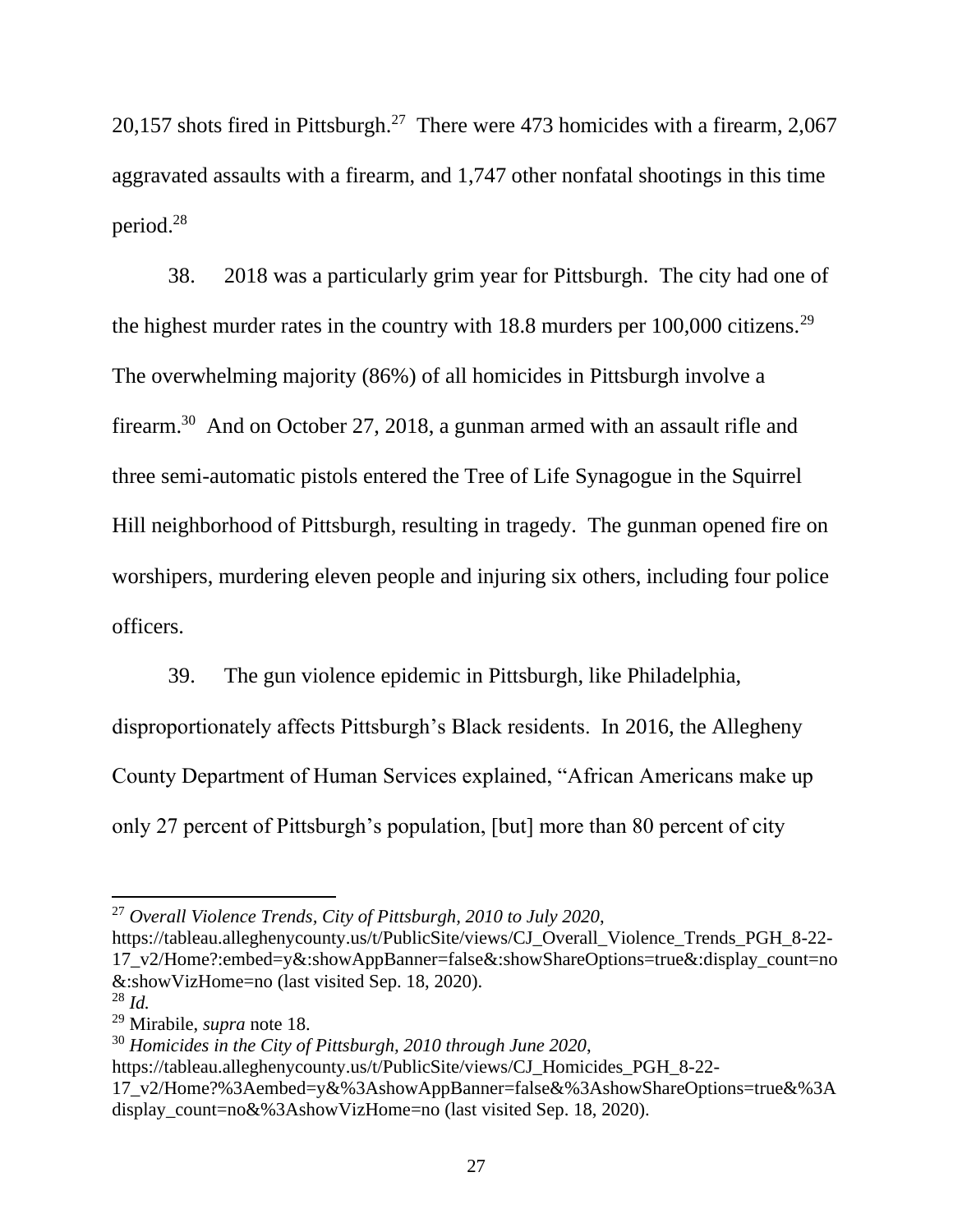homicide victims were Black. On average, African Americans experienced homicide victimization at a rate 19 times greater than the rate for non-blacks."<sup>31</sup> According to data from 2010 to June 2020, Black residents make up 81% of homicide victims in the Pittsburgh.<sup>32</sup>

# **II. Petitioners have been directly affected by gun violence, and continue to be threatened and harmed by gun violence every day.**

40. As explained above, Individual Petitioners have been harmed by gun violence and continue to suffer its effects. All of them have lost loved ones to gun violence. All of them grapple daily with the trauma of those injuries. All of them live in fear of the next episode of gun violence that will be visited on them and their families.

41. CeaseFirePA is also harmed by gun violence. CeaseFirePA's mission is to reduce gun violence, stop the flow of illegal guns into communities across the Commonwealth, and keep guns out of the hands of those who should not have them. CeaseFirePA was founded in 2000 as an outgrowth of the Million Mom March for sensible gun laws.

42. CeaseFirePA pursues its mission through a wide range of outreach, education, organizing, and advocacy efforts, including legislative advocacy, that

<sup>31</sup> *Violence in Allegheny County and Pittsburgh,* Allegheny Cty. Dep't of Human Servs. (2016), https://www.alleghenycountyanalytics.us/wp-content/uploads/2016/06/Violence-in-Allegheny-County-and-Pittsburgh.pdf.

<sup>32</sup> *Homicides in the City of Pittsburgh, 2010 through June 2020*, *supra* note 30.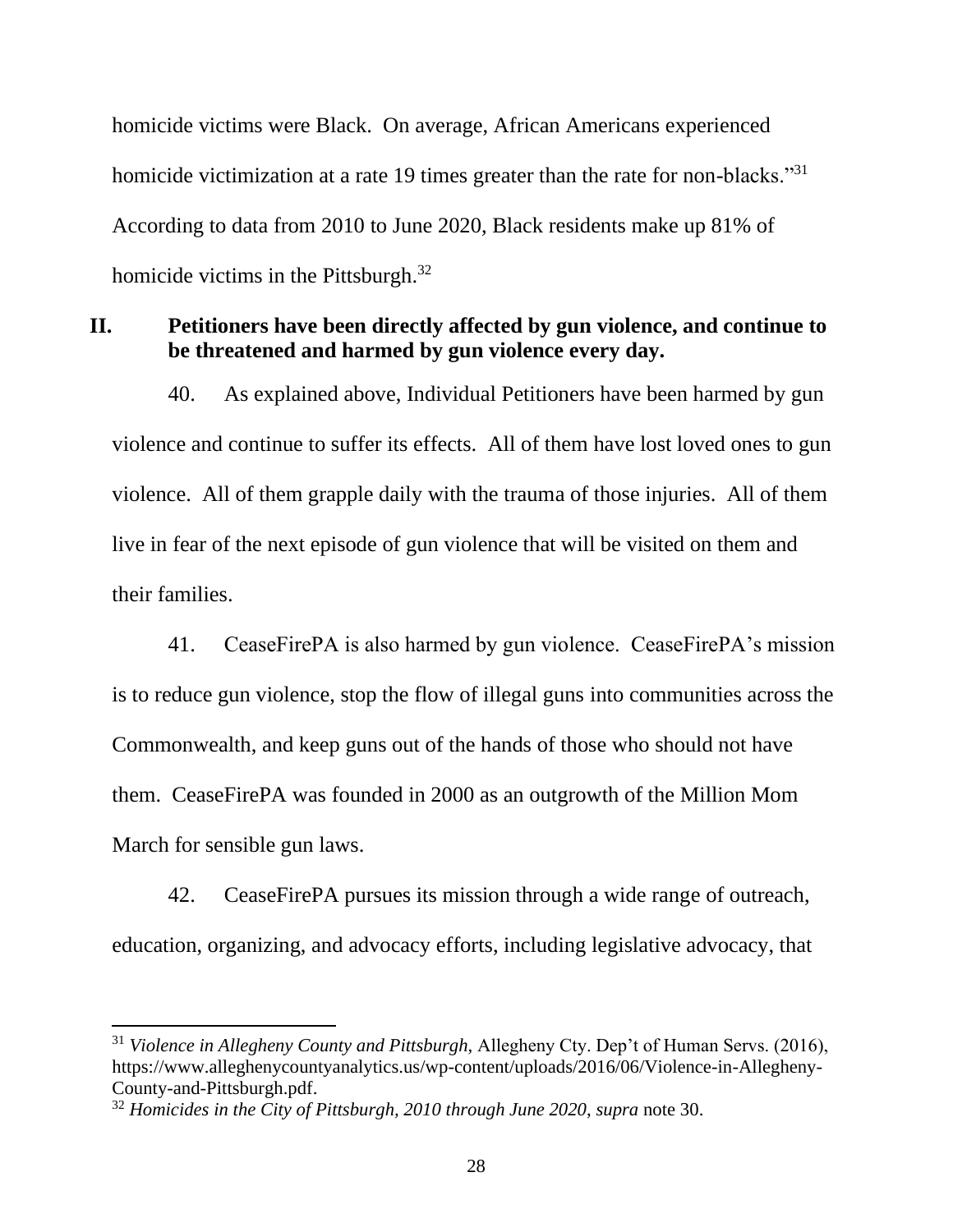empower Pennsylvanians to support and fight for common-sense gun laws and policies.

43. A principal way in which CeaseFirePA carries out its mission is by proposing, supporting, advocating, and educating the public about legislative efforts to reduce gun violence. In particular, CeaseFirePA works with communities hit hardest by gun deaths and injuries to advance local measures aimed at making their residents safer.

44. These local legislative efforts are critical to CeaseFirePA's mission because they allow localities to develop gun violence prevention measures that are responsive to their particular needs, and to implement new strategies that could ultimately inform state or national policy.

45. The Firearm Preemption Laws have impaired and continue to impair CeaseFirePA's ability to pursue its core mission by blocking its ability to advance a broad range of effective, evidence-based local gun regulations.

46. Respondents' actions in relation to the Firearm Preemption Laws further impair CeaseFirePA's ability to pursue its core mission by chilling municipalities' exercise of their right to adopt and enforce local gun measures that are properly within the ambit of municipalities and not clearly blocked by preemption.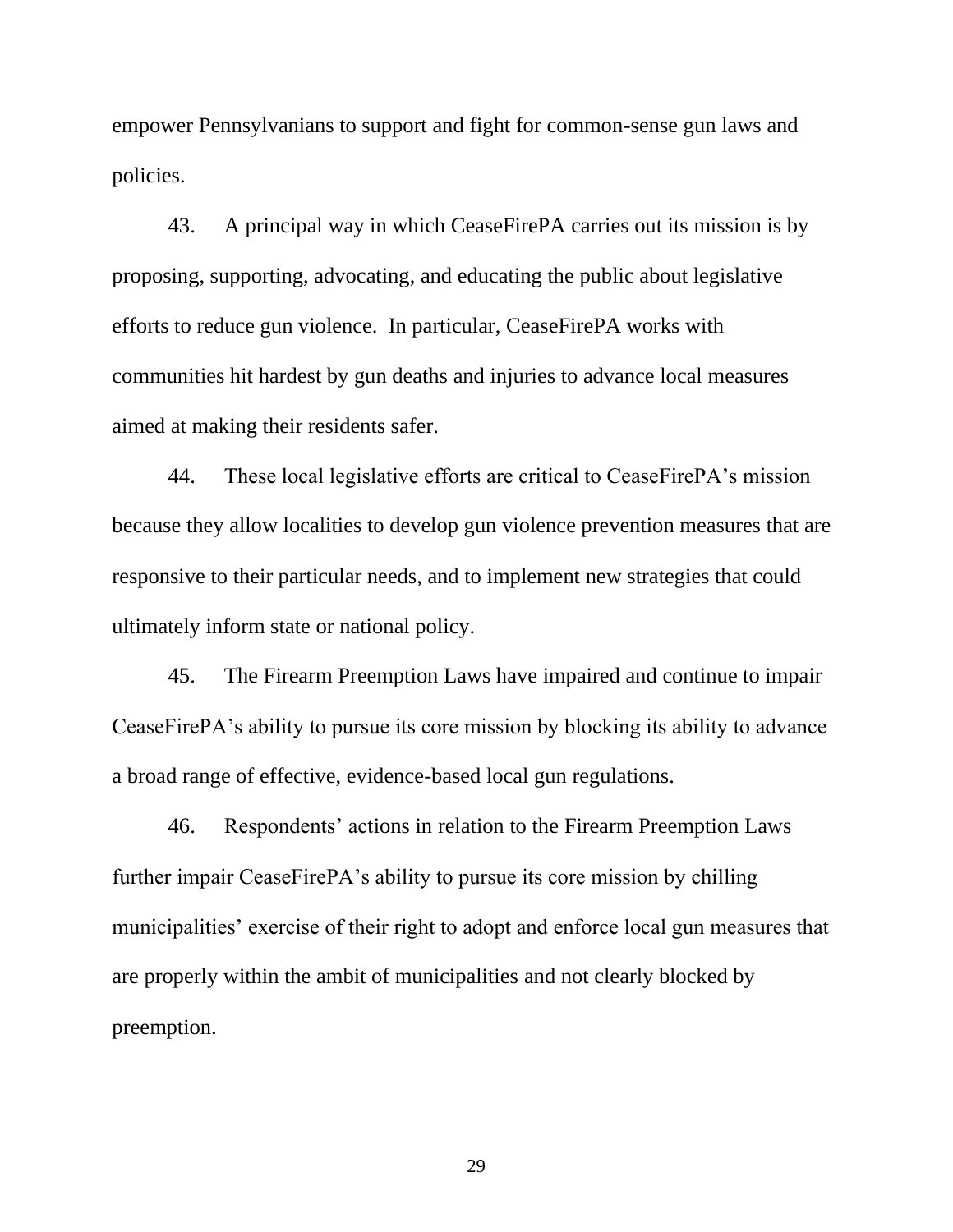47. As a result of Respondents' actions, CeaseFirePA has been forced to divert time, funding, and resources to mitigate the harmful consequences of the Firearm Preemption Laws, including by, *inter alia*:

a. helping local governments identify, develop, and defend local gun ordinances that are permissible under the Firearm Preemption Laws. For example, CeaseFirePA has spent significant resources advancing lostand-stolen gun ordinances and defending other local ordinances that regulate unlawful firearms in ways that are not barred by preemption;

b. educating community members and policy makers about the ways in which the Firearm Preemption Laws foreclose popular commonsense and evidence-based gun regulations, including for example permit-topurchase laws or laws prohibiting guns in parks and recreation centers, and encouraging stakeholders to support other gun violence prevention measures instead;

c. counteracting attempts to interpret or amend the Firearm Preemption Laws in ways that create a threat of liability for municipalities attempting to reduce gun violence in their communities or further undermine their efforts.

48. The Firearm Preemption Laws have frustrated CeaseFirePA's mission to obtain passage of sensible gun laws by disrupting its efforts to work with the

30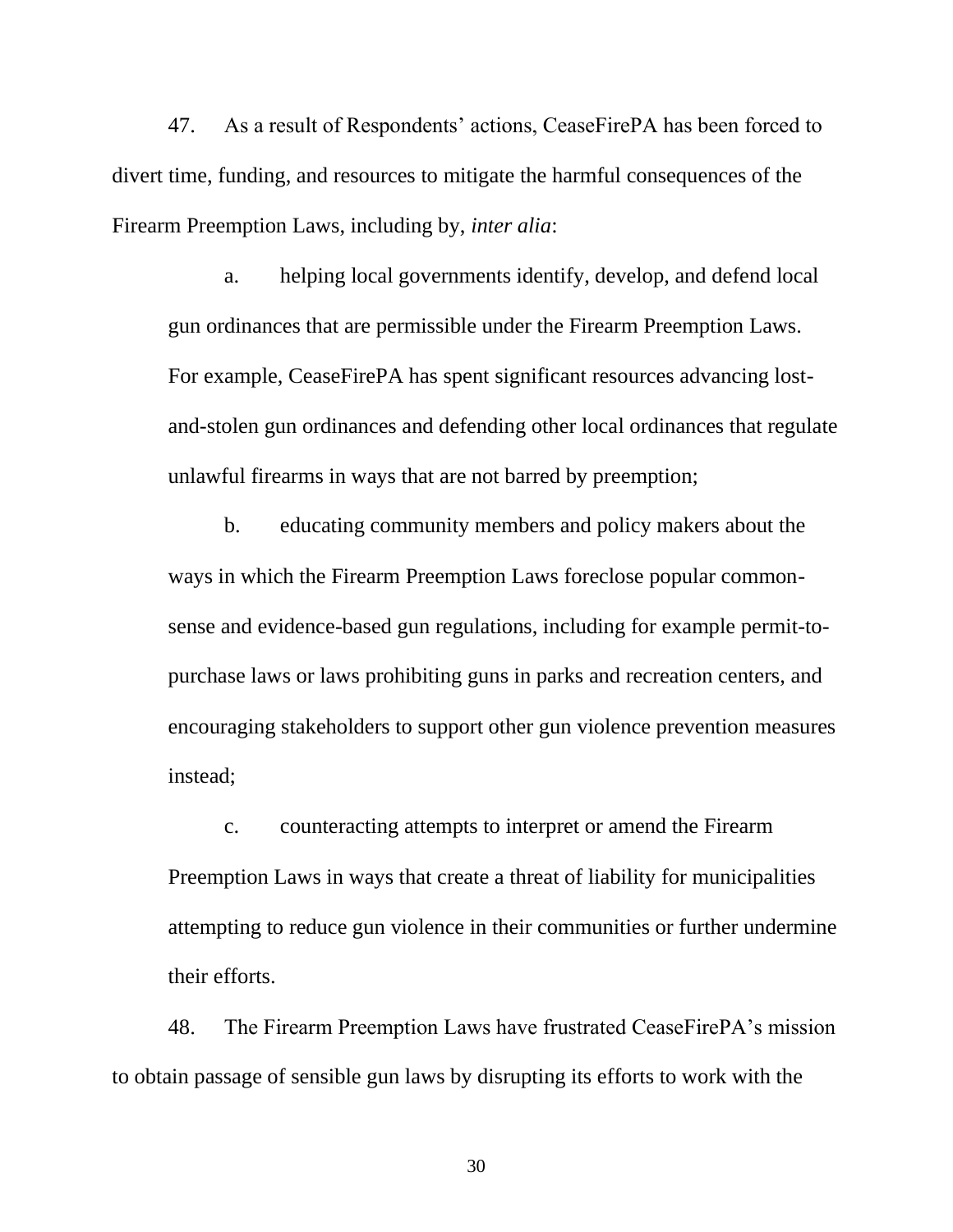communities most affected by gun violence and to advance local regulations that would prevent gun violence and save lives.

49. The City of Philadelphia is awash in gun violence. Gun violence in Philadelphia has been steadily increasing since at least 2014 and has dramatically worsened in 2020. Even during the recent COVID-19 stay at home orders and thereafter, gun violence in Philadelphia continued to surge, demonstrating the shocking prevalence of gun violence. According to Philadelphia Police Department statistics, as of 11:59pm on October 5, 2020, the City has lost 363 Philadelphians to homicide since the start of the year, surpassing the total lives lost by gun homicides for all of 2019, which represents a 40% increase as compared to the same period in  $2019^{33}$ 

50. Among those shot during the pandemic are a one-year old boy, his 18 year-old mother, and another 14-year old, all shot during a birthday party in North Philadelphia in March 2020.<sup>34</sup> In another recent incident, a 15-year old boy became the third child this year from the same high school football team to lose his life to gun violence, when he was shot in the head just riding his bike through the

<sup>33</sup> Philadelphia Police Dept., *Crime Maps & Stats*, https://www.phillypolice.com/crime-mapsstats/index.html (last visited October 6, 2020).

<sup>34</sup> David Chang et al*., Toddler, 2 Teens and 2 Women Shot at North Philly Birthday Party*, NBC Phila. (Apr. 1, 2020), https://www.nbcphiladelphia.com/news/local/gunman-shoots-multiplepeople-including-child-in-north-philadelphia/2346748/.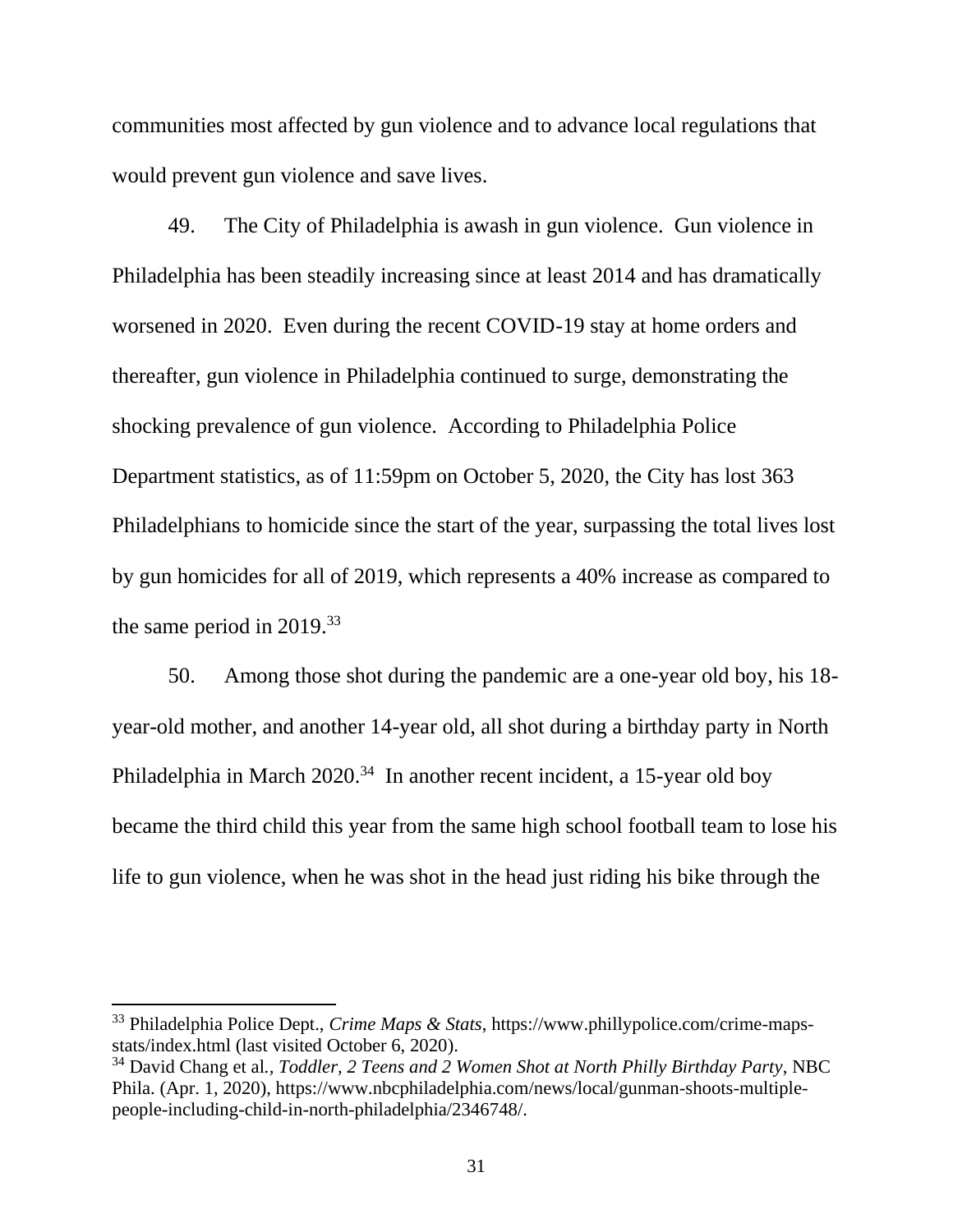Overbrook neighborhood of Philadelphia.<sup>35</sup> Indeed, children are being victimized by gun violence in Philadelphia during 2020 at rates unseen for many years.<sup>36</sup> By just August 8, 2020, Philadelphia again reached the horrific milestone of having its 100th child of the year shot, during a playground shooting that left six people injured at a cookout in West Philadelphia.<sup>37</sup> These are just some of far too many similar, horrific stories of gun violence in Philadelphia during 2020.

51. Philadelphia also bears a significant economic burden associated with gun violence. A firearm homicide is associated with an estimated average cost of \$1.42 million due to medical expenses, lost earnings/productivity, property damage, and criminal justice costs.<sup>38</sup> On average, a non-fatal firearm-related injury costs \$46,632 in medical expenses and lost productivity.<sup>39</sup>

<sup>35</sup> *See* Kimberly Davis, *"I Can't Do It Anymore": Philadelphia Football Coach Prepares to Bury 3rd Player Lost To Gun Violence Following 15-Year-Old's Death,* 3CBS Philly (Jul. 6, 2020 10:10PM)*,* https://philadelphia.cbslocal.com/2020/07/06/philadelphia-football-coachprepares-to-bury-3rd-player-lost-to-gun-violence-following-15-year-olds-death-angelo-walker/. <sup>36</sup> *See* Newall, *supra* note 24.

<sup>37</sup> *See* Diane Mastrull, *6 Shot in West Philadelphia Playground Near Zoo,* Phila. Inquirer (Aug. 9, 2000), https://www.inquirer.com/crime/shooting-west-philadelphia-clayborn-lewisplayground-20200809.html.

<sup>38</sup> Dep't of Pub. Health of the City of Phila., *The Cost of Gun Violence*, https://www.phila.gov/media/20180927125053/Cost-of-Gun-Violence.pdf.

<sup>39</sup> *Id.*; Corso, P.S., Mercy, J.A., Simon, T R., Finkelstein, E.A., & Miller, T.R., *Medical Costs and Productivity Losses Due to Interpersonal and Self-Directed Violence in the United States*, Am. J. of Prev. Med., 32(6), 474-482 (2007).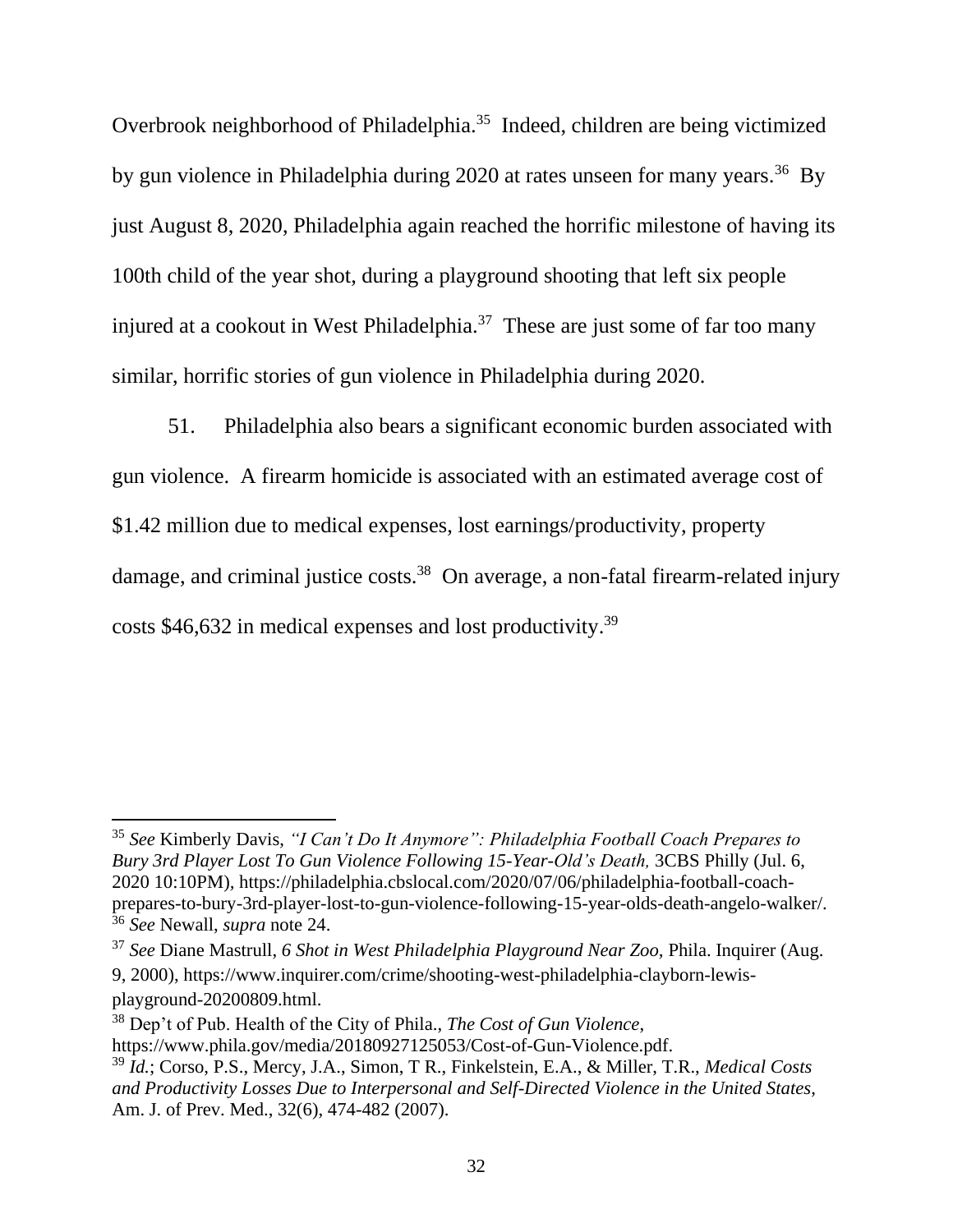a. Philadelphia itself bears a significant portion of the economic loss that accompanies each firearm homicide and firearm injury, in the form of lost tax revenue, criminal justice and law enforcement, and other costs.

b. In 2019, the Philadelphia Controller conducted a study on the impact of homicides on residential home sale prices and property taxes in Philadelphia. The study showed that one homicide lowers sale prices by 2.3 percent in the immediate neighborhood (within 0.75 miles of the homicide). The study also found that reducing homicides by 10 percent annually for five years translates to a total increase of \$114 million in property tax revenue, including \$43 million in year five alone.

c. While difficult to measure precisely, the economic cost of gun violence to the City of Philadelphia goes beyond lost property tax revenue. With each homicide, Philadelphia also loses an economically productive citizen and incurs the costs of law enforcement investigation and criminal prosecution.

d. The lost tax revenue and other costs of gun violence negatively impact Philadelphia's ability to invest in other crucial programs for its residents. For example, each \$1 million lost to a gun violence homicide could: (1) support PHLPreK (Philadelphia's free Pre-K program) for 114 children: (2) provide a tuition-free education to 92 students at the

33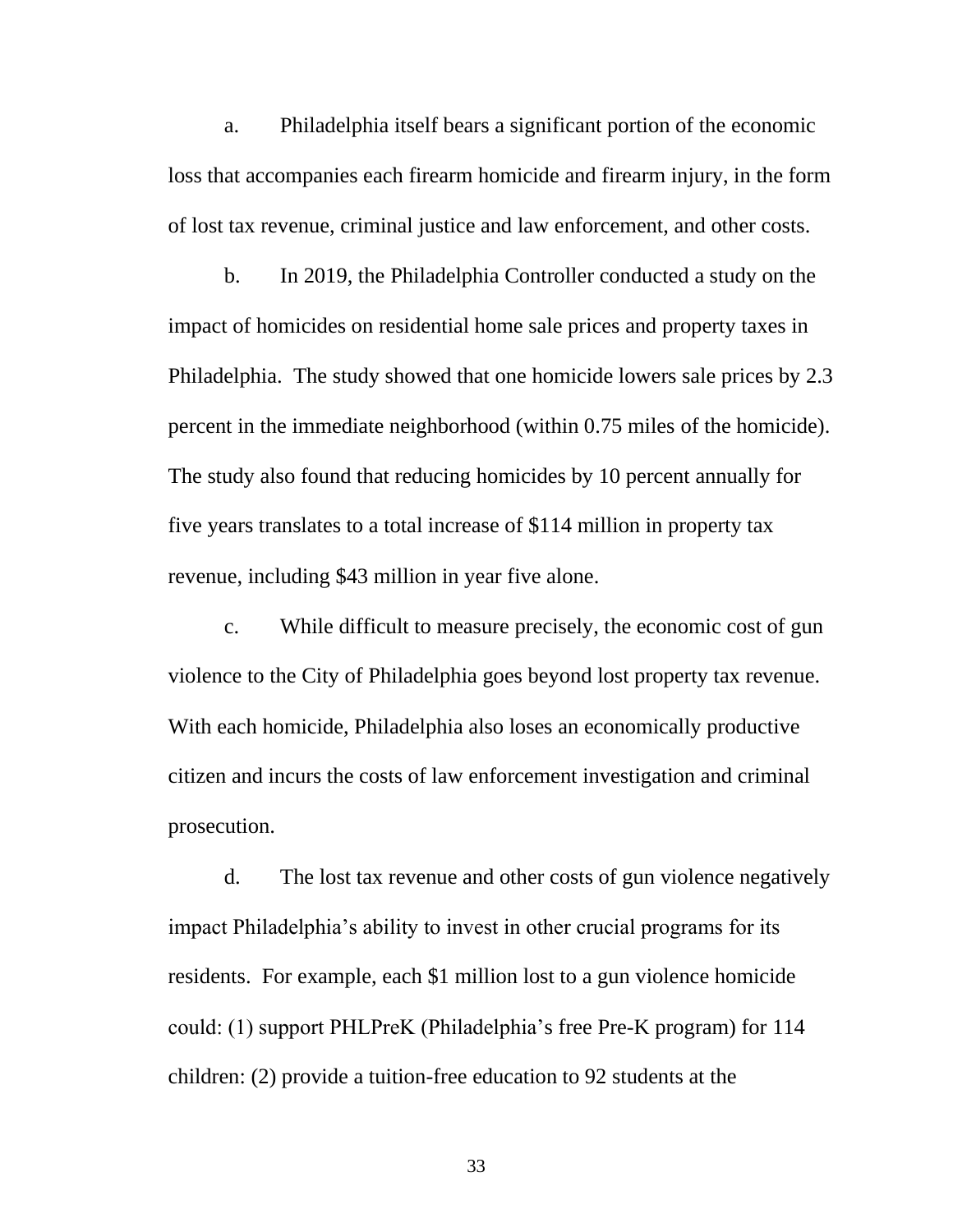Community College of Philadelphia; (3) provide the salaries of 22 new Philadelphia School District teachers; or (4) support 805 summer jobs for youth through Philadelphia's Workready or Youth Network programs.

52. Pervasive gun violence takes an enormous toll on Philadelphia's Black and Hispanic children. Beyond the deaths and the maiming, children in certain Philadelphia neighborhoods suffer psychological trauma normally associated with war or catastrophic natural disasters. Numerous studies show that a child's exposure to gun violence is associated with higher trauma symptoms, over and above exposure to all other types of violence, and is a strong contributor to adolescent depression, anxiety, and aggression.<sup>40</sup> And not only does exposure to gun violence negatively affect their developmental outcomes across socialemotional, behavioral, and cognitive domains, but gun violence impairs children's educational performance.<sup>41</sup>

53. The Firearm Preemption Laws also infringe upon Philadelphia's interests and functions as a governing entity, including its responsibility to protect

<sup>40</sup> *See, e.g.,* Violence Policy Center, *The Relationship Between Community Violence and Trauma: How Violence Affects Learning, Health and Behavior* (July 2017), https://vpc.org/studies/trauma17.pdf.

<sup>41</sup> *See*, *e*.*g*. Patrick Sharkey, *The Acute Effect of Local Homicides on Children's Cognitive Performance*, PNAS (June 29, 2010), https://www.pnas.org/content/107/26/11733.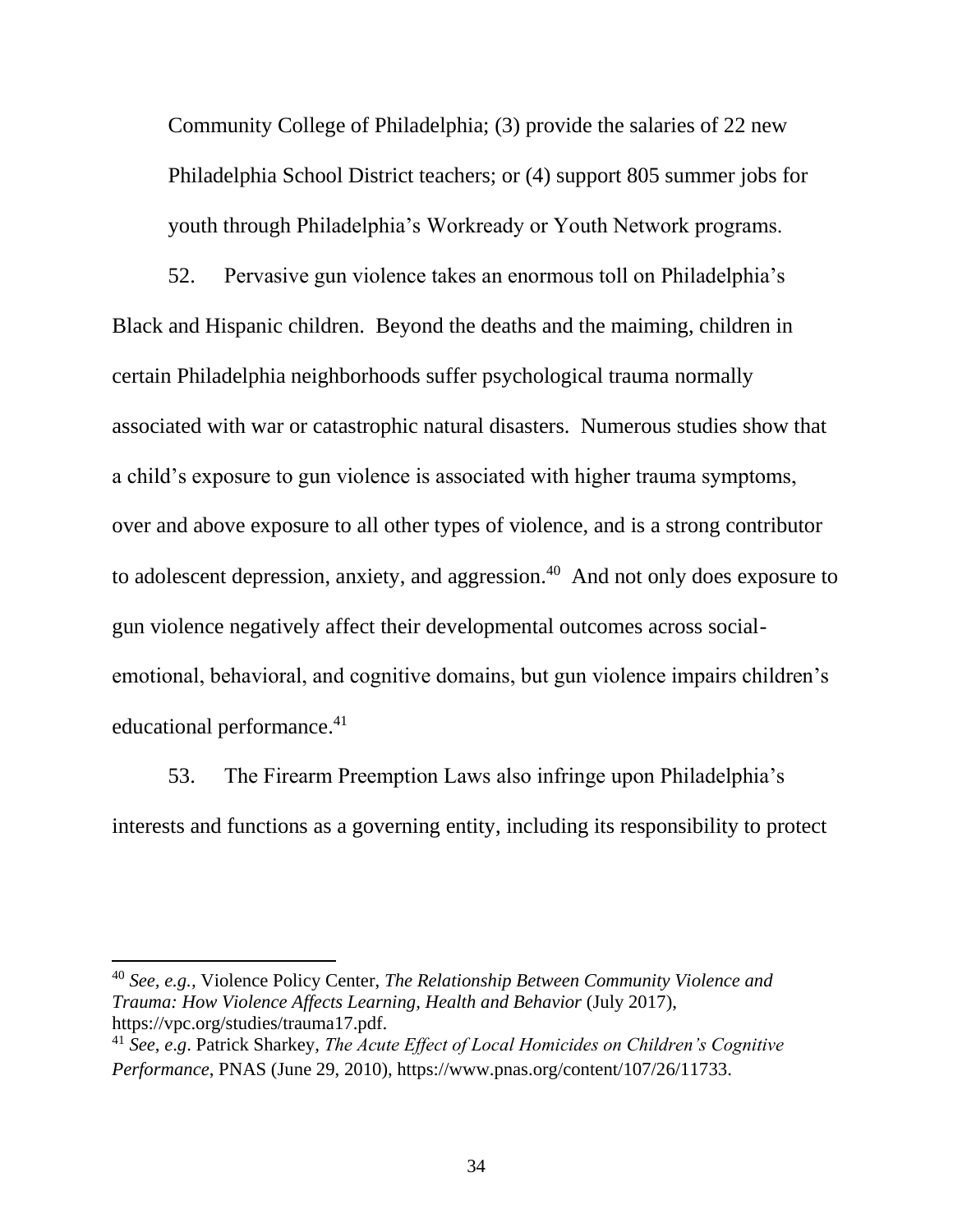the health, safety, and quality of life of its citizens. *See City of Phila. v.* 

*Commonwealth*, 838 A.2d 566, 579 (Pa. 2003).

# **III. Respondents have prevented localities, including Philadelphia, from enacting or enforcing life-saving gun laws that would protect their residents from gun violence.**

54. In 1974, the General Assembly passed HB 861, codified at 18 Pa.C.S.

§ 6120. Since its passage, Section 6120 has operated to restrict local municipalities in their ability to protect their citizens and address the particularized safety concerns of these municipalities and neighborhoods within these municipalities. Specifically, Section 6120 limits the ability of local governments, like Philadelphia, from regulating firearms. It states:

No county, municipality or township may in any manner regulate the lawful ownership, possession, transfer or transportation of firearms, ammunition or ammunition components when carried or transported for purposes not prohibited by the laws of this Commonwealth.

18 Pa.C.S. § 6120(a).

55. This statute endangers the lives of the Petitioners and others in their communities by effectively preventing local municipalities from fulfilling their core duties to protect the health and safety of their residents. Moreover, since passing this law in 1974, the General Assembly has continued to amend Section 6120, and with each amendment, the General Assembly has further restricted the ability of municipalities like Philadelphia to address gun violence. At the same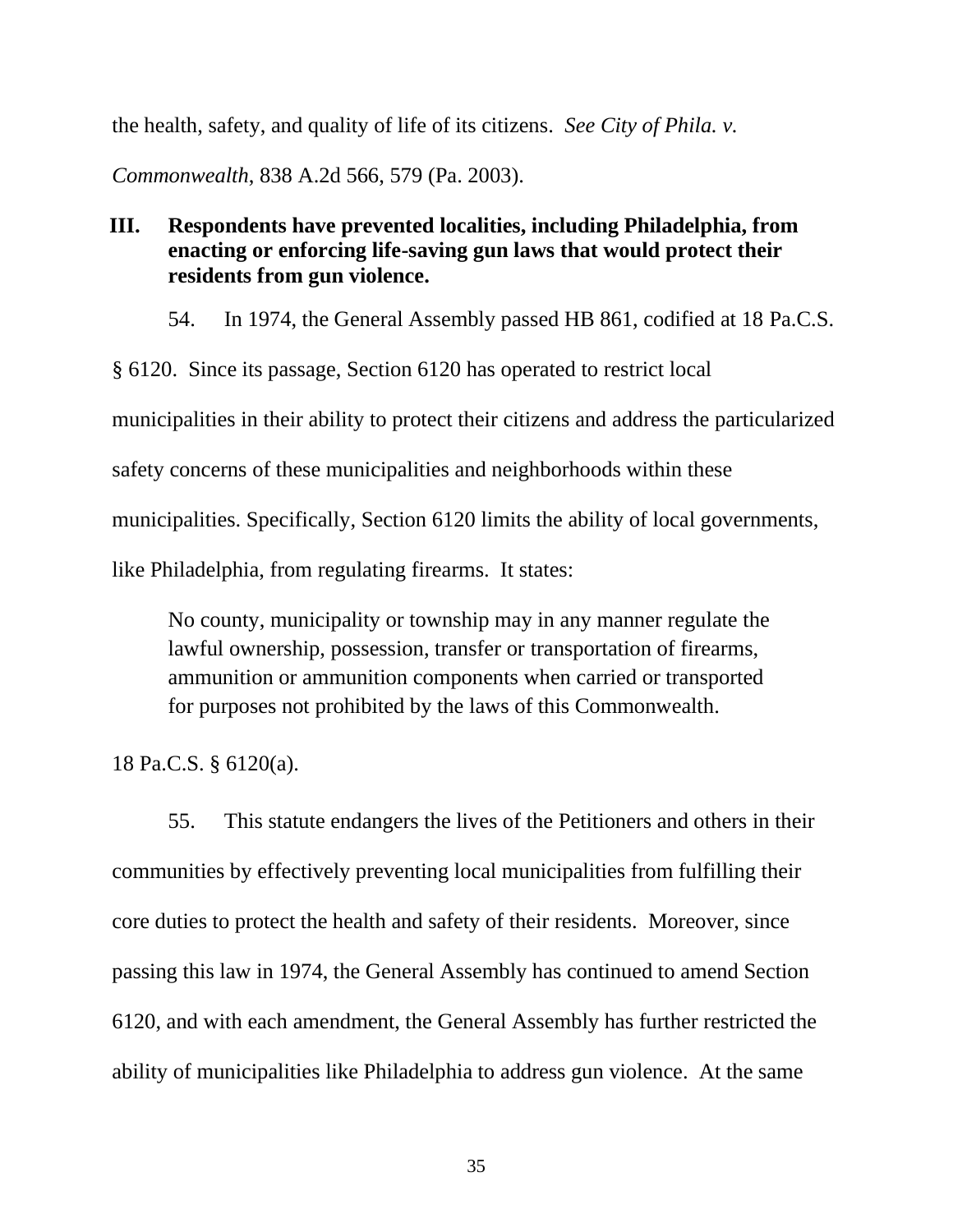time, the General Assembly has repeatedly blocked any attempt to loosen preemption restrictions, while steadfastly refusing to act to curb gun violence at the state level. This combination is a dangerous one, and by its actions, the General Assembly has exposed the Individual Petitioners to direct risk of gun violence.

56. The General Assembly's passage of Section 6120 and amendments thereto, coupled with its refusal to pass evidence-based gun safety legislation on the state level, operate to actively prevent an effective gun safety approach that would save the lives, property, and bodily integrity of Pennsylvania residents, particularly in low-income neighborhoods in the largest cities.

57. Indeed, Section 6120 has prevented Philadelphia and other Pennsylvania municipalities from enforcing the ordinances they have passed to make their residents safer.

58. For example, the City of Erie intended to enforce an ordinance providing that: "No person in a park shall hunt, trap or pursue wildlife at any time. No person shall use, carry or possess firearms of any descriptions, or air-rifles, spring guns, bow and arrows, slings, paint ball weapons or any other forms of weapons potentially inimical to wildlife and dangerous to human safety, or any instrument that can be loaded with and fire blank cartridges, or any kind of trapping device. Shooting into park areas from beyond park boundaries is forbidden." Section 6120 was held to block the City from enforcing this

36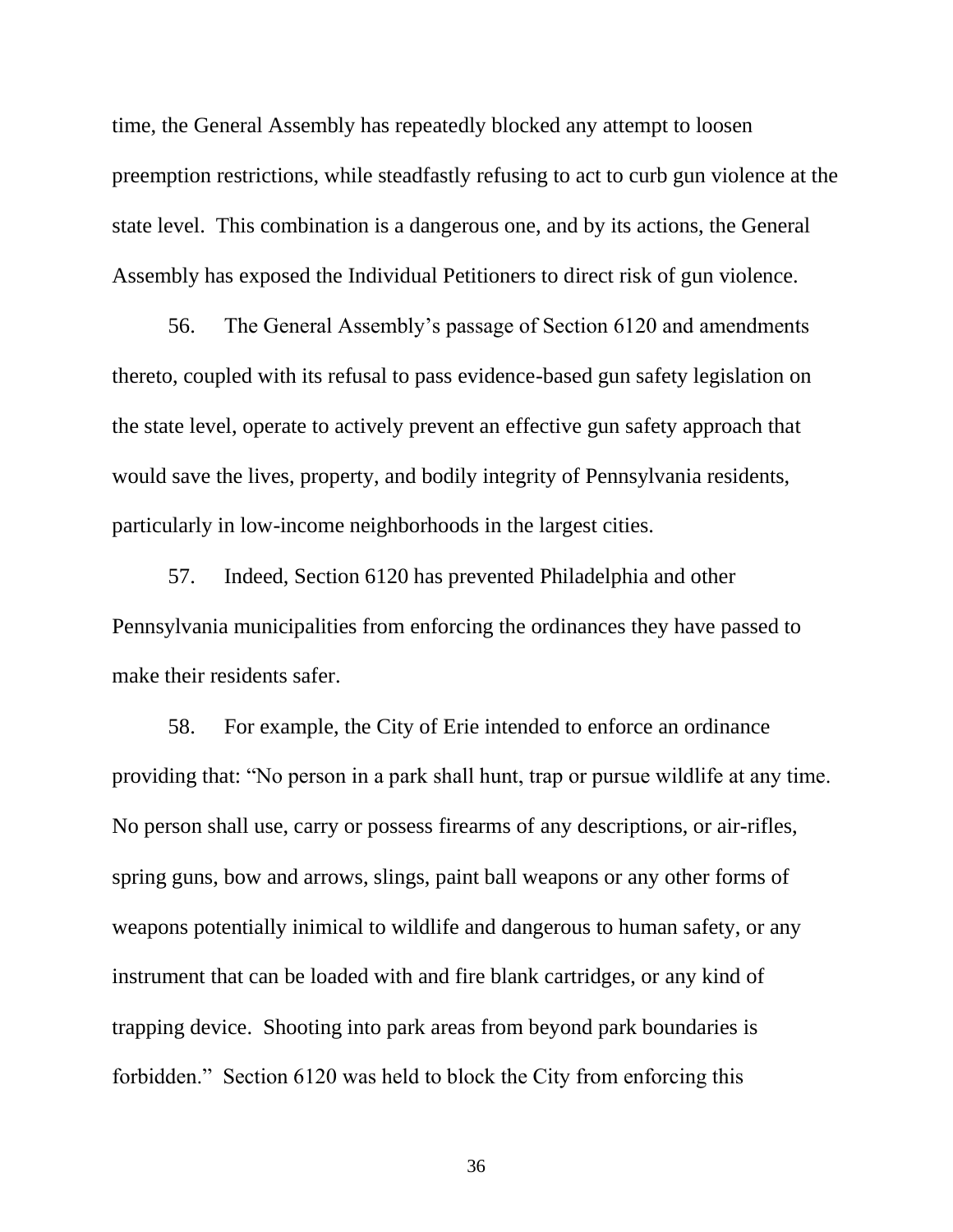ordinance. *See Dillon v. City of Erie*, 83 A.3d 467, 473 (Pa. Commw. Ct. 2014). The following year, a YMCA counselor was shot in McKinley Park on Erie's east side. Police estimated that approximately fifty children were present in the park at the time of the shooting.<sup>42</sup> In Philadelphia, one in three shootings that result in injury or death occur near a school, recreation center or park.

59. By way of further example, the Philadelphia City Council voted to pass "safe haven" legislation to ban firearms in public parks and recreation centers in 2019, while the City's representatives in the General Assembly proposed bills that would have authorized Philadelphia's safe haven ordinance notwithstanding the Firearm Preemption Laws. Respondents blocked the latter bill in committee,<sup>43</sup> leaving Section 6120 as a roadblock to a safe haven ordinance in light of the *Dillon v. City of Erie* ruling. *See* 83 A.3d at 473.

60. Section 6120 was held to preempt enforcement of Philadelphia's ordinance requiring a license to acquire a firearm within the city or bring a firearm into Philadelphia. *See Schneck v. Phila.,* 383 A.2d 227, 228-30, 233 (Pa. Commw. Ct. 1978). And this Court has expressed the view that Section 6120 preempts

<sup>43</sup> *See* Michael D'onofrio, *Philadelphia's state legislators fail to move gun regulation in Harrisburg, dooming a city bill,* The Philadelphia Tribune (Dec. 20, 2019) https://www.phillytrib.com/news/local\_news/philadelphias-state-legislators-fail-to-move-gunregulation-in-harrisburg-dooming-a-city-bill/article\_2a2adceb-0e07-54ff-a48dfa1aa0a68d87.html.

<sup>42</sup> *Shooting at East Erie Park Sends YMCA Counselor to Hospital*, GoErie.com (July 18, 2015 12:01 AM), https://www.goerie.com/news/20150718/shooting-at-east-erie-park-sends-ymcacounselor-to-hospital.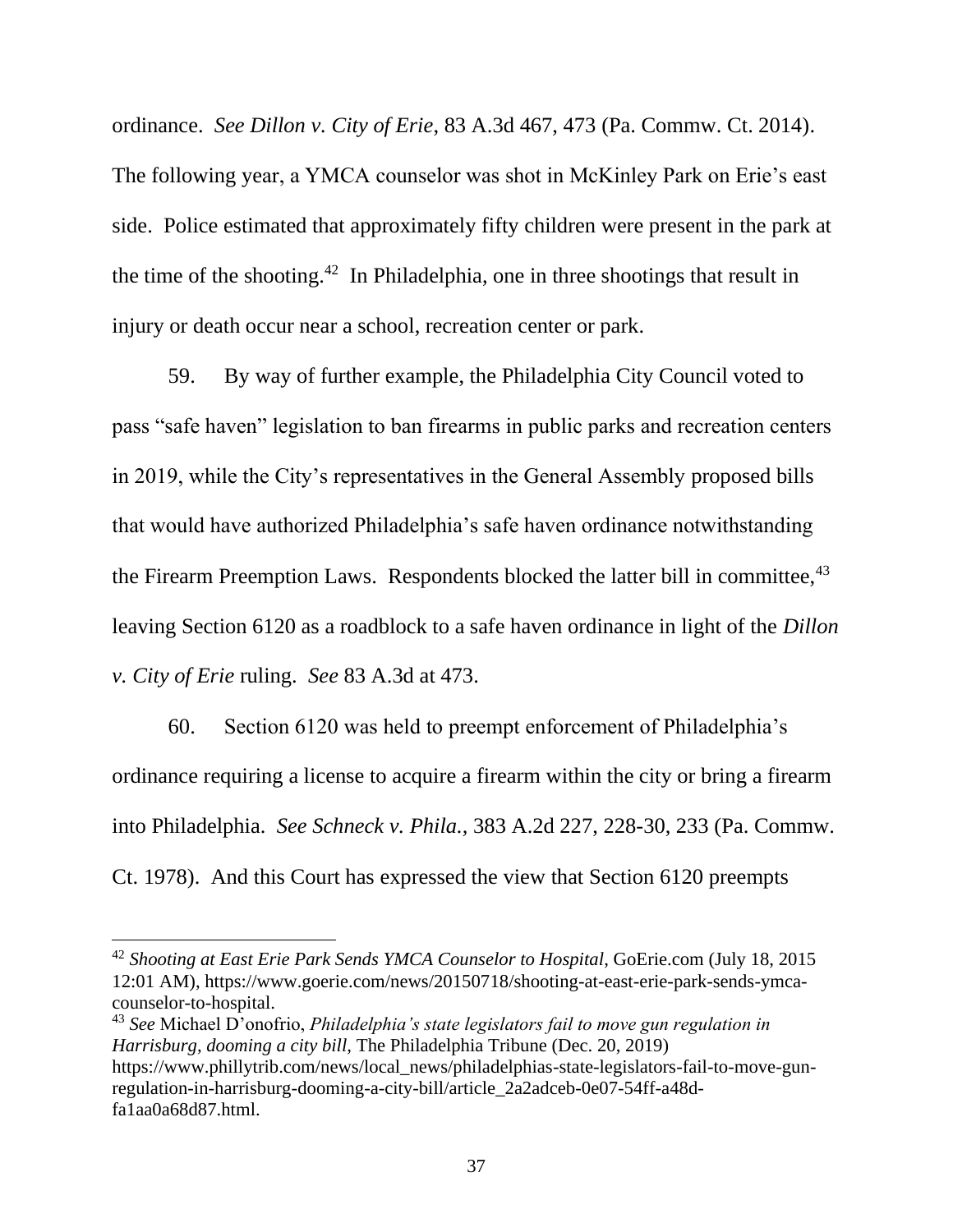several other firearm-related ordinances enacted by the City of Philadelphia, including ordinances that prohibited straw purchasing of guns, limited handgun purchases to one per month, required annual renewal of the firearm license, prohibited persons subject to protection from abuse orders from acquiring firearms, and prohibited the possession or transfer of assault weapons. *See Nat'l Rifle Ass'n v. City of Phila.*, 977 A.2d 78, 82 (Pa. Commw. Ct. 2009); *Clarke v. House of Representatives*, 957 A.2d 361, 364-65 (Pa. Commw. Ct. 2008), *aff'd*, 980 A.2d 34  $(Pa. 2009).<sup>44</sup>$ 

## **IV. In passing, amending, expanding, and enforcing the Firearm Preemption Laws, Respondents have disregarded the evidence showing that the Firearm Preemption Laws exacerbate the gun violence epidemic.**

61. Individual Senators and Representatives, including representatives of Petitioners, have made the case to the General Assembly that the Firearm Preemption Laws exacerbate the gun violence epidemic in their communities by preventing localities from addressing their particular gun violence problems, especially in the face of the General Assembly's refusal to enact effective statewide laws. The General Assembly ignored such pleas when it enacted Section 6120, and has repeatedly refused to narrow or repeal Section 6120 when

<sup>44</sup> Petitioners maintain that the discussion of these issues in *Clarke* is dicta.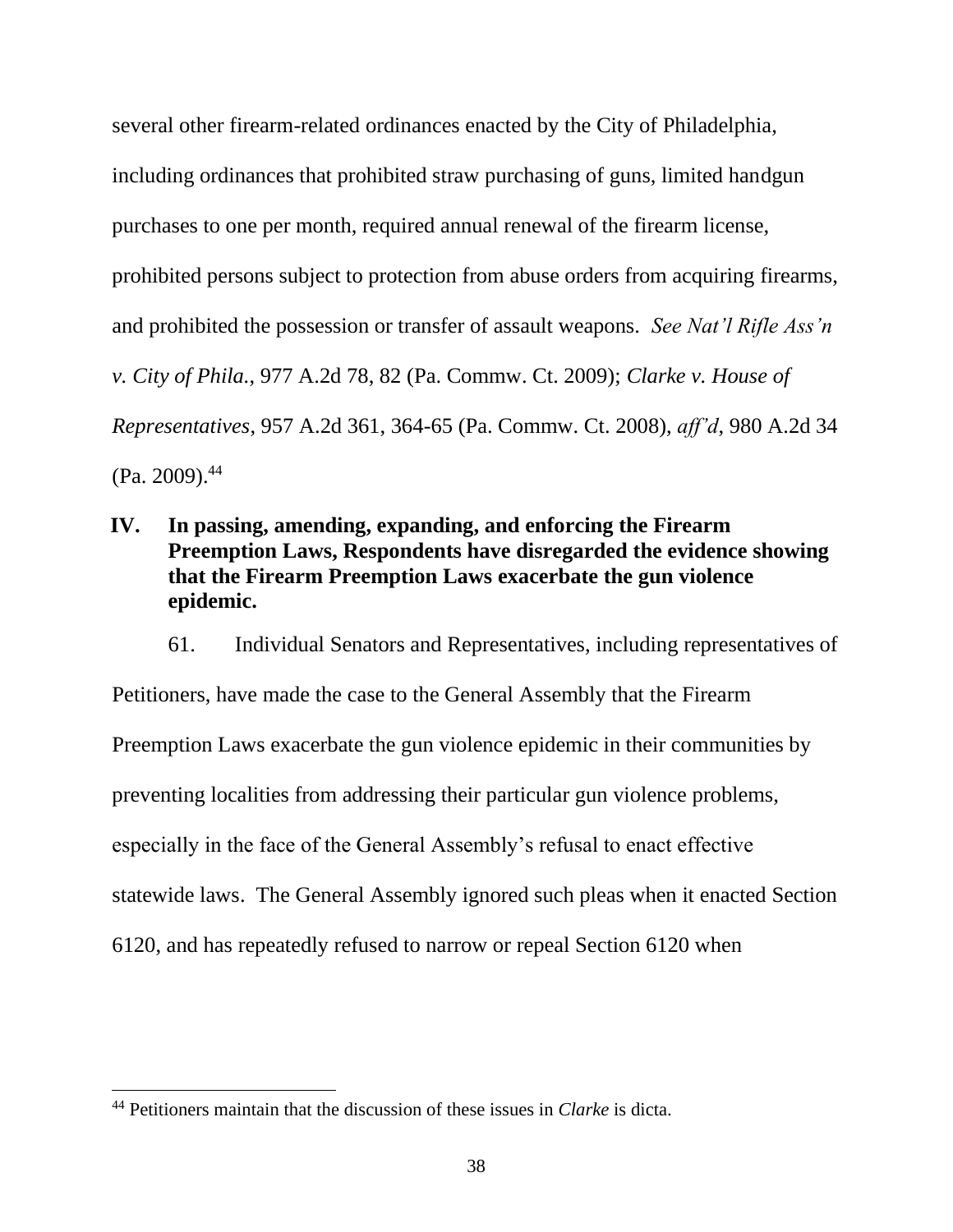confronted with evidence of the crisis of gun violence—choosing instead to *broaden* Section 6120, and to pass additional preemption statutes.

62. As Respondents are well aware, extensive research makes clear that enacting and enforcing even limited measures to regulate firearms, consistent with Article I, Section 21 of the Pennsylvania Constitution and the Second Amendment of the U.S. Constitution, would save lives. Nonetheless, Respondents have acted to prevent municipalities like Philadelphia from enacting such ordinances by passing and continuing to support and amend Section 6120.

### **A. In 1974, the General Assembly enacts Section 6120.**

63. When the bill that would become Section 6120 was first introduced, it permitted Philadelphia to continue implementing its own gun safety laws (except with regards to hunters in transit). $45$  Five successive versions of this bill either allowed Philadelphia, or all municipalities, to regulate the firearms of nonhunters.<sup>46</sup> Nevertheless, the final amended version preempted many life-saving gun safety law that might be passed in the City of Philadelphia as well.<sup>47</sup>

64. The General Assembly was aware, prior to enactment, that this action would lead to deaths in Philadelphia and other similar cities and that certain

<sup>45</sup> HB 861 of 1973, Printer's Number 1012.

<sup>46</sup> *See id*. at Printer's Numbers 1444, 2858, 3446, 3590,3612.

<sup>47</sup> *Id*. at Printer's Number 3646.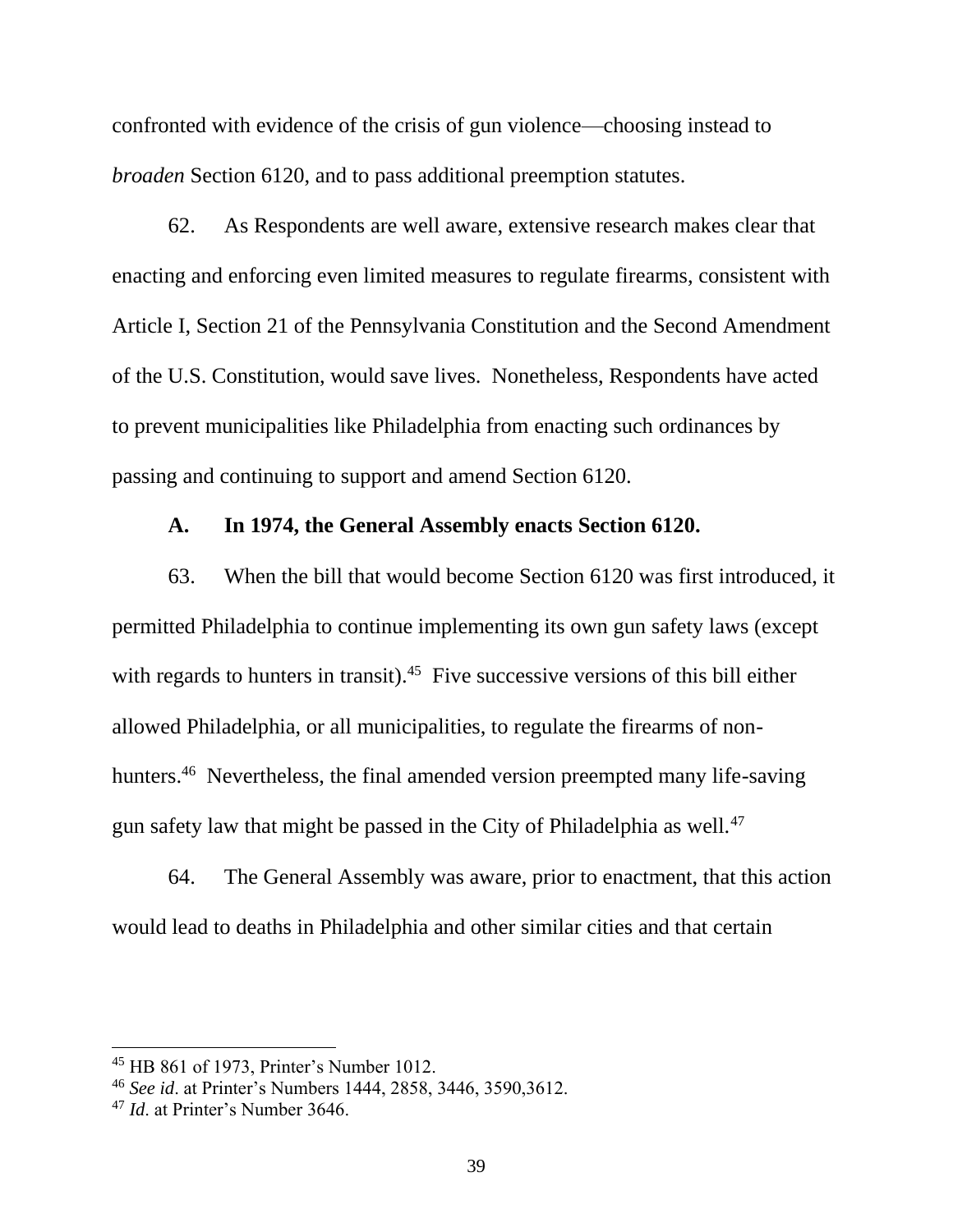communities in such cities, such as residents of low-income neighborhoods, would be most at risk. The General Assembly disregarded those risks.

65. When Section 6120 was debated in 1973, numerous members of the House of Representatives implored their colleagues to consider the grave risk posed by the preemption bill:

a. Representative Herbert Fineman, a member of the Pennsylvania House of Representatives from the 194th district, informed his colleagues on the floor of the House that "[t]here is a serious problem in the city of Philadelphia in terms of violence by guns, and the police officials in that city are seriously concerned about the effect of House Bill No. 861 and the effect that it is going to have on trying to maintain some kind of handle on the violent situation in the city of Philadelphia. I am sure most of you read quite frequently about gang killings through the use of firearms in that city, and the only kind of control that the city has is to require registration of handguns and the issuance of permits. This is a problem that is particularly indigenous to the city of Philadelphia."<sup>48</sup>

b. Similarly, Representative Roland Greenfield, a member of the Pennsylvania House of Representatives from the 171st district, informed his

https://www.legis.state.pa.us/WU01/LI/HJ/1974/0/19741002.pdf.

<sup>&</sup>lt;sup>48</sup> Commonwealth of Pennsylvania Legislative Journal, 158th Gen. Assemb., Sess. of 1974, Vol. 1, No. 166, at 6084 (Oct. 2, 1974),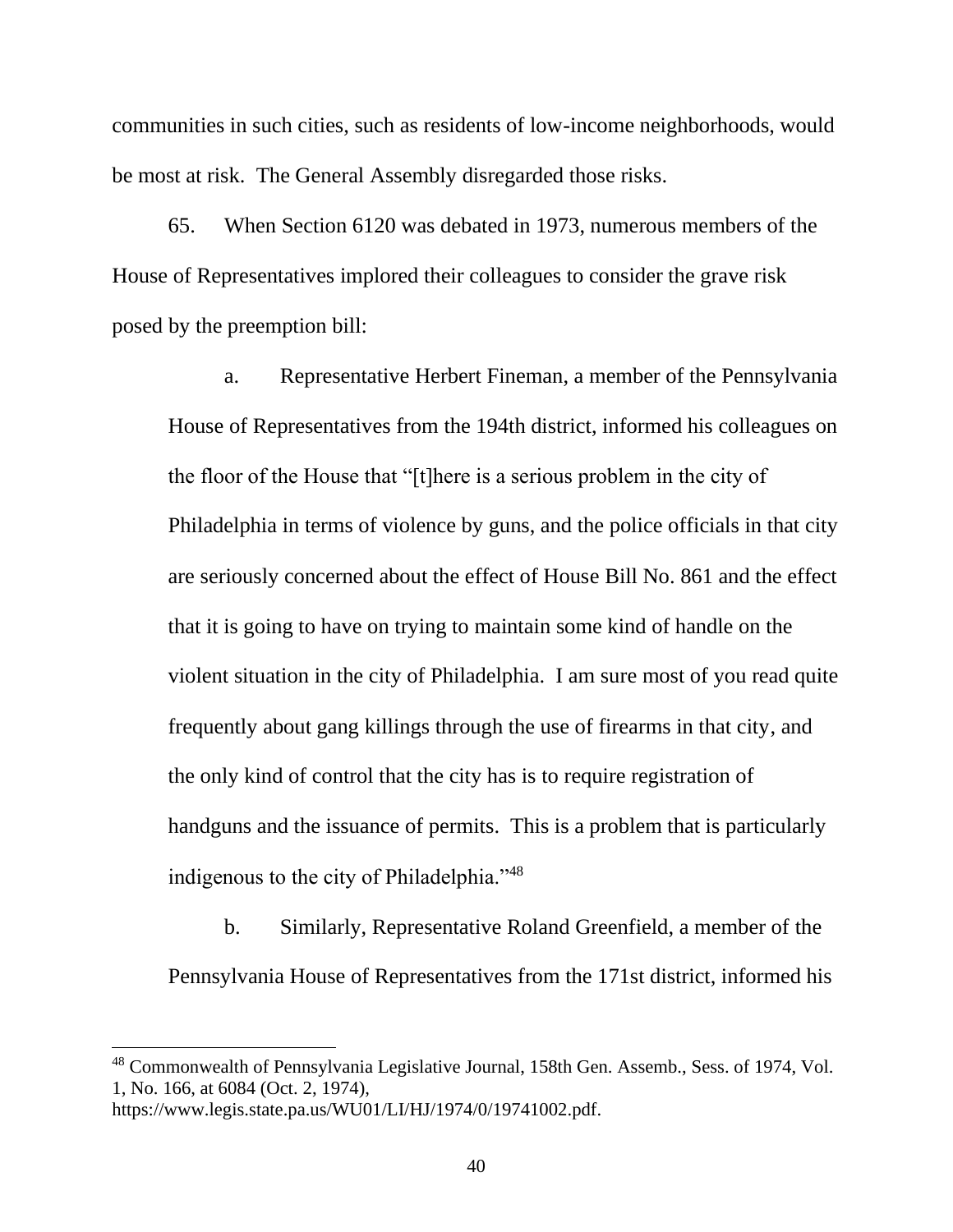colleagues on the floor of the House that "if there is any doubt, I think it should be resolved in the matter of saving lives in the city of Philadelphia. I do not know what guns are used for, or maybe I do in rural areas—to hunt game—but in the city of Philadelphia guns are primarily used to kill people. I urge those who are interested in the welfare and safety of those citizens within our large metropolis to vote to send this back to conference."<sup>49</sup>

c. Representative Martin P. Mullen, a member of the Pennsylvania House of Representatives from the 189th district, informed his colleagues on the floor of the House that "the problem is, if the bill passes and everyone is permitted to buy a gun in the city of Philadelphia, what is going to happen is that, for example, in my neighborhood nearly everybody is going to buy a gun  $\dots$  a lot of innocent people are going to get killed."<sup>50</sup>

d. Representative Francis E. Gleeson, a member of the Pennsylvania House of Representatives from the 172nd district (which included Philadelphia), informed his colleagues that he supported the bill. In response, Representative Mullen stated: "Now when you think that we have 480 homicide cases awaiting trial in the city of Philadelphia, you can imagine what will happen if all our citizens are permitted to buy guns. Now

<sup>49</sup> *Id*. at 6085.

<sup>50</sup> *Id*. at 6086.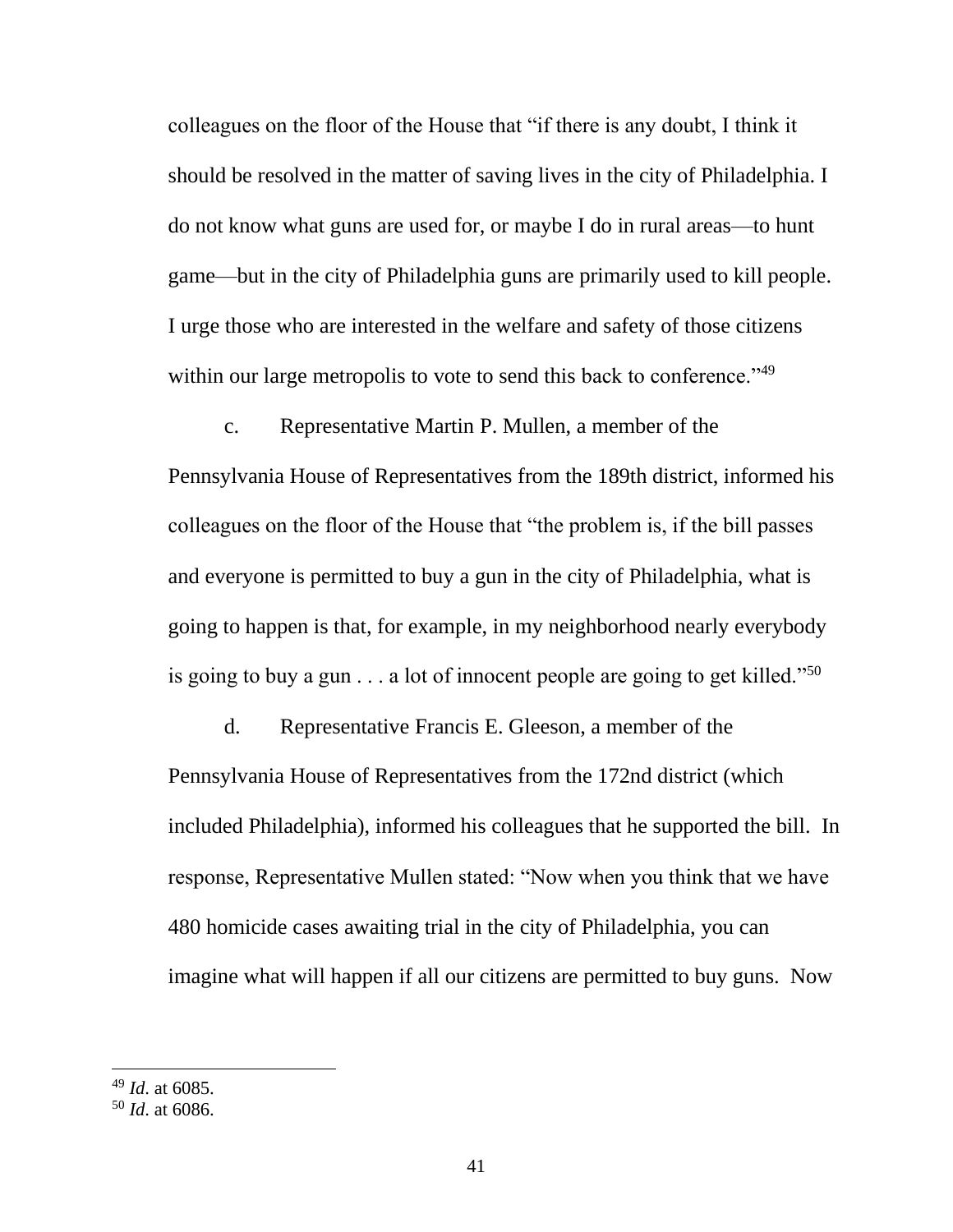certainly not all of us from the city of Philadelphia have this problem. You see, Mr. Gleeson does not have this problem. He comes from an affluent area of the city of Philadelphia. It is like our suburbs and it is not an area where they have killings and things like that as we have in our area."<sup>51</sup>

e. Then-Representative (now Honorable Judge) Anthony Joseph Scirica, a member of the Pennsylvania House of Representatives from the 148th district, in Montgomery County, noted that permitting Philadelphia to address its unique gun violence problems would benefit its neighbors. He informed his colleagues on the floor of the House that "[m]y district rings the city of Philadelphia. I remember back in the old days in the district attorney's office that most of the perpetrators of our violent crimes in Montgomery County came from Philadelphia. So I think in the southeast we do have a legitimate interest in what Philadelphia is doing to try to protect their citizens and, hopefully, our citizens."<sup>52</sup> Representative Scirica further informed his colleagues of the Philadelphia ordinance's impact on gun safety, and minimal intrusion, stating that "[t]he Philadelphia Crime Commission yearly compiles statistics connected with the Philadelphia gun ordinance. The ordinance was passed on April 15, 1965. From the period of

<sup>51</sup> *Id*.

<sup>52</sup> *Id*.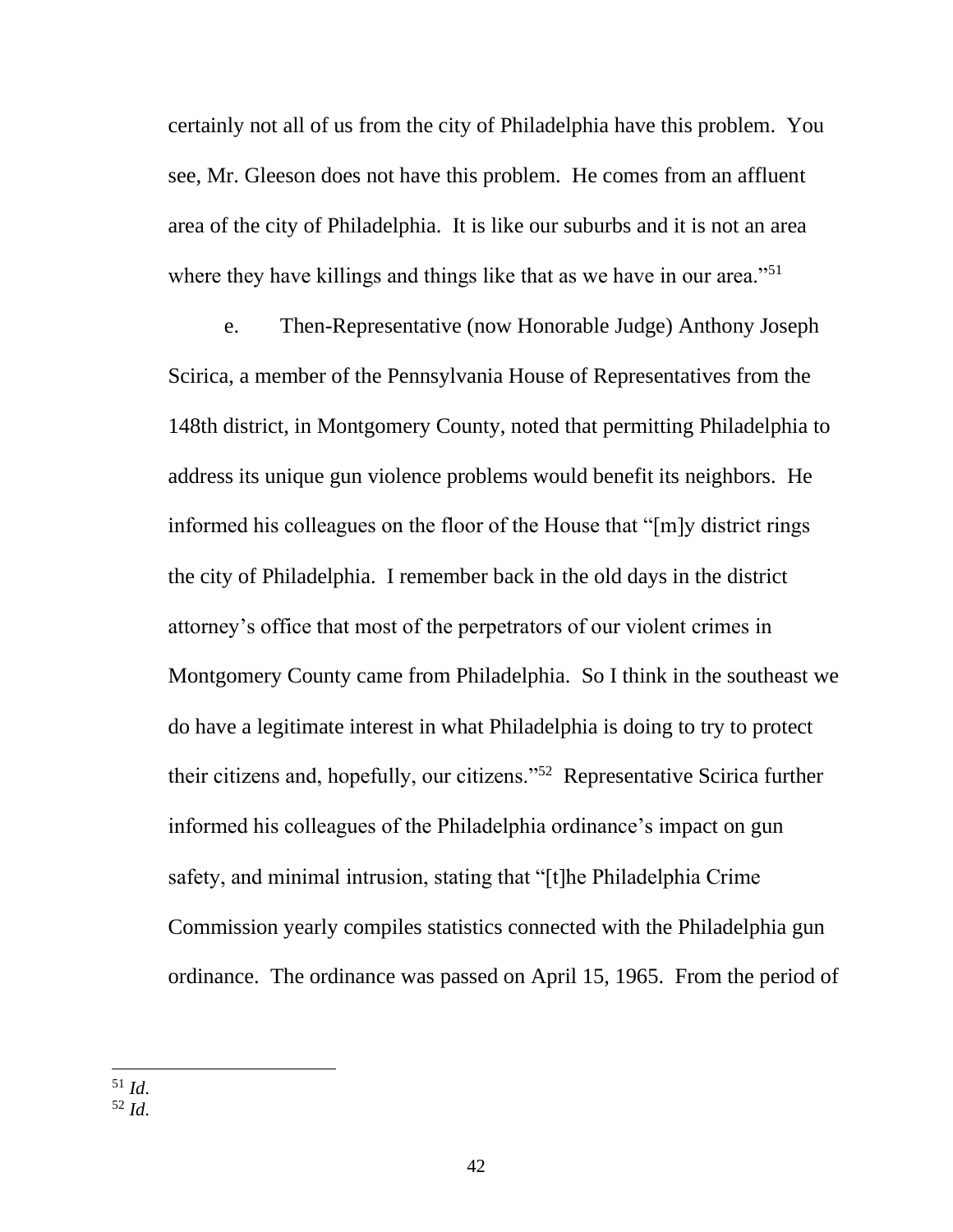April 15, 1965, to December 31, 1973, there were 53,575 applications for permits. Out of this number, 51,621 were granted. Therefore, permits were denied only to 1,954 persons, or 3.6 percent of the total applicants. I think it is important to look at the reasons permits were denied for these almost 2,000 applicants. According to the statistics of the police department and the Philadelphia Crime Commission, it shows that 241 of these persons had been convicted of aggravated assault and battery; 26 persons convicted of criminal homicide; 168 persons convicted of carrying a concealed deadly weapon; 233 convicted of violation of the Uniform Firearms Act; 211 convicted of burglary; 25 former mental patients; 86 persons convicted of robberies; 41 persons convicted of rape; 42 persons convicted of assault with intent to kill; and 42 persons convicted of larceny. It seems to me that there is a reason to send the bill to a conference committee, and I would ask the members to do so."<sup>53</sup>

f. Representative Hardy Williams, a member of the Pennsylvania House of Representatives from the 191st district, similarly told his colleagues that "[t]he concern which we express from Philadelphia, Mr. Speaker, is the same concern which appears on the editorial page of the

<sup>&</sup>lt;sup>53</sup> *Id.* at 6087. In the context of the floor debate, the purpose of sending the bill back to committee was to remove the preemption of Philadelphia.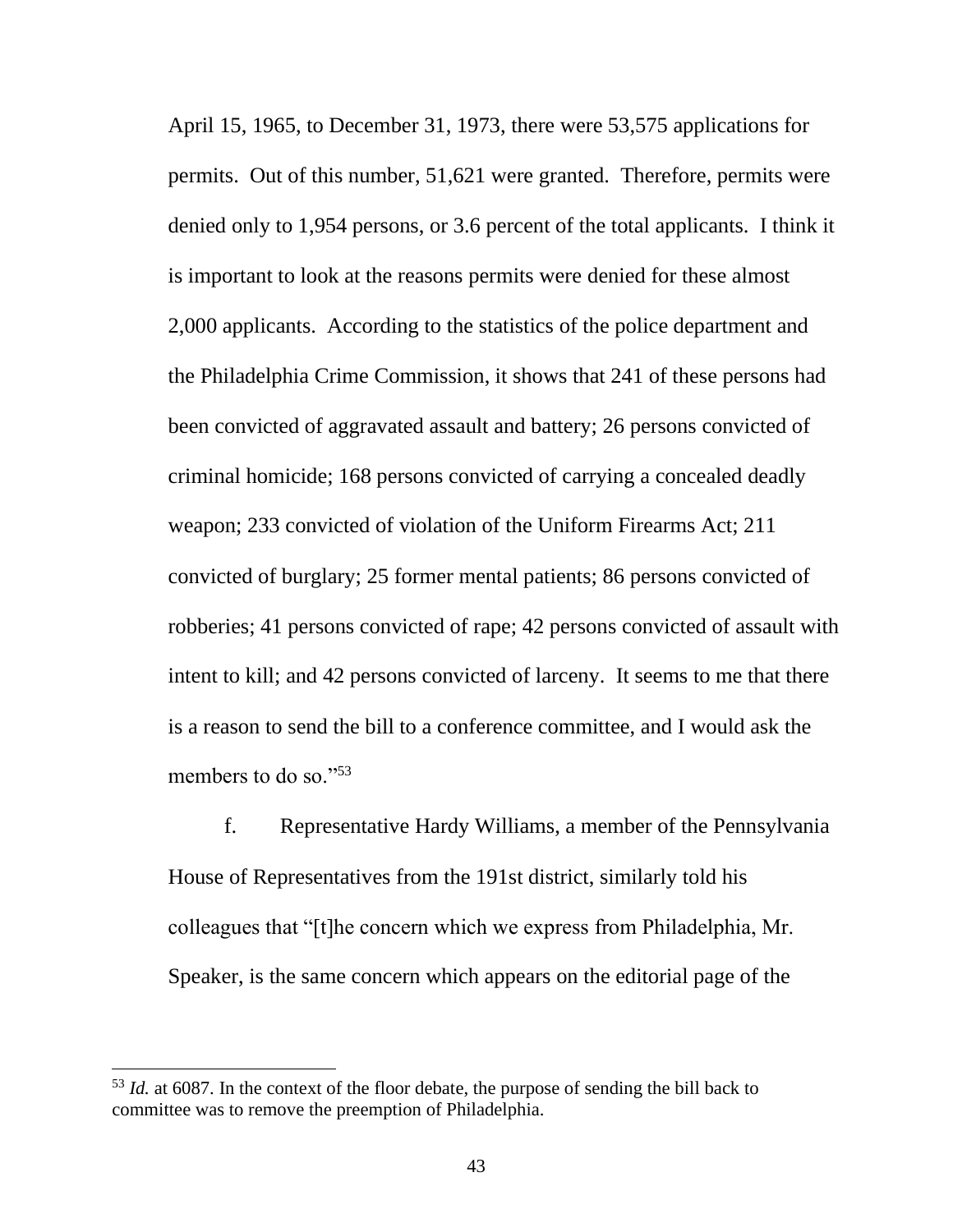Bulletin, today's edition, where it refers to the President's concern about violent crime. It reports that in this country we have 40 million handguns; that we transfer or sell 2 million guns every year; that in the last decade we have sustained 95,000 gun murders, 100,000 gun suicides, 700,000 gun woundings, and 800,000 gun robberies; that gun murders in the last 5 years have risen 50 percent; that gun robberies have gone up 75 percent; and gun murders of policemen have gone up 90 percent."<sup>54</sup>

66. The legislature disregarded all of the evidence presented to it about the grave effects of this proposed bill. The Senate passed the bill on September 23, 1974, with a vote of 46-1, and on October 2, 1974, the House passed the bill with a vote of 123-53. It was signed by Governor Shapp on October 18, 1974, and enacted as Act 260 of 1974. It was codified as Section 6120.<sup>55</sup>

67. Since the initial passage of Section 6120, the General Assembly has continued to enact amendments, all of which further restrict the ability of local governments to protect their residents from gun violence, all the while continuing to disregard evidence before it, and available to it, showing the harmful effects of preemption and/or the benefits of certain gun ordinances.

<sup>54</sup> *Id.* at 6110.

<sup>55</sup> HB 861, Gen. Assemb., Reg. Sess. (Pa. 1973-1974), Bill Information History, https://www.legis.state.pa.us/cfdocs/billInfo/bill\_history.cfm?syear=1973&sind=0&body=H&ty pe=B&bn=861.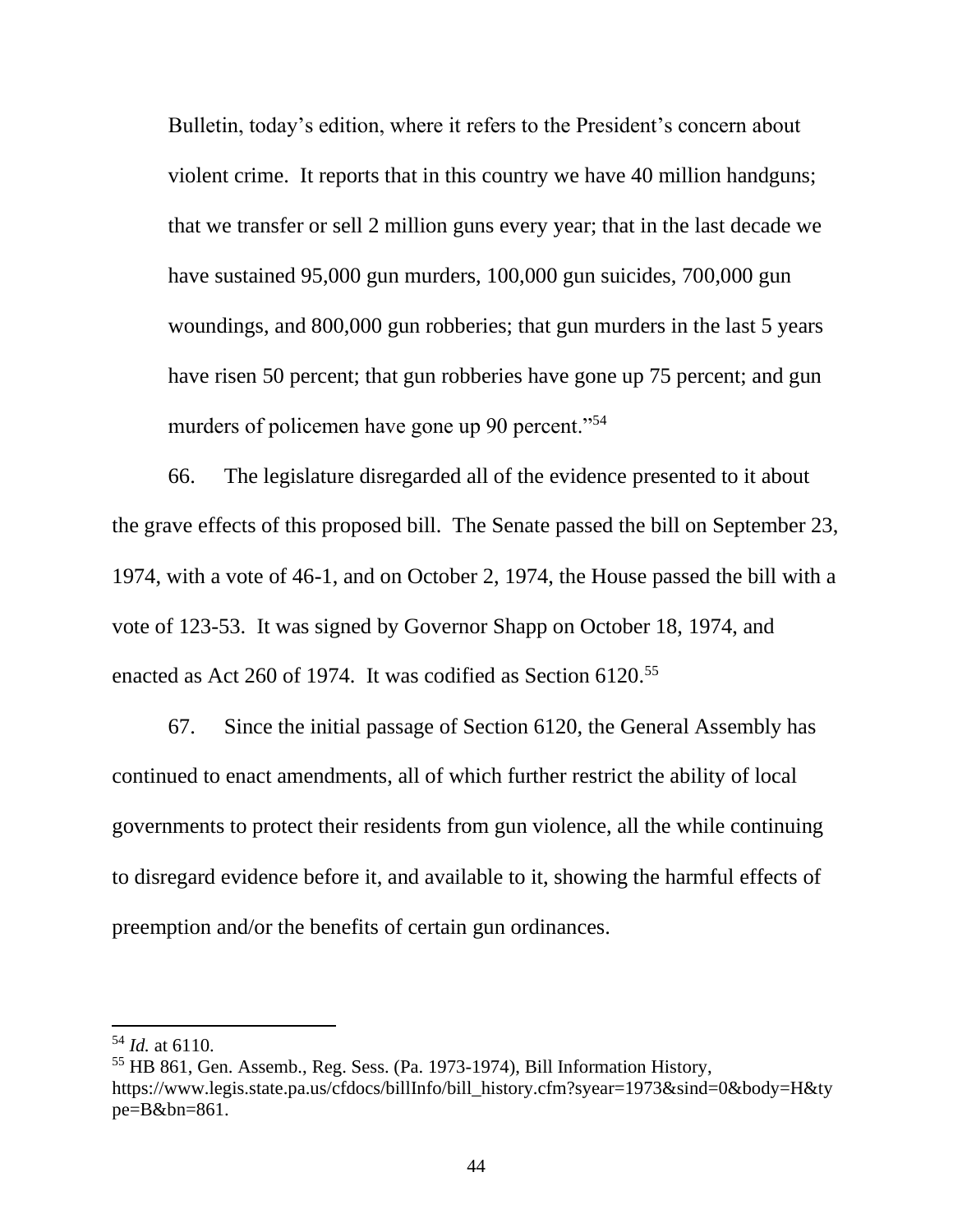### **B. In 1987, the General Assembly expands Section 6120 to encompass regulations concerning ammunition and ammunition components.**

68. In 1987, the General Assembly passed an amendment to Section 6120 that further barred local regulation of ammunition and ammunition components. The bill, SB 245, when first introduced by Senator James E. Ross from District 47, was only two pages long and related to contraband given to confined individuals.<sup>56</sup> However, amendments to the bill changed its course. The General Assembly passed a final version 15 pages in length and expanding Section 6120(a) to include preemption of ordinances that would regulate ammunition and ammunition components.<sup>57</sup>

## **C. In 1993, the General Assembly expands the definition of "firearms" encompassed within Section 6120.**

69. In 1993, the General Assembly passed yet another amendment to Section 6120, this time providing for a more expansive definition of the word "firearms," and thus effectively expanding the categories of weapons that local governments were prohibited from regulating. This bill, HB 185, was vetoed by Governor Bob Casey when first passed by the legislature, but the General Assembly overrode the veto by the required two-thirds threshold. HB 185 was hotly debated, and many members of the General Assembly spoke out against the

<sup>56</sup> *see* SB 245 of 1987, Printer's Number 255.

<sup>57</sup> *Id*. at Printer's Number 2513.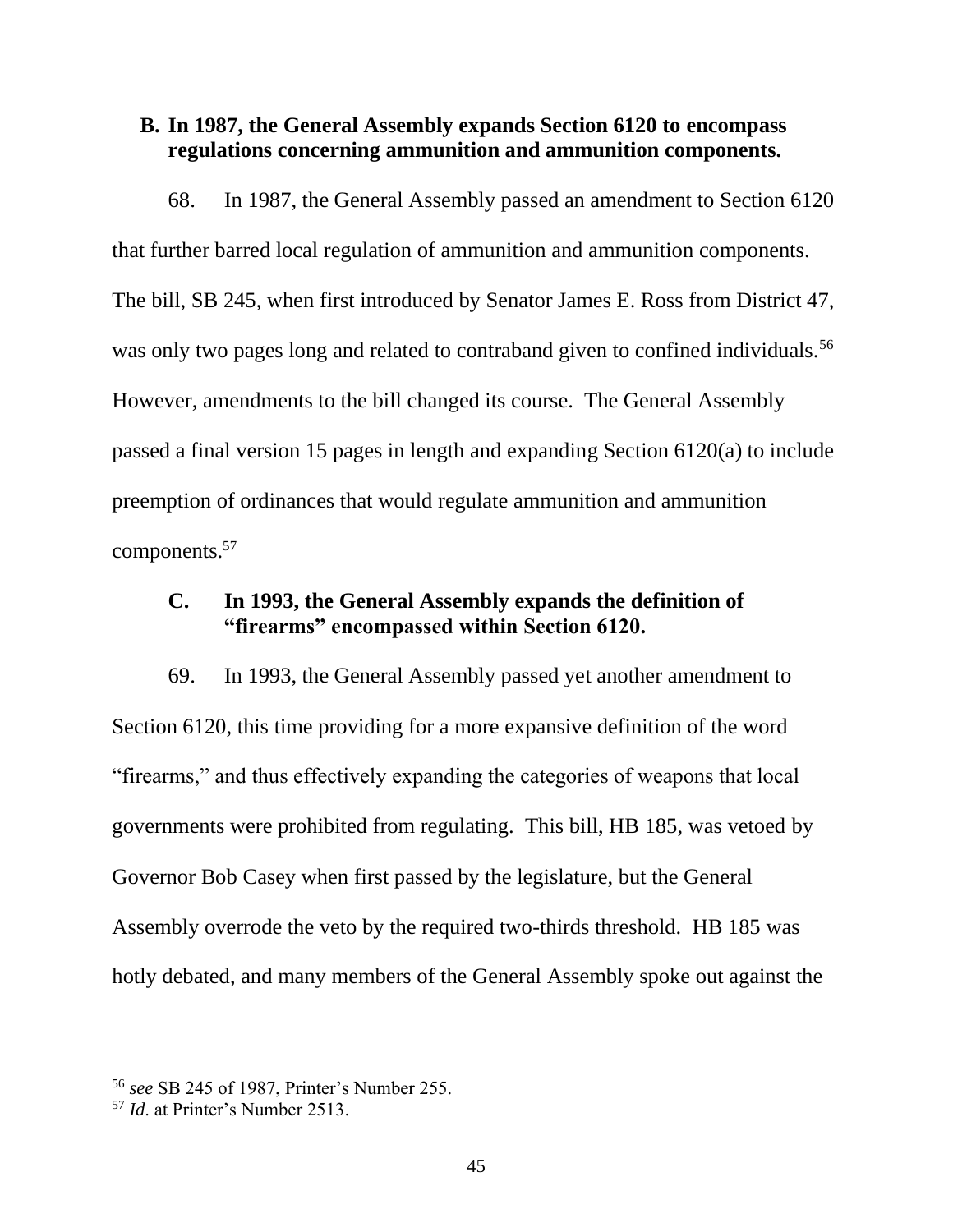bill. Nonetheless, the General Assembly disregarded the evidence and passed HB 185, *twice*.

70. When first introduced, similar to SB 245, the original bill was in no way related to firearm regulation. Rather, HB 185 was introduced by Representative Melio to provide for "purchase, consumption, possession or transportation of alcohol by certain persons and for possession of false identification to obtain alcohol."<sup>58</sup> After several different amendments were introduced, passed, and revoked, the final version of the bill regulated firearms, instead of alcohol, and Representative Melio had withdrawn as the bill's primary sponsor.<sup>59</sup> This more expansive definition was seen at the time as proposing "an absolute prohibition on municipalities being able to ban combat weapons, assault weapons."<sup>60</sup>

71. Then-Senator (later Congresswoman) Allyson Schwartz, representing Pennsylvania's 4th Senatorial District, warned her colleagues of the devastating impact of guns on children, stating "if my colleagues are not well informed on this, they should know that there are communities in Philadelphia, there are communities around the country where there are children growing up with the

<sup>58</sup> HB 185 of 1993 at Printer's Number 202.

<sup>59</sup> *See id*. at Printer's Number 2105.

<sup>60</sup> Commonwealth of Pennsylvania Legislative Journal, 177th Gen. Assemb., Sess. of 1993, No. 40, at 1078 (June 21, 1993), https://www.legis.state.pa.us/WU01/LI/SJ/1993/0/Sj19930621.pdf.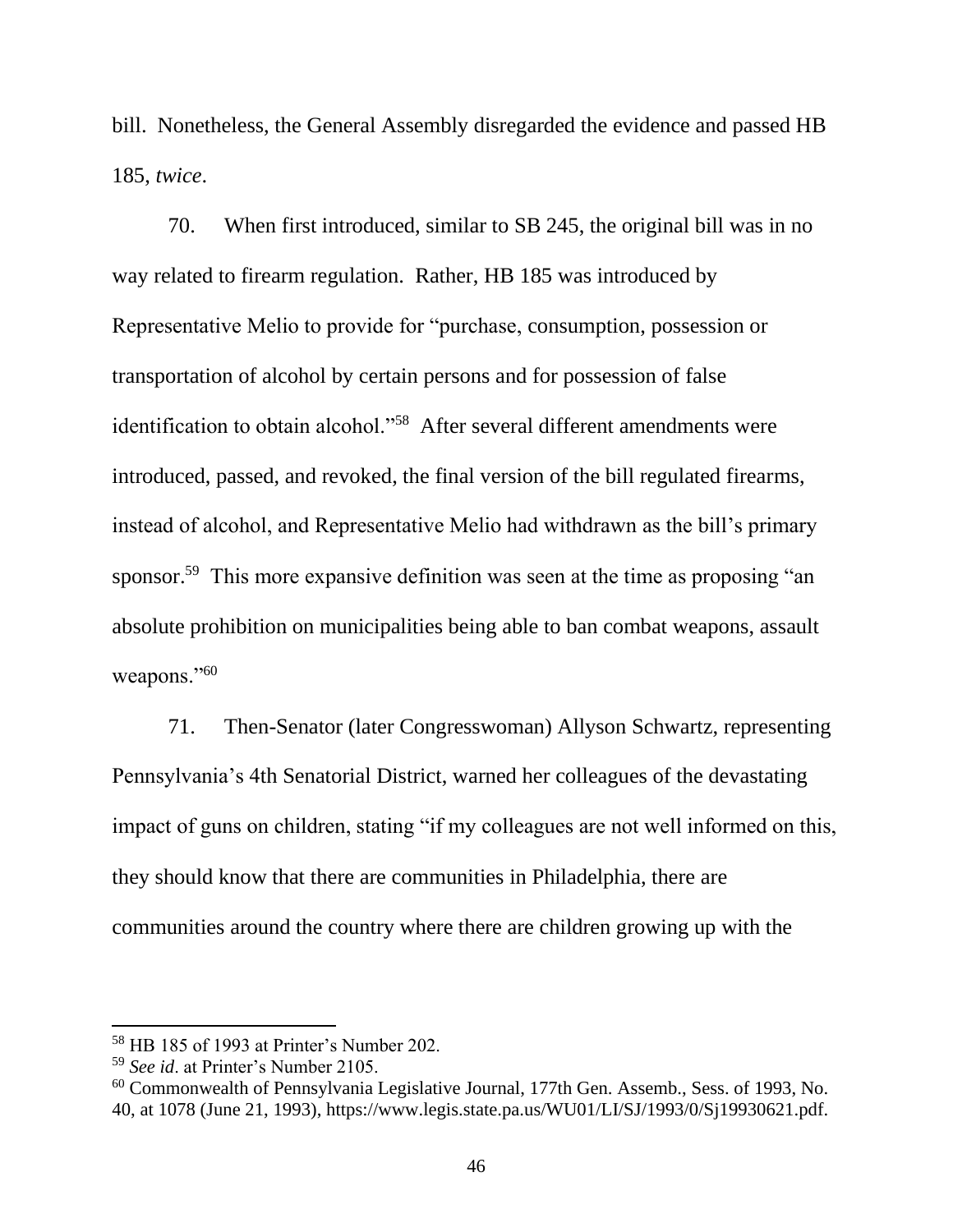notion of violence as a part of their everyday lives. There are children who, in fact, do not believe that they will live to their 25th birthday, particularly in some of our poor communities where drug dealers have used these weapons as weapons of choice. We have incident after incident in Philadelphia. My own experience when I was with the Department of Human Services, a young 6-year-old by the name of Marcus Yates was killed by a bullet that was not intended for him but was, in fact, intended for some drug dealers across the street, and he was cut down."<sup>61</sup> The General Assembly ignored all of her warnings, and it rejected her numerous attempts to amend HB 185, each of which was designed to narrow preemption or add certain lifesaving statewide gun regulations.

72. Then-Representative (later Senator) Vincent Hughes, at the time representing the 190th House District, informed House colleagues of the empirical efficacy of gun control laws: "I want to submit this for the record, an article, a column, which appeared in the Philadelphia Daily News on Wednesday, December 8, 1993. In that column, by Ms. Jill Porter, she refers to the situation, a comparison, a study that was done between Seattle, Washington, and Vancouver, British Columbia, which are 140 miles apart, Mr. Speaker, and that they are very similar cities with respect to population and with respect to median income, with respect to unemployment, geography, climate, history, and culture. The major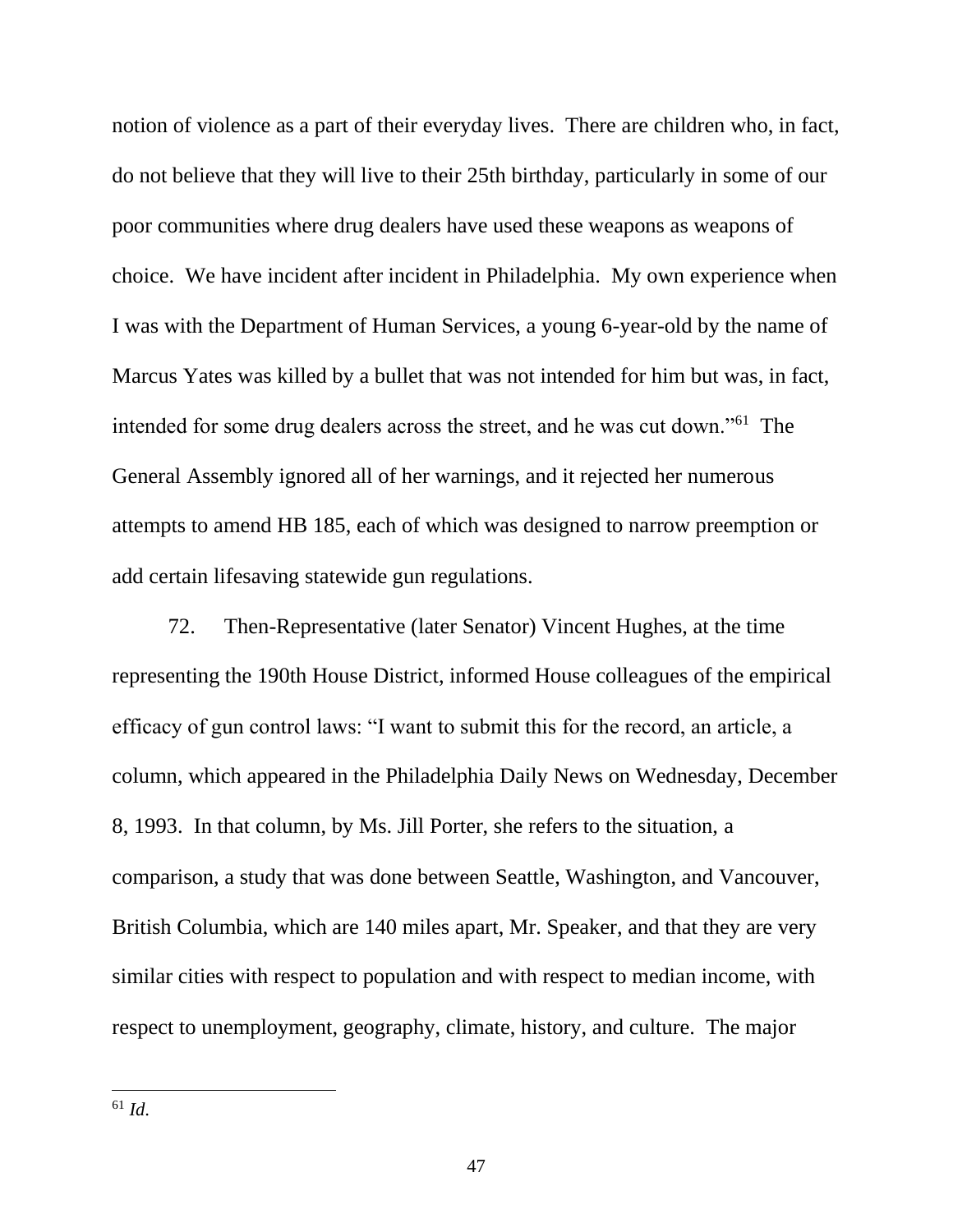difference between those two cities, Mr. Speaker, is that Seattle has liberal gun laws and Vancouver, British Columbia, has very restrictive gun laws, very restrictive gun laws. Now, the murder rates between the two cities with knives and all the other weapons was essentially the same, essentially the same. However, the rate of murders with guns was five times greater in Seattle. Two cities, very similar, except for their regulation of guns and firearms. Seattle, liberal gun laws; Vancouver, British Columbia, restrictive gun laws. Regulation works; regulation works."<sup>62</sup> The General Assembly disregarded the evidence he presented.

73. Representative David P. Richardson, Jr., from Pennsylvania's 201st House District, also warned the committee that failure to address assault weapons would result in innocent deaths. He said "we should not be in a position to watch innocent people get shot and killed police officers and the like get killed, innocent people being killed, all because we are saying that people have a right to bear arms in all of our streets in the Commonwealth of Pennsylvania."<sup>63</sup> He also warned that "[c]rime and deaths and assault weapons travel across the county lines into their particular counties where innocent people in their homes have been robbed and shot and killed. On their way to stores, store owners and others have been killed, and while you may not feel that they have not been caused by assault weapons, I

 $62$  Commonwealth of Pennsylvania Legislative Journal, 177th Gen. Assemb., Sess. of 1993, No. 66, at 2330 (Dec. 15, 1993), https://www.legis.state.pa.us/WU01/LI/HJ/1993/0/19931215.pdf. <sup>63</sup> *Id*. at 2320.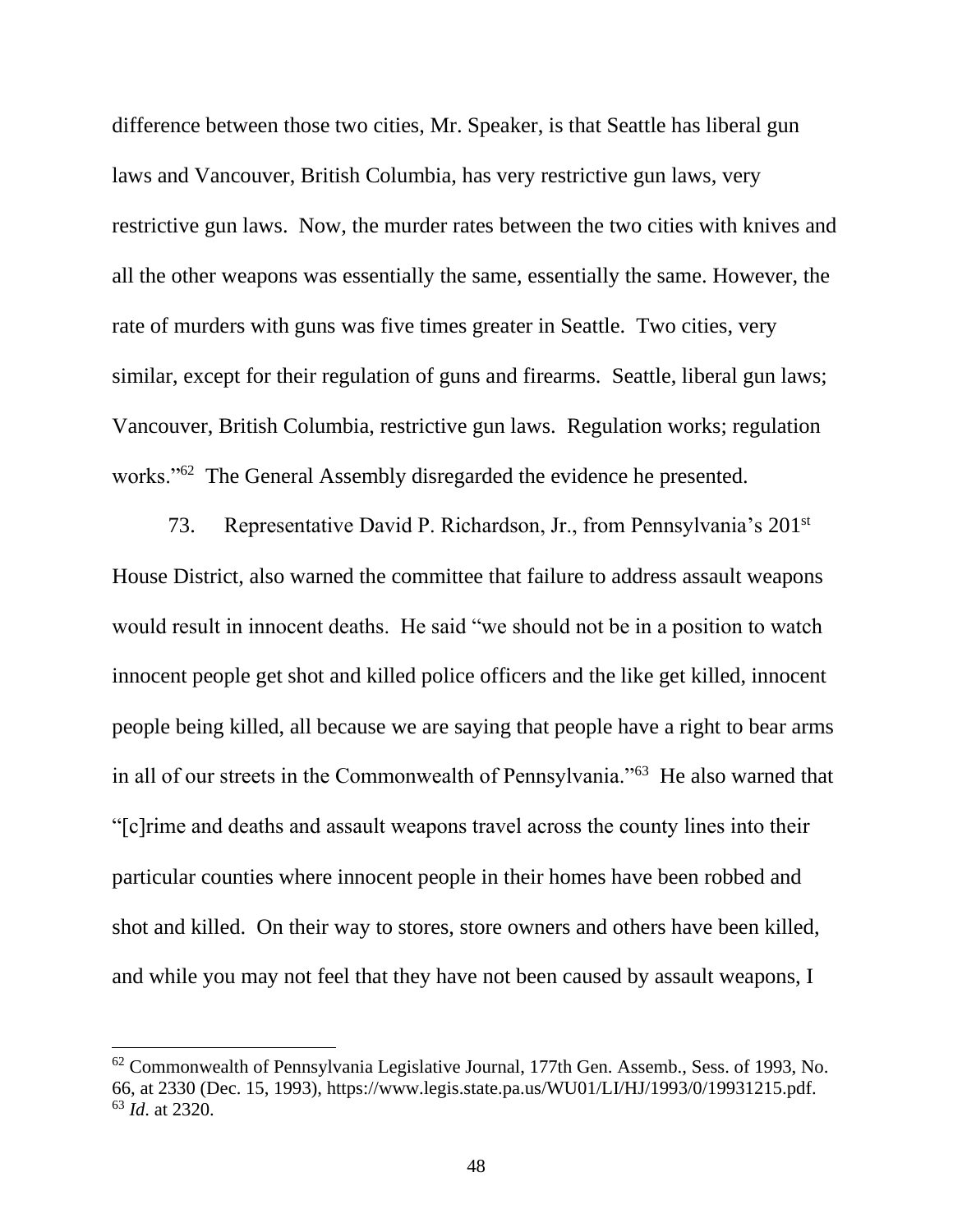can only indicate to you that in fact there have been a number of deaths by assault weapons. In fact, recent statistics from the Centers for Disease Control will show that we have lost some 65,000 people due to death by violent crime through guns, more than most wars that we have had in this country, Mr. Speaker, and no one wants to take that into account."<sup>64</sup> The General Assembly ignored his warnings.

74. Then-Representative (now Senator) Anthony Williams, representing Pennsylvania's 191st House District, similarly warned the House that "all 203 of us, the Keystone State, the birthplace of liberty and democracy, mom's apple pie, and all of the other things will be a laughing stock in the United States of America. The joke, unfortunately, as Representative Preston said, will be played out on someone's family, will be played out on someone's neighborhood, will be played out on someone's child[,] someone's parent, someone's senior citizen, some neighbor, some constituent of someone in this room; the unfortunate joke will be played out on them, because they will suffer."<sup>65</sup> He explicitly warned of the direct consequences of the General Assembly's actions, and their culpability: "Whether it be 2 percent or 20 percent or 200 percent, [the constituents] will suffer from the continued proliferation of assault weapons and firearms in this State, and they will suffer brutally, because they will be killed, and it will be the result of the actions of

<sup>64</sup> *Id*. at 2330.

<sup>65</sup> Commonwealth of Pennsylvania Legislative Journal, 178th Gen. Assemb., Sess. of 1994, No. 8, at 146 (Feb. 1, 1994), https://www.legis.state.pa.us/WU01/LI/HJ/1994/0/19940201.pdf.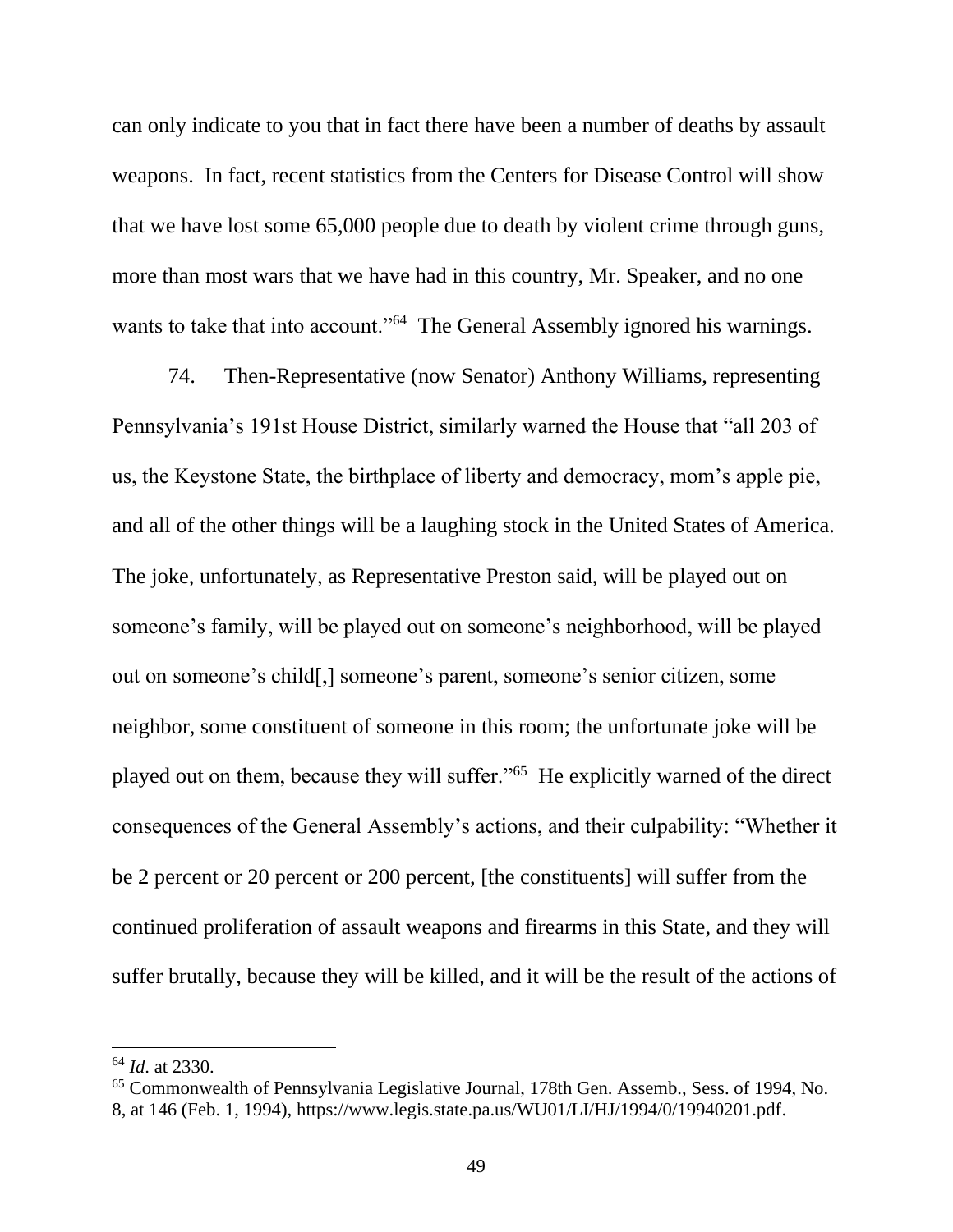the members of this General Assembly. *These 203 members, from the highest on high to the lowest freshman rank-and-file member, will be responsible for some tragic incident that will have occurred***.** We had the opportunity to be courageous in this General Assembly, but we looked the other way. If we vote to concur on HB 185, we will be the laughing stock of this Nation. We will not have done what we have been sworn to do—to represent all of the people in our legislative districts. *Unfortunately, we will suffer the consequences, and some poor family, some poor soul, some constituent of ours, will bear the brunt of our irresponsibility***."**<sup>66</sup> The General Assembly disregarded his warnings.

75. After the General Assembly passed HB 185, Governor Casey vetoed the bill. He warned the General Assembly that "ordinances already in existence at the local level should not be invalidated until the General Assembly addresses the issue of prohibiting the sale of assault weapons. Invalidating existing ordinances, such as those adopted in Philadelphia and Pittsburgh, without concurrent enactment of a state-wide regulation deprives local governments of an additional resource for insuring the safety and protection of their citizens and the security of their neighborhoods, and only facilitates the ease with which persons may obtain instruments of death."<sup>67</sup>

<sup>66</sup> *Id*. at 146-47 (emphasis added).

<sup>67</sup> Commonwealth of Pennsylvania Legislative Journal, 178th Gen. Assemb., Sess. of 1994, No. 46, at 2831 (Oct. 4, 1994), https://www.legis.state.pa.us/WU01/LI/SJ/1994/0/Sj19941004.pdf.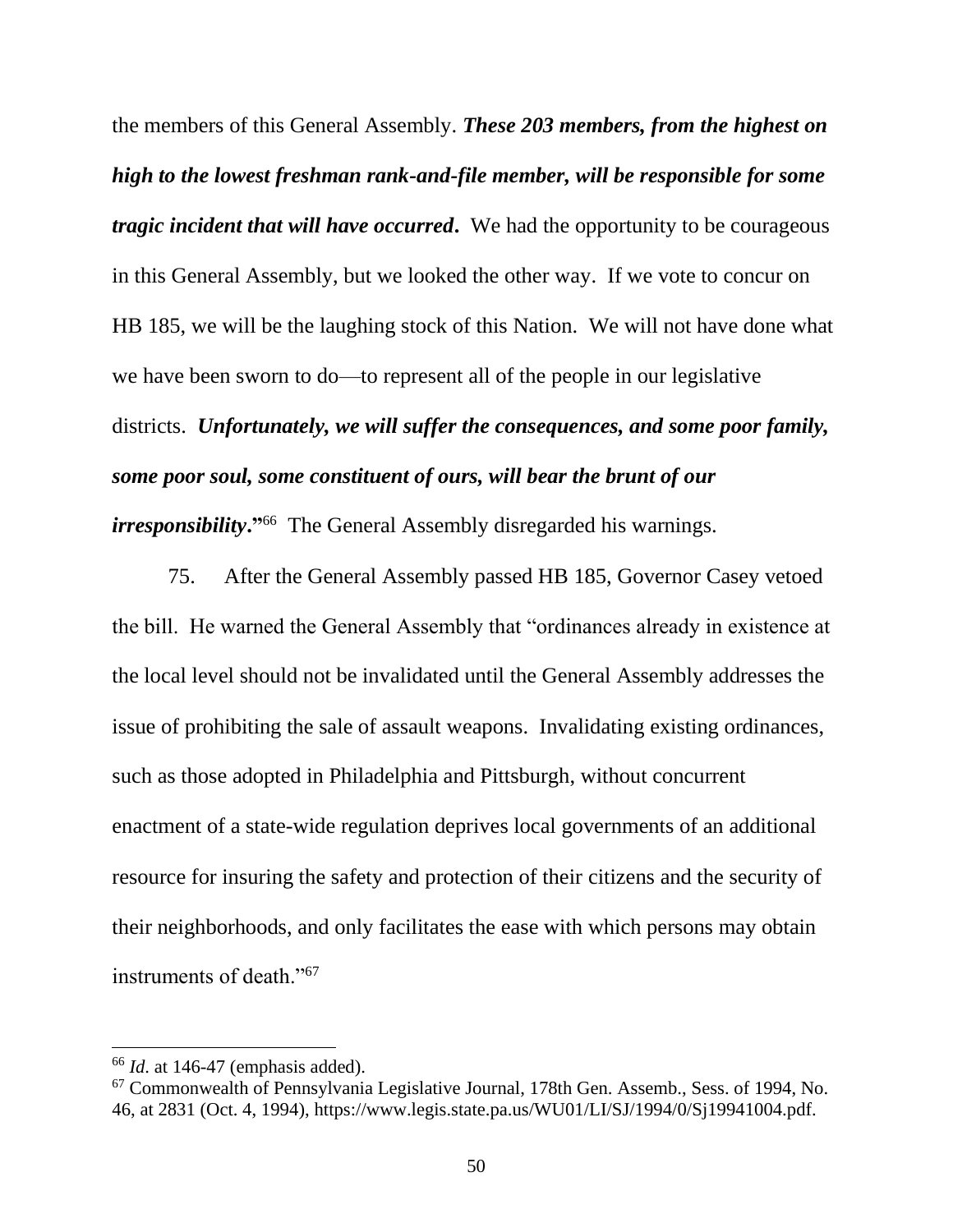76. Despite the warnings by legislators prior to passage of the bill and by Governor Casey at the time of his veto, the General Assembly voted to override the veto and enact HB 185. On October 4, 1994, HB 185 passed each chamber by the required two-thirds threshold, with the Pennsylvania House voting 136-58 in favor of the override and the Pennsylvania Senate voting 33-16 in favor of the override.<sup>68</sup>

77. Representative W. Curtis Thomas, representing the 181st House District, sought to support the veto and warned, at the time of the override vote, that "[i]n the municipality of Philadelphia in just the first 6 months of this year, we have had over 36 children between the ages of 7 and 17 years of age either injured or killed as a result of gun violence. In some cases, assault weapons were used to inflict injury or to inflict death; 36 children between the ages of 7 and 17 either gunned down or maimed in the municipality of Philadelphia alone. In the municipality of Pittsburgh, an excessive number of people either gunned down or seriously injured as a result of assault weapons or weapons in general."<sup>69</sup> Representative Cowell added: "The difficulty that I have with the argument that is made by some who argue that State law should preempt local action is that they

<sup>68</sup> House Bill 185; Gen. Assemb., Reg. Sess. (Pa. 1993-1994), Bill Information – History, https://www.legis.state.pa.us/cfdocs/billInfo/bill\_history.cfm?syear=1993&sind=0&body=H&ty pe=B&bn=185. The bill was enacted as Act 84 of 1994, and codified at 18 Pa.C.S. § 908 (providing the new definition) and 18 Pa.C.S. § 6120 (incorporating that definition in the preemption statute).

 $\overline{69}$  Commonwealth of Pennsylvania Legislative Journal, 178th Gen. Assemb., Sess. of 1994, No. 50, at 1468 (Sept. 26, 1994), https://www.legis.state.pa.us/WU01/LI/HJ/1994/0/19940926.pdf.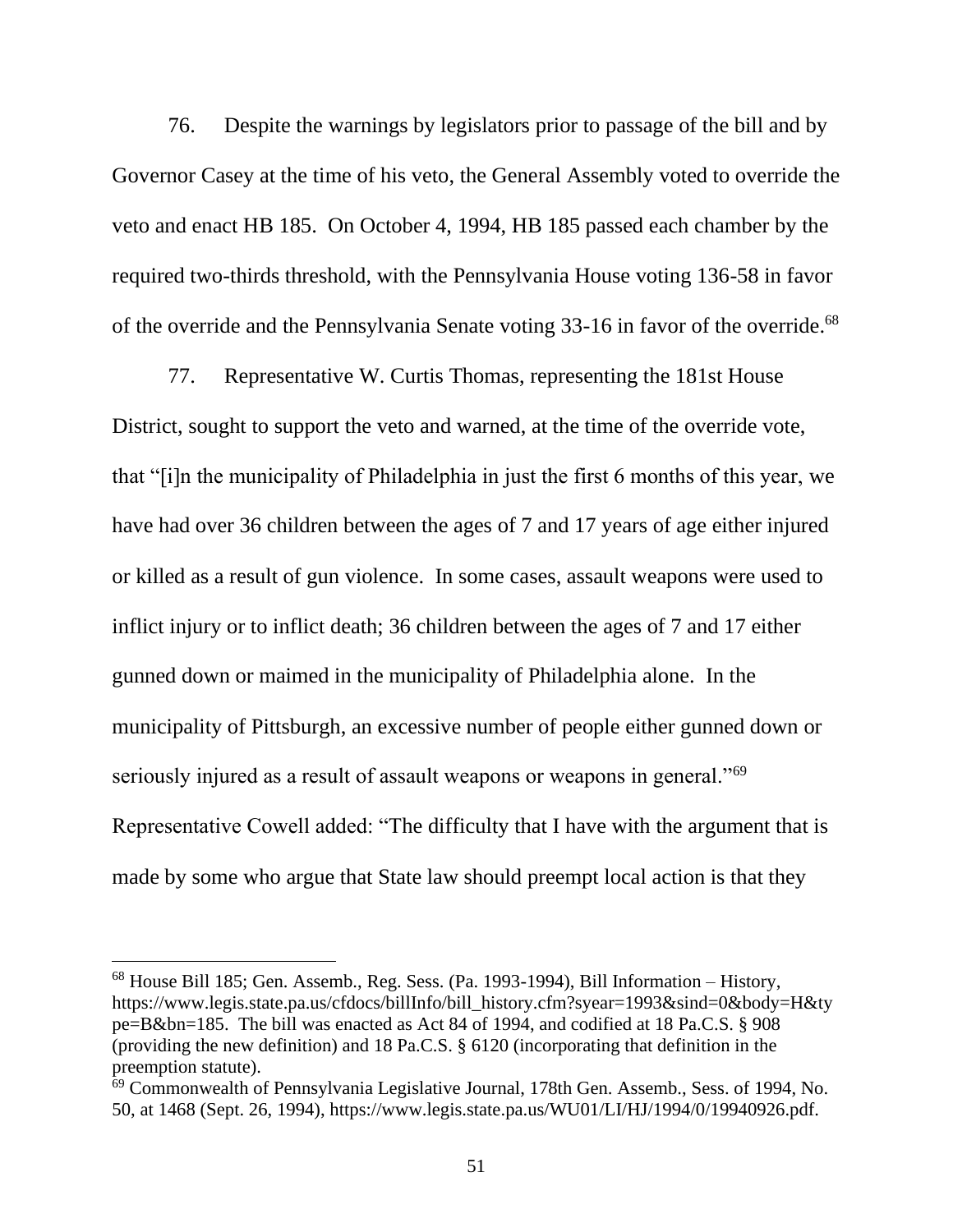want the preemption not so that we at the State level can do something, but instead they want to preempt so that nobody can do anything, including those at the local level."<sup>70</sup> The General Assembly ignored these warnings.

#### **D. In 1996, the General Assembly enacts Section 2962(g).**

78. In 1996, the General Assembly made sweeping changes to the Pennsylvania Municipal Code, which applies to all municipalities except Philadelphia, in Act 177. Included in the 285 page final bill was a provision, now codified at 53 Pa.C.S. § 2962(g), stating that: "A municipality shall not enact any ordinance or take any other action dealing with the regulation of the transfer, ownership, transportation or possession of firearms."<sup>71</sup> Thus, whereas Section 6120's scope is limited to regulations of the "lawful" transfer, ownership, transportation, or possession of firearms, and only when firearms are "carried or transported for purposes not prohibited by the laws of this Commonwealth," Section 2962 $(g)$  is not so limited.<sup>72</sup>

<sup>&</sup>lt;sup>70</sup> *Id.* at 1469. As a matter of law, of course, the Firearm Preemption Laws ultimately passed by the General Assembly do not, by their plain terms, actually prohibit "anything" municipalities may pass. Rather, Section 6120 is expressly limited to those ordinances that relate to "the lawful ownership, possession, transfer or transportation of firearms, ammunition or ammunition components."

<sup>71</sup> *See* 1996 Pa. Legis. Serv. Act. 1996-177 (S.B. 689).

<sup>&</sup>lt;sup>72</sup> Whereas Section 2962(g) applies only to the regulation of "firearms," Section 6120 addresses "firearms, ammunition or ammunition components."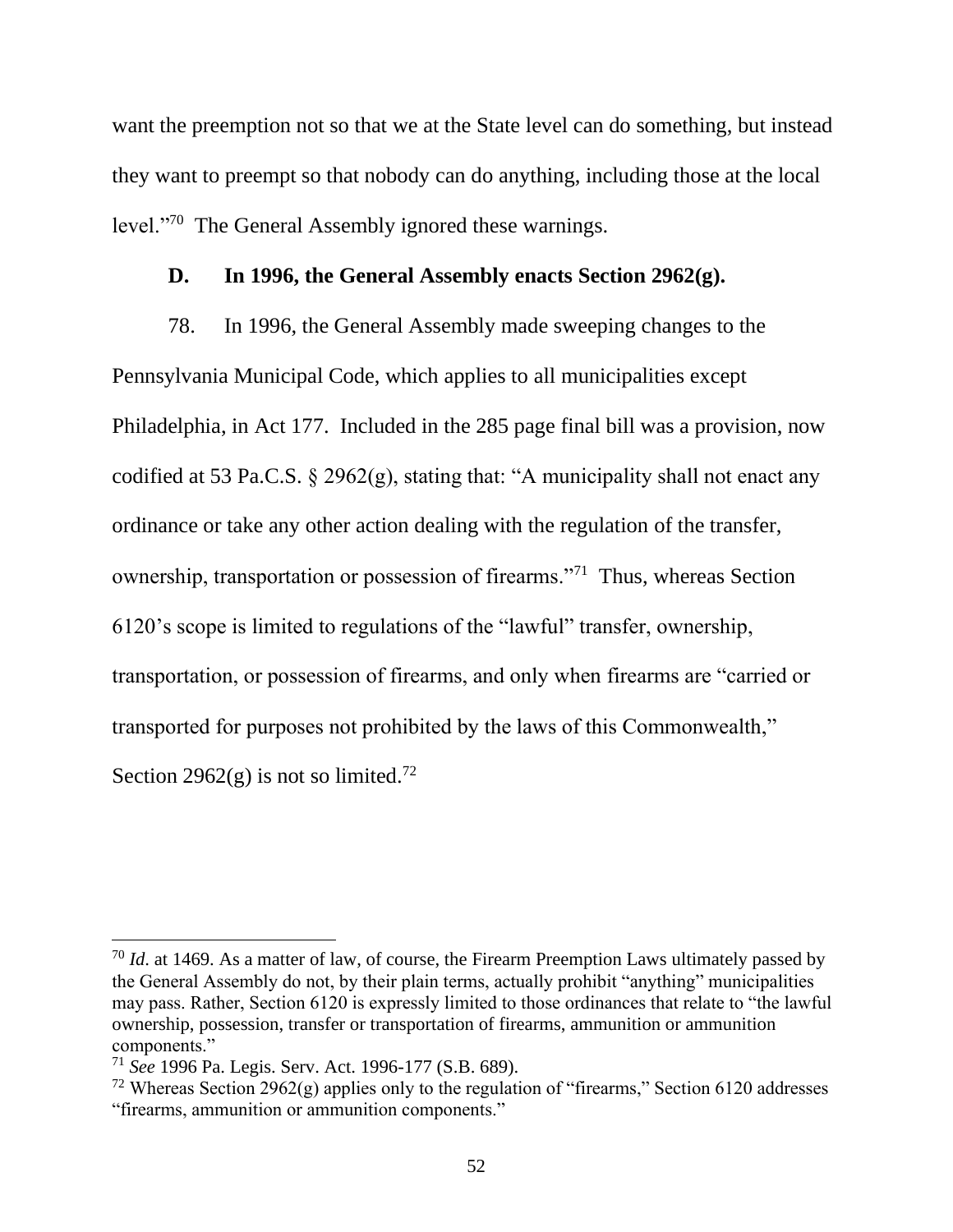### **E. In 1999, the General Assembly prohibits actions at law or equity against firearms and ammunition manufacturers.**

79. In 1999, the General Assembly passed SB 167 of 1999 (enacted as Act 59 of 1999), by a vote of 122-75 in the House and 42-7 in the Senate. The original bill was only two pages long and focused on criminalizing terroristic threats and updating the criminal harassment and stalking laws.<sup>73</sup> However, upon final passage, SB 167 was 13 pages long and, among other things, amended Section 6120 to prohibit municipalities from "[b]ring[ing] or maintain[ing] an action at law or in equity against any firearms or ammunition manufacturer, trade association or dealer for damages, abatement, injunctive relief or any other relief or remedy resulting from or relating to either the lawful design or manufacture of firearms or ammunition or the lawful marketing or sale of firearms or ammunition to the public."<sup>74</sup> Members of the General Assembly warned of the damaging results of the General Assembly's actions; the General Assembly ignored these warnings.

80. Then-Representative (now Congressman) Dwight Evans submitted a written statement to be included in the PA Journal in response to SB 167, stating that "[i]t costs more than \$14,000 to treat each child wounded by gunfire—enough to pay for almost 3 full years' tuition at a State System university. The average

<sup>73</sup> See SB 167 of 1999, Printer's Number 164.

<sup>74</sup> *Id*. at Printer's Number 1550.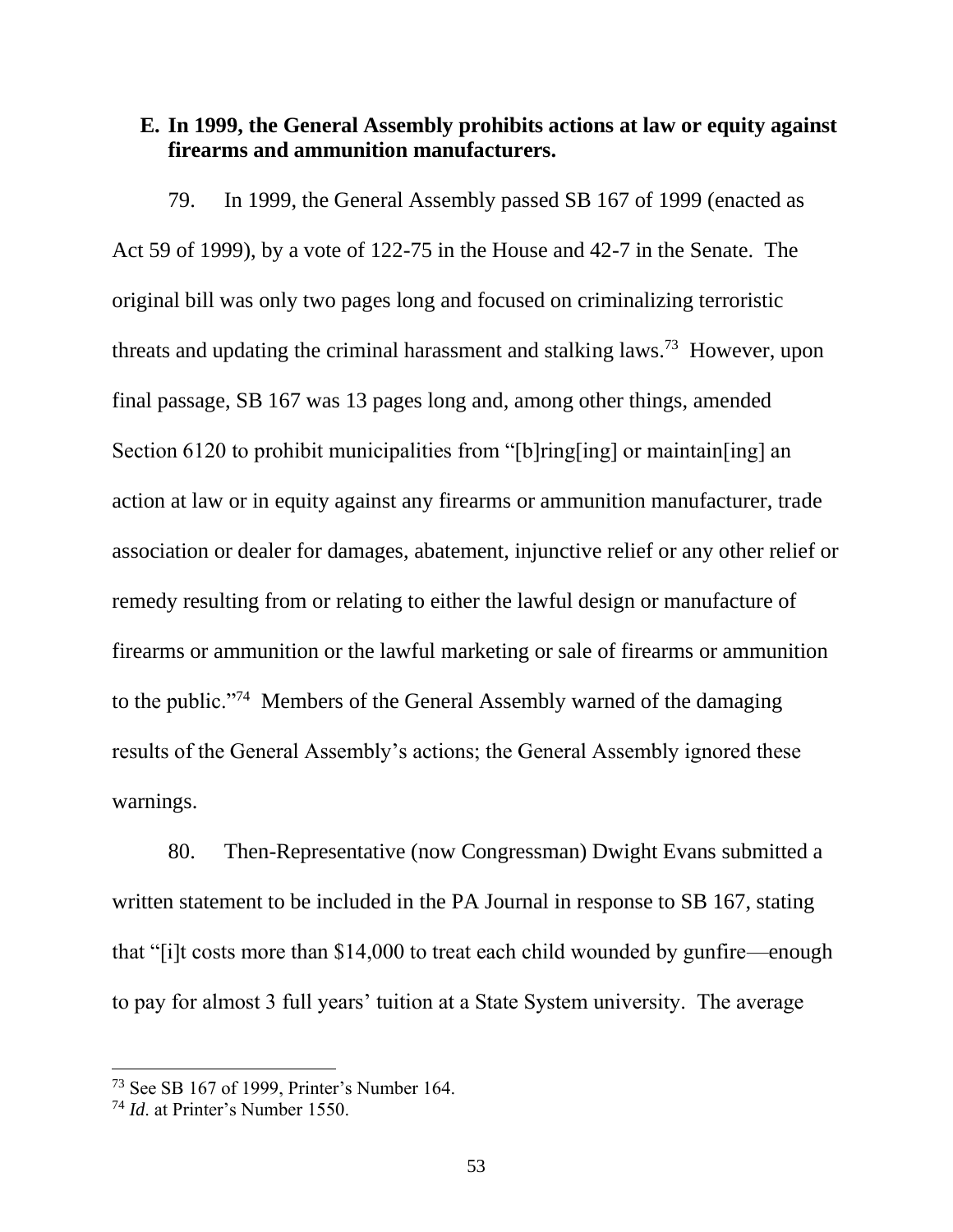total cost of a gun-related crime can be as high as \$268,000. Most of the cost is borne by the taxpayer."<sup>75</sup> He added, "The total lifetime cost of a gun-related crime, including medical care, rehabilitation of the injured, and incarceration of the assailant, can run as high as \$1 million for each incident. Again, most of this cost is borne by the taxpayer."76

81. Representative Evans also informed the General Assembly of the threat firearms pose in Philadelphia and how the General Assembly's actions have a direct effect on the safety of Philadelphians. He reminded the General Assembly that in 1998 alone, there were "340 homicides in Philadelphia . . . 80 percent of them the weapon of choice was a gun."<sup>77</sup> He also stated: "We talk a good game about being tough on enforcement, but as a body we have systematically taken away local officials' ability to rein in inappropriate ownership or use of firearms. This legislation would take away their final recourse, their ability to recover costs associated with the escalating rates of gun violence. Some of you may feel the urge to point to recent reports about violent crime being on the downswing. While that may be true for much of the country, according to the Pennsylvania State Police, in 1998 Pennsylvania's violent crime rose by 5 percent. Philadelphia's

<sup>75</sup> Commonwealth of Pennsylvania Legislative Journal, 183rd Gen. Assemb., Sess. of 1999, No. 60, at 2252 (Dec. 7, 1999), https://www.legis.state.pa.us/WU01/LI/HJ/1999/0/19991207.pdf. <sup>76</sup> *Id*. <sup>77</sup> *Id*.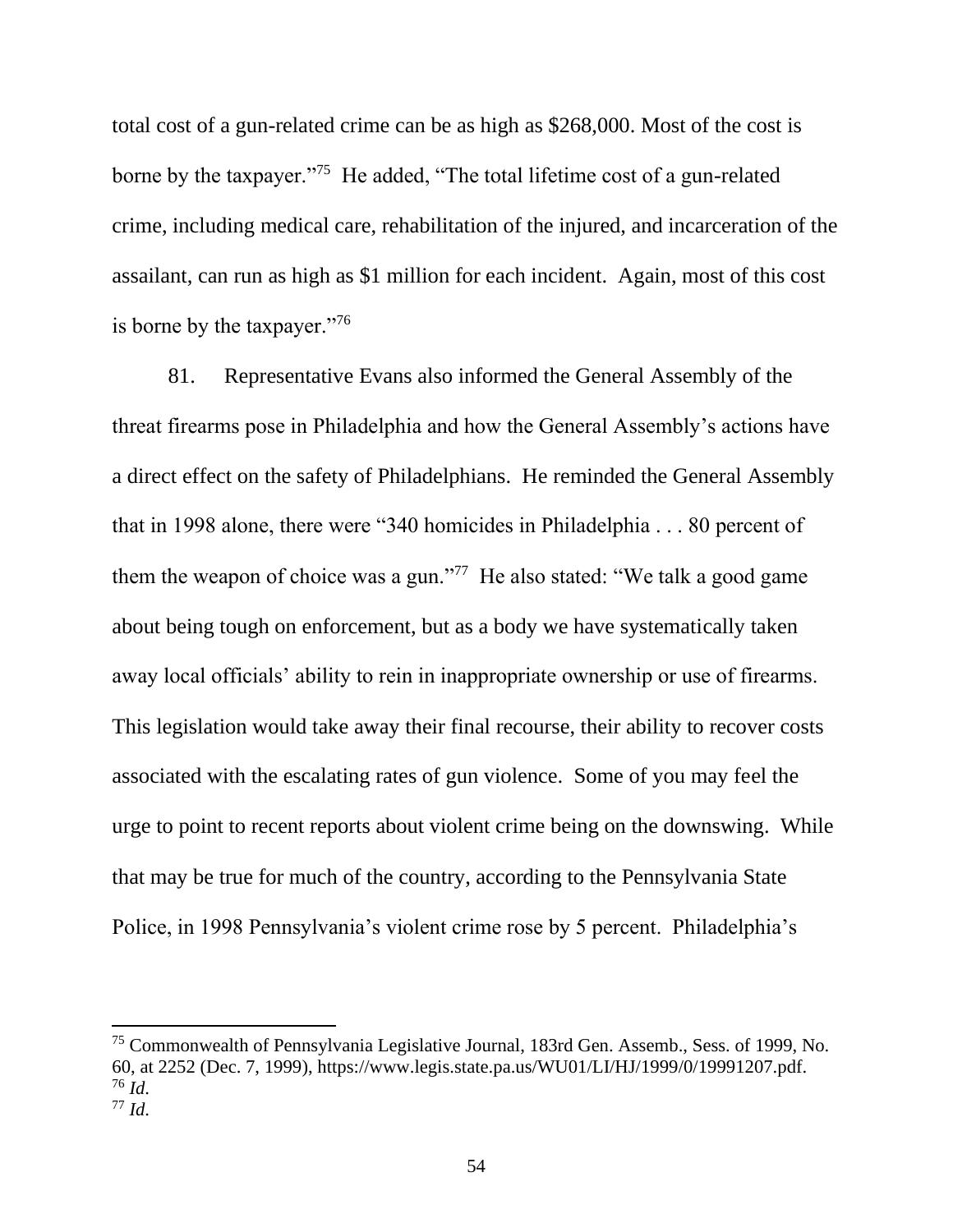violent crime rose by 10.7 percent in 1998. Philadelphia accounted for 44 percent of the violent crimes committed in Pennsylvania last year."<sup>78</sup> The General Assembly ignored the evidence cited by Senator Evans.

82. Senator Schwartz similarly warned her colleagues on the floor of the Senate, informing them that "gun violence in the city of Philadelphia alone is estimated to cost \$58 million a year." Senator Schwartz also emphasized that the General Assembly gave insufficient consideration to the safety of Pennsylvania's children, pointing out that "[w]e stand here more concerned about protecting gun manufacturers than protecting our children. A child brought a handgun to a school in Oklahoma today and shot his classmates, four or five children were shot this morning. And instead of standing here and saying what more can we do to prevent gun violence in our community, what we are saying is we do not want gun manufacturers to have to answer any questions. Mr. President, we are betraying the trust of the citizens by protecting gun manufacturers from answering these questions instead of protecting our citizens."<sup>79</sup> The General Assembly disregarded her warnings.

<sup>78</sup> *Id*. (emphasis added).

 $79$  Commonwealth of Pennsylvania Legislative Journal, 183rd Gen. Assemb., Sess. of 1999, No. 56, at 2252 (Dec. 6, 1999), https://www.legis.state.pa.us/WU01/LI/SJ/1999/0/Sj19991206.pdf.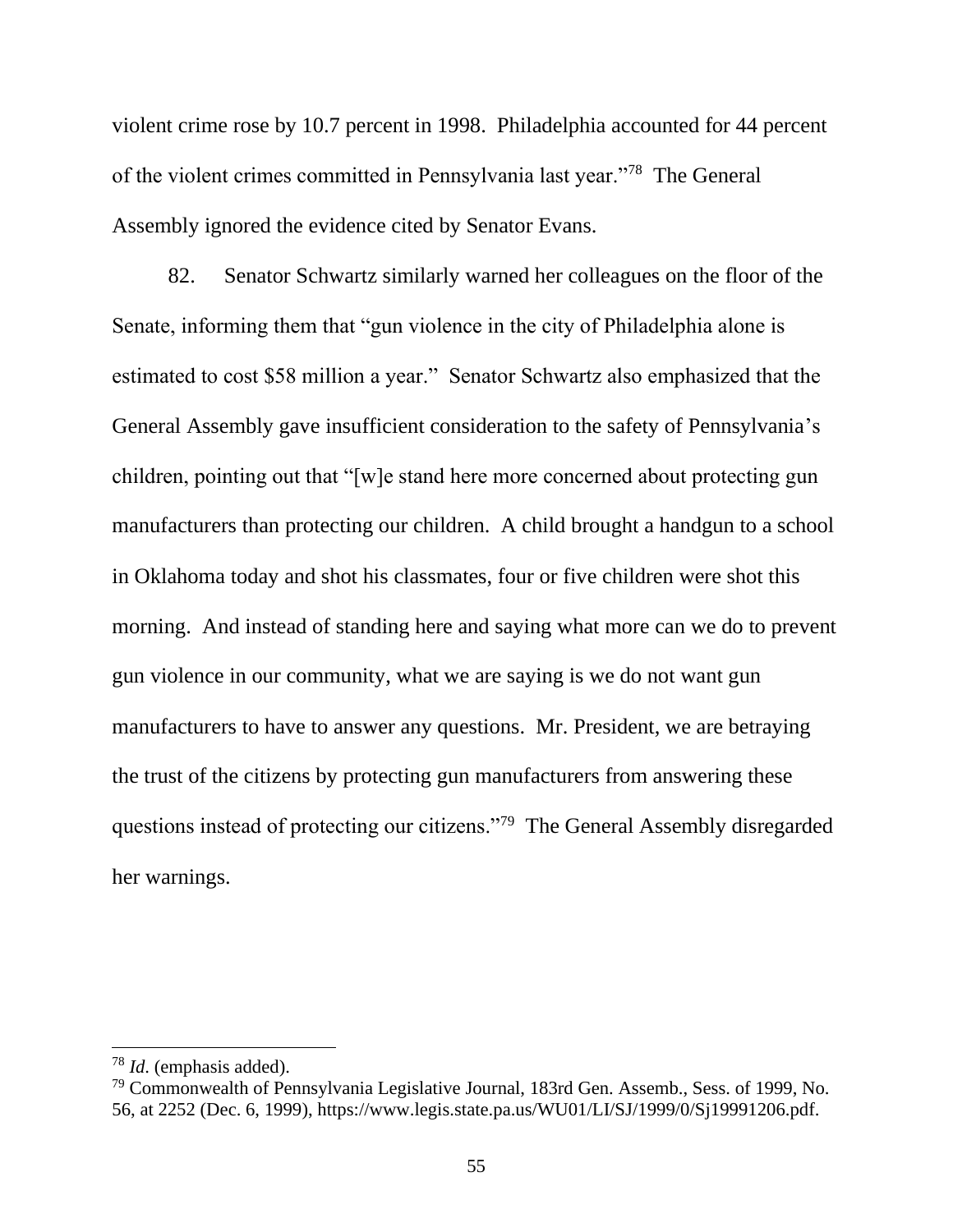## **F. In 2013, the General Assembly creates a private right of action for Individuals "adversely affected" by an ordinance preempted by the Firearm Preemption Laws.**

83. In 2013, HB 80 was introduced to address theft of "secondary metal."<sup>80</sup> By the time of final passage, the General Assembly had revised the bill dramatically, such that it also provided a right of action in court by any individual "adversely affected" by an ordinance prohibited under Section 6120 or Section  $2962(g)$  to bring suit in court.<sup>81</sup>

84. When the provision related to Section 6120 was discussed, members of the House expounded on the gun violence epidemic in Pennsylvania. The General Assembly once again disregarded this information. Then-Representative (now Philadelphia City Councilwoman) Cherelle L. Parker, representing Pennsylvania's 200th House District, informed her colleagues that "in 2013 the city of Philadelphia witnessed 247 murders. When a murder occurred in the context of domestic violence, a gun was the most frequently used weapon, about 41 percent of the time. In addition to that, Mr. Speaker, that really does not say

<sup>80</sup> HB80 of 2013, Printer's Number 68 (defining secondary metal as "wire, pipe or cable commonly used by communications, gas and electrical utilities and railroads and mass transit or commuter rail agencies, copper, aluminum or other metal, or a combination of metals, that is valuable for recycling or reuse as raw material" and grading offenses related to when a "person unlawfully takes or attempts to take possession of, carries away or exercises unlawful control over any secondary metal with intent to deprive the rightful owner thereof").

<sup>&</sup>lt;sup>81</sup> *Id.* at Printer's Number 4318. After HB 80 was passed, the provision amending Section 6120 was invalidated on single-subject-rule grounds by the Pennsylvania Supreme Court in *Leach v. Commonwealth*, 141 A.3d 426 (Pa. 2016).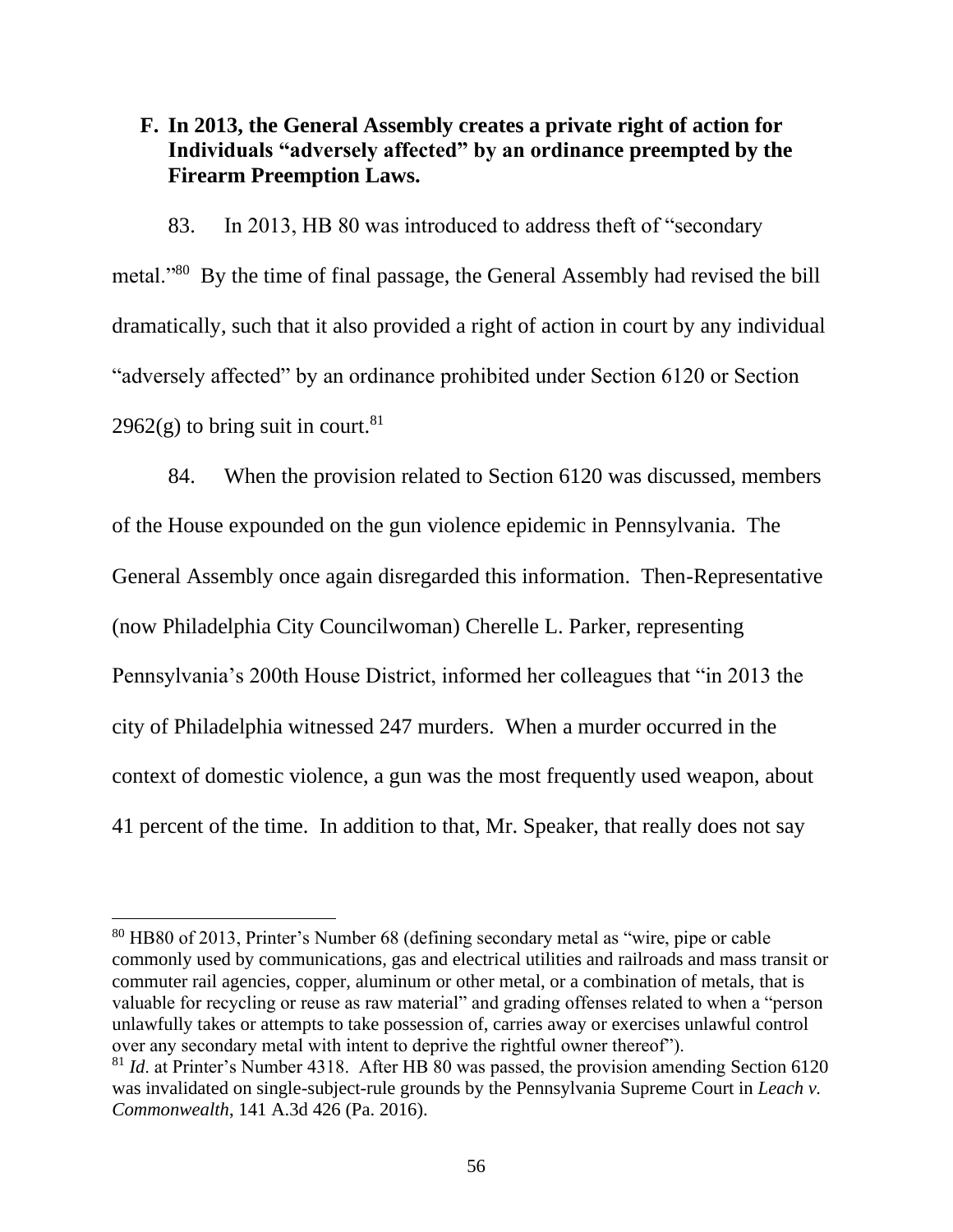much compared to the 1,128 people who were actually wounded and/or killed by gunshots in 2013 in our great city."<sup>82</sup> Representative Pamela A. DeLissio, representing Pennsylvania's 194th House District, pointed out to her colleagues that the General Assembly's past actions have caused harm to Pennsylvania's citizens, observing that "the Commonwealth, Mr. Speaker, has the obligation to protect all of its citizens, and to that end, Mr. Speaker, I maintain that there is nobody being adversely impacted by these local ordinances that are on the books for the reasons of public safety, but most definitely, Mr. Speaker, we can point to many, many, many instances of our citizens who have been hurt by illegal guns in particular, and since it is our obligation to ensure the safety of all of our citizens, we are favoring one set of citizens over the other. So I maintain that clearly one group has been harmed when in fact the other group really has not, because nobody's Second Amendment rights have been violated even though that is a refrain that is made consistently but with no real evidence of what that harm has been."<sup>83</sup> The General Assembly ignored these facts.

85. Then-Representative (now Honorable Judge) Mark B. Cohen, representing Pennsylvania's 202nd House District, and Representative Thaddeus Kirkland, representing Pennsylvania's 159th House District, shared important data

<sup>&</sup>lt;sup>82</sup> Commonwealth of Pennsylvania Legislative Journal, 198th Gen. Assemb., Sess. of 2014, No. 67, at 1656 (Oct. 20, 2014), https://www.legis.state.pa.us/WU01/LI/HJ/2014/0/20141020.pdf. <sup>83</sup> *Id*. at 1664.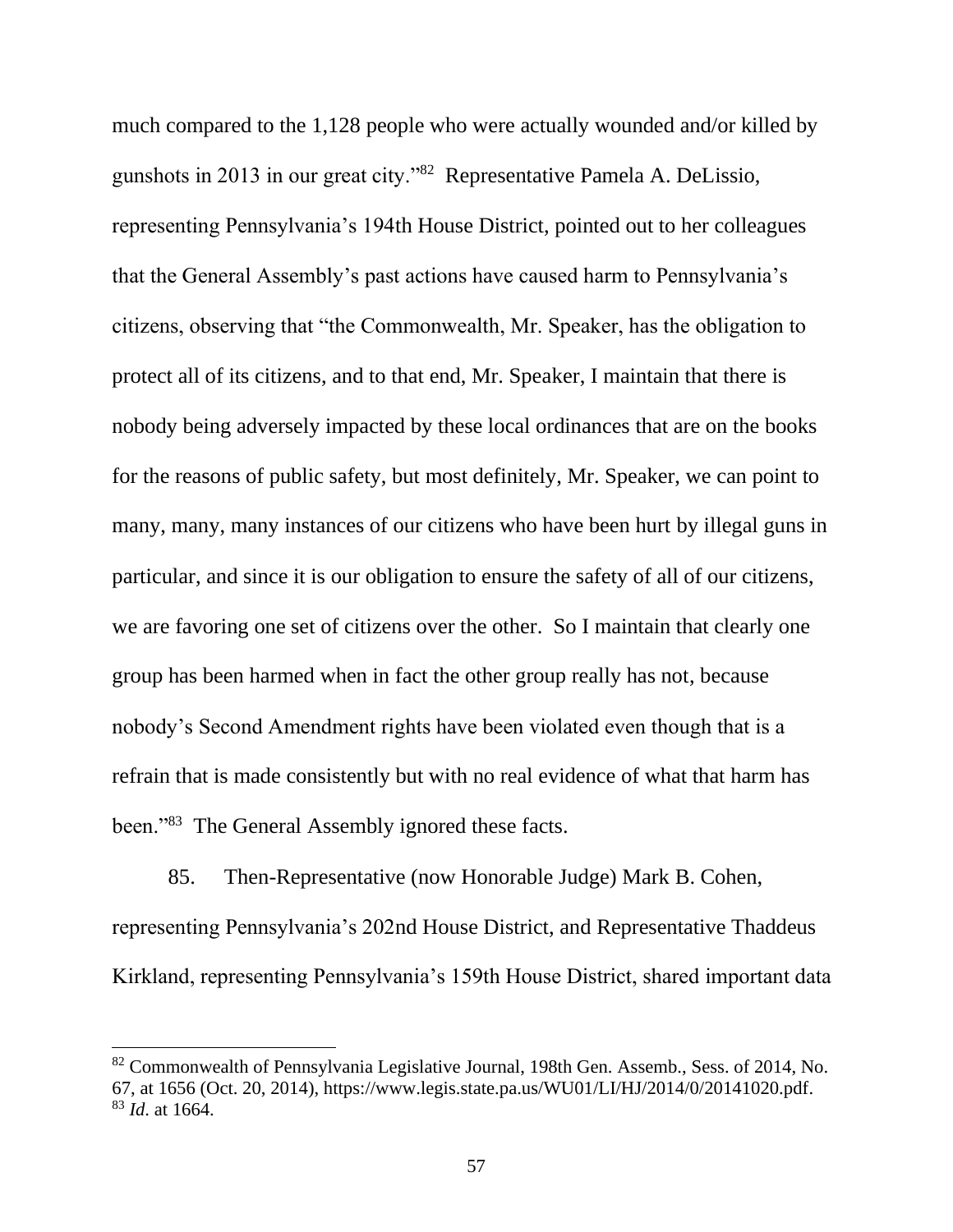on gun violence in the Commonwealth; their colleagues looked the other way. Representative Cohen stated that "[g]un violence represents a particularly tragic epidemic in poorer communities in cities like Philadelphia. Of the 247 murders Philadelphia witnessed in 2013, 201 of them, (81.4%) were by gunshot. And among [these] murders, 191 of the 247 victims were black, 224 were male, and 160 were under age 34. Where a murder occurred in the domestic violence context, a gun was the most frequently used weapon, used about 41% of the time. And this says nothing of the overall terror wrought on our communities by gunfire: in 2013, there were a total of  $1,128$  people wounded or killed by gunshots."<sup>84</sup>

86. Representative Kirkland discussed the disproportionate impact of gun violence on the city of Chester, Pennsylvania, a low-income and predominantly Black municipality. Representative Kirkland told the House that "Chester, Pennsylvania, was dubbed the most violent, crime-ridden city per capita in the Commonwealth of Pennsylvania. Now, that is not a proud distinction that I like to wear… Mr. Speaker, in my very community I have had the undesirable task of witnessing young men murdered on the streets, and just recently a young lady at the age of 25 gunned down on the streets… Someone once said to me, a legislator in this House some years ago, a Republican colleague of mine, said that if the shoe was on the other foot, if these were white children being gunned down on the

<sup>84</sup> *Id*. at 1665.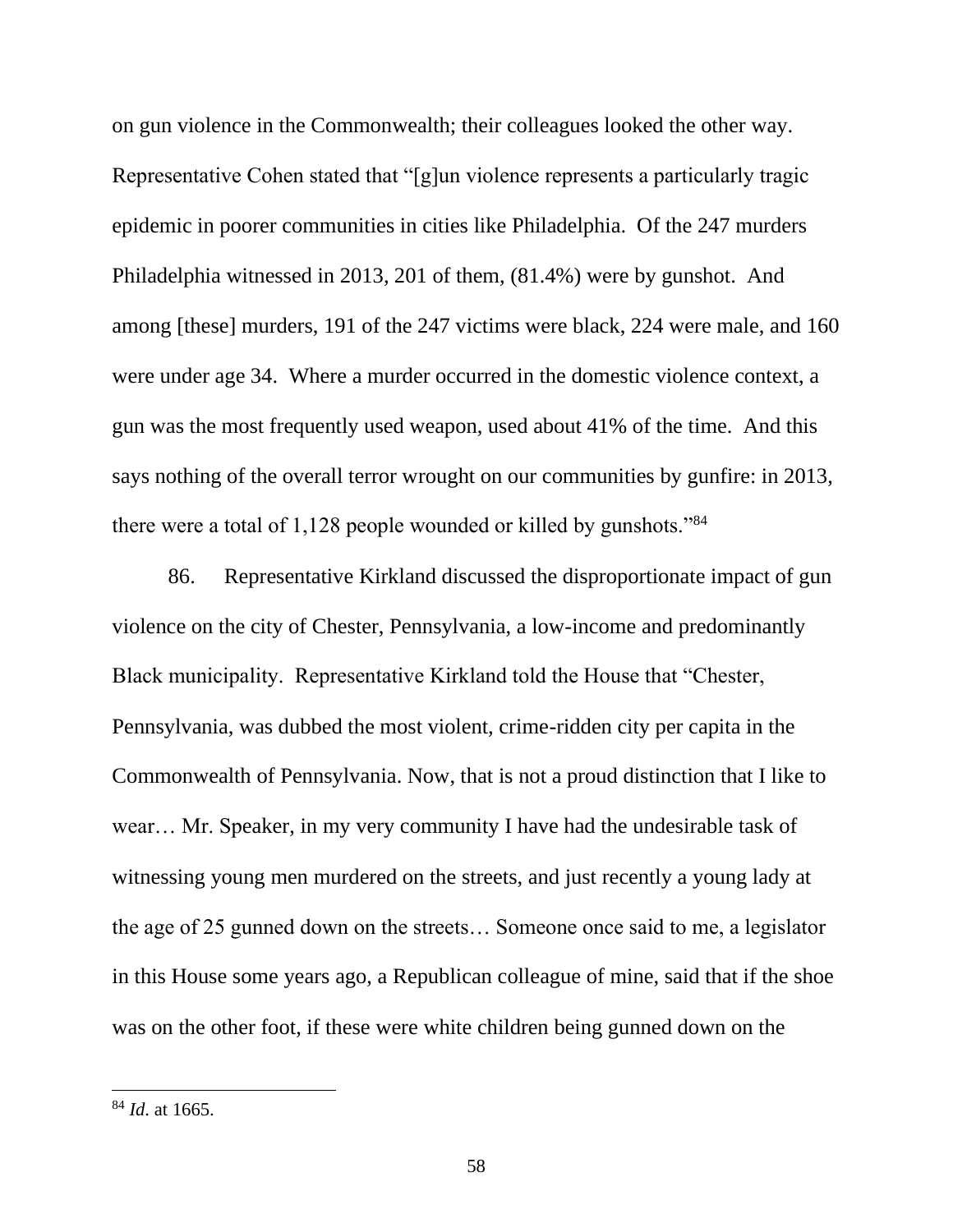streets, that this would be a national movement, a national issue. That is what one of my colleagues on the other side said to me. And guess what? I agree. Mr. Speaker, this is wrong. This is bad for Pennsylvania. We are taking, we are taking the opportunity for our communities such as Chester to right itself, to put in place laws that will disallow illegal guns to be purchased and handed out in our community, put in place laws that will stop the killing, and this body is saying no. Mr. Speaker, this is wrong."<sup>85</sup>

87. Some members of the Pennsylvania Senate sought to amend HB 80 before it was passed, in order to protect municipalities from frivolous suits and to impose a modified version of an extreme risk protection order. The Senate voted down this amendment  $31-17$ .<sup>86</sup> Even though the law was ultimately struck down by the Pennsylvania Supreme Court, the bill imposed dire consequences on municipalities even in the short time it was law: nearly 100 municipalities revoked or amended their own gun safety ordinances in the wake of the law's passage but prior to its invalidation.<sup>87</sup>

<sup>85</sup> *Id*. at 1667.

<sup>86</sup> Commonwealth of Pennsylvania Legislative Journal, 198th Gen. Assemb., Sess. of 2014, No. 57, at 2430-32 (Oct. 15, 2014),

https://www.legis.state.pa.us/WU01/LI/SJ/2014/0/Sj20141015.pdf.

<sup>87</sup> Emily Previti, *Pa. Gun Law Prompted Nearly 100 Municipalities to Alter Ordinances,*  WHYY.org (Jun. 26, 2015), https://whyy.org/articles/pennsylvania-gun-law-has-promptednearly-100-municipalities-to-repeal-ordinances/.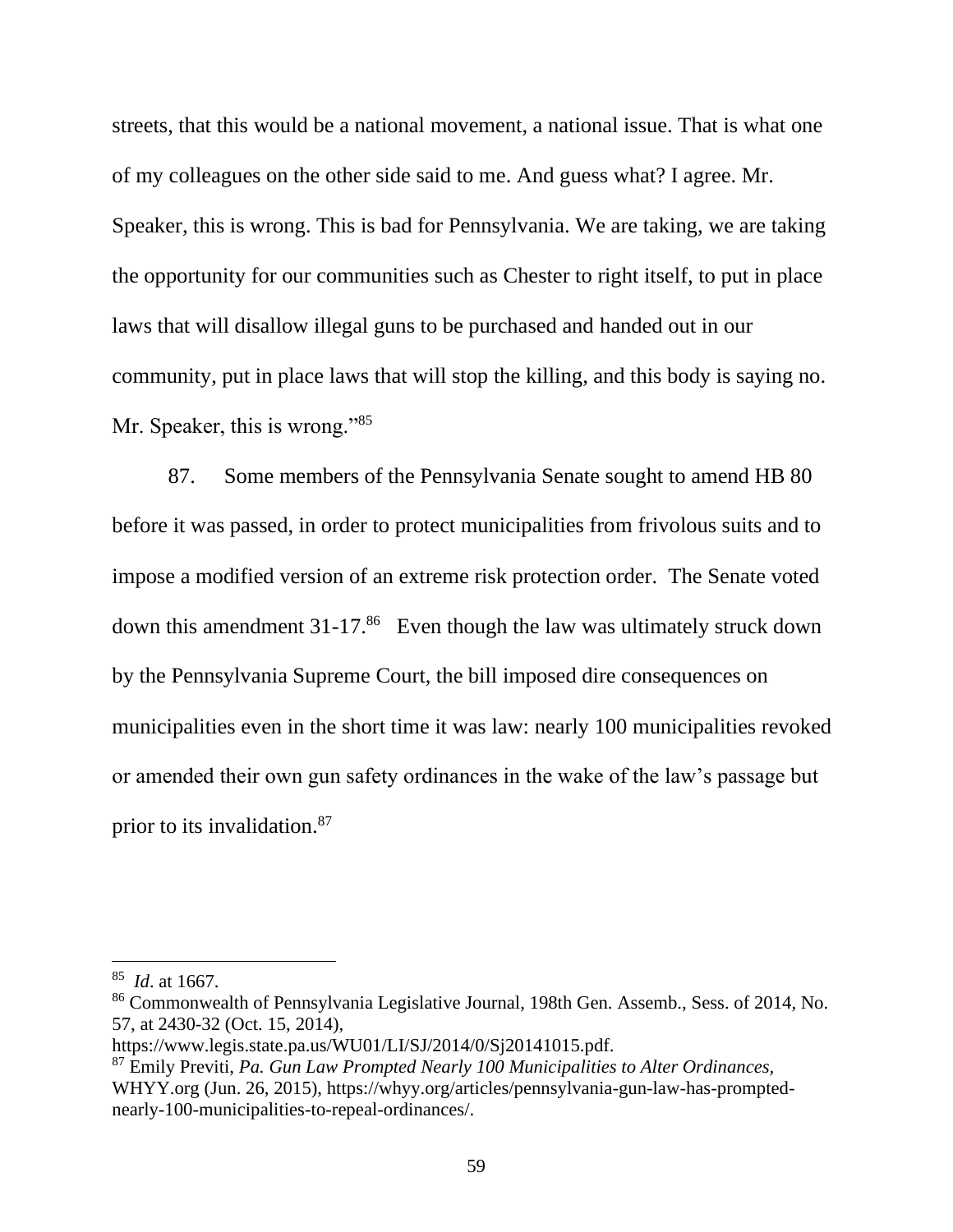## **G. The General Assembly has refused to repeal or narrow the Firearm Preemption Laws more than a dozen times since 2000.**

88. In addition to passing amendments to Section 6120, the General

Assembly has on several occasions refused to narrow or repeal Section 6120,

despite its own awareness that Petitioners are suffering extensive and tangible

harm as a result of the Firearm Preemption Laws. For example, the following bills

narrowing or repealing the Firearm Preemption Laws have been proposed to the

General Assembly, and none have received so much as a floor vote: HB 739 of

2001, HB 1036 of 2001, HB 1841 of 2001, HB 1842 of 2001, HB 874 of 2005, HB

2483 of 2006, HB 2955 of 2006, HB 18 of 2007, HB 23 of 2007, HB 25 of 2007,

HB 485 of 2007, HB 1044 of 2009, and SB 176 of 2011, SB 192 of 2013,<sup>88</sup> HB

2611 of 2018, SB 625 of 2019,<sup>89</sup> HB 2291 of 2020.<sup>90</sup>

<sup>88</sup> When she introduced this legislation, Senator LeAnna M. Washington informed her colleagues that: "Handguns are the leading cause of violent criminal homicide in our Commonwealth, and I believe we must act to reduce these very real threats while ensuring that the rights of law-abiding citizens who wish to purchase firearms are not infringed upon." *First class cities, handgun purchase limits*, Memorandum from Senator LeAnna M. Washington*,* Pennsylvania State Senate, Senate Co-Sponsorship Memoranda, Sess. 2013-2014, Reg. Sess. (Dec. 19, 2012), https://www.legis.state.pa.us//cfdocs/Legis/CSM/showMemoPublic.cfm?chamber=S&SPick=20 130&cosponId=10247.

<sup>89</sup> When Senator Collett introduced this legislation, she provided a powerful statement to her colleagues: "To quote the members of Horsham Council, a municipality in my district: 'Is the protection of our judges and legislators of more concern than the protection of the children who use our parks and libraries?' I believe we must answer their question with a resounding no." *Local Regulation of Firearms*, Memorandum from Senator Maria Collett, Pennsylvania State Senate, Senate Co-Sponsorship Memoranda, Sess. 2019-2020, Reg. Sess. (Mar. 11, 2019), https://www.legis.state.pa.us//cfdocs/Legis/CSM/showMemoPublic.cfm?chamber=S&SPick=20 190&cosponId=28743.

 $90$  When Representative Comitta introduced this legislation, she implored her colleagues: "We must not sit idly by as Pennsylvanians are at risk of gun violence in public buildings and parks throughout the state. For this reason, I will introduce companion legislation to Senator Maria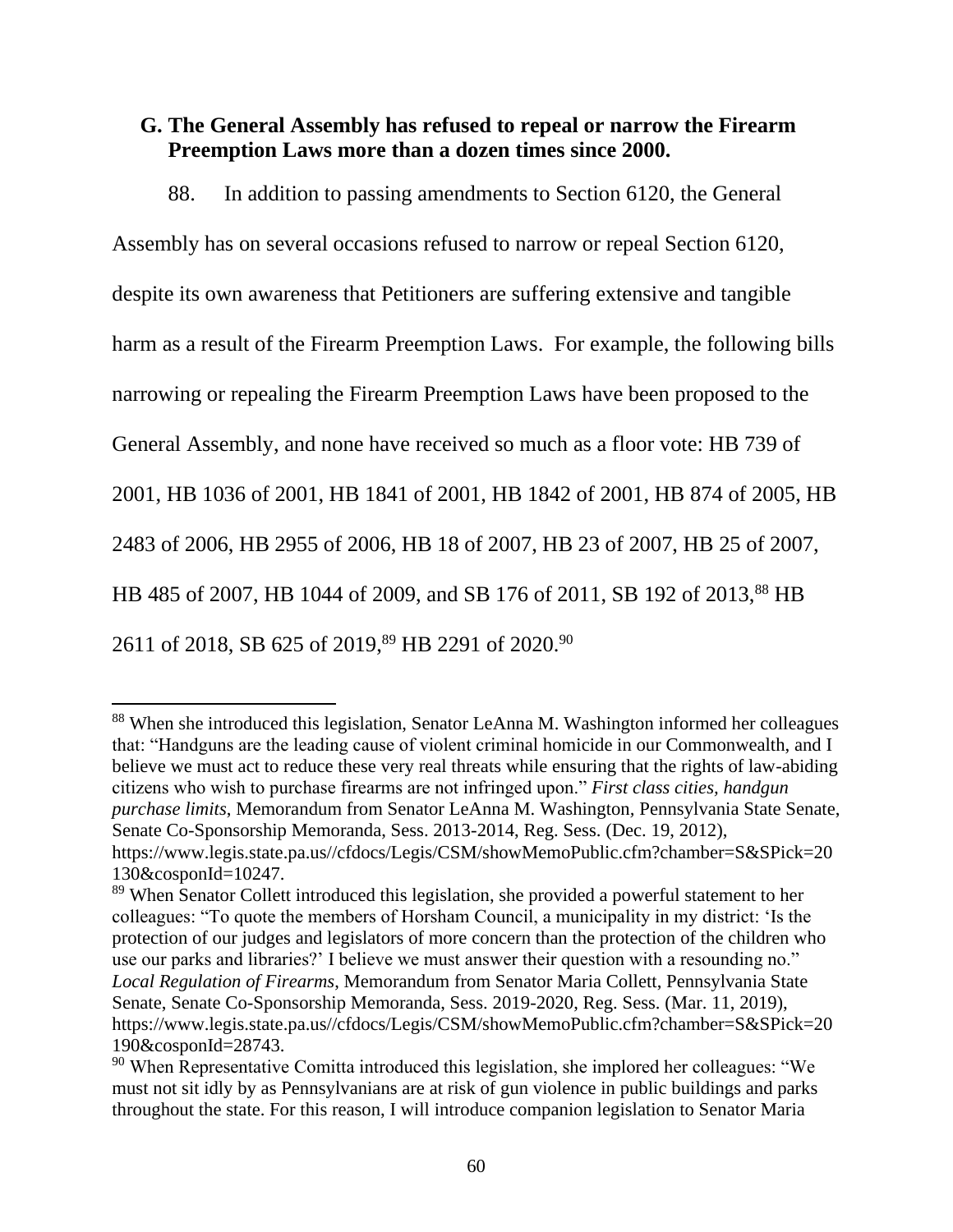89. The Commonwealth has prevented, and continues to prevent, Philadelphia and other municipalities from passing and enforcing ordinances via the Firearm Preemption Laws. Meanwhile, municipalities, organizations, and individual constituents continue to suffer.

## **V. But for Respondents' actions, Philadelphia and other municipalities would adopt or enforce firearm ordinances that would reduce gun violence.**

90. Respondents' actions have prevented Philadelphia and other

municipalities from passing or enforcing lifesaving firearm ordinances. Individual Senators and Representatives, including representatives of Petitioners in both Philadelphia and Pittsburgh, have tried to persuade the General Assembly to take action, and have put the General Assembly on notice of the dire state of gun violence in the Commonwealth's most vulnerable communities, namely young Black men and children residing in low-income neighborhoods, which are disproportionately affected by the trafficking of illegally-procured firearms, as well as women suffering from domestic abuse. Those calls for help have been actively disregarded. The experience of nearby states—New Jersey, Connecticut, New

Collett's SB 625 to permit local governments to regulate firearms on public property. The bill will enable local governments to fully respond to the needs of their residents and to save lives. Please join me in empowering local governments to better protect our communities from gun violence." *Local Regulation of Firearms*, Memorandum from Representative Carolyn T. Comitta*,* Pennsylvania House of Representatives, House Co-Sponsorship Memoranda, Sess. of 2019-2020, Reg. Sess. (Oct. 21, 2019),

https://www.legis.state.pa.us//cfdocs/Legis/CSM/showMemoPublic.cfm?chamber=H&SPick=20 190&cosponId=30547.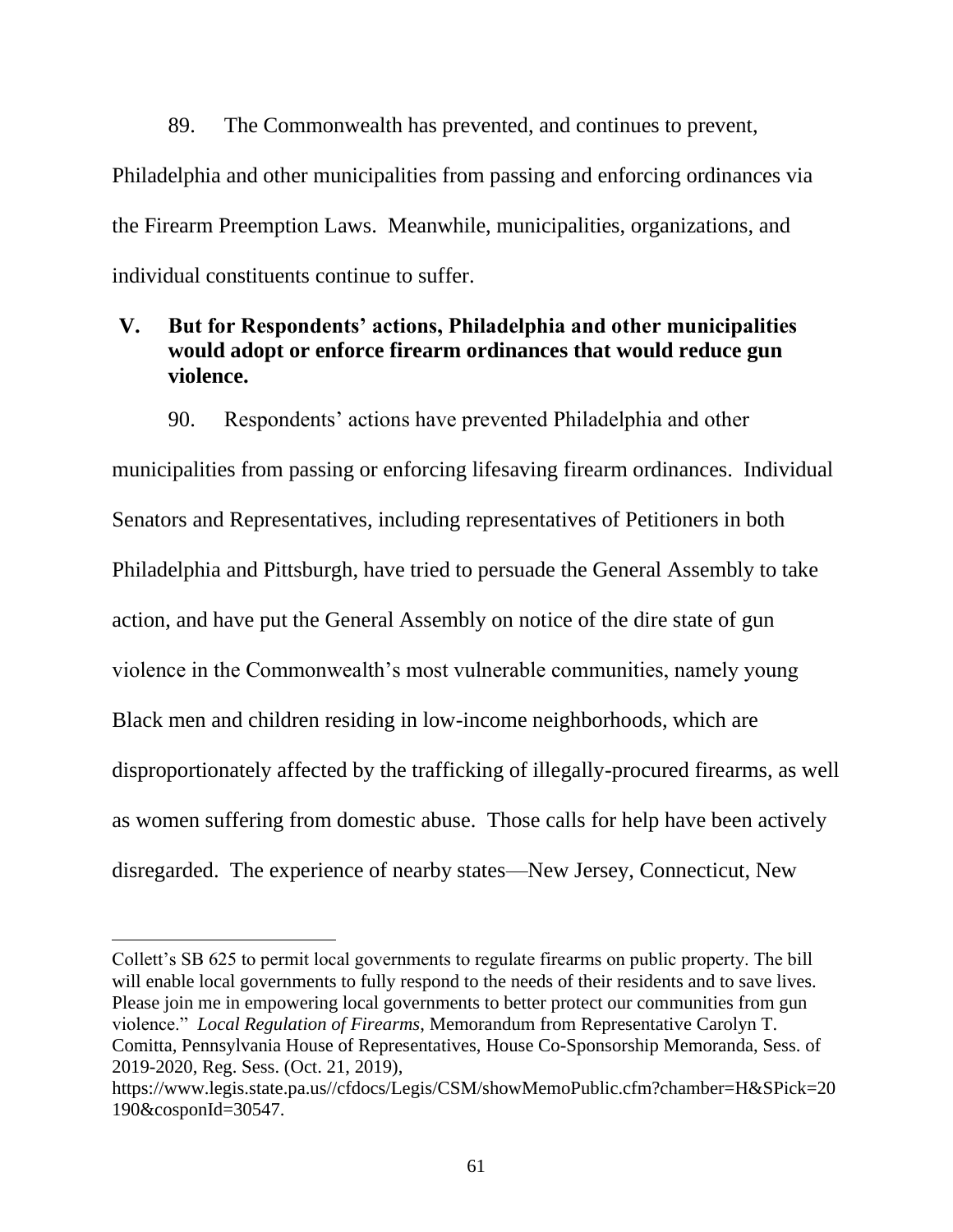York, and Massachusetts—demonstrates that it does not have to be this way.<sup>91</sup>

These states have no statewide preemption and stronger gun laws, and

consequently, fewer gun deaths.  $92$ 

91. But for the Firearm Preemption Laws, the City of Philadelphia and other municipalities would pass their own safety ordinances that would prevent or mitigate the harm suffered by their residents, including Individual Petitioners.<sup>93</sup>

92. Indeed, Philadelphia and other municipalities *have* passed gun safety

laws and ordinances in the past that have been ruled preempted. For example,

<sup>91</sup> *See Annual Gun Law Scorecard*, Gifford Law Center,

https://giffords.org/lawcenter/resources/scorecard/.

 $92 \tilde{I}$ d.

 $93$  Philadelphia is not the only municipality that would benefit from the ability to pass lifesaving firearm regulations within its borders. In fact, the mayors of 120 Pennsylvania municipalities have signed on to a pledge agreeing with certain principles that include, among others, to "Advance enforcement strategies that ensure public safety for residents in communities disproportionately affected by gun violence" and to "Advocate for gun safety legislation at the *local, state, and federal level*." *Mayors Against Illegal Guns,* Everytown for Gun Safety, <https://everytown.org/mayors/> (emphasis added). These municipalities are: Aliquippa, Ambler, Applewold, Auburn, Avondale, Bell Acres, Bellvue, Bentleyville, Bethlehem, Big Beaver, Birdsboro, Blawnox, Boyertown, Braddock, Canonsburg, Carbondale, Carlisle, Castle Shannon, Catasauqua, Chalfant, Cherry Valley, Chester, Clairton, Clearfield, Collingdale, Conway, Courtdale, Cressona, Dallas, Darby, Dormont, Downingtown, Doylestown, East Brady, East Pittsburgh, Easton, Ehrenfeld, Ellport, Ellwood City, Factoryville, Farrell, Felton, Folcroft, Freeport, Harrisburg, Hawley, Hawthorn, Heidelberg, Homestead, Indiana, Laflin, Lancaster, Lansdowne, Leetsdale, Lincoln, Loganton, Lyons, Malvern, Martinsburg, Mayfield, McDonald, McKean, Meadville, Media, Millbourne, Milton, Monaca, Monessen, Moosic, New Philadelphia, Newell, Newport, Northampton, Oil City, Palmyra, Penndel, Philadelphia, Pittsburgh, Pottsville, Ridgway, Saltsburg, Sellersville, Sharon Hill, Sharpsburg, Souderton, South Coatesville, St. Lawrence, Stockertown, Stoystown, Strattanville, Sugar Notch, Summerhill, Summit Hill, Sutersville, Swarthmore, Telford, Trafford, Trainer, Troy, Tullytown, Tunnelhill, Turtle Creek, Upper Darby, Verona, Wampum, Waynesboro, Wellsboro, West Homestead, West Leechburg, West Mayfield, West View, Whitehall, Whitehall Borough, Wilkes-Barre, Windsor, Yeadon, Yoe, York, York Springs, Zelienople. *Id*.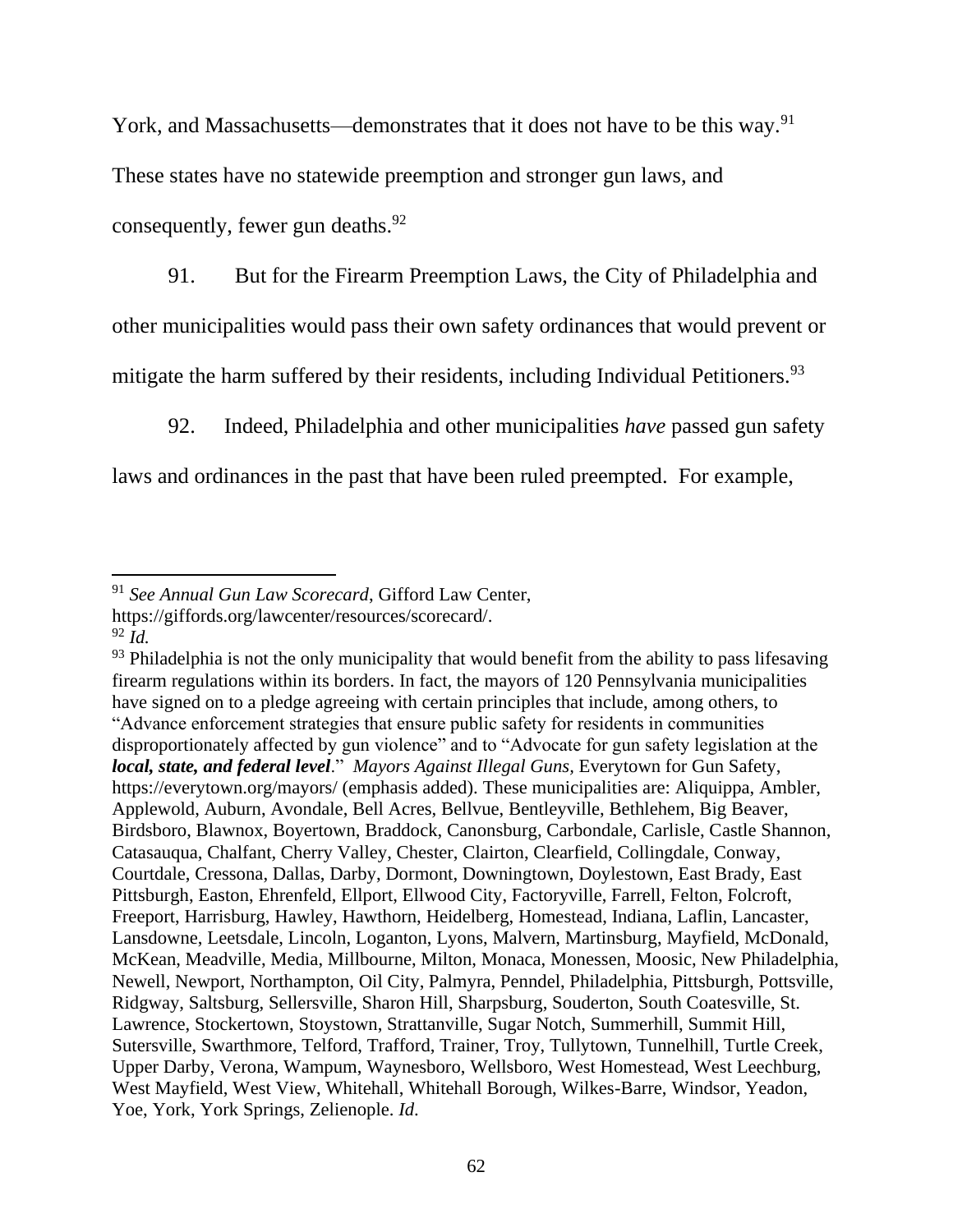following the hate motivated anti-Semitic mass-shooting that killed eleven people at the Tree of Life Synagogue in 2018, the City of Pittsburgh enacted a narrow set of gun safety ordinances it believes fall outside the scope of the Firearm Preemption Laws, but the laws have not been enforced because of ongoing litigation over the scope of the Firearm Preemption Laws.<sup>94</sup> And had it not been for the Firearm Preemption Laws, Pittsburgh would have gone further to protect its residents. The Pittsburgh City Council passed ordinances that would prohibit owning and possessing large capacity magazines and assault weapons within its borders, but given the constraints of the Firearm Preemption Laws, was forced to have those ordinances become effective only if and when "the Pennsylvania General Assembly or the Pennsylvania Supreme Court [takes action] that has the effect of authorizing" such a provision. Pittsburgh Ordinance 2018-1218 §§ 1103.02, 1103.06; Pittsburgh Ordinance 2018-1219 §§ 1105.02, 1105.06. Thus, but for the Respondents' actions, Pittsburgh's residents would be safer from gun violence.

93. The types of ordinances Philadelphia would pass include, by way of example:

<sup>94</sup> *See Firearm Owners Against Crime v. City of Pittsburgh*, No. GD-19-005330 (Pa. Ct. Comm. Pl. Oct. 29, 2019); *Anderson v. City of Pittsburgh*, No. GD-19-005308 (Pa. Ct. Comm. Pl. Oct. 29, 2019). The City of Pittsburgh's appeals of those rulings are pending in this Court, and in those appeals, Pittsburgh maintains that the ordinances at issue are permitted under the Firearm Preemption Laws.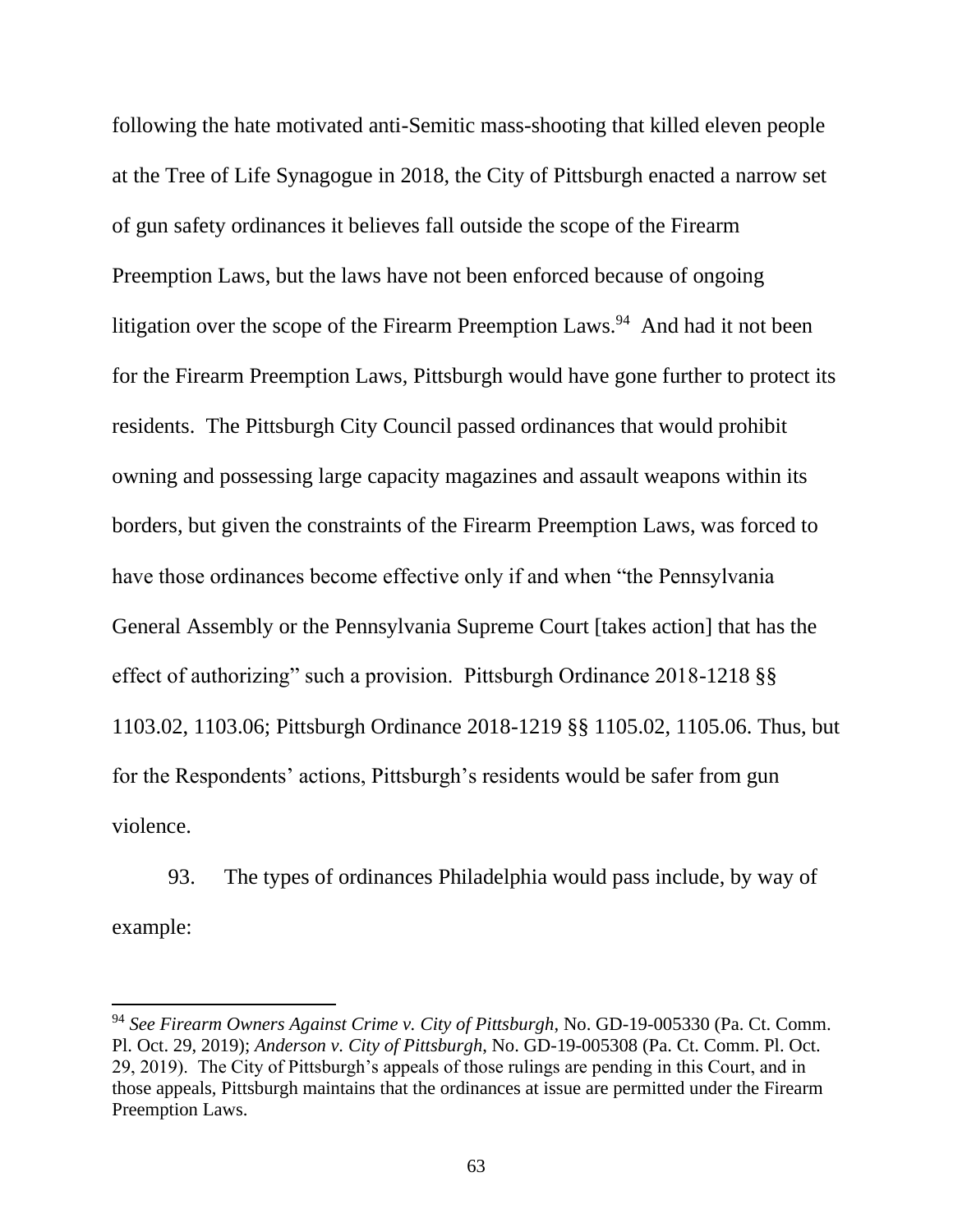#### **A. Permit-to-Purchase Requirements**

94. Pennsylvania currently requires only that a potential firearm purchaser pass a background check in order to purchase a firearm. It does not require a permit to purchase a firearm. Permit-to-purchase systems involve an application to a state or local law enforcement agency and a background check that is often facilitated by fingerprints. Law enforcement has, on average, 30 days to complete the check. Sellers, both licensed and private, can only sell to a potential firearm purchaser with a valid license.

95. Such a requirement would provide additional safeguards against fraud and incomplete information at the time of sale. Moreover, it would allow Philadelphia to require a demonstration that each applicant is able to handle the firearm safely. These laws would also help to prevent gun trafficking and the diversion of guns to criminals. Jurisdictions with weaker regulations for unlicensed sales (i.e., no background checks for unlicensed sales and private sales laws in the absence of a licensing system) serve as a source of firearms for criminal acts in places with stronger licensing laws.

96. Studies in peer-reviewed journals from the country's top public health officials confirm the life-saving effects of licensing laws. For example, a review of the effect of firearm laws in 136 large, urban U.S. counties from 1984 through 2015 found that permit-to-purchase laws are associated with an 11% reduction in

64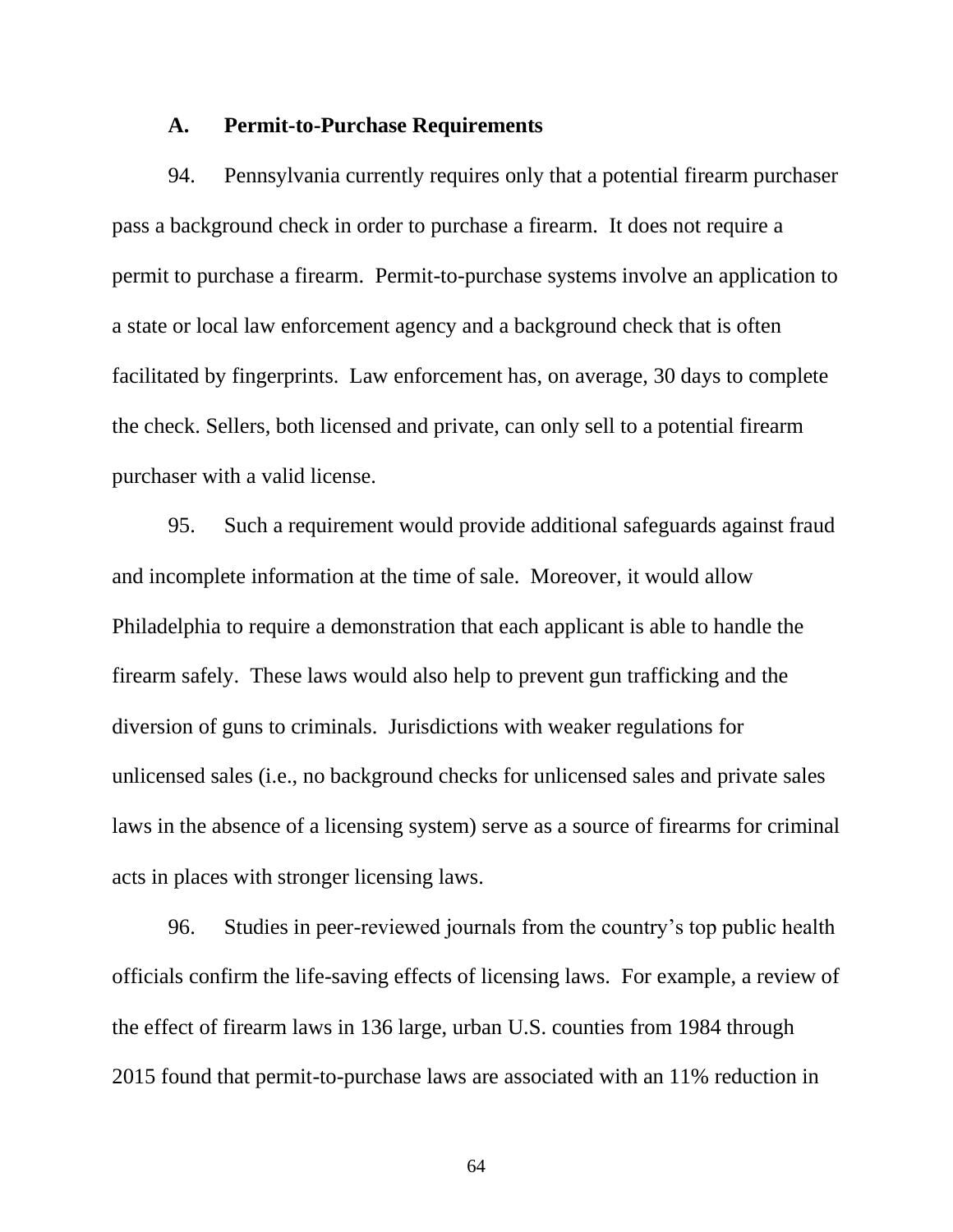firearm homicide.<sup>95</sup> Similarly, another study found that states with strong licensing laws were associated with a 76% lower rate of guns exported to criminals in other states.<sup>96</sup> When Missouri repealed its licensing law, it saw a sharp increase in the percentage of guns recovered by police that originated from an in-state sale, from 56.5% in 2006 to 71.8% in 2012.<sup>97</sup>

<sup>95</sup> *See* Cassandra K. Crifasi et al., *Association between Firearm Laws and Homicide in Urban Counties*, 95 J. Urb. Health 383, 385 (2018); Cassandra K. Crifasi et al., *Correction to: Association between Firearm Laws and Homicide in Urban Counties*, 95 J. Urb. Health 773, 773-74 (2018). A 2016 study that reviewed state-specific firearm laws around the United States, found that law enforcement involvement in obtaining of permits to purchase guns was among the laws associated with a reduced likelihood of all (i.e., homicide and suicide) firearm-related deaths. Bindu Kalesan et al., *Firearm Legislation and Firearm Mortality in the USA: A Cross-Sectional, State-Level Study*, 387 Lancet 1847, 1852-53 (2016). A 2013 study similarly found a cross-sectional association between states having permit-to-purchase handgun licensing or other forms of universal background check requirements for gun sales and lower homicide rates. Eric W. Fleegler et al., *Firearm Legislation and Firearm-Related Fatalities in the United States*, 173 JAMA Int'l Med. 732, 735-39 (2013). The relationship between increased gun control and decreased rates of homicide and suicide by firearm was documented as early as 1969. Martin S. Geisel et al., *The Effectiveness of State and Local Regulation of Handguns: A Statistical Analysis*, 1969 Duke L.J. 647, 661-64, 666-68 (1969).

<sup>96</sup> Daniel W. Webster et al., *Preventing the Diversion of Guns to Criminals through Effective Firearm Sales Laws*, 109, 116-17 in *Reducing Gun Violence in America: Informing Policy with Evidence and Analysis*, eds. Daniel W. Webster & Jon S. Vernick (Baltimore, MD: Johns Hopkins University Press, 2013),

https://jhupress.files.wordpress.com/2013/01/1421411113\_updf.pdf. Another study found that gun flow is out of states with weak gun laws and into states with strong gun laws, indicating that certain state firearm laws, including permit-to-purchase requirements, are associated with a lower percentage of crime guns traced to an in-state source, suggesting reduced access to guns in those states. Tessa Collins et al., *State Firearm Laws and Interstate Transfer of Guns in the USA*, *2006-2016*, 95 J. Urb. Health 322, 328-34 (2018). Permit-to-purchase licensing alone is associated with a 68% decrease in intrastate gun trafficking. Daniel W. Webster et al., *Effects of State-Level Firearm Seller Accountability Policies on Firearm Trafficking*, 86 J. Urb. Health 525, 532 (2009).

<sup>97</sup> *Id.*; *see also Licensing,* Giffords Law Center, https://lawcenter.giffords.org/gun-laws/policyareas/gun-owner-responsibilities/licensing/.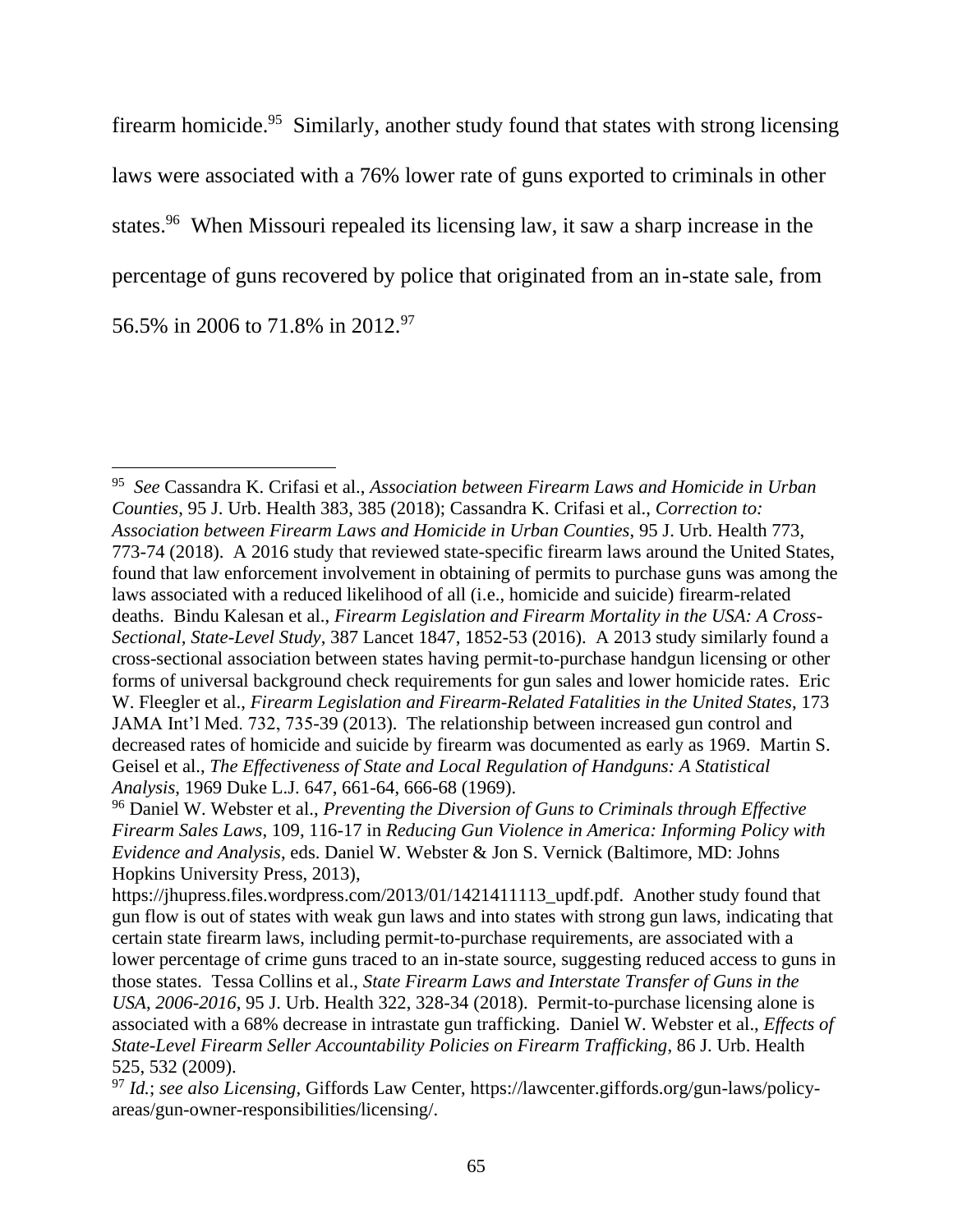97. Benefits of the permit-to-purchase law are evident when examining data for Connecticut, which passed a permit-to-purchase law in 1995 and Missouri, which repealed its permit-to-purchase law in 2007. For example, Connecticut saw a 40% decrease in firearm homicide and a 15.4% decrease in firearm suicide after passing its licensing law.<sup>98</sup> Conversely, Missouri saw a 25% firearm homicide *increase* and a 16.1% firearm suicide *increase* after repealing its licensing law.<sup>99</sup> Urban counties are particularly affected, and licensing laws in these areas are associated with a decrease in firearm homicides of 11%.<sup>100</sup>

98. Additionally, a review of fatal mass shootings between 1984 and 2017 found that handgun purchaser licensing laws (i.e., permit-to-purchase laws) were associated with a significant reduction in fatal mass shootings. State laws

<sup>98</sup> Kara E. Rudolph et al., *Association Between Connecticut's Permit-to-Purchase Handgun Law and Homicides*, 105 Am. J. Pub. Health 49, 51-52 (2015); [Cassandra K. Crifasi](https://www.sciencedirect.com/science/article/pii/S0091743515002297?via%3Dihub#!) et al., *Effects of Changes in Permit-to-Purchase Handgun Laws in Connecticut and Missouri on Suicide Rates*, 79 J. Prev. Med. 43, 46 (2015) (Connecticut suicide rate decrease). Another study comparing Vancouver, BC's strict handgun laws with Seattle, WA's comparatively lax laws found that firearm suicide rates were one-fifth lower in Vancouver than in Seattle, suggesting firearm regulation decreases firearm suicide. John Henry Sloan et al., *Firearm Regulations and Rates of Suicide, A Comparison of Two Metropolitan Areas*, 322 New Eng. J. Med. 369, 370–72 (1990). <sup>99</sup> Daniel W. Webster et al., *Effects of the Repeal of Missouri's Handgun Purchaser Licensing Law on Homicides*, 91 J. Urb. Health 293–302 (2014) (studied the impact of Missouri's 2007 repeal of its permit-to-purchase handgun law on state's homicide rates, and using death certificate data available through 2010, finds that the repeal in Missouri's permit-to-purchase law was associated with an increase in annual firearm rates of 1.09 per 1000,000, i.e., a 23% increase); Daniel W. Webster et al., *Erratum to: Effects of the Repeal of Missouri's Handgun Purchaser Licensing Law on Homicides*, 91 J. Urb. Health 598, 598 (2014); Crifasi et al., *Effects of Changes in Permit-to-Purchase Handgun Laws in Connecticut and Missouri on Suicide Rates*, *supra*, at 46 (Missouri suicide rate increase).

<sup>100</sup> Cassandra K. Crifasi et al., *Correction to: Association Between Firearm Laws and Homicide in Urban Counties*, 95 J. of Urb. Health 773, 773 (2018).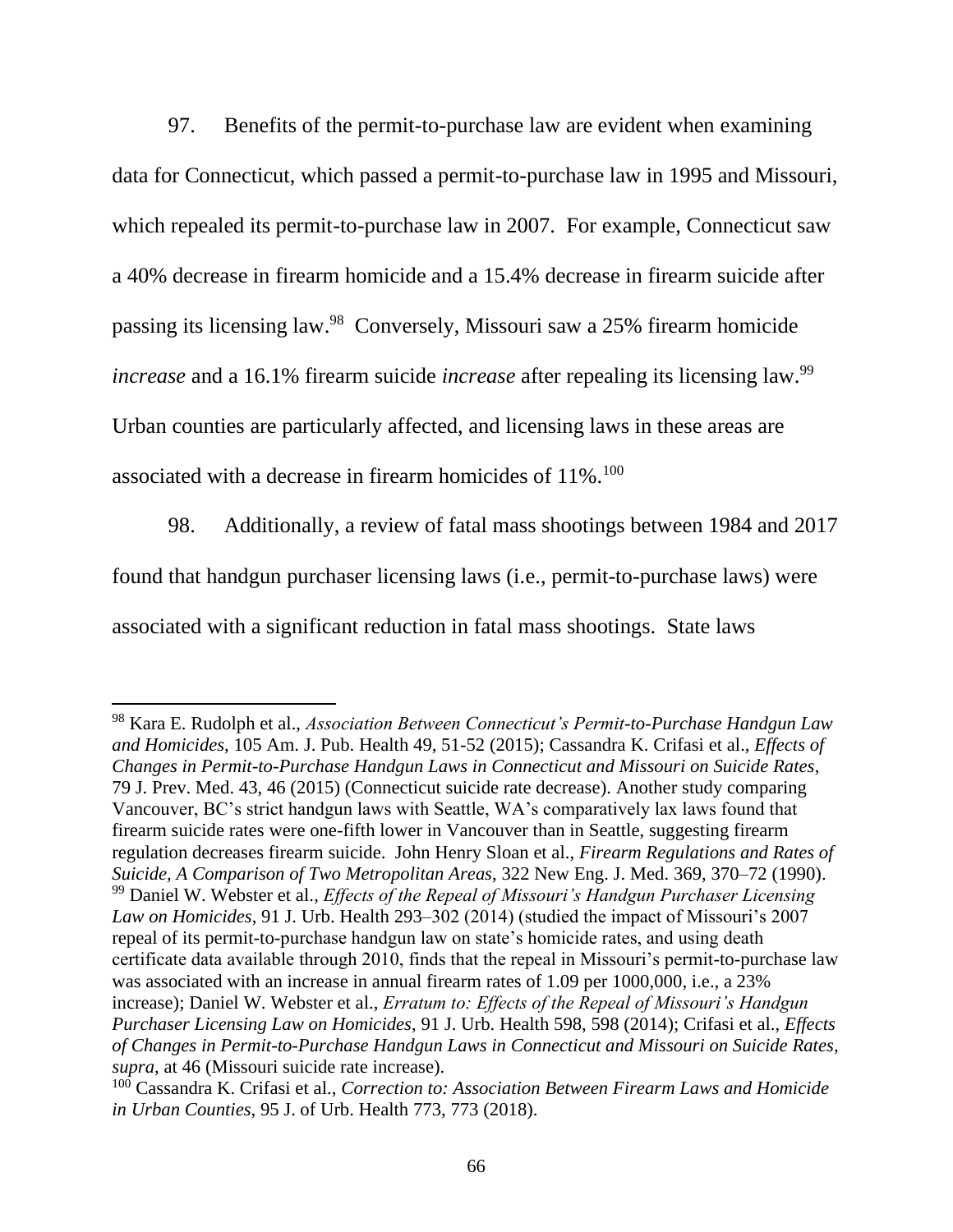requiring an in-person application with law enforcement or fingerprinting were associated with incidents of fatal mass shootings at a rate 56% less than that of other states without such requirements.<sup>101</sup>

99. When Respondents have had an opportunity to pass state-wide legislation requiring licensing prior to purchasing a handgun, they refused to do. For example, in 2015, SB 1029 was introduced to "require individuals to obtain a firearm eligibility license prior to purchasing a handgun."<sup>102</sup> Before introducing this legislation, Senator Art Haywood, representing Pennsylvania's 4th Senate District (which includes portions of Philadelphia) informed all of his colleagues that "states with handgun purchaser licensing laws tend to have lower firearmsrelated death rates than states without such laws. When Missouri repealed its handgun purchaser licensing law in 2007, firearm-related homicide rates in the state swiftly increased while remaining stable in neighboring states and nationally."<sup>103</sup> The bill was referred to committee, where committee leadership refused to hold any committee votes.<sup>104</sup>

<sup>101</sup> Daniel W. Webster et al., *Evidence concerning the regulation of firearms design, sale, and carrying on fatal mass shootings in the United States*. 19 Criminology & Pub. Policy, 171-212 (Feb. 2020), [https://onlinelibrary.](https://onlinelibrary/)wiley.com/doi/epdf/10.1111/1745-9133.12487.

 $102$  US Official News, Memorandum from Senator Art Haywood to all Senate members regarding firearm eligibility license (Mar. 17, 2018),

[https://www.](https://www/)legis.state.pa.us//cfdocs/Legis/CSM/showMemoPublic.cfm?chamber=S&Spick=20 150&cosponId=18789.

 $103$  *Id.* 

<sup>104</sup> *See* Senate Bill 1029, Gen. Assemb., Reg. Sess., (Pa. 2015-2016), Bill Information – History, https://www.legis.state.pa.us/cfdocs/billInfo/bill\_history.cfm?syear=2015&sind=0&body=S&typ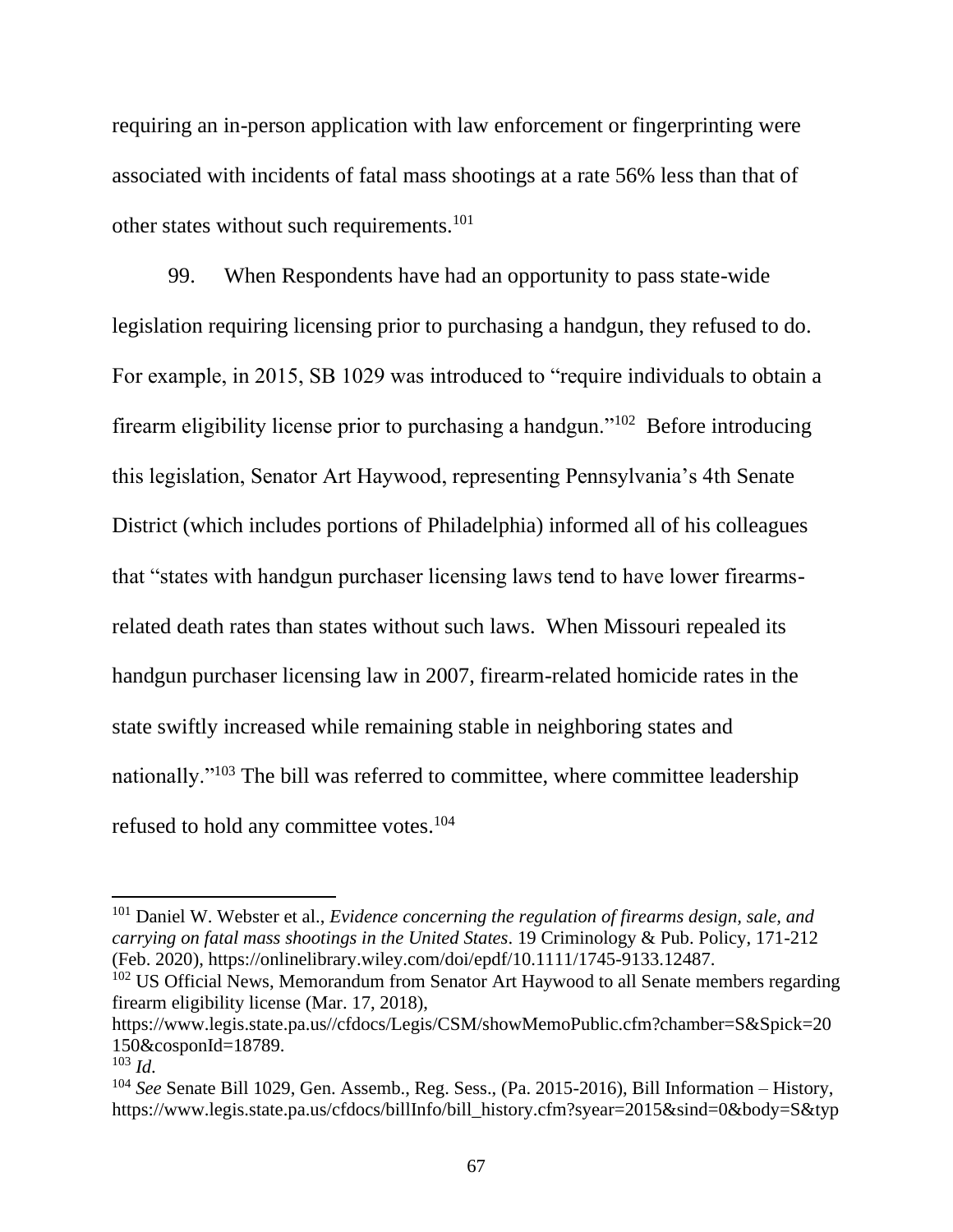100. Allowing Philadelphia and other municipalities to pass permit-topurchase laws to protect the Individual Petitioners would not violate Article I, Section 21 of the Pennsylvania Constitution, nor would it violate the Second Amendment of the U.S. Constitution.

101. If not for Respondents' actions in passing and perpetually voting to keep the Firearm Preemption Laws in place, Philadelphia and other municipalities would have the ability to pass local permit-to-purchase requirements to protect the lives of their residents.

102. If not for Respondents' actions in passing and perpetually voting to keep the Firearm Preemption Laws in place, Philadelphia would be able to enforce its codified permit-to-purchase law to protect the lives of Philadelphians.

103. Philadelphia has already passed laws requiring licensing for the acquisition and transfer of firearms within the City, which are codified at Sections 10-814 and 10-814a of the Philadelphia Code.

104. Section 10-814, codified in 1965, required all persons to obtain a license from the Philadelphia Department of Licenses and Inspection before acquiring a firearm in Philadelphia. As mentioned above, this requirement prevented the sale of firearms to people with criminal convictions, including

e=B&bn=1029; *see also id.*, Senate Bill 1029, Bill Information – Votes, https://www.legis.state.pa.us/cfdocs/billinfo/bill\_votes.cfm?syear=2015&sind=0&body=S&type  $= B & b$ n=1029.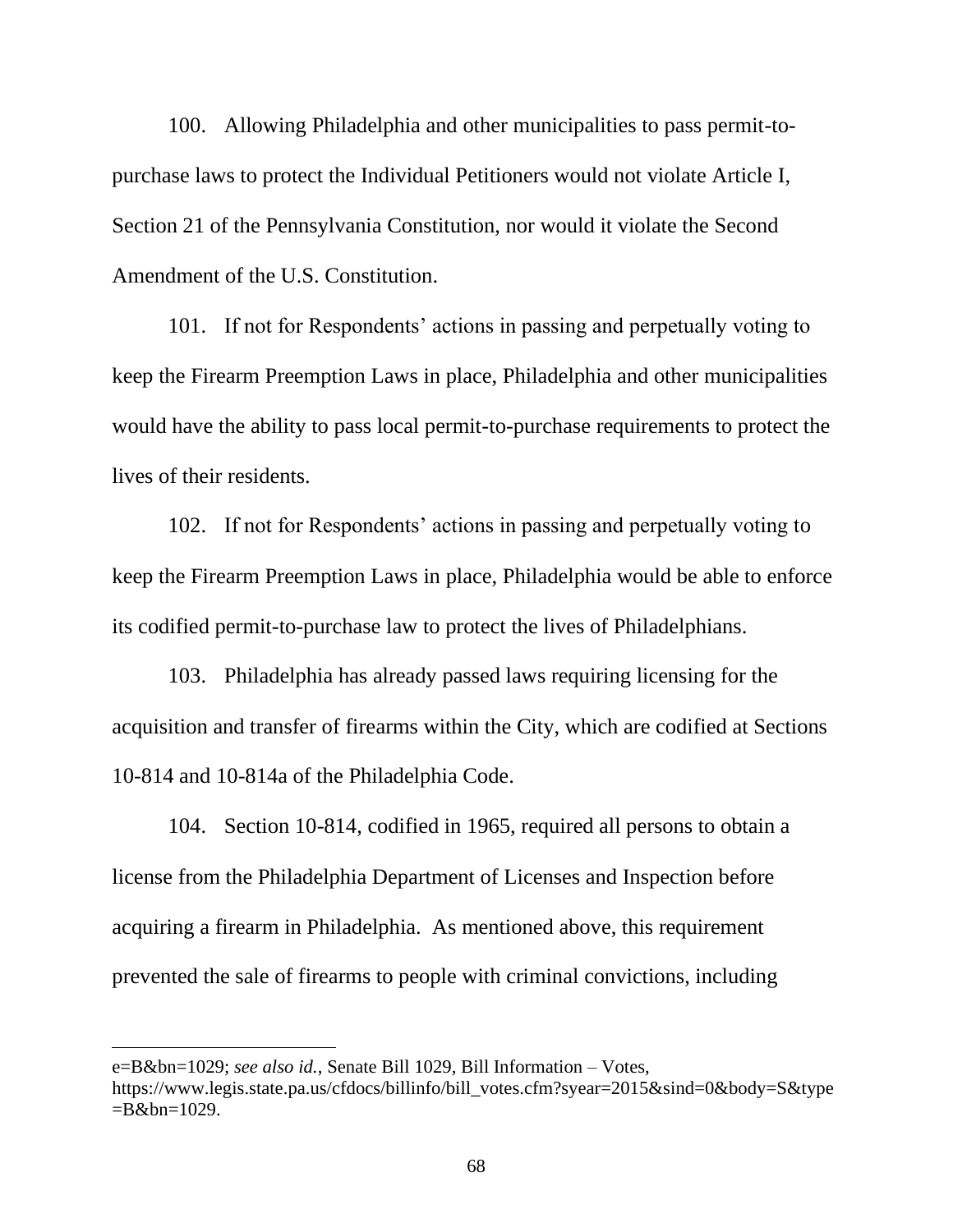homicide convictions. In 1978, this Court enjoined Philadelphia and its officers from enforcing its gun licensing ordinance, under Section 6120. *See Schneck v. City of Phila.*, 383 A.2d 227, 230 (Pa. Commw. Ct. 1978).

105. In 2007, Philadelphia passed a new gun licensing law, codified at 10- 814a, requiring all persons acquiring a firearm in Philadelphia or bringing a firearm into Philadelphia to obtain a license from the Philadelphia Police Department. This ordinance was set to take effect only if authorized by the General Assembly. In 2008, this Court stated, in *dicta*, that Philadelphia's new gun licensing ordinance is unenforceable under Section 6120 and the Court's prior decision in *Schneck*. *See Clarke v. House of Representatives*, 957 A.2d 361, 364 (Pa. Commw. Ct. 2008), *aff'd without opinion*, 980 A.2d 34 (Pa. 2009).

## **B. One-Gun-Per-Month Limits**

106. Pennsylvania does not currently limit the number of firearms an individual may purchase within a certain time period.

107. States that implement a waiting period between purchases of handguns have experienced dramatic reductions of gun violence, the prevalence of straw purchases, and gun trafficking.<sup>105</sup>

<sup>&</sup>lt;sup>105</sup> Multiple sales of firearms—that is, the sale of two or more guns to the same purchaser within a five-business-day-period—are a significant indicator of firearms trafficking. One study found that firearms purchased through multiple sales account for 22-25% of all firearms recovered at crime scenes, and that handguns purchased as part of a bulk sale are 64% more likely to be used in a criminal act than those handguns purchased in an individual sale. Christopher S. Koper, *Crime Gun Risk Factors: Buyer, Seller, Firearm, and Transaction Characteristics Associated*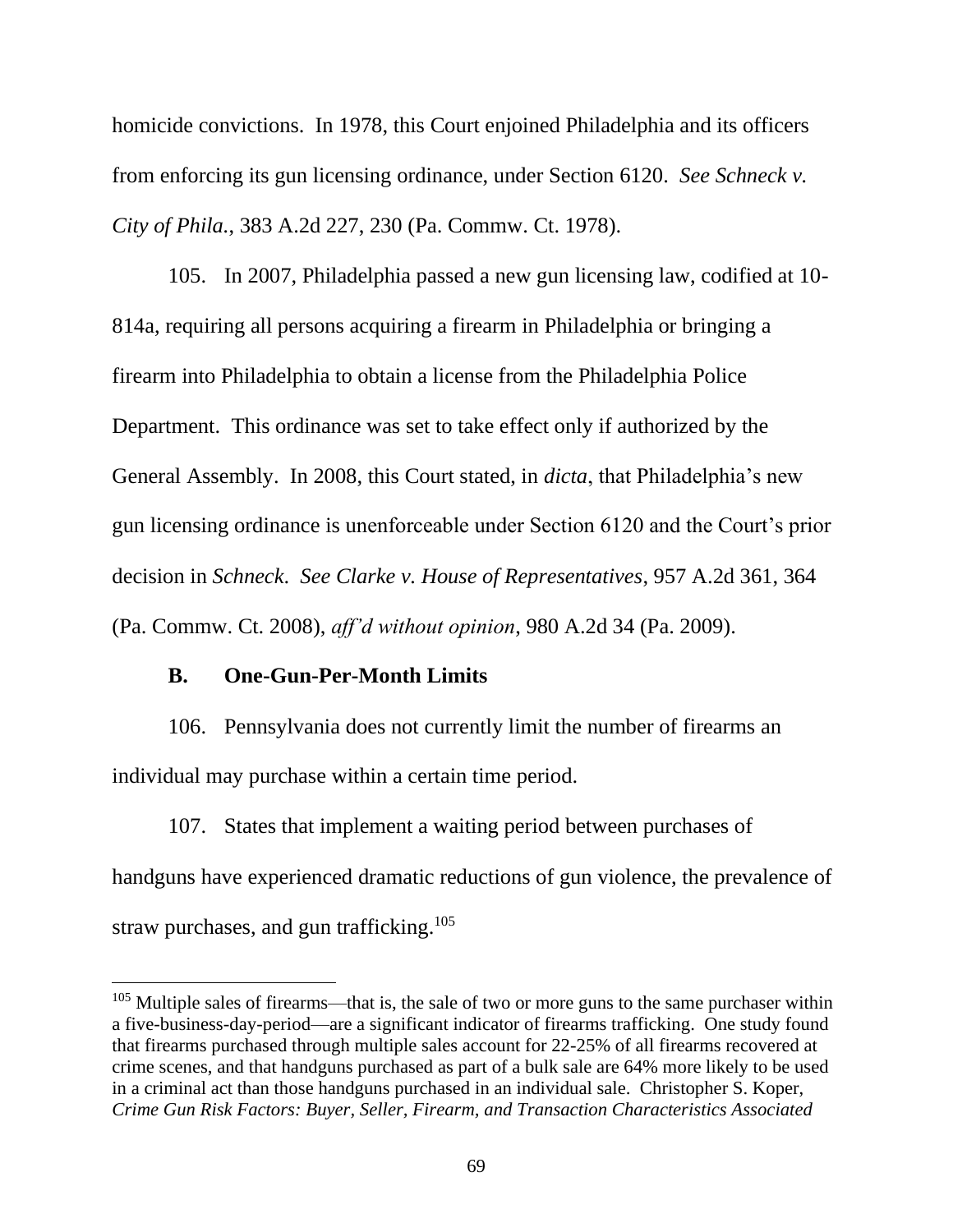108. Studies in peer-reviewed journals from the country's top public health officials confirm these effects. For example, after Virginia passed its one-gun-amonth law in 1993, there was a significant reduction in the number of guns recovered at crime scenes located outside of Virginia that were traced back to Virginia dealers. A 1996 report by the Virginia State Crime Commission determined that prior to the enactment of the law, "35% of all guns seized in criminal investigations in the Northeast (NJ, NY, CT, RI, MA) could be traced back to Virginia. After the one-gun-a-month law took effect, 35% was reduced to 16%, a 54% reduction in the number of Virginia guns recovered in criminal investigations in the Northeast." Furthermore, this report concluded that Virginia dropped from first to eighth on the list of East Coast source states for guns used in criminal activity.<sup>106</sup>

109. The General Assembly has discussed and disregarded the benefits of Virginia's one-gun-per-month law every time that a similar law has been introduced in Pennsylvania.

*with Gun Trafficking and Criminal Gun Use*, Report to the National Institute of Justice, U.S. Department of Justice (2007), [https://www.](https://www/)ncjrs.gov/pdffiles1/nij/grants/221074.pdf**.**  <sup>106</sup> Douglas S. Weil & Rebecca C. Knox, *Effects of Limiting Handgun Purchases on Interstate Transfer of Firearms,* 25 JAMA 1759–1760 (1996); *Study of Virginia's Law on Handgun Purchase Limits, Report of the Virginia State Crime Commission to the Governor and General Assembly of Virginia,* House Document No. 28 (1996), https://rga.lis.virginia.gov/Published/1996/HD28/PDF.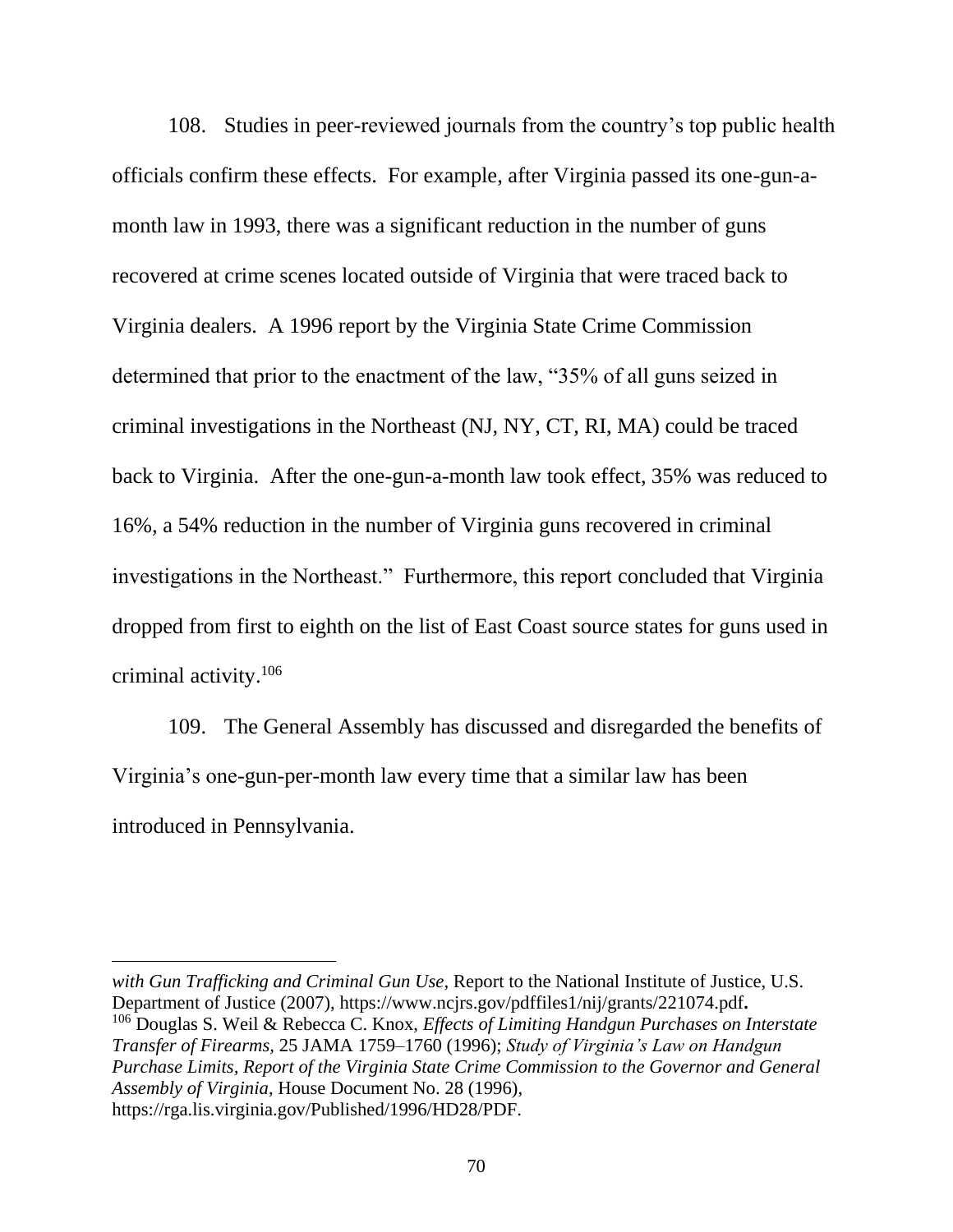110. In 1999, Respondents refused to pass HB 46, which, among other things, sought to impose a one-gun-per-month limit.  $107$  Despite extensive testimony and evidence showing the beneficial impact of one-gun-per-month limits, especially in vulnerable communities in which the Individual Petitioners reside, the House Judiciary Committee leadership refused to even hold a committee vote on the bill.<sup>108</sup> During the debate, Representative Lita Indzel Cohen, representing Pennsylvania's 148th House District, discussed the efficacy of such a law, stating that "South Carolina's [one gun pre month] law[]…has been very successful. For 23 years, South Carolina law has kept gun traffickers and their strawmen operations shut down in that state."<sup>109</sup> Representative Evans added that "the percentage of crime in guns in Pennsylvania was 51.7 percent. And in Virginia it is 6.6. South Carolina is 2.8 with the use of guns. So, as Representative Cohen has indicated in the case of Virginia and South Carolina, you can see there's

<sup>109</sup> Transcript Regarding House Bill 46 Limiting Sales of Firearms to One Gun a Month, House of Representatives Commonwealth of Pennsylvania, House Judiciary Committee, 10 (Mar. 1, 1999), https://www.legis.state.pa.us/WU01/LI/TR/Transcripts/1999\_0110T.pdf. "It is a fact that a large percent of the violent deaths in the city of Philadelphia and all throughout this Commonwealth are the result of illegal handguns. The streets of our city of brotherly love other inner city areas have become dangerous war zones in which innocent children and bystanders end up risking their lives often becoming the tragic victims of senseless shootings."

<sup>&</sup>lt;sup>107</sup> HB 46, Gen. Assemb., Sess. 1999, Printer's No. 518 (Pa. Feb. 10, 1999), https://www.legis.state.pa.us/cfdocs/legis/PN/Public/btCheck.cfm?txtType=PDF&sessYr=1999 &sessInd=0&billBody=H&billTyp=B&billNbr=0046&pn=0518.

 $108$  HB 46, Gen. Assemb., Reg. Session (Pa. 1999-2000), Bill Information – Votes, https://www.legis.state.pa.us/cfdocs/billInfo/bill\_votes.cfm?syear=1999&sind=0&body=H&type  $=$ B&bn=46.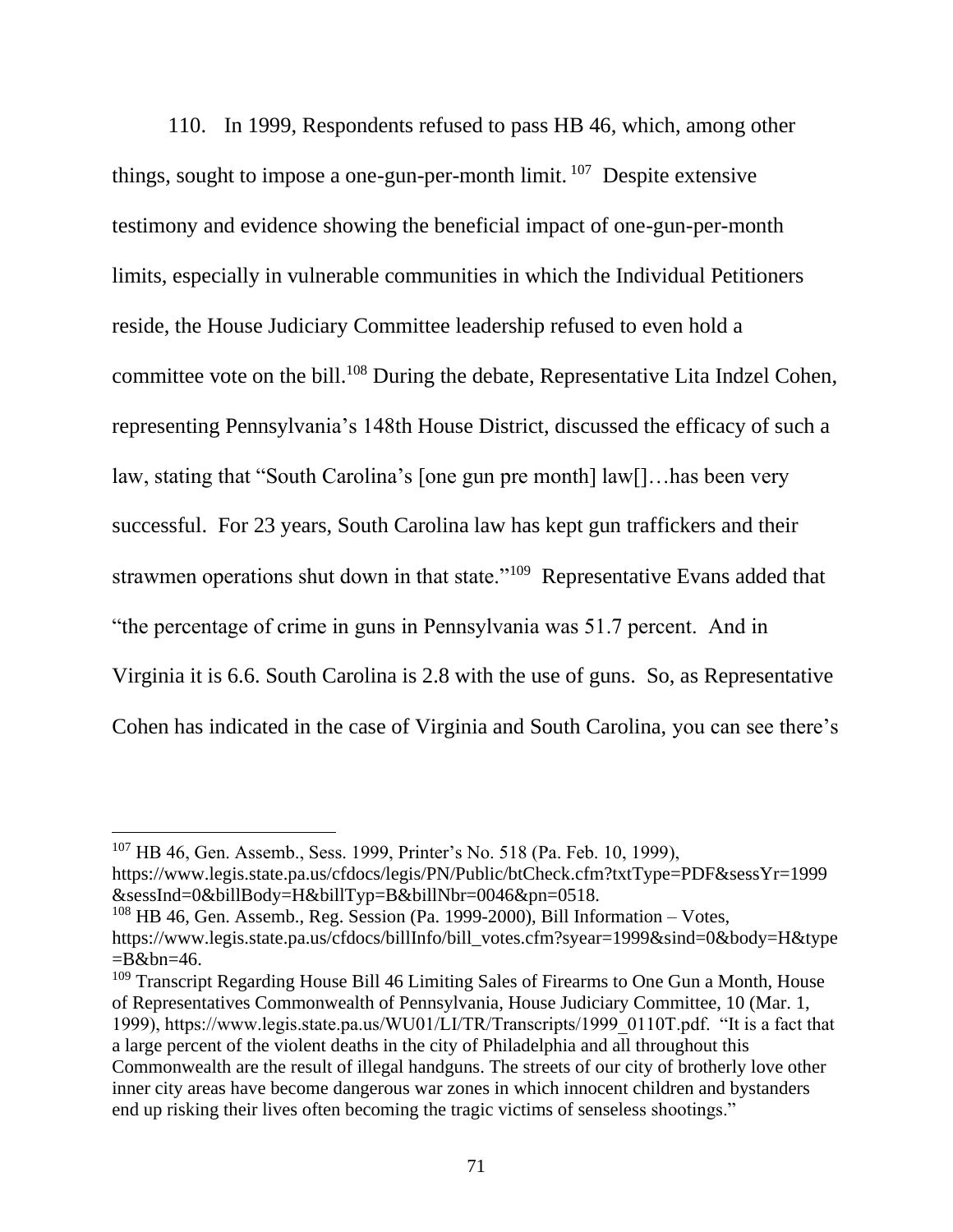a direct effect."<sup>110</sup> The General Assembly also disregarded evidence provided to it that such legislation would effectively limit the supply of guns available in the illegal market.<sup>111</sup>

111. In 2007, Respondents refused to pass HB  $22<sup>112</sup>$  which, among other things, would have prohibited an individual from purchasing more than one handgun in any thirty-day period. The Judiciary Committee was provided ample evidence of the impact of gun violence on communities that comprise the Individual Petitioners,  $113$  including the fact that "[h]omicide is the leading cause of death for young Black men, and Philadelphia, Pennsylvania leads the nation."<sup>114</sup>

<sup>110</sup> *Id.* at 14.

<sup>&</sup>lt;sup>111</sup> Many others informed the legislature about the gun violence epidemic in Pennsylvania. A trauma surgeon, Dr. James Reilly, informed the Committee: "[Y]ou will see that 70 percent of all firearm suicides are committed with a handgun. If you commit suicide or attempt it with drugs, on average, 23 percent of those people will succeed. If they use a firearm, it is 90 percent lethal. If you make it to our trauma center with a gunshot wound, you have about a 90 percent chance across the board of leaving alive. If you are injured in one of your major blood vessels, such as the aorta or the vena cava, you have a 50 percent chance of leaving alive." *Id.* at 132. Mayor Clifford Allen, of the municipality of Edinboro informed the Committee that "if you were to compare the violent crimes committed nationally with those committed in Pennsylvania, you would see firearms are the cause of higher proportion of violent crimes in Pennsylvania than in the nation." *Id.*

<sup>112</sup> HB 22, Gen. Assemb., Reg. Sess. (Pa. 2007-2008), Bill Information, https://www.legis.state.pa.us/cfdocs/billInfo/billInfo.cfm?sYear=2007&sInd=0&body=H&type= B&bn=22.

<sup>113</sup> Philadelphia Police Commissioner Sylvester Johnson informed the Committee that "85 percent of our homicides in the City of Philadelphia was committed by a gun." Transcript Regarding Crime, Drugs, Guns & Violence in the Commonwealth, Commonwealth of Pennsylvania House of Representatives, Judiciary Committee, 30 (Apr. 13, 2007), https://www.legis.state.pa.us/WU01/LI/TR/Transcripts/2007\_0074T.pdf.

<sup>&</sup>lt;sup>114</sup> *Id.* at 38. Philadelphia Councilman W. Wilson Goode, Jr. also informed the Committee that "There were 406 murders in Philadelphia last year in 2006. 335 of the 406 were blacks, over 80 percent. 296 of the 406 were black males, over 70 percent. 259 of the 406 were black males under the age of 40, over 60 percent. 163 of the 406 were black males under 25, over 40 percent.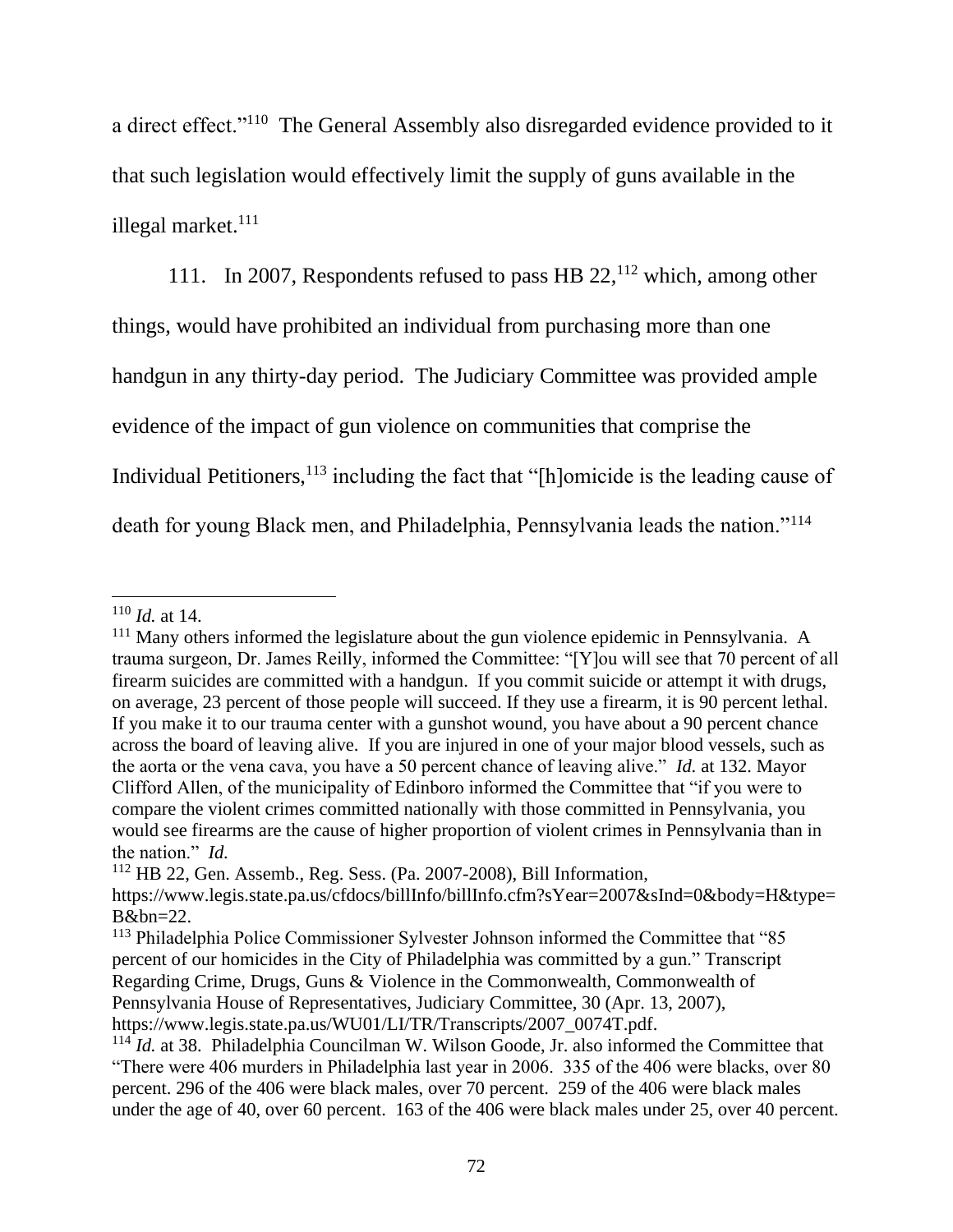The Committee was also informed about the efficacy of the one-gun-a-month law

in Virginia.<sup>115</sup> Despite extensive testimony, the Judiciary Committee voted 12-16

not to advance the bill.<sup>116</sup>

112. Allowing Philadelphia and other municipalities to pass one-gun-per-

month laws within their boundaries would save lives and would not violate Article

I, Section 21 of the Pennsylvania Constitution, nor would it violate the Second

Amendment of the U.S. Constitution.

In 2006, four out of every ten people murdered were black males under 25. Over 1,000 black men have been shot in each of the last three years. Over 75 percent of those shot are black men." *Id.*

<sup>115</sup> *See supra* para. 108. The evidence regarding the efficacy of the Virginia one-gun-a-month law was shared with the Committee by Philadelphia Councilman (now also Council President) Darrell L. Clarke, as well as Walter M. Phillips, an attorney and Chairman of the Pennsylvania Commission on Crime and Delinquency, including a study by the Journal of the American Medical Association. Councilman Clarke noted a 40 percent reduction in incidents of gunrelated homicides in Virginia. *See* Transcript Regarding Crime, Drugs, Guns & Violence in the Commonwealth, *supra* note 114, at 47.Mr. Phillips informed the Committee that: "Prior to Virginia passing One Handgun A Month legislation, in 1993, that state was a main source of handguns used in crimes committed in a number of northeastern states. Three years later guns recovered in criminal investigations that were purchased in Virginia decreased by 36 percent nationwide, by 66 percent across New York, New Jersey, Connecticut, Rhode Island and Massachusetts, by 71 percent in New York alone. One Handgun A Month legislation does reduce the number of illegal handguns that make their way onto the streets and into the hands of criminals." Transcript Regarding an Informational Meeting, Pennsylvania House of Representatives, Judiciary Committee, (Apr. 20, 2007),

https://www.legis.state.pa.us/WU01/LI/TR/Transcripts/2007\_0083T.pdf. Although Virginia repealed this law in 2012, *see* Gregory Schneider, *McAuliffe attempts to revive Virginia's 'onegun-a-month' law,* Wash. Post (Mar. 27, 2017), https://www.washingtonpost.com/local/virginiapolitics/mcauliffe-attempts-to-revive-virginias-one-gun-a-month-law/2017/03/27/fc07ec8c-1336- 11e7-9e4f-09aa75d3ec57\_story.html, Virginia recently enacted a new "one handgun per month" law, along with other gun safety measures, *see* J. Edward Moreno, *Virginia Governor Signs Gun Control Measures into Law,* The Hill (Apr. 10, 2020 11:57AM),

https://thehill.com/homenews/state-watch/492196-virginia-governor-northam-signs-gun-controlmeasures-into-law.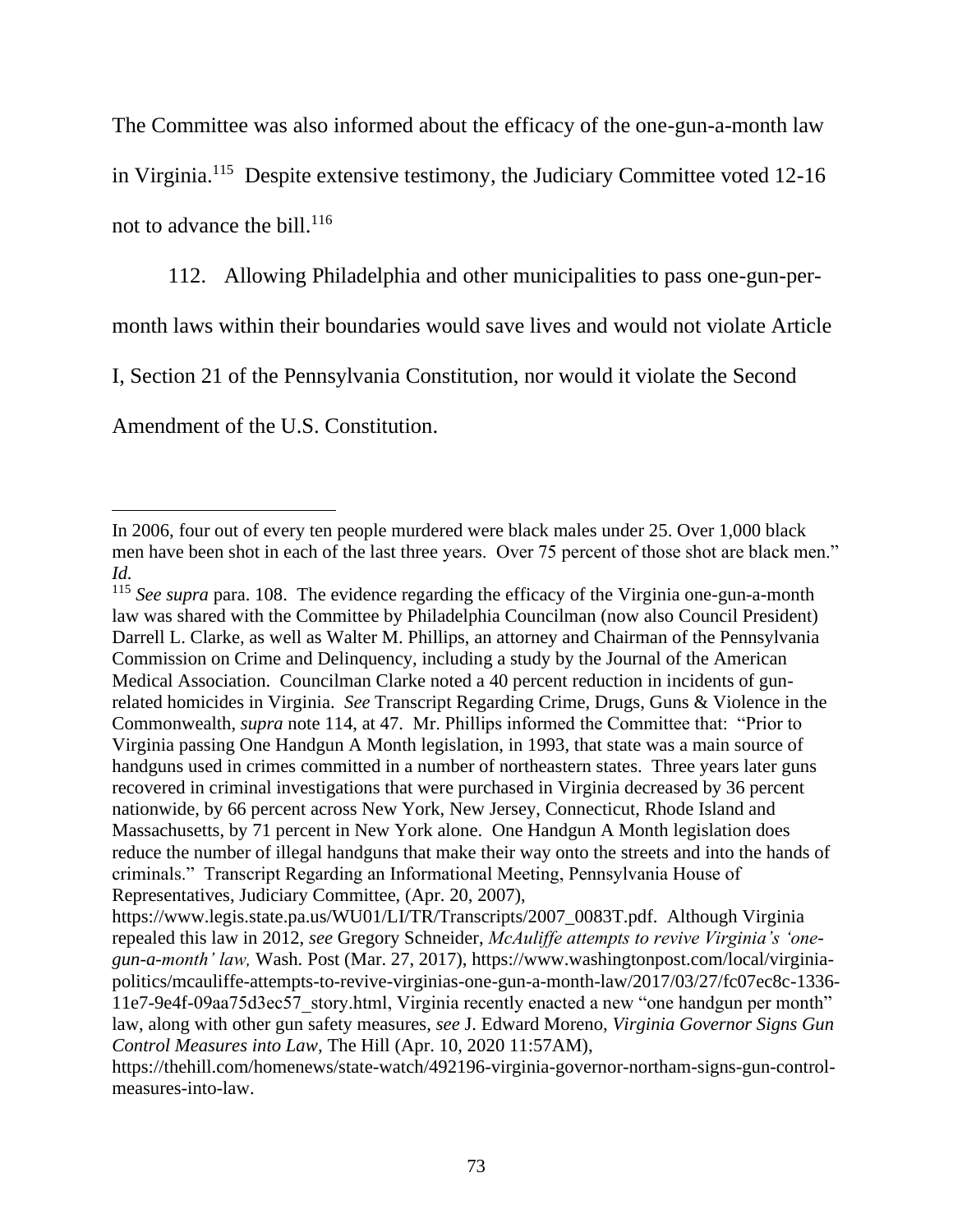113. If not for the Respondents' actions in passing and perpetually voting to keep the Firearm Preemption Laws in place, Philadelphia and other municipalities would have the ability to pass local one-gun-per-month ordinances.

114. Philadelphia has already passed laws limiting the number of firearms that may be purchased in a given time period, which were codified at Sections 10- 831 and 10-831a of the Philadelphia Code in 2007 and 2008, respectively.

115. In 2009, this Court affirmed the Philadelphia Court of Common Pleas' order permanently enjoining Philadelphia from enforcing its one-gone-per-month law, among several other ordinances, based upon Section 6120. *Nat'l Rifle Ass'n v. City of Philadelphia*, 977 A.2d 78, 83 (Pa. Commw. Ct. 2009), *overruled on other grounds by Firearm Owners Against Crime v. City of Harrisburg*, 218 A.3d 497 (Pa. Commw. Ct. 2019), *alloc. granted in part*, 230 A.3d 1012 (Pa. 2020).

### **C. Extreme Risk Protection Orders**

116. Pennsylvania does not have any procedures for disarming firearm owners who pose an extreme risk of physical harm to themselves or others but have not yet acted.

117. Implementing procedures for an Extreme Risk Protection Order ("ERPO") would allow law enforcement to proactively prevent gun related tragedies before they occur. An ERPO allows families, household members, or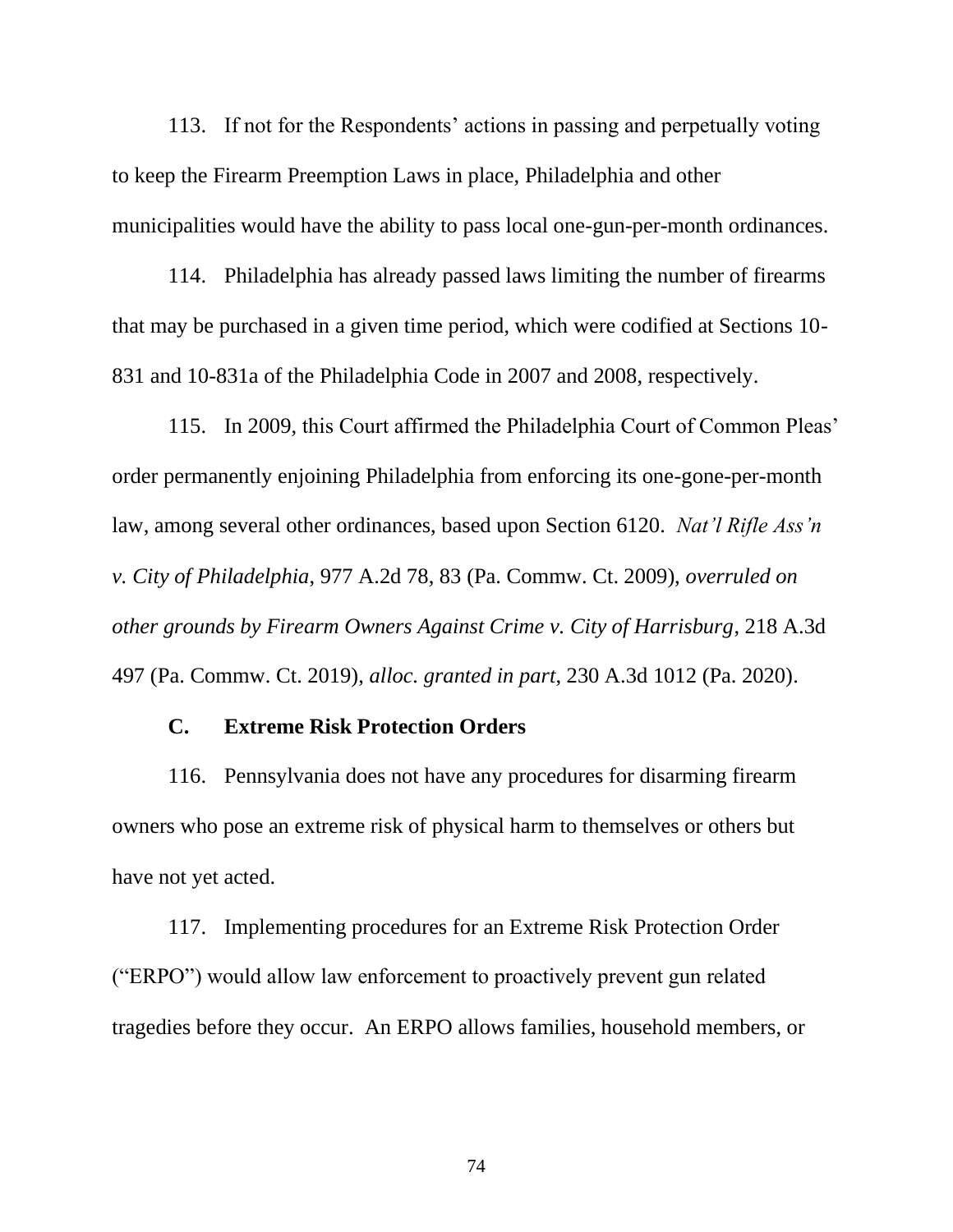law enforcement officers to petition a court directly for an ERPO which temporarily restricts a person's access to guns.

118. ERPOs can help prevent suicide. Handgun ownership is associated with a greatly elevated and enduring risk of suicide by firearm.<sup>117</sup> Firearms are the most lethal of the readily available means of suicide in the United States: 85% of gun suicide attempts end in death, while less than 5% of non-firearm suicide attempts result in death.<sup>118</sup> And because 80% of individuals with suicidal ideations demonstrate an observable sign before a suicide attempt, an ERPO would allow those concerned for the individual's safety to restrict his or her access to guns while such individual is experiencing mental distress. $119$ 

119. Studies in peer-reviewed journals from the country's top public health officials confirm that ERPOs are highly correlated with preventing suicides. When

<sup>117</sup> David M. Studdert, Yifan Zhang, & Sonja A. Swanson, et al., *Handgun Ownership and Suicide in California*, N. Engl J. Med 382:2220-29 (2020). Access to firearms—meaning personal or household gun ownership—increases the risk of suicide by three times. Everytown Research, *Disrupting Access: Addressing Firearm Suicide in the U.S.*, https://everytownresearch.org/reports/disrupting-access/.

<sup>119</sup> *Extreme Risk Protection Orders*, Giffords Law Center to Prevent Gun Violence, https://lawcenter.giffords.org/gun-laws/policy-areas/who-can-have-a-gun/extreme-riskprotection-orders/ (citing "Suicide," Mental Health America, http://www.mentalhealthamerica.net/suicide).

<sup>118</sup> Web-based Injury Statistics Query and Reporting System (WISQARS), *Fatal and Non-fatal Injury Reports*, Centers for Disease Control and Prevention, <https://www.cdc.gov/injury/wisqars> (last visited Sept. 4, 2020). Calculations were based on five years of most recently available data: 2013 to 2017. *See also*, Matthew Miller, Deborah Azrael, & Catherine Barber, *Suicide Mortality in the United States: The Importance of Attending to Method in Understanding Population–Level Disparities in the Burden of Suicide*, 33 Ann. Rev. of Pub. Health 33:393–408 (2012).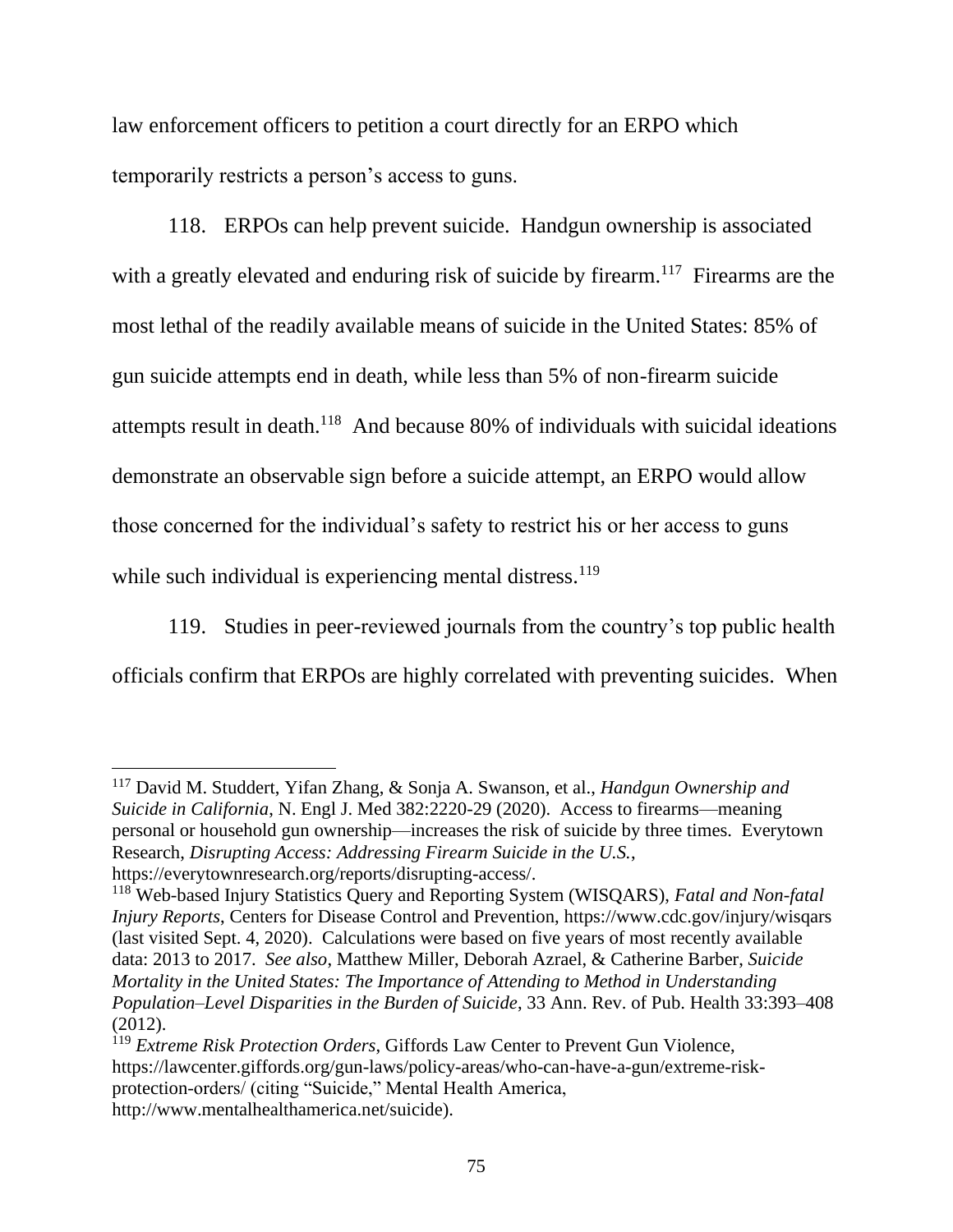analyzing ERPOs in Connecticut, one study found that for every 10 to 20 gun seizures from an ERPO, one death by suicide was prevented.<sup>120</sup> Similarly, Connecticut's and Indiana's extreme risk laws have been shown to reduce firearm suicide rates by 13.7% and 7.5%, respectively.<sup>121</sup>

120. ERPOs can also prevent gun violence against others. Because the average active shooter displays observable behaviors prior to carrying out gun violence, the ability to issue orders such as an ERPO can greatly mitigate such harm. The use of similar orders in California and Maryland were used in multiple situations that might otherwise have led to tragic results, including four separate threats of school violence and specific threats of violence at a school assembly.<sup>122</sup>

121. Respondents have disregarded the risks of suicide and homicide that would be reduced by ERPO regulations. Even when given the opportunity to pass legislation that would create ERPOs on a state-wide level, they have ignored the evidence and refused to pass such legislation. Specifically, in 2018, SB18 was introduced to implement procedures for an ERPO. Senator Fontana informed each of his senate colleagues that "[a]round 42 percent of mass shooters exhibit warning

<sup>120</sup> Jeffrey W. Swanson et al., *Implementation and Effectiveness of Connecticut's Risk–based Gun Removal Law: Does it Prevent Suicides* 80 L. & Contemp. Probs. 179–208, (2017); Jeffrey W. Swanson et al., *Criminal Justice and Suicide Outcomes with Indiana's Risk-Based Gun Seizure Law*, 47 J. of the Am. Acad. of Psychiatry & L. 188-97 (2019).

<sup>121</sup> Aaron J. Kivisto and Peter Lee Phalen, *Effects of Risk-based Firearm Seizure Laws in Connecticut and Indiana on Suicide Rates*, 1981–2015, 69 Psychiatric Services 855–862 (2018). <sup>122</sup> Ovetta Wiggins, *Red–flag Law in Maryland Led to Gun Seizures From 148 People in the First Three Months*, The Washington Post (Jan. 15, 2019), https://wapo.st/2KfXwwh**.**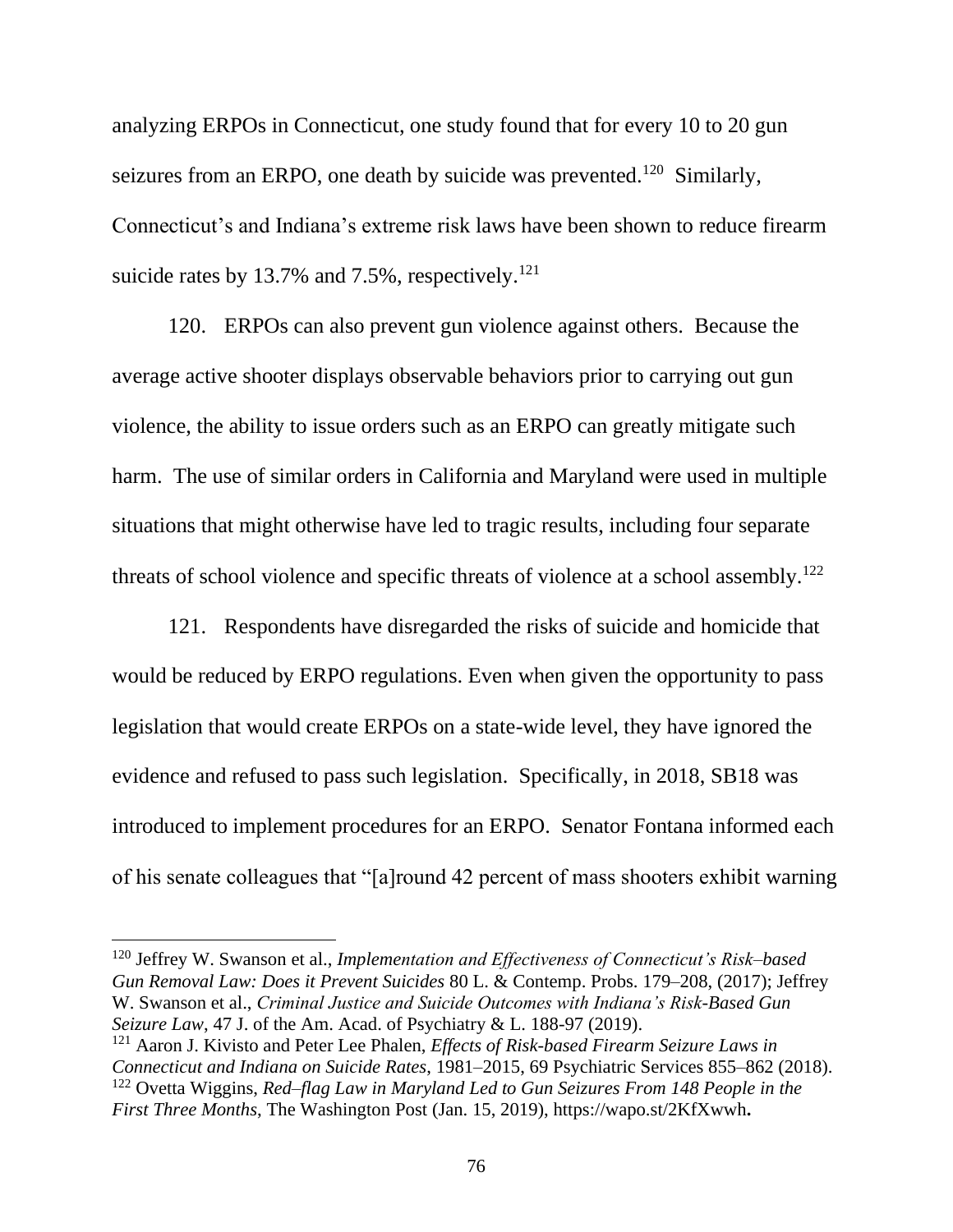signs or concerning behaviors before their crimes. ERPOs will give families and law enforcement another tool to prevent a possible tragedy before it happens."<sup>123</sup> Respondents ignored this evidence. The President Pro Tempore referred the bill to the Judiciary Committee, where Committee leadership refused to regard the evidence before it and did not even call a Committee vote on the bill.<sup>124</sup>

122. Allowing Philadelphia and other municipalities to implement procedures for the issuance of ERPOs would save lives and would not violate Article I, Section 21 of the Pennsylvania Constitution, nor would it violate the Second Amendment of the U.S. Constitution.

123. If not for the Respondents' actions in passing and perpetually voting to keep the Firearm Preemption Laws in place, Philadelphia and other municipalities would pass local ERPO ordinances.

124. The City of Pittsburgh recently enacted an ERPO ordinance.

Ordinance 2018-2020 was passed in the wake of the Tree of Life Synagogue

https://www.legis.state.pa.us//cfdocs/Legis/CSM/showMemoPublic.cfm?chamber=S&SPick=20 170&cosponId=25225. As Senator Fontana aptly stated, by "enacting ERPO in the

Commonwealth, our state will empower those who are closest to an individual and who are exhibiting dangerous behaviors by temporarily taking away their ability to have access to guns." *Id.* 

<sup>123</sup> *Extreme Risk Protection Order* Memorandum from Senator Wayne D. Fontana Pennsylvania State Senate, Senate Co-Sponsorship Memoranda, Session 2017-2018 Regular Session (Feb. 20, 2018),

 $124$  Senate Bill 18, Regular Session 2017-2018, Bill Information – Votes, [https://www.legis.state.pa.us/cfdocs/billinfo/bill\\_votes.cfm?syear=2017&sind=0&body=S&type](https://www.legis.state.pa.us/cfdocs/billinfo/bill_votes.cfm?syear=2017&sind=0&body=S&type=B&bn=18)  $=$ B&bn $=$ 18.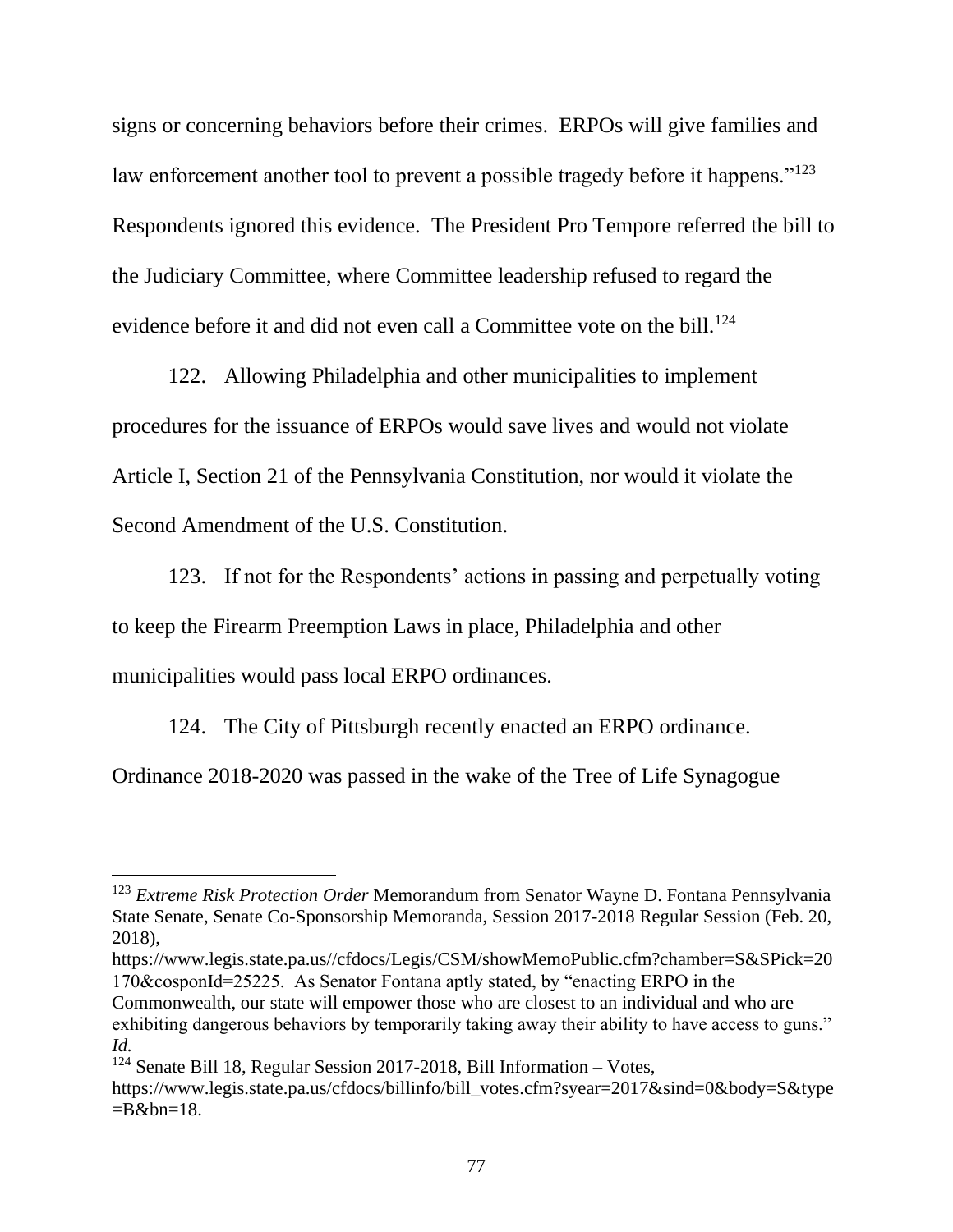shooting, and would have allowed family members or law enforcement officials to obtain a court order requiring an individual to temporarily relinquish their firearms if the court finds by "clear and convincing evidence" that there is a "risk of suicide or causing the death of or Serious Bodily Injury to[] another person through use of a firearm." The Court of Common Pleas for Allegheny County determined that ordinance was prohibited by the Firearm Preemption Laws.<sup>125</sup> Thus, but for the Firearm Preemption Laws, Pittsburgh would currently enforce its ERPO ordinance.

125. Similarly, Philadelphia has passed a law prohibiting the possession, sale or transfer of firearms by persons subject to Protection from Abuse Orders, which was codified at Section 10-835a of the Philadelphia Code in 2008. However, Philadelphia has not enforced this law because of Section 6120.

# **VI. Respondents' actions increase the risks of gun violence facing Petitioners.**

126. By preventing the passage of regulations like permit-to-purchase requirements, one-gun-per-month limits, and ERPO ordinances, Respondents have increased the risks of gun violence in Petitioners' communities.

127. Crime-gun-trace data collected by the Pennsylvania Attorney General's office demonstrate that these kinds of regulations would reduce the risk of gun violence if enacted at the local level. The majority of guns used in crimes

 $125$  As mentioned above, Pittsburgh's appeal of that ruling is currently pending before this Court, and Pittsburgh maintains in that appeal that the ERPO regulations in Ordinance 2018-1220 are permitted under the Firearm Preemption Laws.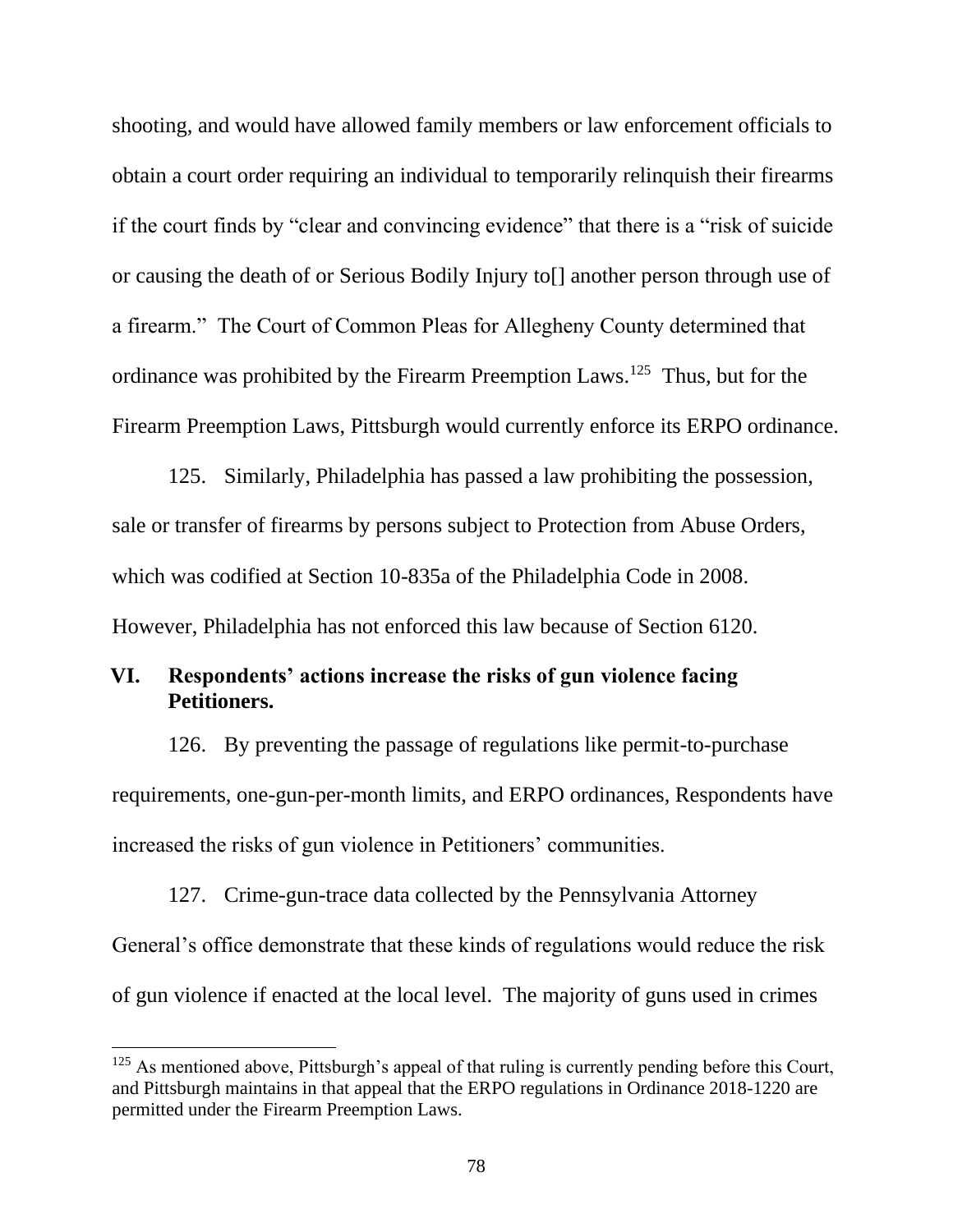in Philadelphia (and in Pennsylvania more broadly) are from dealers in Pennsylvania, with a plurality of guns used in crimes in Philadelphia coming from dealers within City limits.<sup>126</sup> The Firearm Preemption Laws therefore prevent Philadelphia from addressing significant sources of guns used in crimes.

128. As a result of the Firearm Preemption Laws, Individual Petitioners and their loved ones are more likely to suffer death or serious bodily injury from gun violence.

129. As a result of the Firearm Preemption Laws, Philadelphia's residents in vulnerable Black and Hispanic communities are more likely to suffer death or serious bodily injury from gun violence.

130. The greatest increases in the risks of gun violence as a result of the Firearm Preemption Laws are in Black and Hispanic low-income urban communities like those in areas of Philadelphia.

### **FIRST CAUSE OF ACTION**

## **State-Created Danger** *(on behalf of all Petitioners)*

131. Petitioners incorporate by reference all of the allegations in the preceding paragraphs.

<sup>126</sup> *See* Pennsylvania Office of Attorney General, *Pennsylvania Gun Tracing Analytics Platform*, [https://www.attorneygeneral.gov/gunviolence/pennsylvania-gun-tracing-analytics-platform/.](https://www.attorneygeneral.gov/gunviolence/pennsylvania-gun-tracing-analytics-platform/)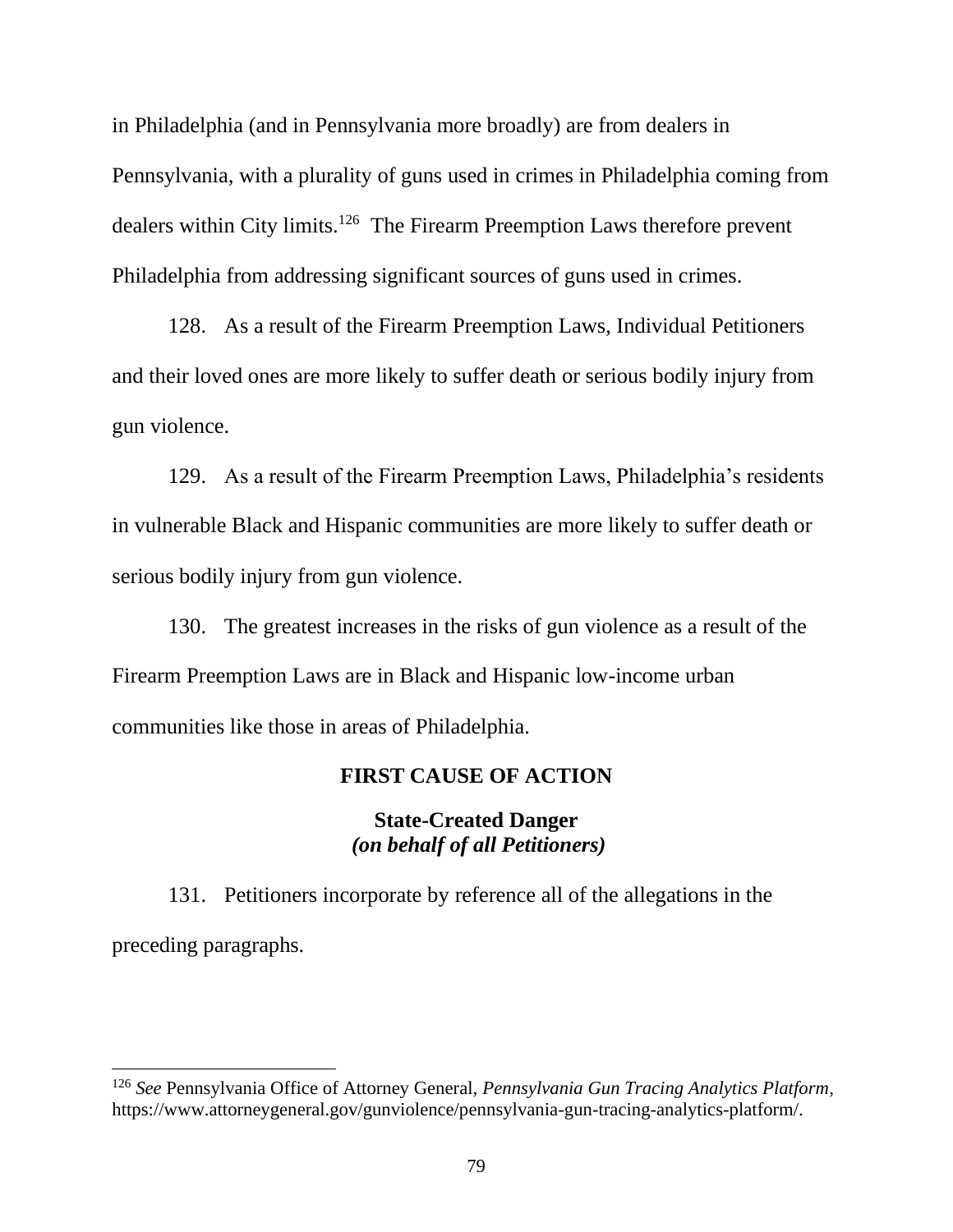132. Article I, Section 1 of the Pennsylvania Constitution declares that "[a]ll men . . . have certain inherent and indefeasible rights, among which are those of enjoying and defending life and liberty." That provision precludes the Commonwealth, the General Assembly, and agents thereof from acting to create or enhance a danger that deprives Pennsylvanians of their right to enjoy life and liberty.

133. Respondents have affirmatively used their authority in a way that renders Petitioners more vulnerable to gun violence than had Respondents not acted at all. Such affirmative actions include, but are not limited to, Respondents' enactment of the Firearm Preemption Laws, Respondents' expansion of the preemptive provisions of Section 6120, and Respondents' rejection of attempts to narrow or repeal Section 6120, both on their own and in combination with Respondents' repeated suppression or rejection of statewide legislation to address gun violence.

134. Respondents acted with a degree of culpability that shocks the conscience and with deliberate indifference and/or recklessness.

135. Petitioners are foreseeable victims of Respondents' acts and/or members of a discrete class of persons subjected to the potential harm brought about by Respondents' actions.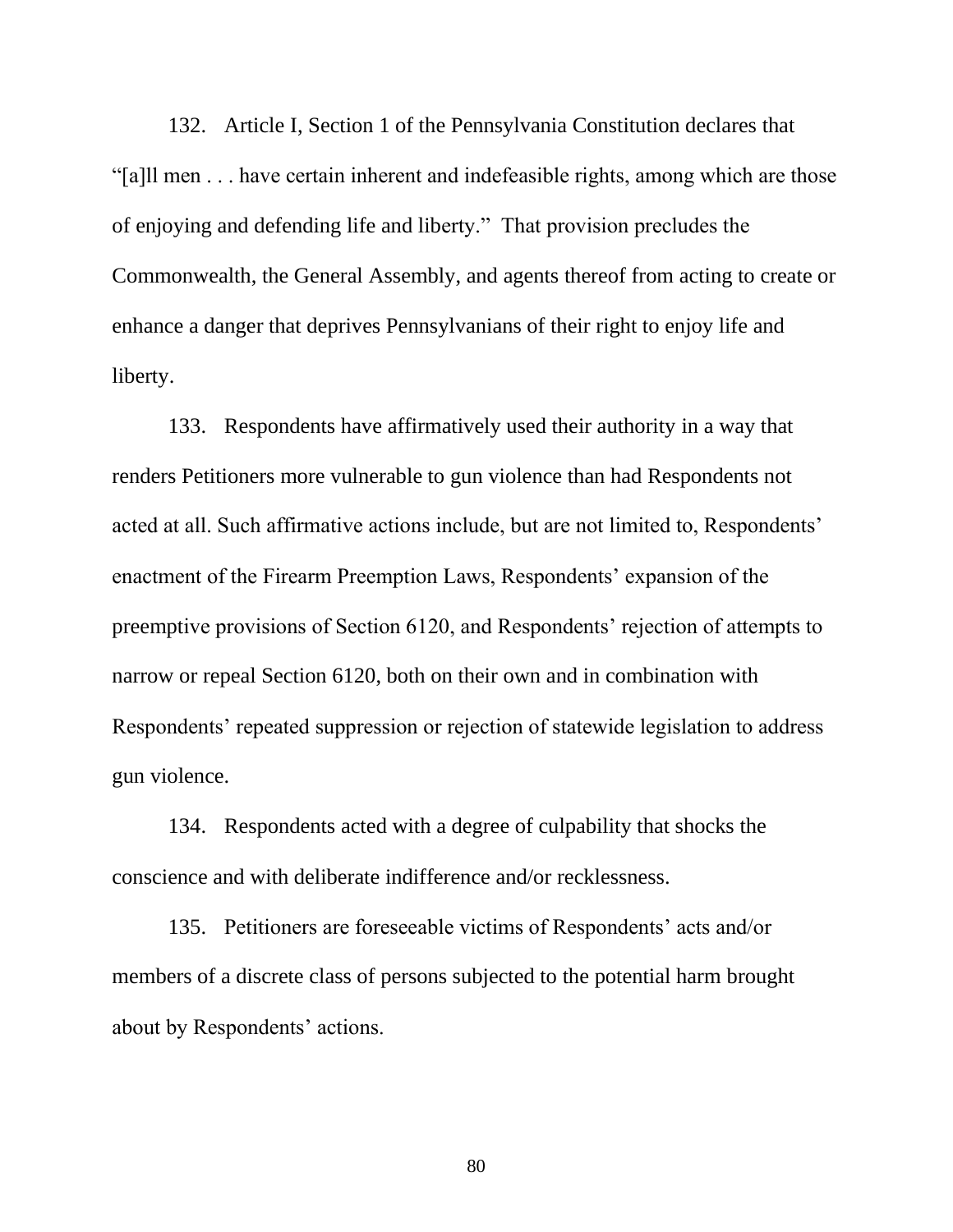136. Petitioners have suffered harm that is the foreseeable and fairly direct result of Respondents' actions.

137. Petitioners are substantially likely to suffer future irreparable harm absent this Court's intervention.

138. Petitioners are entitled to a declaration that Respondents' actions violate Article I, Section I of the Pennsylvania Constitution and a permanent injunction preventing further enforcement of the Firearm Preemption Laws.

### **SECOND CAUSE OF ACTION**

# **Substantive Due Process** *(on behalf of all Petitioners)*

139. Petitioners incorporate by reference all of the allegations in the preceding paragraphs.

140. Article I, Section 1 of the Pennsylvania Constitution precludes the Commonwealth, the General Assembly, and agents thereof from depriving any person of life, liberty, or property without due process of law. The substantive due process rights protected by Article I, Section 1 include "a constitutional liberty interest in defending [oneself] from unlawful violence," which is "broader than, and not dependent on, a right to bear arms," as the right to bear arms "is not absolute and may be restricted in the exercise of police power for the good order of society and protection of citizens." *Madzivo v. Phila. Housing Authority*, 2014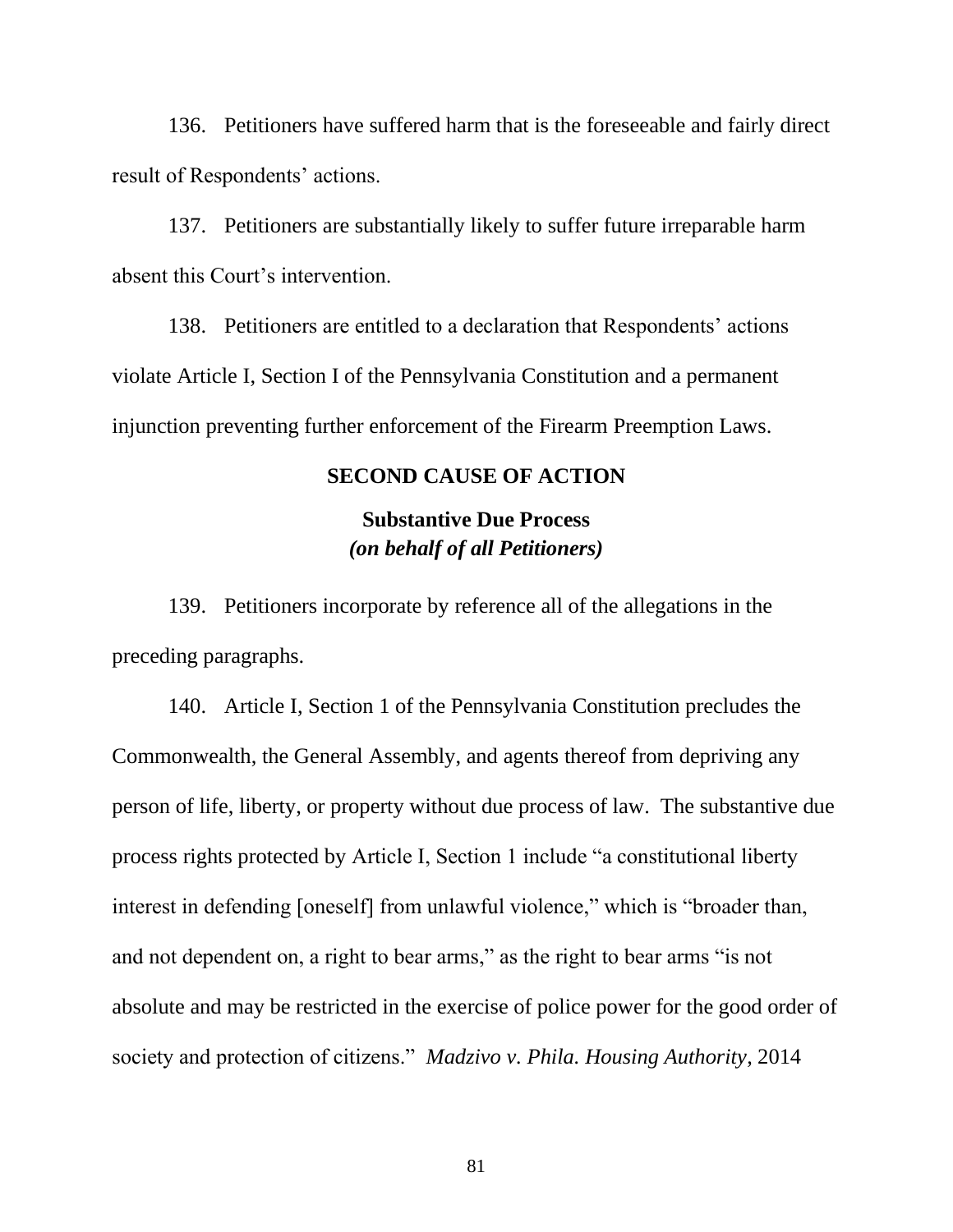WL 1899919388, at \*5 (Pa. Commw. Ct. May 12, 2014) (citing *Commonwealth v. Brown*, 8 Pa. Super. 339 (1898)).

141. Municipalities, as the elected representatives of their residents, exercise a "police power" by which they "promote the health, safety and general welfare of the people." *Pa. Rest. & Lodging Ass'n v. City of Pittsburgh*, 211 A.3d 810, 817 (Pa. 2019) (quotation marks omitted). The exercise of the police power, including through the regulation of firearms, protects the substantive due process rights of their residents. As such, the ability of Pennsylvanians to collectively enact measures that safeguard against gun violence is protected by Article I, Section 1 of the Pennsylvania Constitution. In turn, actions of the Commonwealth, the General Assembly, and agents thereof that prevent municipalities from protecting their residents from gun violence infringe upon residents' substantive due process rights and their right to "enjoy[] and defend[] life and liberty" under Article I, Section. *See Robinson Twp. v. Commonwealth*, 52 A.3d 463, 484 (Pa. Commw. Ct. 2012), *aff'd in part, rev'd in part*, 623 Pa. 564 (2013); *see also* 623 Pa. at 737 (Baer, J., concurring).

142. The Firearm Preemption Laws violate Article I, Section 1, as they do not bear a real and substantial relation to a legitimate government purpose.

143. Petitioners are substantially likely to suffer future irreparable harm absent this Court's intervention.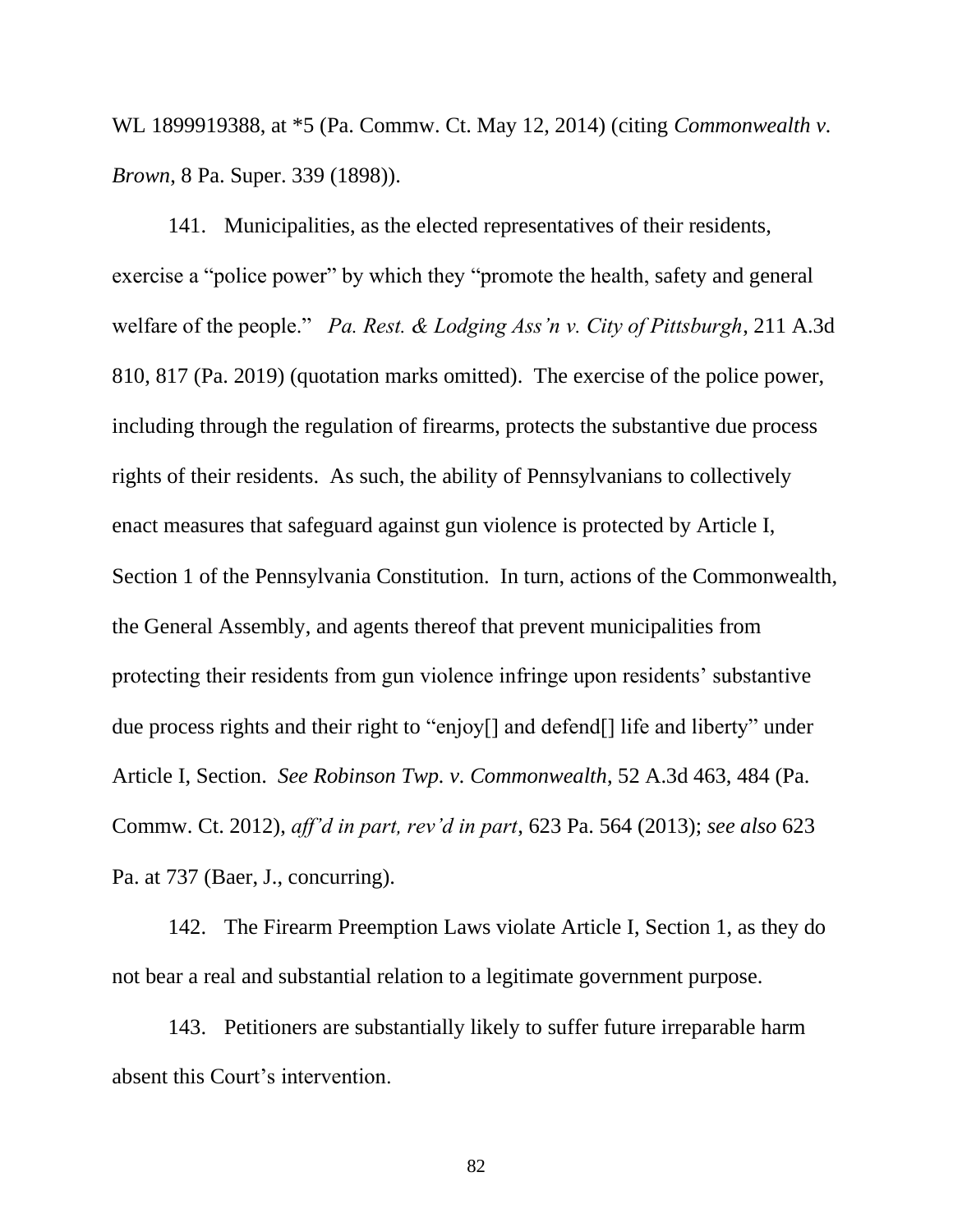144. Petitioners are entitled to a declaration that Respondents' actions violate Article I, Section I of the Pennsylvania Constitution and a permanent injunction preventing further enforcement of the Firearm Preemption Laws.

## **THIRD CAUSE OF ACTION**

# **Interference with Delegation Under 16 P.S. § 12010 and 35 P.S. §§ 521.2, 521.3(a)** *(on behalf of City of Philadelphia)*

145. Petitioners incorporate by reference all of the allegations in the preceding paragraphs.

146. The Commonwealth has the obligation to maintain order and to preserve the safety and welfare of all citizens. *See Allegheny Cty. v. Commonwealth*, 507 Pa. 360, 376 (1985).

147. The Commonwealth has delegated portions of that obligation to its political subdivisions, including portions of its responsibility to promote public health. For example, the Commonwealth has delegated to County Health Departments the mandate that they "shall prevent or remove conditions which constitute a menace to public health." 16 P.S. § 12010. And through the Disease Prevention and Control Law of 1955 ("DPCL"), it has delegated to "local boards and departments of health" (i.e., those of cities, counties, boroughs, and incorporated towns or townships of the first class) the responsibility for "the prevention and control of communicable and non-communicable disease." 35 P.S.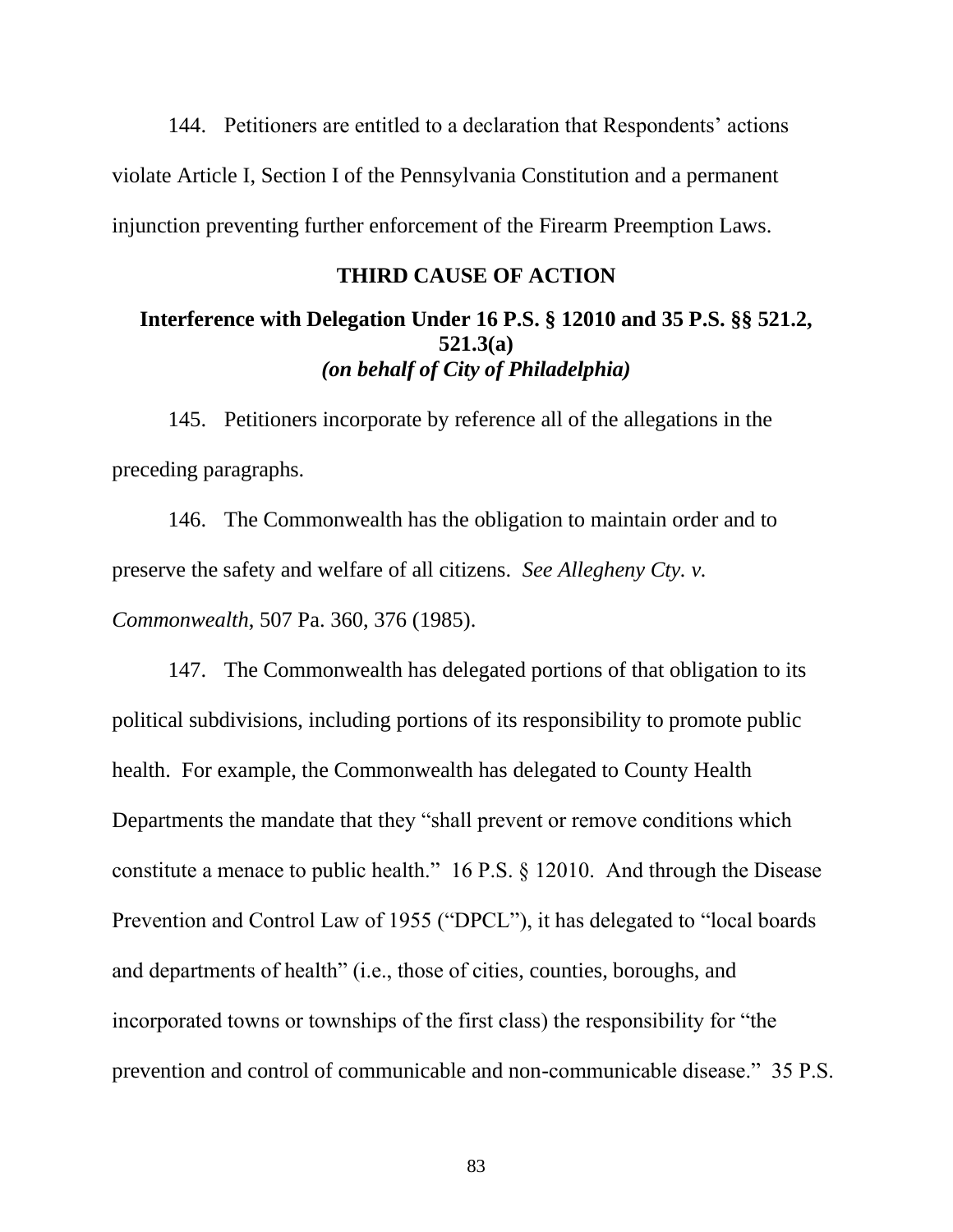§§ 521.2, 521.3(a). As such, our Supreme Court has described the DPCL as "a holistic scheme that, for purposes of disease prevention and control, favors local regulation as informed by the expertise of a dedicated local board or department of health over state-level regulation, and correspondingly allows local lawmakers to impose more stringent regulations than state law provides." *Pa. Rest. & Lodging Ass'n v. City of Pittsburgh*, 211 A.3d 810, 828 (Pa. 2019). Under the DCPL, municipalities "may enact ordinances or issue rules and regulations relating to disease prevention and control, which are not less strict than the provisions of this act or the rules and regulations issued thereunder by the board." 35 P.S. § 521.16.

148. This delegation imposes on local health authorities, including Philadelphia's health department, the responsibility for the ills of gun violence, as gun violence is a menace to public health in Philadelphia. Authorities across the board agree, from the Mayor of Philadelphia<sup>127</sup> and the Governor of Pennsylvania,<sup>128</sup> to the Centers for Disease Control and Prevention,<sup>129</sup> the

<sup>127</sup> *See, e.g.*, City of Philadelphia, *The Philadelphia Roadmap to Safer Communities*, 8 (Jan. 2019-2024), https://www.phila.gov/media/20190125102315/The-Philadelphia-Roadmap-to-Safer-Communities.pdf (addressing gun violence through the "lens" of "public health").

<sup>128</sup> *See Reducing Gun Violence,* Pa. Gov. Exec. Order 2019-06 (Aug. 16, 2019) ("gun violence is a multi-layered issue that manifests itself as a public health crisis affecting communities across Pennsylvania").

<sup>&</sup>lt;sup>129</sup> See Violence Prevention, Firearm Violence Prevention, Centers for Disease Control and Prevention (May 22, 2020), https://www.cdc.gov/violenceprevention/firearms/index.html ("Firearm violence is a serious public health problem in the United States that impacts the health and safety of Americans.").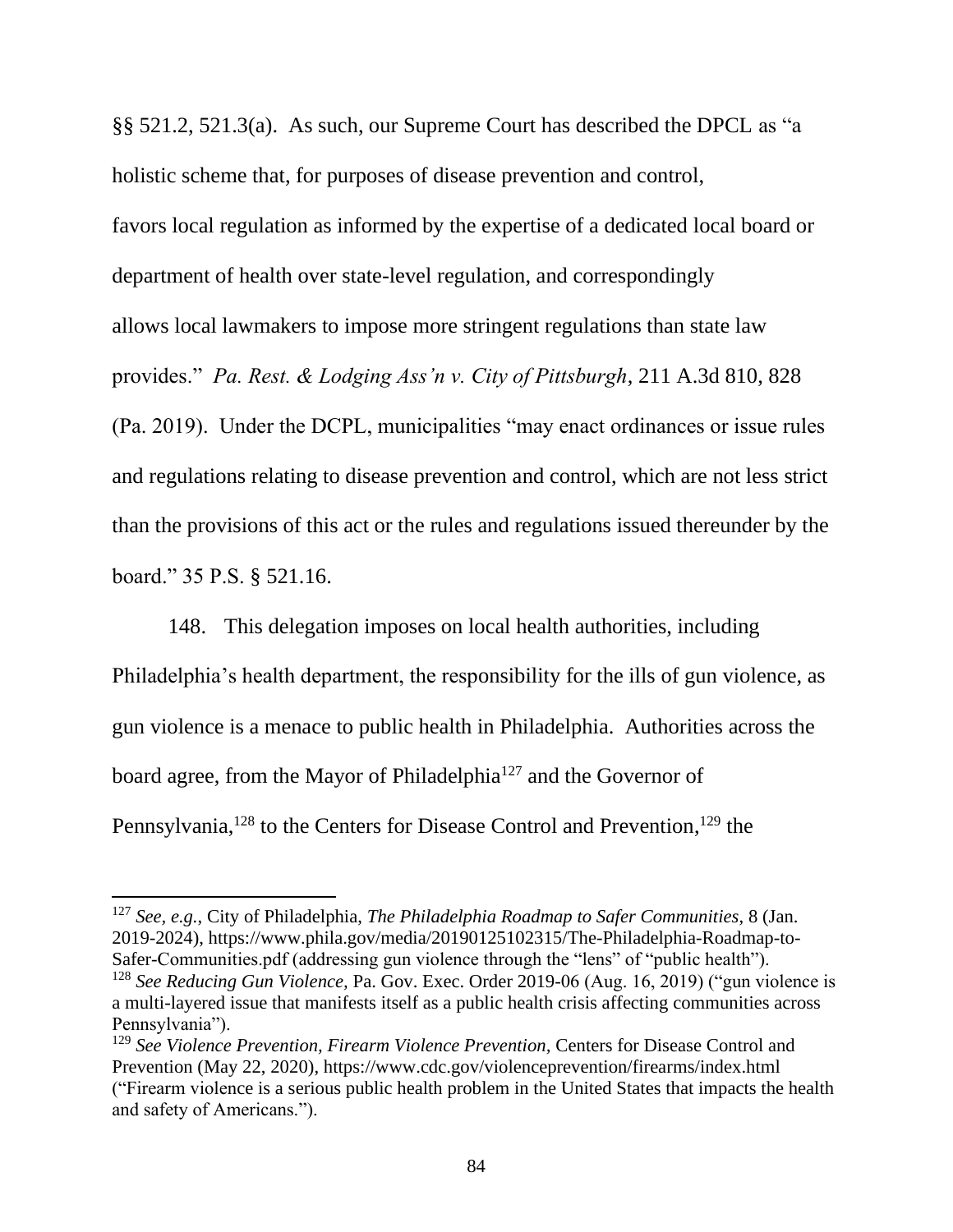American Medical Association,<sup>130</sup> and the American Public Health Association.<sup>131</sup> And it is "well established" in our courts that regulation of firearms is often necessary and permissible to "protect the public health safety and welfare." *In re E.S.*, No. 6 MDA 2016, 2016 WL 7726916, at \*12 (Pa. Super. Ct. Nov. 15, 2016) (citing *Lehman v. Pa. State Police*, 839 A.2d 265, 273 (Pa. 2003)).

149. The Commonwealth's delegation of responsibility to local health authorities does not relieve the Commonwealth of its primary duty to assure the satisfactory discharge of the Commonwealth's obligation to maintain order and to preserve the safety and welfare of all citizens. It is the responsibility of the Commonwealth to provide Philadelphia and other municipalities with reasonable powers with which to discharge their delegated responsibilities, including the delegated responsibility to address gun violence. *See Allegheny Cty.*, 507 Pa. at 376-78.

150. The General Assembly's enactment of the Firearm Preemption Laws, especially in the absence of adequate statewide firearm regulations, deprives Philadelphia of the ability to fulfill its delegated duty to address gun violence.

<sup>130</sup> *AMA calls gun violence a public health crisis*, American Medica1 Association (Jun. 14, 2016), https://www.ama-assn.org/press-center/press-releases/ama-calls-gun-violence-publichealth-crisis

<sup>131</sup> *See Gun Violence is a Public Health Crisis*, Am. Pub. Health Ass'n, https://www.apha.org/- /media/files/pdf/factsheets/200221\_gun\_violence\_fact\_sheet.ashx?la=en&hash=F18D18BB8929 4AE9EFAA2EB5C0B00B073C65863F.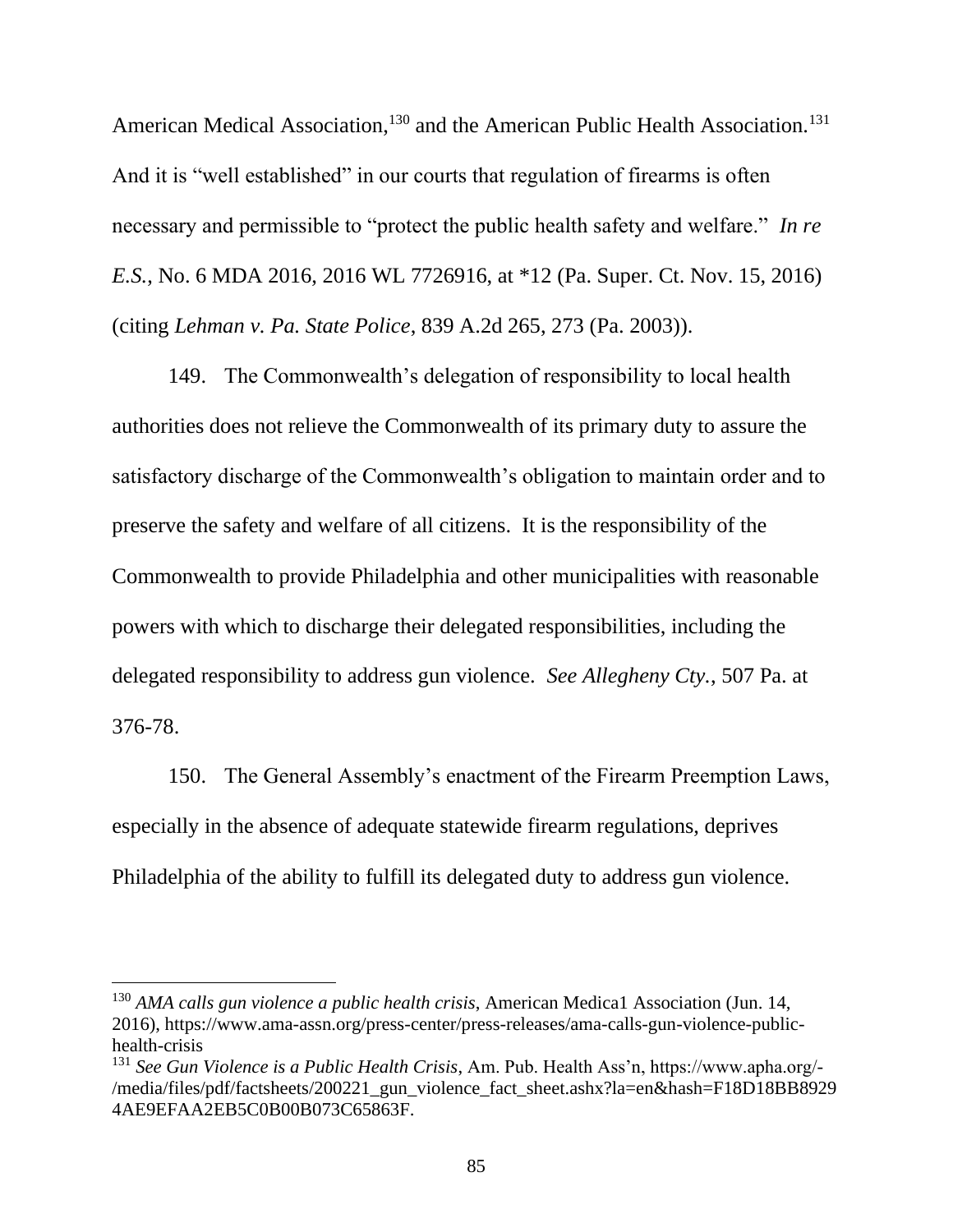151. As a result, the General Assembly's enactment and continuation of the Firearm Preemption Laws, combined with the General Assembly's failure to enact adequate statewide firearm regulations, violates the Commonwealth's obligation to maintain order and to preserve the safety and welfare of all citizens. The General Assembly cannot enforce the Firearm Preemption Laws against Philadelphia while delegating to Philadelphia the responsibility to address gun violence.

152. The City of Philadelphia is entitled to a declaration that by depriving Philadelphia of the ability to fulfill its delegated duties to address gun violence under 16 P.S. § 12010 and 35 P.S. §§ 521.2, 521.3(a), Respondents have violated the Commonwealth's obligation to maintain order and to preserve the safety and welfare of all citizens. The City is further entitled to a permanent injunction preventing further enforcement of the Firearm Preemption Laws.

#### **PRAYER FOR RELIEF**

WHEREFORE, Petitioners pray that this Court:

153. Declare that by prohibiting the City of Philadelphia from enacting firearm regulations such as permit-to-purchase ordinances, one-gun-per-month limits, and extreme risk protection laws, Respondents have violated Article I, Section 1 of the Pennsylvania Constitution;

154. Declare that further enforcement of the Firearm Preemption Laws would violate Article 1, Section 1 of the Pennsylvania Constitution;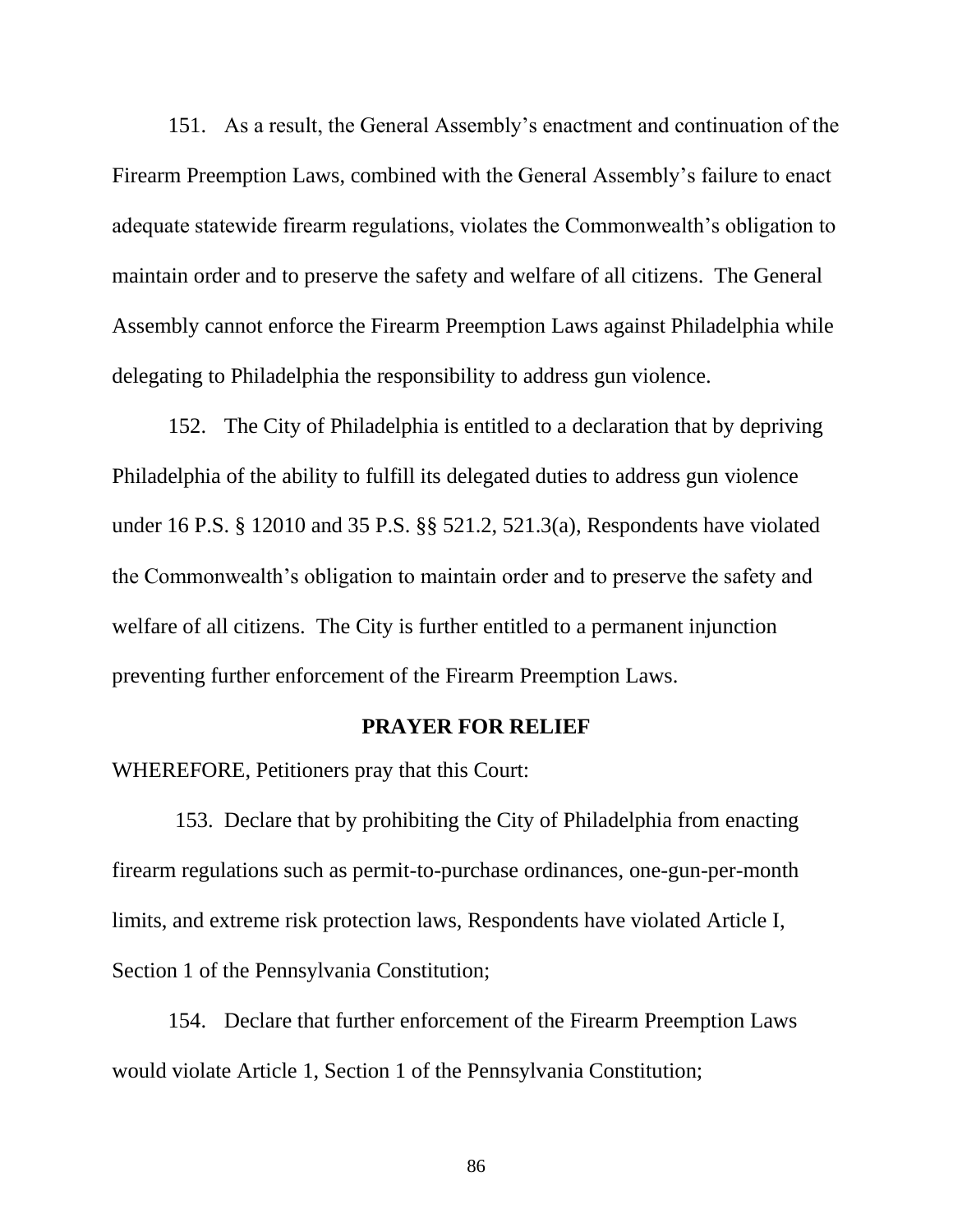155. Declare that Respondents' actions have deprived the City of Philadelphia of the ability to fulfill its mandatory delegated duty to address gun violence under 16 Pa. Stat. § 12010 and 35 Pa. Stat. §§ 521.2, 521.3(a), and violated Respondents' obligation to maintain order and to preserve the safety and welfare of all citizens;

156. Enter a permanent injunction that (a) compels Respondents to cease their violations of Article I, Section 1 of the Pennsylvania Constitution, and to cease their violation of their obligation to maintain order and to preserve the safety and welfare of all citizens, and (b) prohibits further enforcement of the Firearm Preemption Laws;

157. Retain continuing jurisdiction over this matter until such time as the Court has determined that Respondents have, in fact, fully and properly fulfilled its order;

158. Award Petitioners their costs of this action, including reasonable attorneys' and expert witness fees, to the full extent permitted by law; and

159. Grant such other and further relief as the Court may deem just and proper.